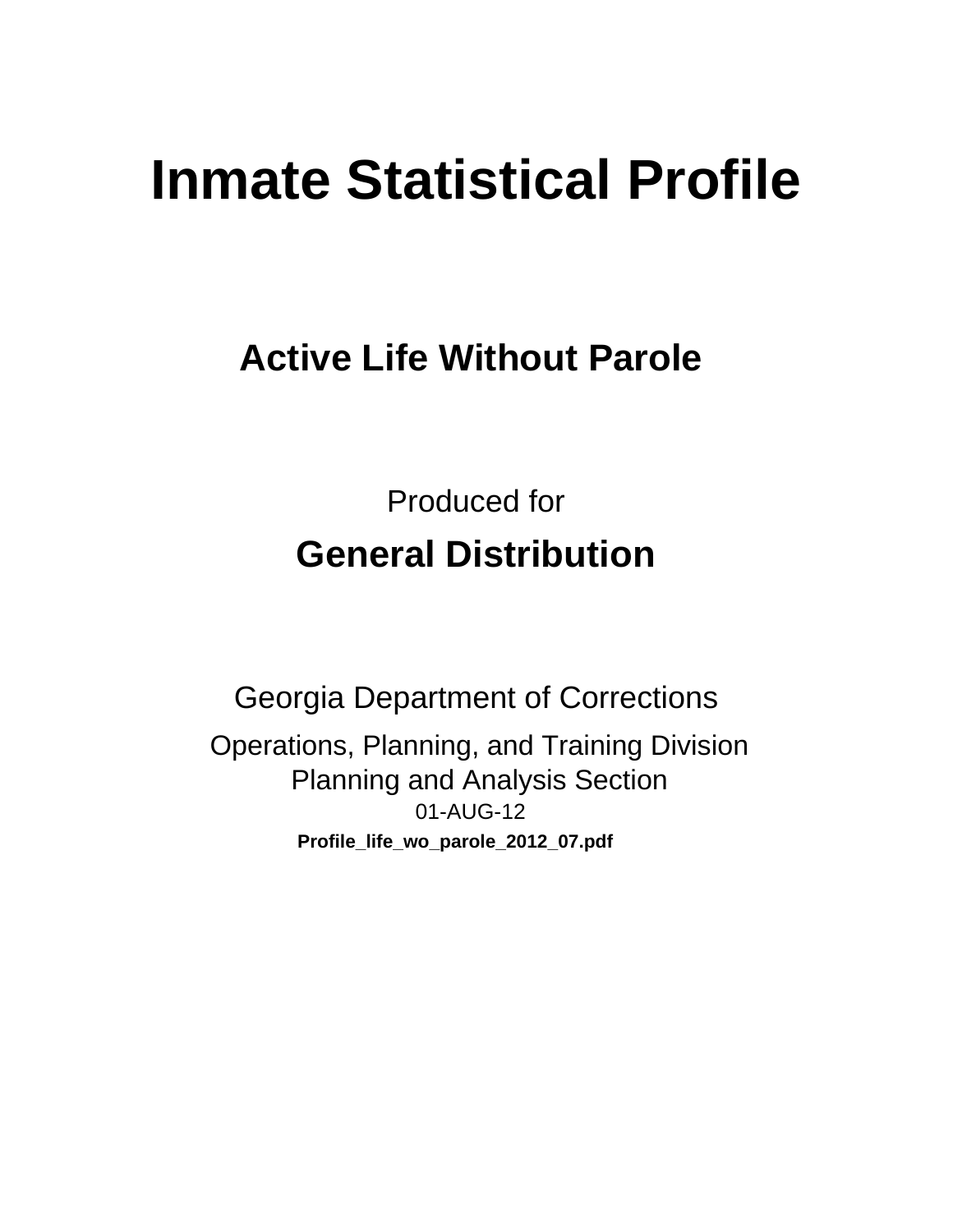#### **Inmate Statistical Profile 01-AUG-12** Contents

**Active Life Without Parole** 

Produced for General Distribution

# **Table of Contents**

| <b>Demographic information</b>                                       |
|----------------------------------------------------------------------|
| 5 Current age, broken out in ten year age groups                     |
| 6 Race group                                                         |
| 7 Marital status, self-reported at entry to prison                   |
| 8 Number of children, self-reported at entry to prison               |
| 9 Religious affiliation, self-reported at entry to prison            |
| 10 Home county - self-reported at entry to prison                    |
| 14 Socioeconomic class, self-reported at entry to prison             |
| 15 Environment to age 16, self-reported at entry to prison           |
| 16 Guardian status to age 16, self-reported at entry to prison       |
| 17 Employment status before prison, self-reported at entry to prison |
| 18 Age at admission                                                  |
| 20 Height, measured at entry to prison                               |
| 21 Weight, measured at entry to prison                               |
| 22 Military service                                                  |
| <b>Correctional information</b>                                      |
| 23 Type of admission to prison                                       |
| 24 Current / last security status                                    |
| 25 Current / last institution type                                   |
| 26 Institution type - transitional centers                           |
| 27 Institution type - county prisons                                 |
| 28 Institution type - state prisons                                  |
| 29 Institution type - private prisons                                |
| 30 Institution type - pre-release centers                            |
| 31 Institution type - inmate boot camp                               |
| 32 Number of disciplinary reports                                    |
| 33 Number of transfers                                               |
| 34 Number of escapes                                                 |
| 35 Time served in current (or last) institution                      |
| <b>Educational, psychological and physical information</b>           |
| 36 Highest grade level attained                                      |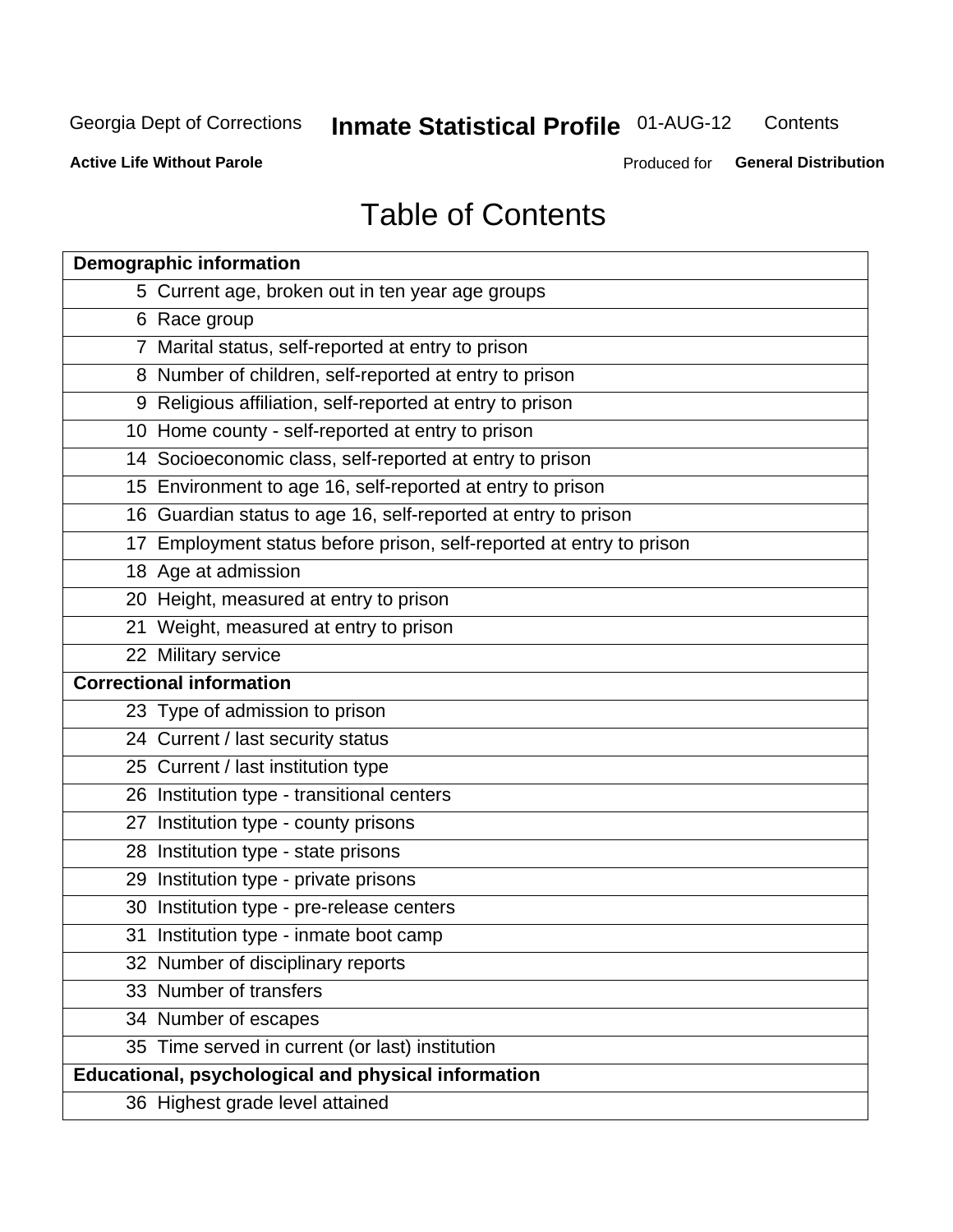#### **Inmate Statistical Profile 01-AUG-12** Contents

**Active Life Without Parole** 

Produced for General Distribution

# **Table of Contents**

| <b>Educational, psychological and physical information</b>       |  |
|------------------------------------------------------------------|--|
| 37 Culture fair IQ scores                                        |  |
| 38 Wide Range Achievement Test (WRAT) reading score              |  |
| 39 Wide Range Achievement Test (WRAT) math score                 |  |
| 40 Wide Range Achievement Test (WRAT) spelling score             |  |
| 41 Scope of substance abuse - summary                            |  |
| 42 Scope of substance abuse - detail                             |  |
| 43 Current / last mental health treatment level                  |  |
| 44 PULHESDWIT medical scale - 'P' overall condition ('P'hysical) |  |
| 45 PULHESDWIT medical scale - 'U' upper body                     |  |
| 46 PULHESDWIT medical scale - 'L' lower body                     |  |
| 47 PULHESDWIT medical scale - 'H' hearing                        |  |
| 48 PULHESDWIT medical scale - 'E' vision                         |  |
| 49 PULHESDWIT medical scale -'S' psychiatric                     |  |
| 50 PULHESDWIT medical scale - 'D' dental                         |  |
| 51 PULHESDWIT medical scale - 'W' work ability                   |  |
| 52 PULHESDWIT medical scale - 'I' impairment                     |  |
| 53 PULHESDWIT medical scale - 'T' transportability               |  |
| 54 Criminality in family, self-reported                          |  |
| 55 Alcoholism in family, self-reported                           |  |
| 56 Drug abuse in family, self-reported                           |  |
| 57 Subjected to frequent beatings, self-reported                 |  |
| 58 Father absent during inmate's childhood                       |  |
| 59 Mother absent during inmate's childhood                       |  |
| 60 Inmate diagnosed as manipulative                              |  |
| 61 Inmate diagnosed as assaultive                                |  |
| <b>Crimes and criminal history information</b>                   |  |
| 62 Number of prior Georgia incarcerations                        |  |
| 63 Prison sentence in years                                      |  |
| 64 Primary offense, broken out into felonies vs misdemeanors     |  |
| 65 Primary offense, broken out into six broad crime categories   |  |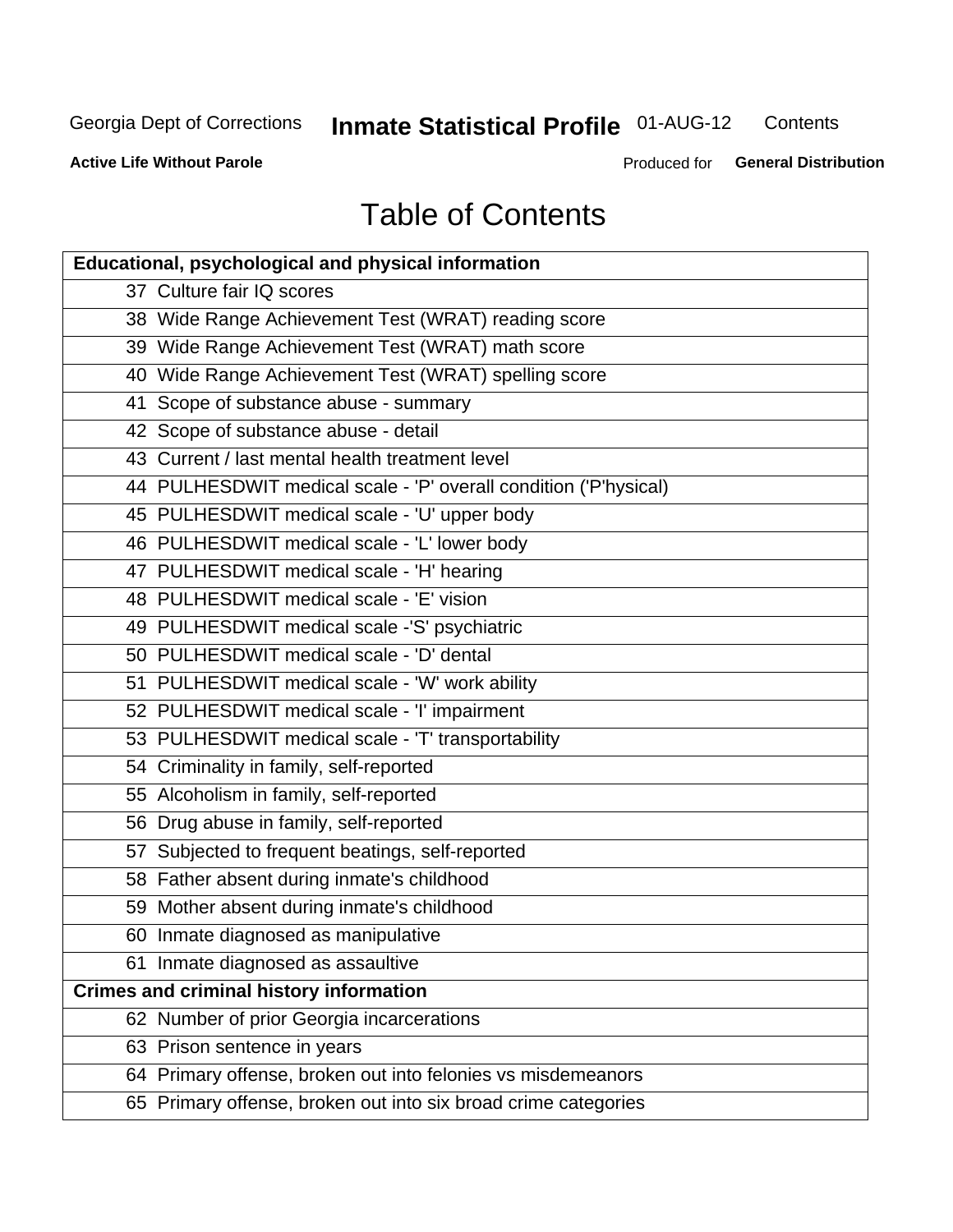#### **Inmate Statistical Profile 01-AUG-12** Contents

**Active Life Without Parole** 

Produced for General Distribution

# **Table of Contents**

| <b>Crimes and criminal history information</b>        |
|-------------------------------------------------------|
| 66 Primary offense, detailed offense code             |
| 67 County of conviction of primary offense            |
| 71 Circuit of conviction of primary offense           |
| 73 Years served (jail + prison) in this incarceration |
| <b>Medical information</b>                            |
| 74 Results of most recent HIV test                    |
| 75 Results of most recent tuberculosis test           |
| 76 Results of most recent syphilis test               |
| 77 Results of most recent Hepatitis-C test            |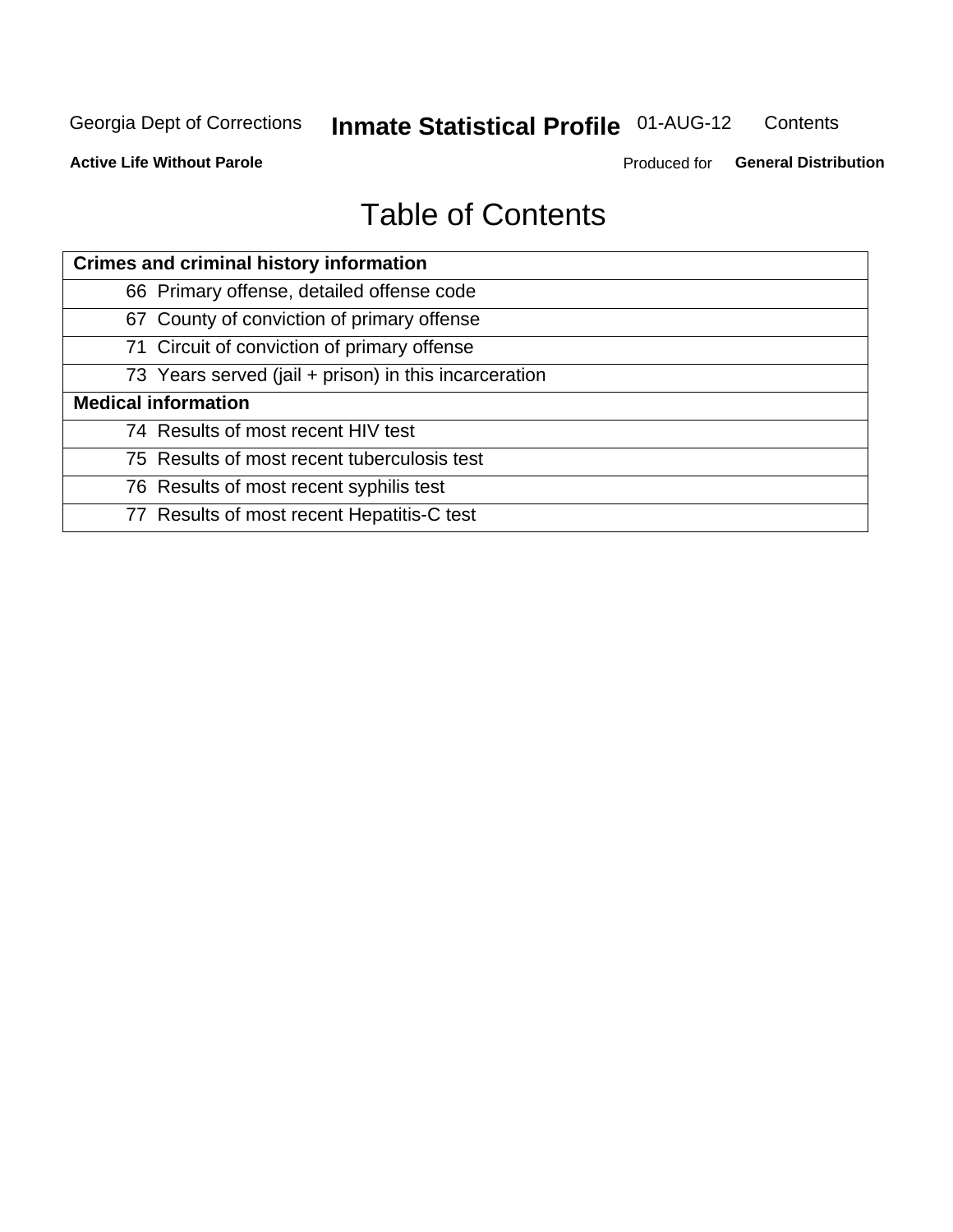#### **Active Life Without Parole**

#### Produced for General Distribution

### Current age, broken out in ten-year age groups

COL % - percent each COUNT is of its particular column

|                          |              | <b>Male</b> |         |              | <b>Female</b> |       | <b>Total</b> |            |
|--------------------------|--------------|-------------|---------|--------------|---------------|-------|--------------|------------|
| <b>Current Age</b>       | <b>Count</b> | Col %       | Row %   | <b>Count</b> | Col %         | Row % | <b>Total</b> | Col %      |
| <b>Teens (1-19)</b>      | 4            | 0.55%       | 100.00% |              |               |       | 4            | 0.54%      |
| <b>Twenties (20-29)</b>  | 70           | 9.68%       | 97.22%  | 2            | 14.29%        | 2.78% | 72           | 9.77%      |
| Thirties (30-39)         | 214          | 29.60%      | 98.17%  | 4            | 28.57%        | 1.83% |              | 218 29.58% |
| <b>Forties (40-49)</b>   | 228          | $31.54\%$   | 98.70%  | 3            | 21.43%        | 1.30% | 231          | 31.34%     |
| <b>Fifties (50-59)</b>   | 151          | 20.89%      | 96.79%  | 5            | 35.71%        | 3.21% |              | 156 21.17% |
| <b>Sixties (60-69)</b>   | 43           | 5.95%       | 100.00% |              |               |       | 43           | 5.83%      |
| Seventy + (70 and above) | 13           | 1.80%       | 100.00% |              |               |       | 13           | 1.76%      |
| <b>Total Reported</b>    | 723          | 100%        | 98.10%  | 14           | 100%          | 1.90% | 737          | 100%       |

| _____ | 700<br>--<br>$\cdot$ $ \cdot$ | $\rightarrow$ $\rightarrow$<br>$  -$ |
|-------|-------------------------------|--------------------------------------|

| <b>Mean</b><br>(average) | 43.07 | 41.93 | 43.05 |
|--------------------------|-------|-------|-------|
| Median (middle)          |       |       |       |
| Mode<br>(most frequent)  | 38    | 50    | 38    |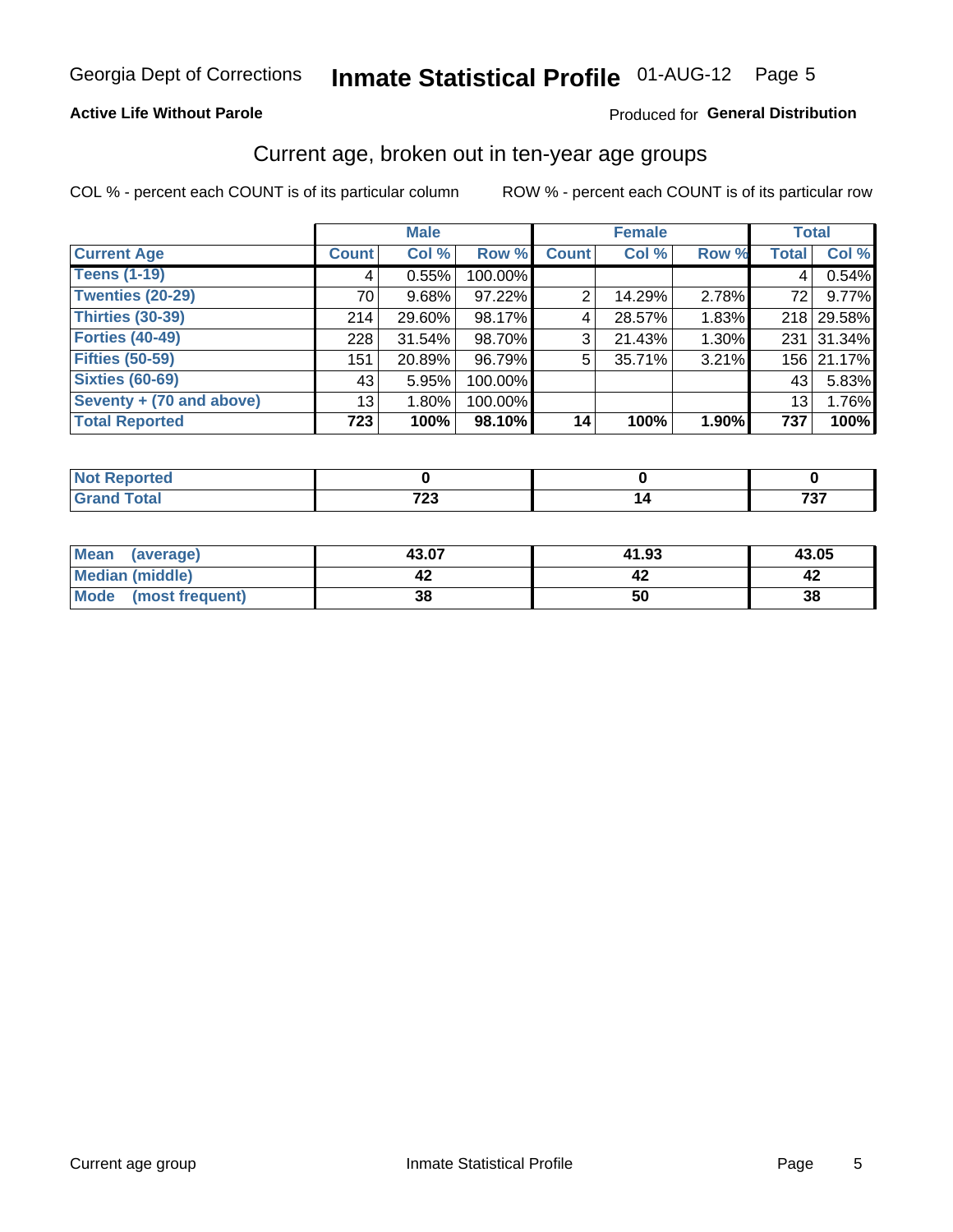# Inmate Statistical Profile 01-AUG-12 Page 6

#### **Active Life Without Parole**

Produced for General Distribution

### Race group

COL % - percent each COUNT is of its particular column

|                              |              | <b>Male</b> |                    |    | <b>Female</b> |       |              | <b>Total</b> |
|------------------------------|--------------|-------------|--------------------|----|---------------|-------|--------------|--------------|
| <b>Race Group</b>            | <b>Count</b> | Col %       | <b>Row % Count</b> |    | Col %         | Row % | <b>Total</b> | Col %        |
| <b>White</b>                 | 174          | 24.07%      | 96.67%             | 6  | 42.86%        | 3.33% | 180          | 24.42%       |
| <b>Black</b><br>$\mathbf{2}$ | 533          | 73.72%      | 98.52%             | 8  | 57.14%        | 1.48% | 541          | 73.41%       |
| <b>Other</b><br>5.           |              | .14%        | 100.00%            |    |               |       |              | .14%         |
| <b>Asian</b><br>6            |              | .14%        | 100.00%            |    |               |       |              | .14%         |
| <b>Hispanic</b><br>10        | 14           | $1.94\%$    | 100.00%            |    |               |       | 14           | 1.90%        |
| <b>Total Reported</b>        | 723          | 100%        | 98.1%              | 14 | 100%          | 1.9%  | 737          | 100%         |

| rreo                       |              |                   |
|----------------------------|--------------|-------------------|
| $\mathcal{L} = 4 \times 7$ | フヘヘ<br>1 L J | ラヘラ<br>וטו<br>___ |

| M | --- | $-1$ |
|---|-----|------|
|   |     |      |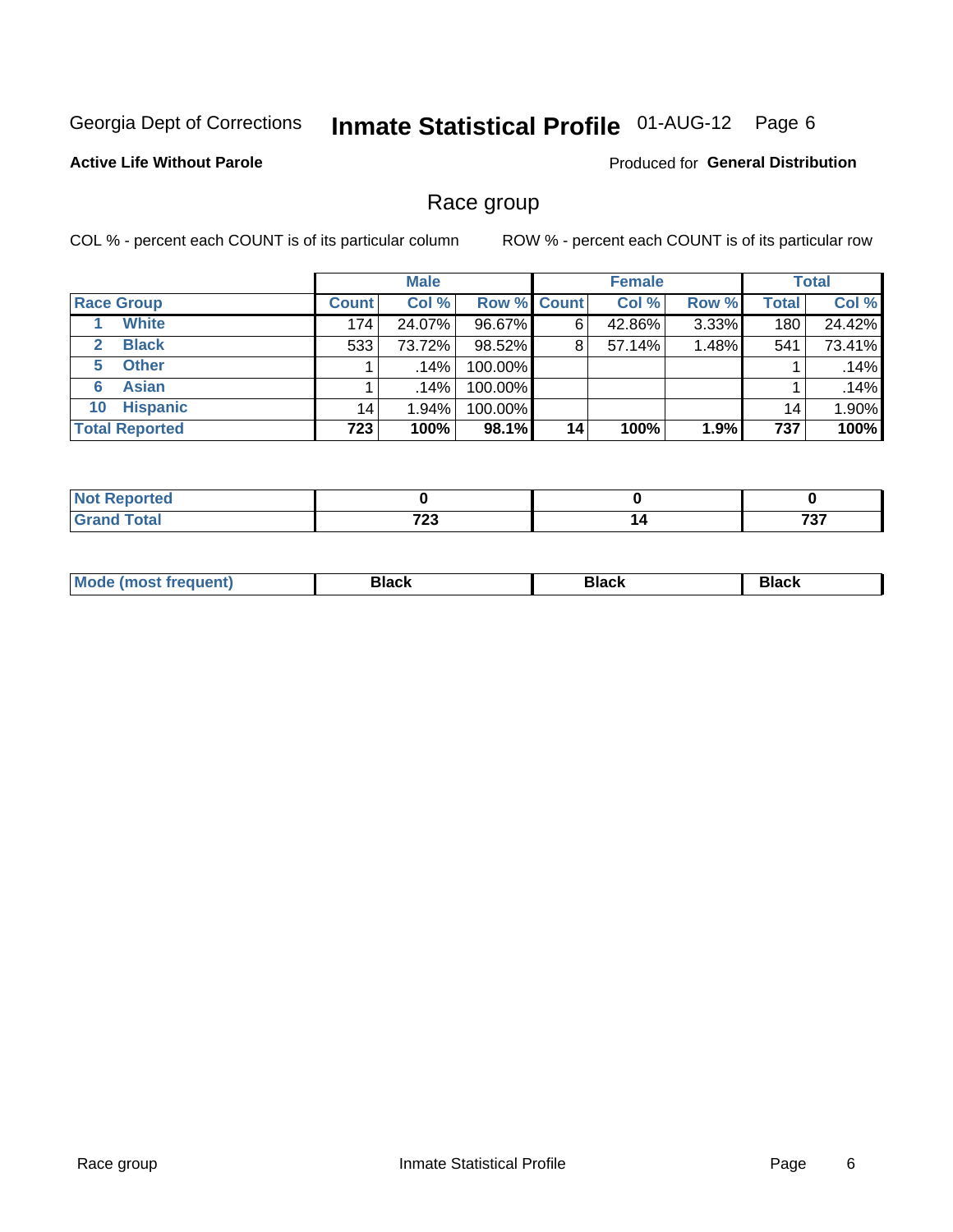# Inmate Statistical Profile 01-AUG-12 Page 7

#### **Active Life Without Parole**

#### **Produced for General Distribution**

### Marital status, self-reported at entry to prison

COL % - percent each COUNT is of its particular column

|                            |              | <b>Male</b> |         |              | <b>Female</b> |        |              | <b>Total</b> |
|----------------------------|--------------|-------------|---------|--------------|---------------|--------|--------------|--------------|
| <b>Marital Status</b>      | <b>Count</b> | Col %       | Row %   | <b>Count</b> | Col %         | Row %  | <b>Total</b> | Col %        |
| <b>Unknown</b><br>$\bf{0}$ | 6            | .83%        | 100.00% |              |               |        | 6            | .81%         |
| <b>Divorced</b><br>D       | 58           | $8.02\%$    | 98.31%  |              | 7.14%         | 1.69%  | 59           | 8.01%        |
| <b>Married</b><br>М        | 111          | 15.35%      | 96.52%  | 4            | 28.57%        | 3.48%  | 115          | 15.60%       |
| <b>Separated</b><br>S      | 17           | 2.35%       | 100.00% |              |               |        | 17           | 2.31%        |
| <b>Unmarried</b><br>U      | 517          | 71.51%      | 98.66%  | 7            | 50.00%        | 1.34%  | 524          | 71.10%       |
| <b>Widow</b><br>W          | 14           | 1.94%       | 87.50%  | 2            | 14.29%        | 12.50% | 16           | 2.17%        |
| <b>Total Reported</b>      | 723          | 100%        | 98.1%   | 14           | 100%          | 1.9%   | 737          | 100%         |

| .<br><u>nrtea</u><br>NOT<br>. <b>.</b> <u>.</u> |              |                |
|-------------------------------------------------|--------------|----------------|
| <b>Total</b>                                    | 700<br>_____ | $70-$<br>1 J I |

|--|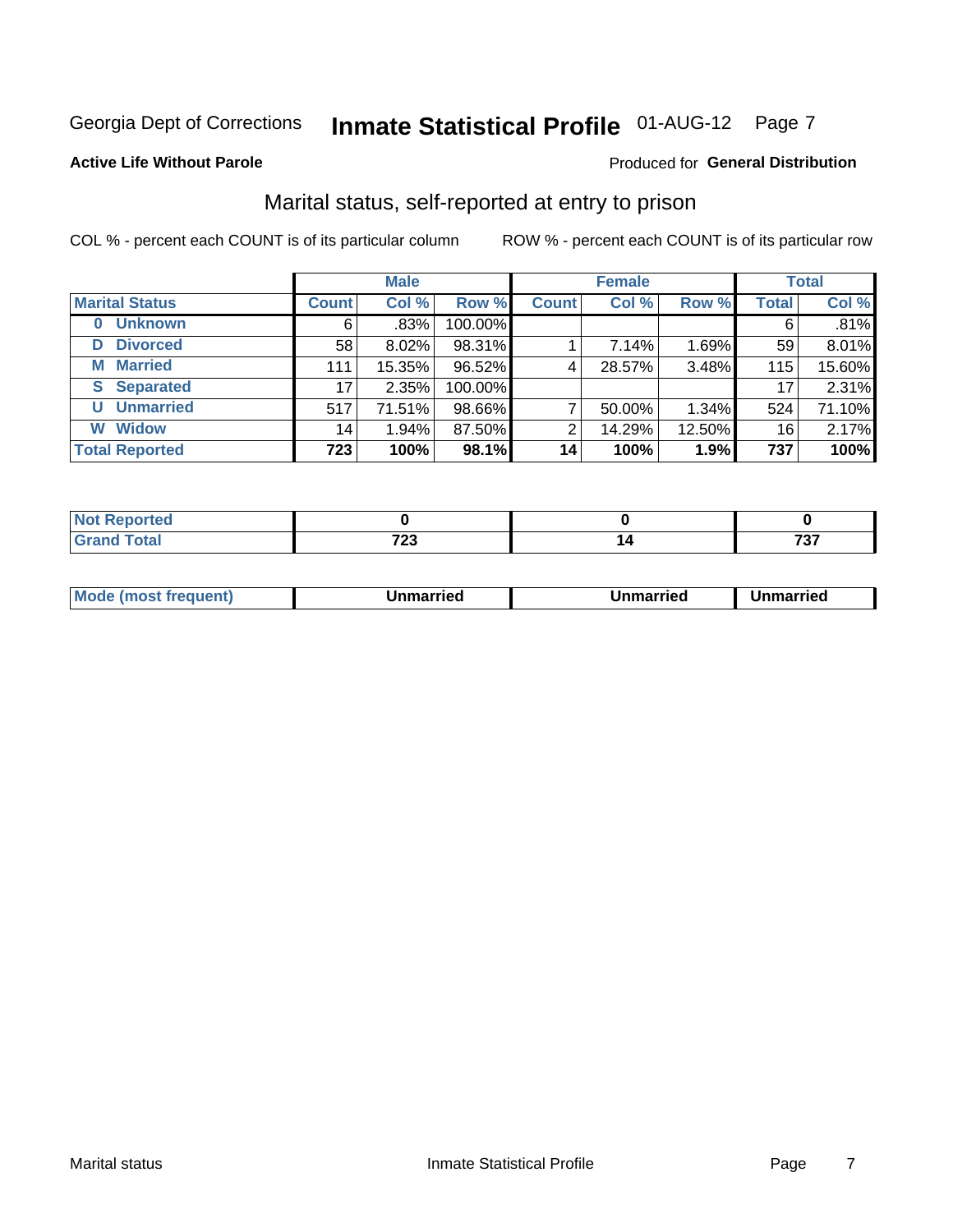# Inmate Statistical Profile 01-AUG-12 Page 8

#### **Active Life Without Parole**

#### **Produced for General Distribution**

### Number of children, self reported at entry to prison

COL % - percent each COUNT is of its particular column

|                           |              | <b>Male</b> |         |              | <b>Female</b> |       | <b>Total</b>   |        |
|---------------------------|--------------|-------------|---------|--------------|---------------|-------|----------------|--------|
| <b>Number of Children</b> | <b>Count</b> | Col %       | Row %   | <b>Count</b> | Col %         | Row % | <b>Total</b>   | Col %  |
| $\bf{0}$                  | 267          | 37.08%      | 98.52%  | 4            | 28.57%        | 1.48% | 271            | 36.92% |
|                           | 172          | 23.89%      | 97.73%  | 4            | 28.57%        | 2.27% | 176            | 23.98% |
| $\overline{2}$            | 130          | 18.06%      | 97.74%  | 3            | 21.43%        | 2.26% | 133            | 18.12% |
| 3                         | 73           | 10.14%      | 98.65%  |              | 7.14%         | 1.35% | 74 I           | 10.08% |
| 4                         | 47           | 6.53%       | 97.92%  |              | 7.14%         | 2.08% | 48             | 6.54%  |
| 5                         | 17           | 2.36%       | 94.44%  |              | 7.14%         | 5.56% | 18             | 2.45%  |
| $\overline{6}$            | 5            | 0.69%       | 100.00% |              |               |       | 5              | 0.68%  |
| 7                         | 2            | 0.28%       | 100.00% |              |               |       | 2              | 0.27%  |
| 8                         |              | 0.14%       | 100.00% |              |               |       |                | 0.14%  |
| $\boldsymbol{9}$          | 2            | 0.28%       | 100.00% |              |               |       | $\overline{2}$ | 0.27%  |
| 10                        |              | 0.14%       | 100.00% |              |               |       |                | 0.14%  |
| Over 10                   | 3            | 0.42%       | 100.00% |              |               |       | 3              | 0.41%  |
| <b>Total Reported</b>     | 720          | 100%        | 98.09%  | 14           | 100%          | 1.91% | 734            | 100%   |

| као  |               |            |
|------|---------------|------------|
| $-1$ | 700<br>$\sim$ | 707<br>וטו |

| Mean (average)       | 1.45 | 1.57 | 1.45 |
|----------------------|------|------|------|
| Median (middle)      |      |      |      |
| Mode (most frequent) |      |      |      |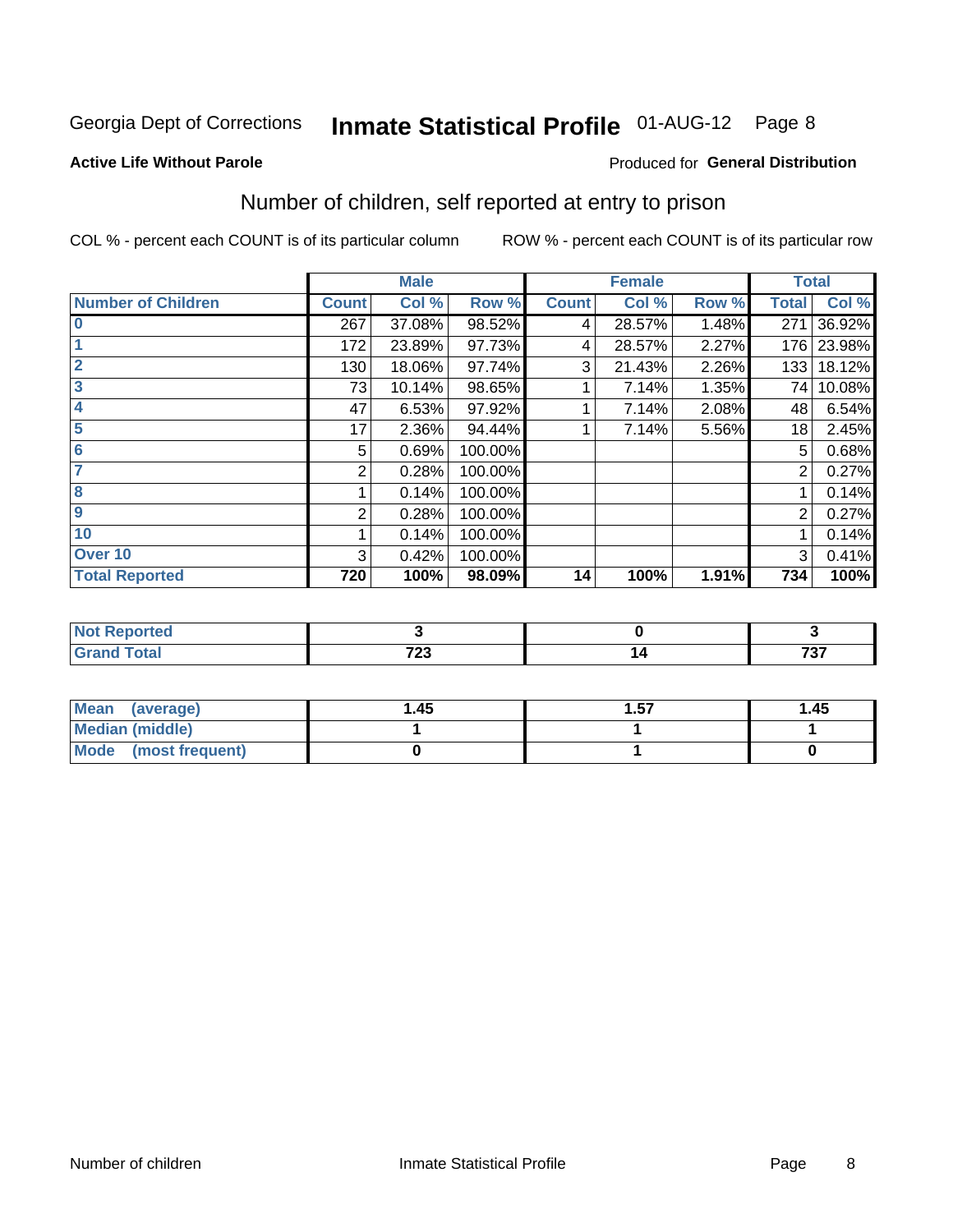# Inmate Statistical Profile 01-AUG-12 Page 9

#### **Active Life Without Parole**

#### Produced for General Distribution

### Religious affiliation, self-reported at entry to prison

COL % - percent each COUNT is of its particular column

|              |                              |              | <b>Male</b> |         |                | <b>Female</b> |       |       | <b>Total</b> |
|--------------|------------------------------|--------------|-------------|---------|----------------|---------------|-------|-------|--------------|
|              | <b>Religious Affiliation</b> | <b>Count</b> | Col %       | Row %   | <b>Count</b>   | Col %         | Row % | Total | Col %        |
|              | <b>Islam</b>                 | 45           | 8.64%       | 97.83%  |                | 9.09%         | 2.17% | 46    | 8.65%        |
| $\mathbf{2}$ | <b>Catholic</b>              | 18           | 3.45%       | 94.74%  |                | 9.09%         | 5.26% | 19    | 3.57%        |
| 3            | <b>Baptist</b>               | 223          | 42.80%      | 96.96%  |                | 63.64%        | 3.04% | 230   | 43.23%       |
| 4            | <b>Methodist</b>             | 10           | 1.92%       | 100.00% |                |               |       | 10    | 1.88%        |
| 7            | <b>Chc Of God</b>            |              | .19%        | 100.00% |                |               |       |       | .19%         |
| 8            | <b>Holiness</b>              | 20           | 3.84%       | 100.00% |                |               |       | 20    | 3.76%        |
| 9            | <b>Jewish</b>                |              | .19%        | 100.00% |                |               |       |       | .19%         |
| 10           | <b>Anglican</b>              |              | .19%        | 100.00% |                |               |       |       | .19%         |
| 12           | <b>Hindu</b>                 | 2            | .38%        | 100.00% |                |               |       | 2     | .38%         |
| 16           | <b>Seven D Ad</b>            | 4            | .77%        | 100.00% |                |               |       | 4     | .75%         |
| 17           | <b>Jehovah Wt</b>            | 8            | 1.54%       | 100.00% |                |               |       | 8     | 1.50%        |
| 18           | <b>Latr Day S</b>            |              | .19%        | 100.00% |                |               |       |       | .19%         |
| 20           | <b>Other Prot</b>            | 78           | 14.97%      | 97.50%  | $\overline{2}$ | 18.18%        | 2.50% | 80    | 15.04%       |
| 96           | <b>None</b>                  | 109          | 20.92%      | 100.00% |                |               |       | 109   | 20.49%       |
|              | <b>Total Reported</b>        | 521          | 100%        | 97.93%  | 11             | 100%          | 2.07% | 532   | 100%         |

| ı leu  | מחר         |           | 20E |
|--------|-------------|-----------|-----|
| .      | ZUZ         |           | ∠∪ง |
| ______ | 700<br>1 LJ | ıΖ<br>. . | 707 |

| <b>Mode (most frequent)</b> | 3aptist | Baptist | Baptist |
|-----------------------------|---------|---------|---------|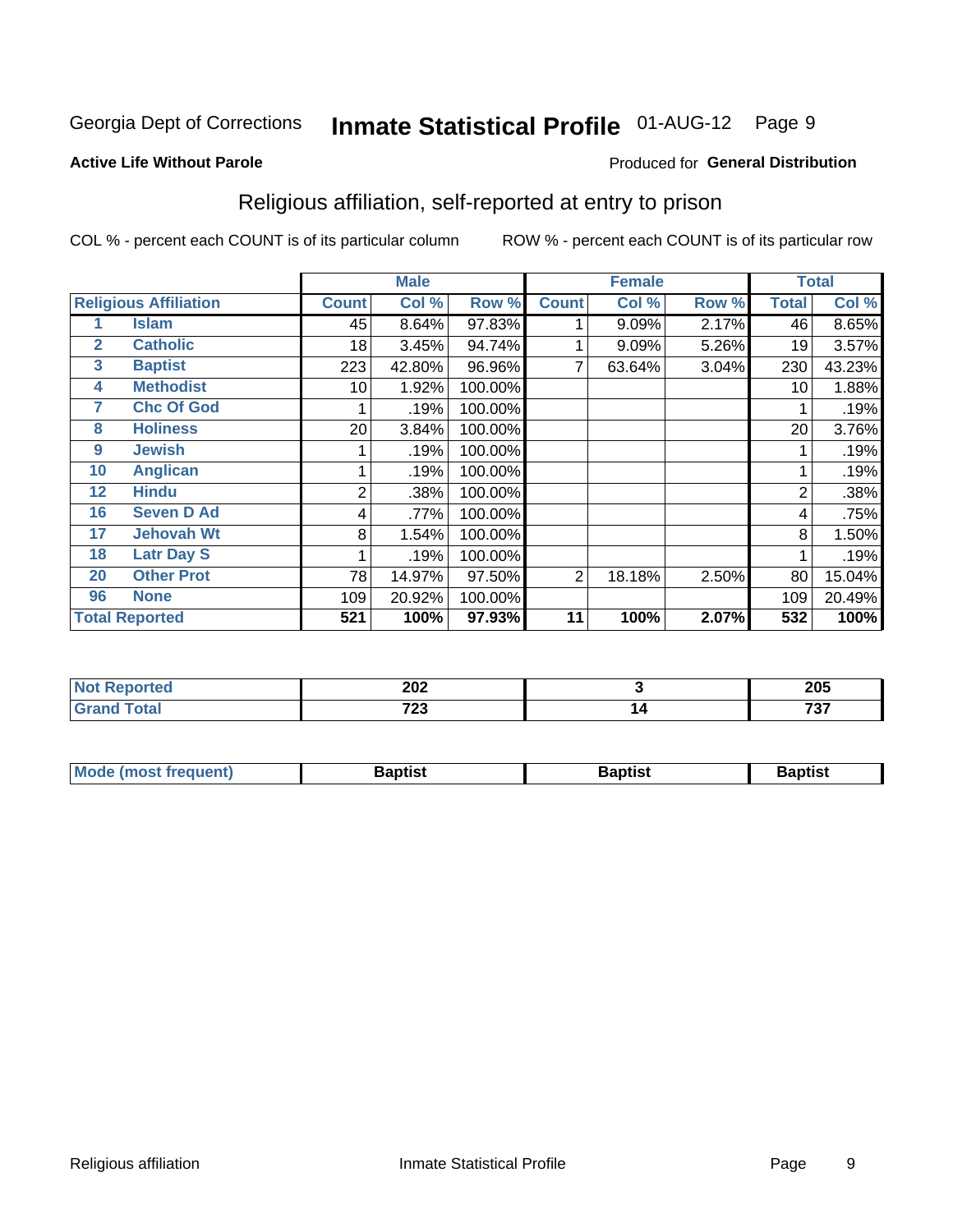# Inmate Statistical Profile 01-AUG-12 Page 10

#### **Active Life Without Parole**

#### Produced for General Distribution

### Home county, self-reported at entry to prison

COL % - percent each COUNT is of its particular column

|     |                             |                | <b>Male</b> |         |              | <b>Female</b> |        | <b>Total</b>   |        |
|-----|-----------------------------|----------------|-------------|---------|--------------|---------------|--------|----------------|--------|
|     | <b>Home County</b>          | <b>Count</b>   | Col %       | Row %   | <b>Count</b> | Col%          | Row %  | <b>Total</b>   | Col %  |
| 000 | <b>Unknown</b>              | 97             | 13.42%      | 100.00% |              |               |        | 97             | 13.16% |
| 001 | <b>Appling County</b>       | 3              | .41%        | 100.00% |              |               |        | 3              | .41%   |
| 002 | <b>Atkinson County</b>      | $\mathbf 1$    | .14%        | 100.00% |              |               |        | 1              | .14%   |
| 003 | <b>Bacon County</b>         | 1              | .14%        | 100.00% |              |               |        | 1              | .14%   |
| 005 | <b>Baldwin County</b>       | 3              | .41%        | 100.00% |              |               |        | 3              | .41%   |
| 007 | <b>Barrow County</b>        | 3              | .41%        | 100.00% |              |               |        | 3              | .41%   |
| 008 | <b>Bartow County</b>        | $\overline{7}$ | .97%        | 100.00% |              |               |        | 7              | .95%   |
| 009 | <b>Ben Hill County</b>      | 4              | .55%        | 100.00% |              |               |        | 4              | .54%   |
| 010 | <b>Berrien County</b>       | $\overline{2}$ | .28%        | 100.00% |              |               |        | $\overline{2}$ | .27%   |
| 011 | <b>Bibb County</b>          | 16             | 2.21%       | 100.00% |              |               |        | 16             | 2.17%  |
| 012 | <b>Bleckley County</b>      | 3              | .41%        | 100.00% |              |               |        | 3              | .41%   |
| 014 | <b>Brooks County</b>        | 1              | .14%        | 100.00% |              |               |        | 1              | .14%   |
| 016 | <b>Bulloch County</b>       | 4              | .55%        | 100.00% |              |               |        | 4              | .54%   |
| 017 | <b>Burke County</b>         | $\overline{7}$ | .97%        | 100.00% |              |               |        | 7              | .95%   |
| 018 | <b>Butts County</b>         | $\overline{2}$ | .28%        | 100.00% |              |               |        | $\overline{2}$ | .27%   |
| 020 | <b>Camden County</b>        | 4              | .55%        | 100.00% |              |               |        | 4              | .54%   |
| 021 | <b>Candler County</b>       | $\overline{2}$ | .28%        | 100.00% |              |               |        | $\overline{2}$ | .27%   |
| 022 | <b>Carroll County</b>       | $\overline{c}$ | .28%        | 100.00% |              |               |        | $\overline{2}$ | .27%   |
| 023 | <b>Catoosa County</b>       | $\overline{2}$ | .28%        | 100.00% |              |               |        | $\overline{2}$ | .27%   |
| 024 | <b>Charlton County</b>      | 1              | .14%        | 100.00% |              |               |        | 1              | .14%   |
| 025 | <b>Chatham County</b>       | 35             | 4.84%       | 100.00% |              |               |        | 35             | 4.75%  |
| 026 | <b>Chattahoochee County</b> | 1              | .14%        | 100.00% |              |               |        | 1              | .14%   |
| 028 | <b>Cherokee County</b>      | $\overline{2}$ | .28%        | 100.00% |              |               |        | $\overline{2}$ | .27%   |
| 029 | <b>Clarke County</b>        | 15             | 2.07%       | 100.00% |              |               |        | 15             | 2.04%  |
| 031 | <b>Clayton County</b>       | 18             | 2.49%       | 100.00% |              |               |        | 18             | 2.44%  |
| 033 | <b>Cobb County</b>          | 21             | 2.90%       | 100.00% |              |               |        | 21             | 2.85%  |
| 034 | <b>Coffee County</b>        | $\overline{2}$ | .28%        | 100.00% |              |               |        | $\overline{2}$ | .27%   |
| 035 | <b>Colquitt County</b>      | 3              | .41%        | 100.00% |              |               |        | 3              | .41%   |
| 036 | <b>Columbia County</b>      | 4              | .55%        | 80.00%  | 1            | 7.14%         | 20.00% | 5              | .68%   |
| 037 | <b>Cook County</b>          | 4              | .55%        | 100.00% |              |               |        | 4              | .54%   |
| 038 | <b>Coweta County</b>        | 4              | .55%        | 100.00% |              |               |        | 4              | .54%   |
| 040 | <b>Crisp County</b>         | 4              | .55%        | 100.00% |              |               |        | 4              | .54%   |
| 043 | <b>Decatur County</b>       | $\overline{2}$ | .28%        | 100.00% |              |               |        | $\overline{2}$ | .27%   |
| 044 | <b>Dekalb County</b>        | 53             | 7.33%       | 100.00% |              |               |        | 53             | 7.19%  |
| 046 | <b>Dooly County</b>         | 1              | .14%        | 50.00%  | 1            | 7.14%         | 50.00% | $\overline{2}$ | .27%   |
| 047 | <b>Dougherty County</b>     | 22             | 3.04%       | 100.00% |              |               |        | 22             | 2.99%  |
| 048 | <b>Douglas County</b>       | 9              | 1.24%       | 90.00%  | 1            | 7.14%         | 10.00% | 10             | 1.36%  |
| 049 | <b>Early County</b>         | 1              | .14%        | 100.00% |              |               |        | 1              | .14%   |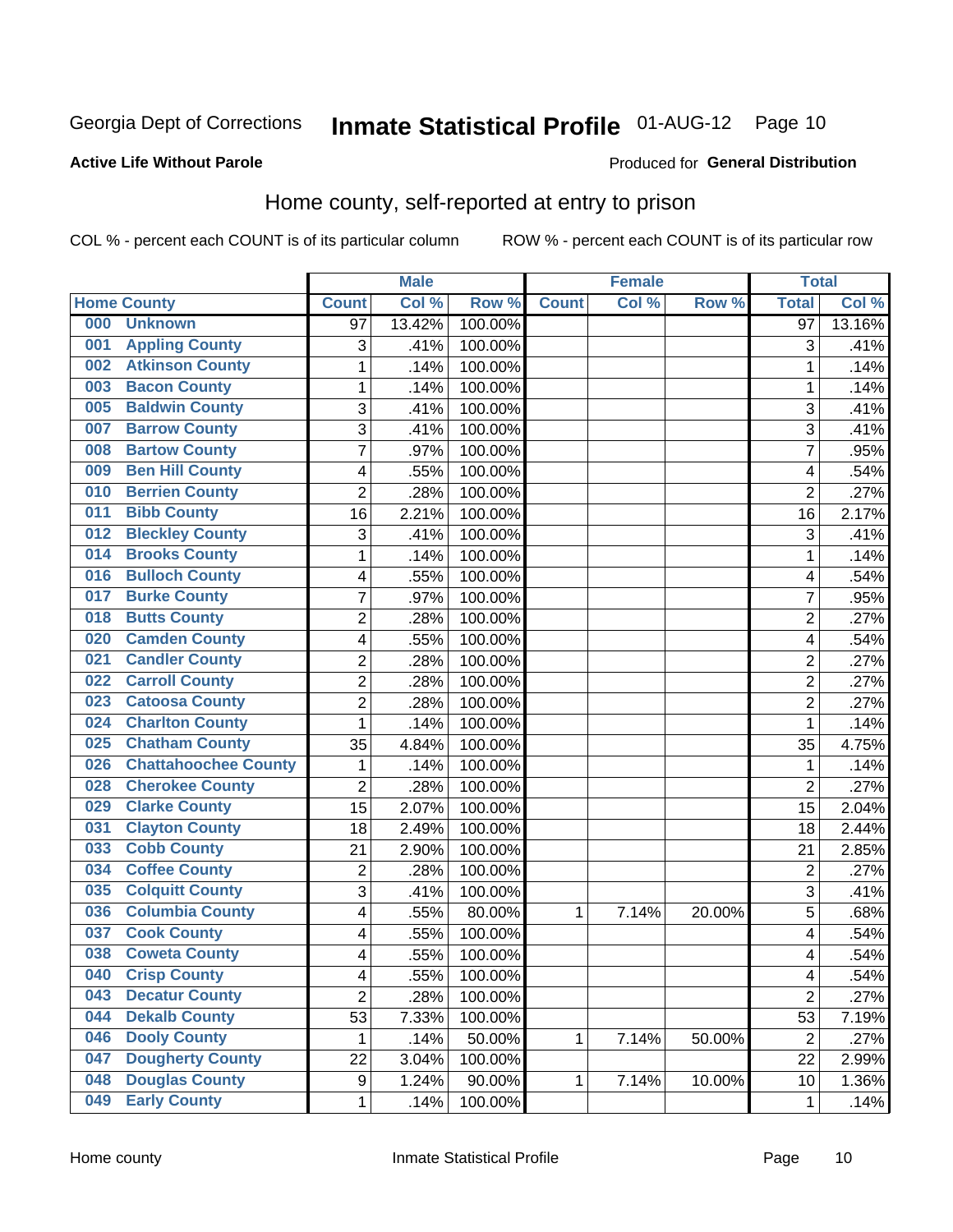# Inmate Statistical Profile 01-AUG-12 Page 11

#### **Active Life Without Parole**

#### Produced for General Distribution

### Home county, self-reported at entry to prison

COL % - percent each COUNT is of its particular column

|     |                          |                          | <b>Male</b> |         |                | <b>Female</b> |        | <b>Total</b>   |        |
|-----|--------------------------|--------------------------|-------------|---------|----------------|---------------|--------|----------------|--------|
|     | <b>Home County</b>       | <b>Count</b>             | Col %       | Row %   | <b>Count</b>   | Col%          | Row %  | <b>Total</b>   | Col %  |
| 051 | <b>Effingham County</b>  | 2                        | .28%        | 100.00% |                |               |        | 2              | .27%   |
| 052 | <b>Elbert County</b>     | $\overline{\mathbf{4}}$  | .55%        | 100.00% |                |               |        | 4              | .54%   |
| 053 | <b>Emanuel County</b>    | $\overline{c}$           | .28%        | 100.00% |                |               |        | $\overline{c}$ | .27%   |
| 056 | <b>Fayette County</b>    | 3                        | .41%        | 100.00% |                |               |        | 3              | $-41%$ |
| 057 | <b>Floyd County</b>      | 8                        | 1.11%       | 100.00% |                |               |        | 8              | 1.09%  |
| 058 | <b>Forsyth County</b>    | $\overline{2}$           | .28%        | 100.00% |                |               |        | $\overline{2}$ | .27%   |
| 059 | <b>Franklin County</b>   | $\overline{2}$           | .28%        | 100.00% |                |               |        | $\overline{2}$ | .27%   |
| 060 | <b>Fulton County</b>     | 93                       | 12.86%      | 97.89%  | $\overline{2}$ | 14.29%        | 2.11%  | 95             | 12.89% |
| 061 | <b>Gilmer County</b>     | $\overline{2}$           | .28%        | 100.00% |                |               |        | $\overline{2}$ | .27%   |
| 063 | <b>Glynn County</b>      | 11                       | 1.52%       | 100.00% |                |               |        | 11             | 1.49%  |
| 066 | <b>Greene County</b>     | 1                        | .14%        | 100.00% |                |               |        | 1              | .14%   |
| 067 | <b>Gwinnett County</b>   | 14                       | 1.94%       | 93.33%  | 1              | 7.14%         | 6.67%  | 15             | 2.04%  |
| 068 | <b>Habersham County</b>  | $\mathbf{1}$             | .14%        | 100.00% |                |               |        | 1              | .14%   |
| 069 | <b>Hall County</b>       | 10                       | 1.38%       | 100.00% |                |               |        | 10             | 1.36%  |
| 070 | <b>Hancock County</b>    | $\overline{2}$           | .28%        | 100.00% |                |               |        | $\overline{2}$ | .27%   |
| 071 | <b>Haralson County</b>   | $\overline{2}$           | .28%        | 100.00% |                |               |        | $\overline{2}$ | .27%   |
| 072 | <b>Harris County</b>     | $\mathbf{1}$             | .14%        | 100.00% |                |               |        | 1              | .14%   |
| 073 | <b>Hart County</b>       | $\overline{2}$           | .28%        | 100.00% |                |               |        | $\overline{2}$ | .27%   |
| 075 | <b>Henry County</b>      | 5                        | .69%        | 100.00% |                |               |        | 5              | .68%   |
| 076 | <b>Houston County</b>    | 9                        | 1.24%       | 100.00% |                |               |        | 9              | 1.22%  |
| 078 | <b>Jackson County</b>    | 5                        | .69%        | 100.00% |                |               |        | 5              | .68%   |
| 080 | <b>Jeff Davis County</b> | $\mathbf{1}$             | .14%        | 100.00% |                |               |        | 1              | .14%   |
| 081 | <b>Jefferson County</b>  | $\overline{2}$           | .28%        | 100.00% |                |               |        | $\overline{c}$ | .27%   |
| 082 | <b>Jenkins County</b>    | $\overline{2}$           | .28%        | 100.00% |                |               |        | $\overline{2}$ | .27%   |
| 087 | <b>Laurens County</b>    | $\overline{\mathcal{A}}$ | .55%        | 100.00% |                |               |        | 4              | .54%   |
| 088 | <b>Lee County</b>        | $\mathbf{1}$             | .14%        | 100.00% |                |               |        | 1              | .14%   |
| 089 | <b>Liberty County</b>    | 6                        | .83%        | 85.71%  | 1              | 7.14%         | 14.29% | 7              | .95%   |
| 090 | <b>Lincoln County</b>    | $\mathbf{1}$             | .14%        | 100.00% |                |               |        | 1              | .14%   |
| 091 | <b>Long County</b>       | $\mathbf{1}$             | .14%        | 100.00% |                |               |        | 1              | .14%   |
| 092 | <b>Lowndes County</b>    | 5                        | .69%        | 100.00% |                |               |        | 5              | .68%   |
| 095 | <b>Madison County</b>    | $\mathbf{1}$             | .14%        | 100.00% |                |               |        | 1              | .14%   |
| 096 | <b>Marion County</b>     | 1                        | .14%        | 100.00% |                |               |        | 1              | .14%   |
| 097 | <b>Mcduffie County</b>   | $\overline{2}$           | .28%        | 100.00% |                |               |        | $\overline{2}$ | .27%   |
| 098 | <b>Mcintosh County</b>   | $\overline{2}$           | .28%        | 100.00% |                |               |        | 2              | .27%   |
| 100 | <b>Miller County</b>     | $\mathbf 1$              | .14%        | 100.00% |                |               |        | $\mathbf{1}$   | .14%   |
| 102 | <b>Monroe County</b>     | $\overline{\mathcal{A}}$ | .55%        | 100.00% |                |               |        | 4              | .54%   |
| 104 | <b>Morgan County</b>     | $\overline{2}$           | .28%        | 100.00% |                |               |        | $\overline{2}$ | .27%   |
| 106 | <b>Muscogee County</b>   | 22                       | 3.04%       | 100.00% |                |               |        | 22             | 2.99%  |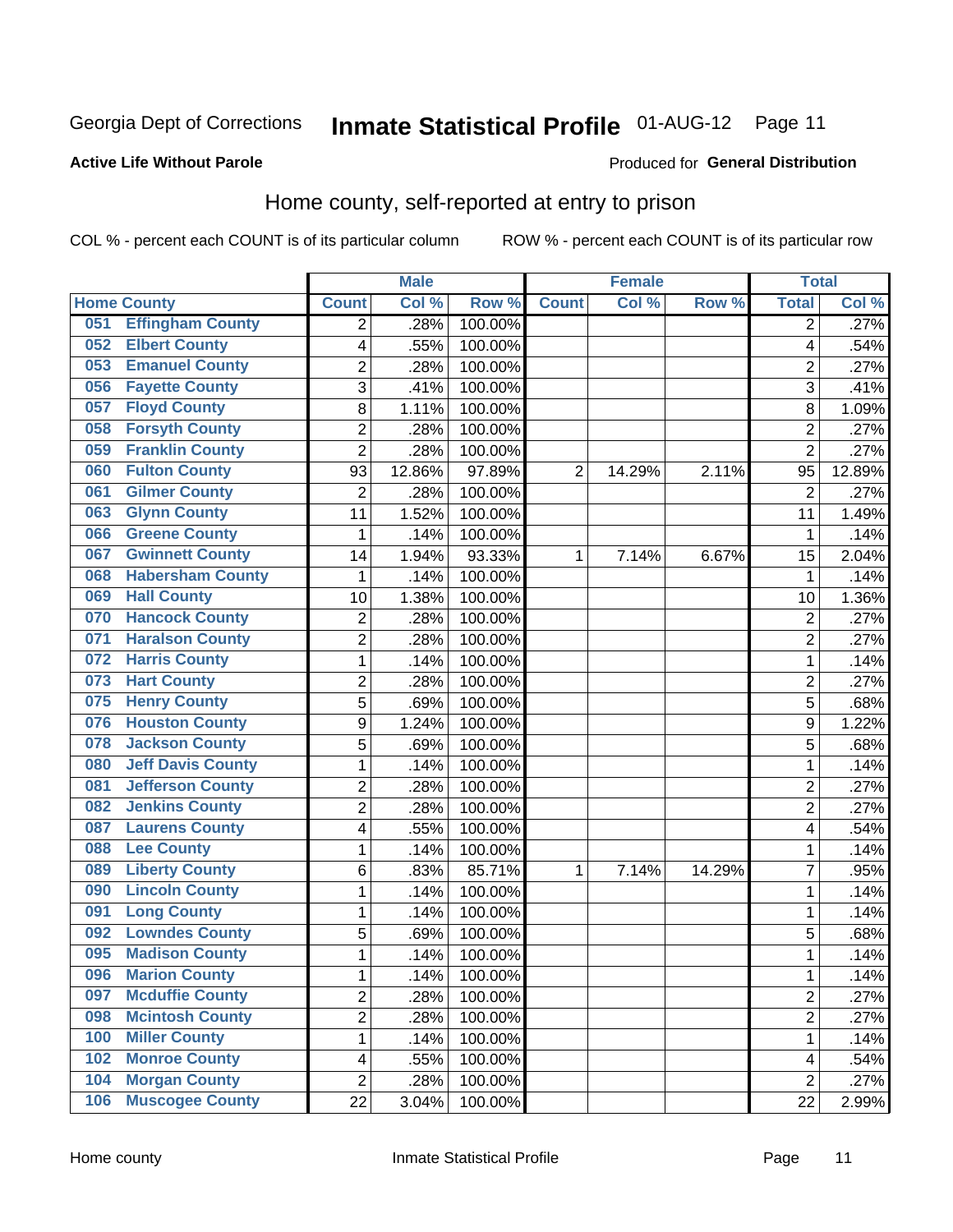# Inmate Statistical Profile 01-AUG-12 Page 12

#### **Active Life Without Parole**

#### **Produced for General Distribution**

### Home county, self-reported at entry to prison

COL % - percent each COUNT is of its particular column

|                  |                             |                | <b>Male</b> |         |              | <b>Female</b> |        | <b>Total</b>   |        |
|------------------|-----------------------------|----------------|-------------|---------|--------------|---------------|--------|----------------|--------|
|                  | <b>Home County</b>          | <b>Count</b>   | Col%        | Row %   | <b>Count</b> | Col %         | Row %  | <b>Total</b>   | Col %  |
| 107              | <b>Newton County</b>        | $\mathbf 1$    | .14%        | 50.00%  | 1            | 7.14%         | 50.00% | $\overline{2}$ | .27%   |
| 109              | <b>Oglethorpe County</b>    | 3              | .41%        | 100.00% |              |               |        | 3              | .41%   |
| 110              | <b>Paulding County</b>      | $\overline{3}$ | .41%        | 100.00% |              |               |        | 3              | $-41%$ |
| 111              | <b>Peach County</b>         | $\mathbf 1$    | .14%        | 100.00% |              |               |        | 1              | .14%   |
| 113              | <b>Pierce County</b>        | $\overline{c}$ | .28%        | 100.00% |              |               |        | $\overline{c}$ | .27%   |
| 114              | <b>Pike County</b>          | 4              | .55%        | 80.00%  | $\mathbf{1}$ | 7.14%         | 20.00% | 5              | .68%   |
| $\overline{115}$ | <b>Polk County</b>          | 3              | .41%        | 100.00% |              |               |        | 3              | .41%   |
| 117              | <b>Putnam County</b>        | 4              | .55%        | 100.00% |              |               |        | 4              | .54%   |
| 119              | <b>Rabun County</b>         | $\mathbf 1$    | .14%        | 100.00% |              |               |        | 1              | .14%   |
| 120              | <b>Randolph County</b>      | 3              | .41%        | 100.00% |              |               |        | 3              | .41%   |
| 121              | <b>Richmond County</b>      | 27             | 3.73%       | 93.10%  | 2            | 14.29%        | 6.90%  | 29             | 3.93%  |
| 122              | <b>Rockdale County</b>      | $\overline{c}$ | .28%        | 100.00% |              |               |        | $\overline{2}$ | .27%   |
| 125              | <b>Seminole County</b>      | $\overline{2}$ | .28%        | 100.00% |              |               |        | $\overline{2}$ | .27%   |
| 126              | <b>Spalding County</b>      | 6              | .83%        | 100.00% |              |               |        | 6              | .81%   |
| 127              | <b>Stephens County</b>      | $\mathbf{1}$   | .14%        | 50.00%  | 1            | 7.14%         | 50.00% | $\overline{2}$ | .27%   |
| 128              | <b>Stewart County</b>       | 1              | .14%        | 100.00% |              |               |        | 1              | .14%   |
| 129              | <b>Sumter County</b>        | $\mathbf 1$    | .14%        | 100.00% |              |               |        | 1              | .14%   |
| 132              | <b>Tattnall County</b>      | $\mathbf 1$    | .14%        | 100.00% |              |               |        | 1              | .14%   |
| 134              | <b>Telfair County</b>       | $\mathbf 1$    | .14%        | 100.00% |              |               |        | 1              | .14%   |
| 136              | <b>Thomas County</b>        | 4              | .55%        | 100.00% |              |               |        | 4              | .54%   |
| 137              | <b>Tift County</b>          | 4              | .55%        | 100.00% |              |               |        | 4              | .54%   |
| 138              | <b>Toombs County</b>        | 9              | 1.24%       | 100.00% |              |               |        | 9              | 1.22%  |
| 140              | <b>Treutlen County</b>      | $\mathbf 1$    | .14%        | 100.00% |              |               |        | 1              | .14%   |
| 144              | <b>Union County</b>         | 1              | .14%        | 100.00% |              |               |        | 1              | .14%   |
| 145              | <b>Upson County</b>         | $\overline{c}$ | .28%        | 100.00% |              |               |        | $\overline{c}$ | .27%   |
| 146              | <b>Walker County</b>        | 4              | .55%        | 80.00%  | 1            | 7.14%         | 20.00% | 5              | .68%   |
| 147              | <b>Walton County</b>        | 4              | .55%        | 100.00% |              |               |        | 4              | .54%   |
| 148              | <b>Ware County</b>          | 6              | .83%        | 100.00% |              |               |        | 6              | .81%   |
| 150              | <b>Washington County</b>    | 4              | .55%        | 100.00% |              |               |        | 4              | .54%   |
| 151              | <b>Wayne County</b>         | $\overline{2}$ | .28%        | 100.00% |              |               |        | $\overline{2}$ | .27%   |
| 154              | <b>White County</b>         | $\mathbf{1}$   | .14%        | 100.00% |              |               |        | 1              | .14%   |
| 155              | <b>Whitfield County</b>     | 3              | .41%        | 100.00% |              |               |        | 3              | .41%   |
| 156              | <b>Wilcox County</b>        | $\mathbf{1}$   | .14%        | 100.00% |              |               |        | 1              | .14%   |
| 158              | <b>Wilkinson County</b>     | $\overline{2}$ | .28%        | 100.00% |              |               |        | $\overline{2}$ | .27%   |
| 159              | <b>Worth County</b>         | $\mathbf{1}$   | .14%        | 100.00% |              |               |        | 1              | .14%   |
| 999              | <b>Other Custody/Out Of</b> | $\overline{2}$ | .28%        | 66.67%  | 1            | 7.14%         | 33.33% | 3              | .41%   |
|                  | <b>State</b>                |                |             |         |              |               |        |                |        |
|                  | <b>Total Rported</b>        | 723            | 100%        | 98.1%   | 14           | 100%          | 1.9%   | 737            | 100%   |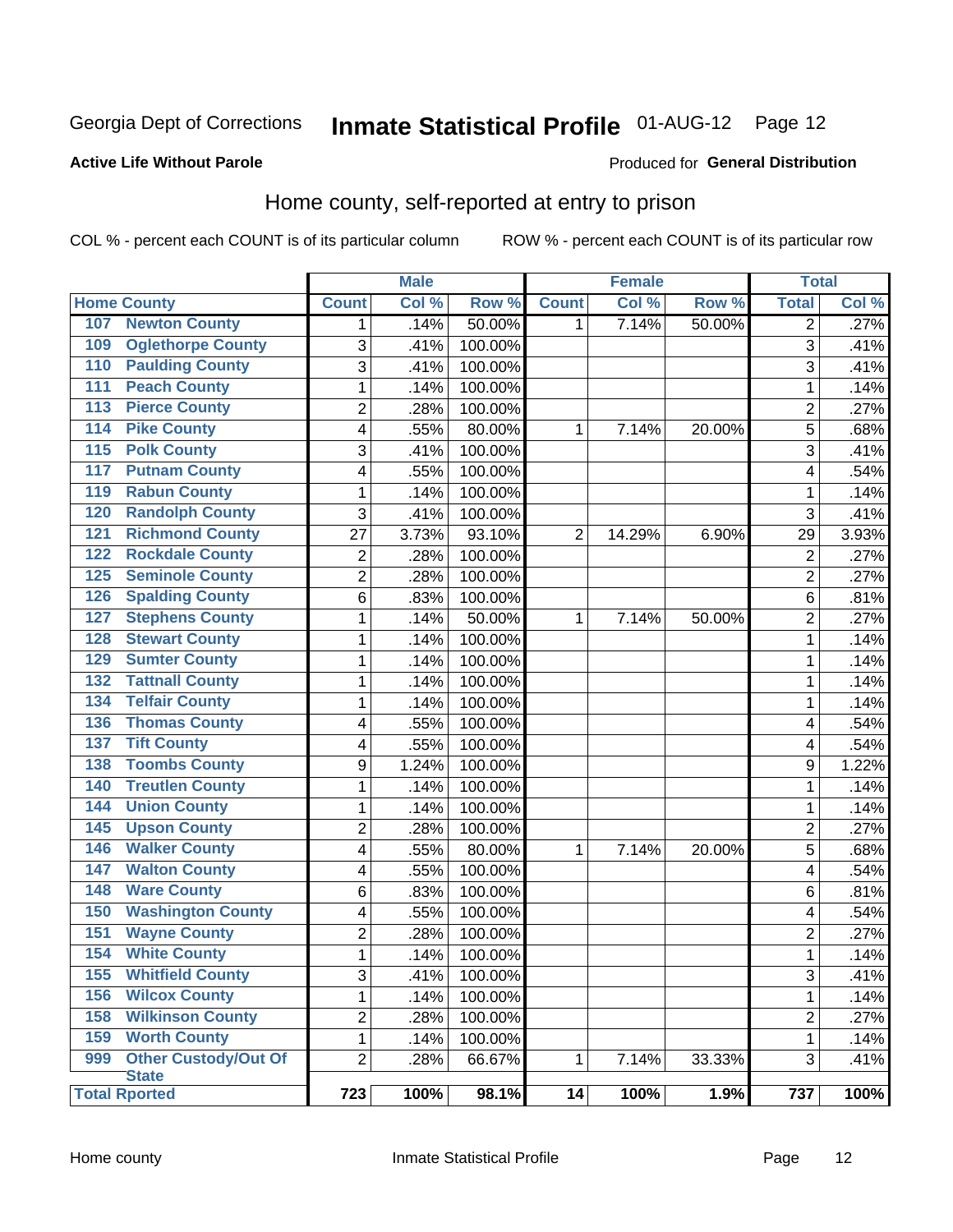# Inmate Statistical Profile 01-AUG-12 Page 13

#### **Active Life Without Parole**

#### Produced for General Distribution

### Home county, self-reported at entry to prison

COL % - percent each COUNT is of its particular column

|                     | <b>Male</b> | <b>Female</b> | Total |
|---------------------|-------------|---------------|-------|
| <b>Not Reported</b> |             |               |       |
| <b>Grand Total</b>  | 723         | 14            | 737   |

| Mode<br>(most frequent)<br>າknown | <b>Fulton County</b> | าknown |
|-----------------------------------|----------------------|--------|
|-----------------------------------|----------------------|--------|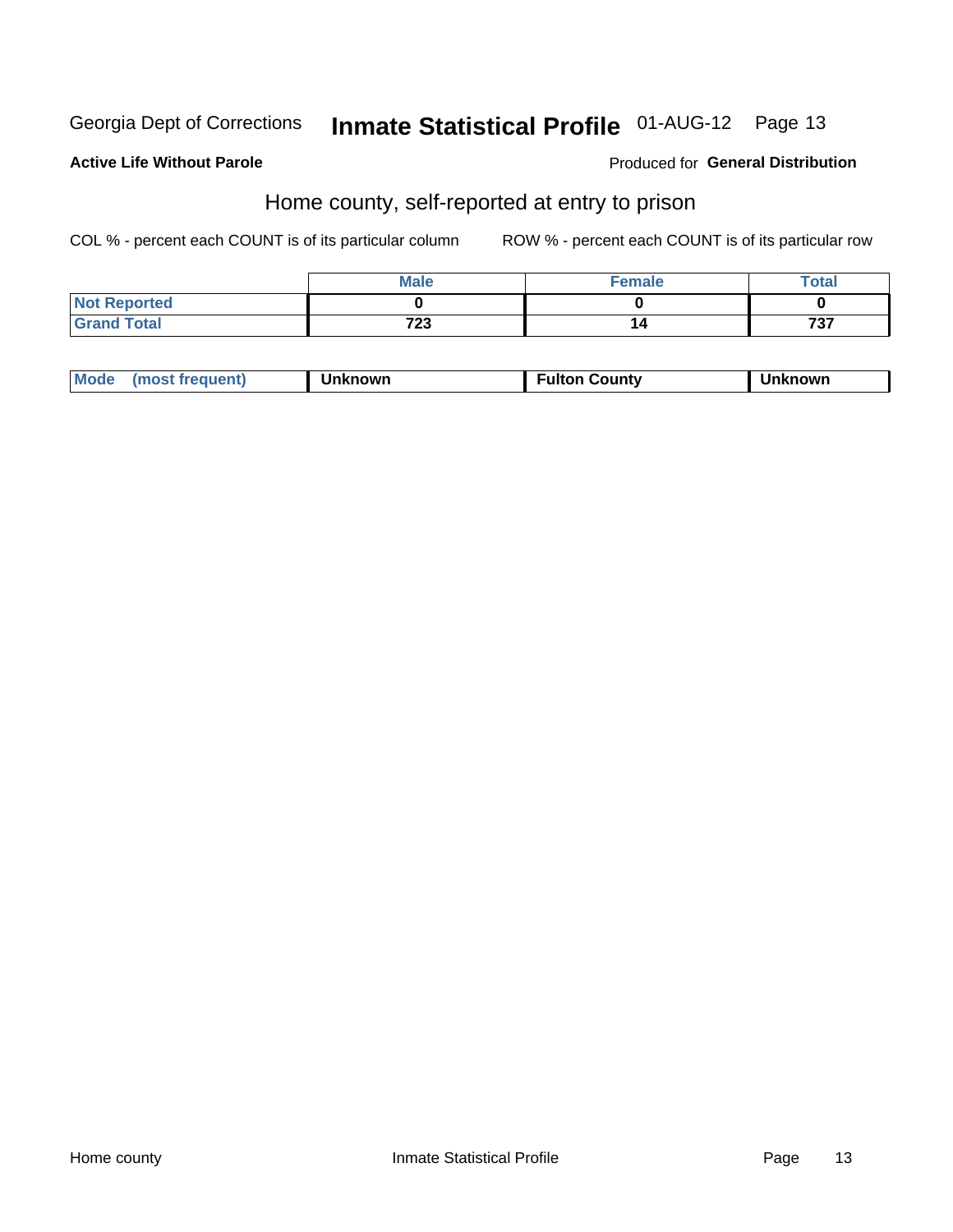### Inmate Statistical Profile 01-AUG-12 Page 14

#### **Active Life Without Parole**

#### Produced for General Distribution

### Socioeconomic class, self-reported at entry to prison

COL % - percent each COUNT is of its particular column

|                       | <b>Male</b>  |        | <b>Female</b> |              |        | <b>Total</b> |              |        |
|-----------------------|--------------|--------|---------------|--------------|--------|--------------|--------------|--------|
| Socioeconomic Class   | <b>Count</b> | Col %  | Row %         | <b>Count</b> | Col %  | Row %        | <b>Total</b> | Col %  |
| <b>Welfare</b>        | 32           | 6.06%  | 100.00%       |              |        |              | 32           | 5.96%  |
| <b>Occ Employ</b>     | 23           | 4.36%  | 100.00%       |              |        |              | 23           | 4.28%  |
| <b>Minimum Std</b>    | 269          | 50.95% | $99.26\%$     |              | 22.22% | .74%         | 271          | 50.47% |
| <b>Middle</b><br>4    | 204          | 38.64% | 96.68%        |              | 77.78% | 3.32%        | 211          | 39.29% |
| <b>Total Reported</b> | 528          | 100%   | 98.32%        | 9            | 100%   | 1.68%        | 537          | 100%   |

|      | $\overline{1}$<br>.<br>__ | $\sim$<br>ZUU |
|------|---------------------------|---------------|
| ____ | 700<br>ن ۽ ا              | $-$<br>, , ,  |

|  | M. | М.<br>.<br>ວເບ<br>___ | ---<br>Middle<br>____ | Mir<br>Std |
|--|----|-----------------------|-----------------------|------------|
|--|----|-----------------------|-----------------------|------------|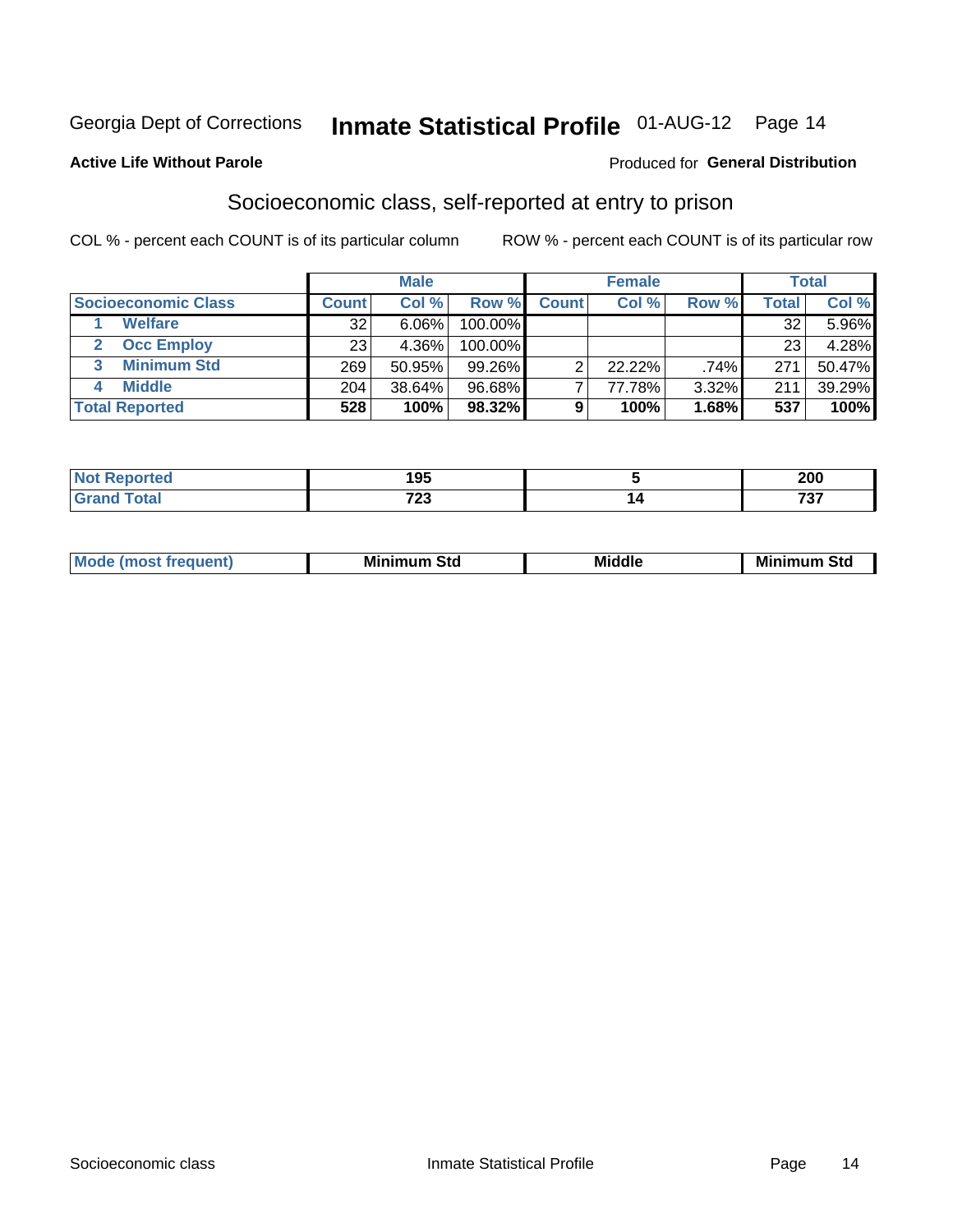## Inmate Statistical Profile 01-AUG-12 Page 15

#### **Active Life Without Parole**

#### Produced for General Distribution

### Environment to age 16, self-reported at entry to prison

COL % - percent each COUNT is of its particular column

|                                    |                 | <b>Male</b> |           |              | <b>Female</b> |        |                 | <b>Total</b> |
|------------------------------------|-----------------|-------------|-----------|--------------|---------------|--------|-----------------|--------------|
| <b>Environment to age 16</b>       | <b>Count</b>    | Col %       | Row %     | <b>Count</b> | Col %         | Row %  | <b>Total</b>    | Col %        |
| <b>Rural/Farm</b>                  | 10              | $1.86\%$    | 100.00%   |              |               |        | 10 <sub>1</sub> | 1.82%        |
| <b>Rural/Nfarm</b><br>$\mathbf{2}$ | 26 <sub>1</sub> | 4.83%       | 89.66%    | 3            | 30.00%        | 10.34% | 29              | 5.29%        |
| S.M.S.A<br>3                       | 223             | 41.45%      | 99.55%    |              | 10.00%        | .45%   | 224             | 40.88%       |
| <b>Urban</b><br>4                  | 115             | 21.38%      | $96.64\%$ |              | 40.00%        | 3.36%  | 119             | 21.72%       |
| 5 Small Town                       | 164             | 30.48%      | 98.80%    | っ            | 20.00%        | 1.20%  | 166             | 30.29%       |
| <b>Total Reported</b>              | 538             | 100%        | 98.18%    | 10           | 100%          | 1.82%  | 548             | 100%         |

| .<br>ים מ<br>ueo<br>$\sim$ | 4 O.E<br>טט             | 189      |
|----------------------------|-------------------------|----------|
|                            | 700<br>$\sim$ 20 $\sim$ | $-$<br>ັ |

| Mo | M | lulaam<br>Ua.<br>_____ | M |
|----|---|------------------------|---|
|    |   |                        |   |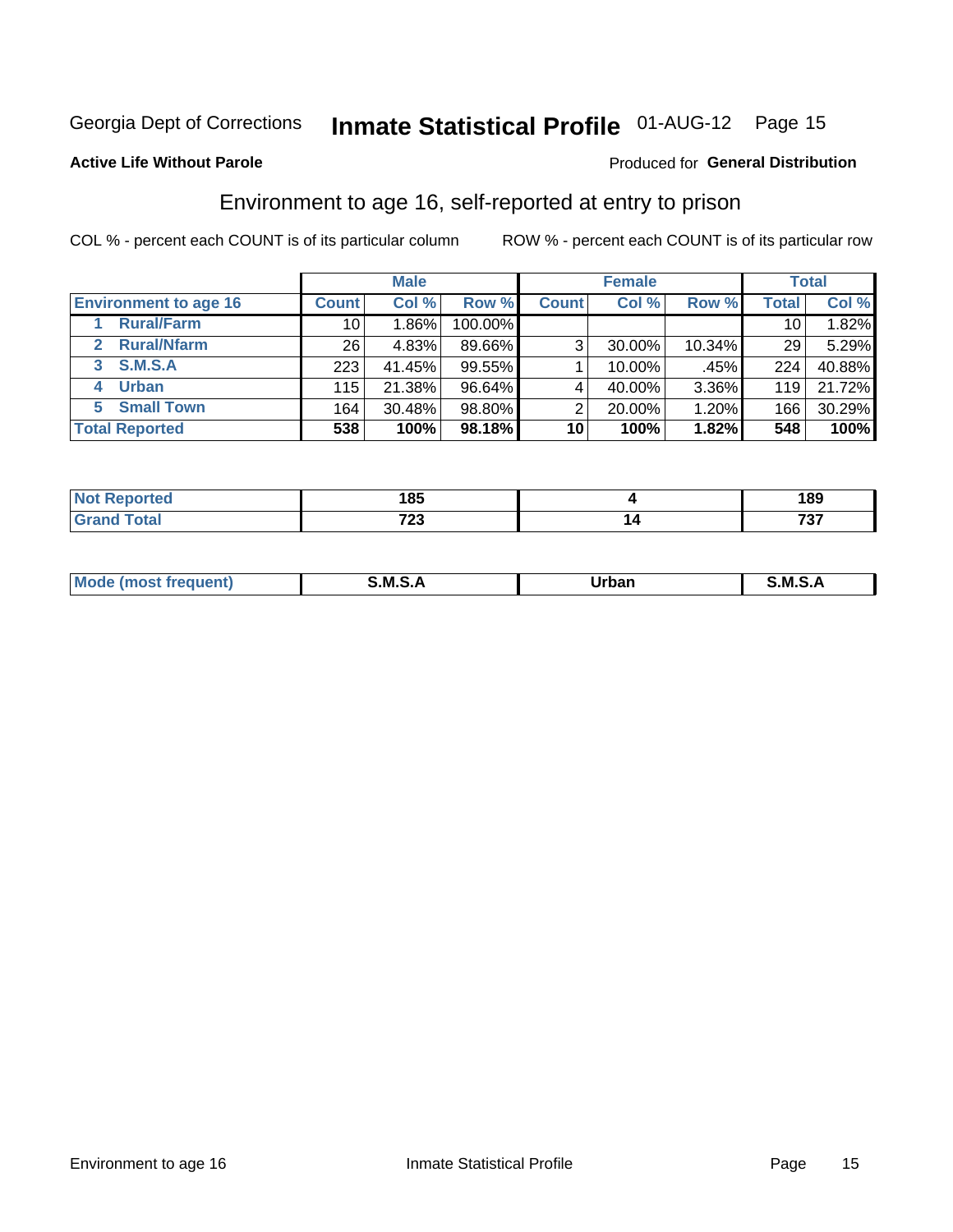# Inmate Statistical Profile 01-AUG-12 Page 16

#### **Active Life Without Parole**

#### Produced for General Distribution

### Guardian status to age 16, self-reported at entry to prison

COL % - percent each COUNT is of its particular column

|                                  |              | <b>Male</b> |         |              | <b>Female</b> |       |       | <b>Total</b> |
|----------------------------------|--------------|-------------|---------|--------------|---------------|-------|-------|--------------|
| <b>Guardian Status To Age 16</b> | <b>Count</b> | Col %       | Row %   | <b>Count</b> | Col %         | Row % | Total | Col %        |
| 2 Father Only                    | 9            | 1.99%       | 100.00% |              |               |       | 9     | 1.96%        |
| <b>3 Both Parents</b>            | 192          | 42.38%      | 97.96%  | 4            | 66.67%        | 2.04% | 196   | 42.70%       |
| <b>4 Mother Only</b>             | 174          | 38.41%      | 99.43%  |              | 16.67%        | .57%  | 175   | 38.13%       |
| <b>6 Oth Female</b>              | 15           | 3.31%       | 100.00% |              |               |       | 15    | 3.27%        |
| <b>7 Oth Male</b>                | 4            | .88%        | 100.00% |              |               |       | 4     | .87%         |
| 8 Step-Parents                   | 12           | 2.65%       | 100.00% |              |               |       | 12    | 2.61%        |
| <b>9 Foster Home</b>             | 9            | 1.99%       | 100.00% |              |               |       | 9     | 1.96%        |
| <b>10 Grand Parents</b>          | 38           | 8.39%       | 97.44%  |              | 16.67%        | 2.56% | 39    | 8.50%        |
| <b>Total Reported</b>            | 453          | 100%        | 98.69%  | 6            | 100%          | 1.31% | 459   | 100%         |

| reo | ^7^<br>$\angle$ iv<br>__ | ^7^<br>.<br>-- |
|-----|--------------------------|----------------|
|     | 700<br>. ZJ<br>$\sim$    | 707            |

| <b>Mode (most frequent)</b> | <b>Both Parents</b> | <b>Both Parents</b> | <b>Both Parents</b> |
|-----------------------------|---------------------|---------------------|---------------------|
|                             |                     |                     |                     |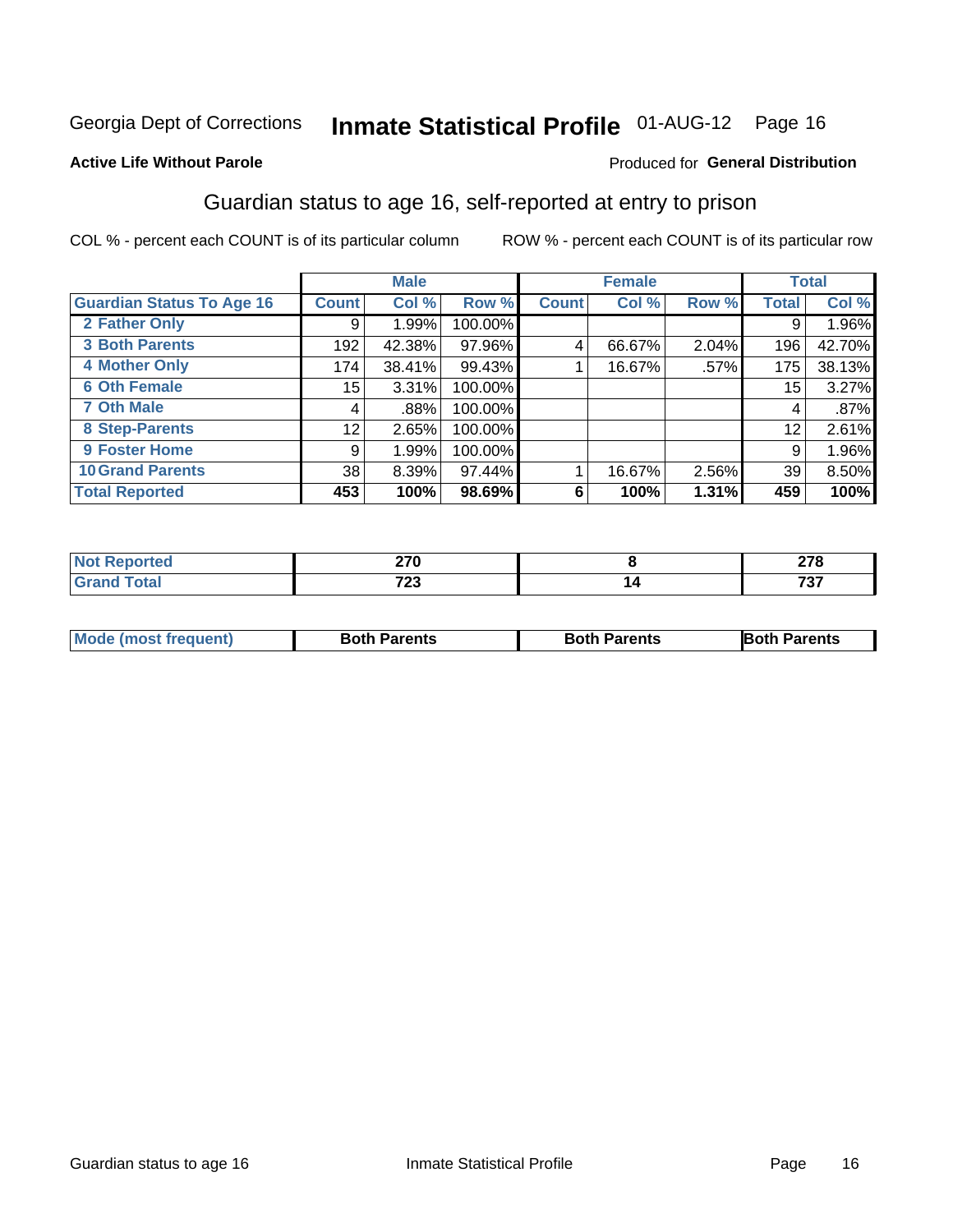# Inmate Statistical Profile 01-AUG-12 Page 17

#### **Active Life Without Parole**

#### Produced for General Distribution

### Employment status before prison, self-reported at entry to prison

COL % - percent each COUNT is of its particular column

|                                  |                 | <b>Male</b> |         |                | <b>Female</b> |       |       | <b>Total</b> |
|----------------------------------|-----------------|-------------|---------|----------------|---------------|-------|-------|--------------|
| <b>Employment Status</b>         | <b>Count</b>    | Col %       | Row %   | <b>Count</b>   | Col %         | Row % | Total | Col %        |
| <b>Full Time</b>                 | 321             | 52.88%      | 97.87%  | 7              | 70.00%        | 2.13% | 328   | 53.16%       |
| <b>Part Time</b><br>$\mathbf{2}$ | 46              | 7.58%       | 100.00% |                |               |       | 46    | 7.46%        |
| Unempl $<$ 6m<br>3               | 61              | 10.05%      | 98.39%  |                | 10.00%        | 1.61% | 62    | 10.05%       |
| Unempl > 6m<br>4                 | 98 <sub>1</sub> | 16.14%      | 98.00%  | $\overline{2}$ | 20.00%        | 2.00% | 100   | 16.21%       |
| <b>Never Workd</b><br>5          | 52              | 8.57%       | 100.00% |                |               |       | 52    | 8.43%        |
| <b>Student</b><br>6              | ⇁               | 1.15%       | 100.00% |                |               |       | ⇁     | 1.13%        |
| <b>Incapable</b>                 | 22              | 3.62%       | 100.00% |                |               |       | 22    | 3.57%        |
| <b>Total Reported</b>            | 607             | 100%        | 98.38%  | 10             | 100%          | 1.62% | 617   | 100%         |

| чес. | $\overline{\phantom{a}}$<br>. . v<br>$ -$ |   | ィっハ<br>14V |
|------|-------------------------------------------|---|------------|
|      | 700                                       | ı | ラヘラ        |
|      | ن ۽ ا                                     |   | ___        |

| Mc | ∴ull | ----<br>ıme<br>w |
|----|------|------------------|
|    |      |                  |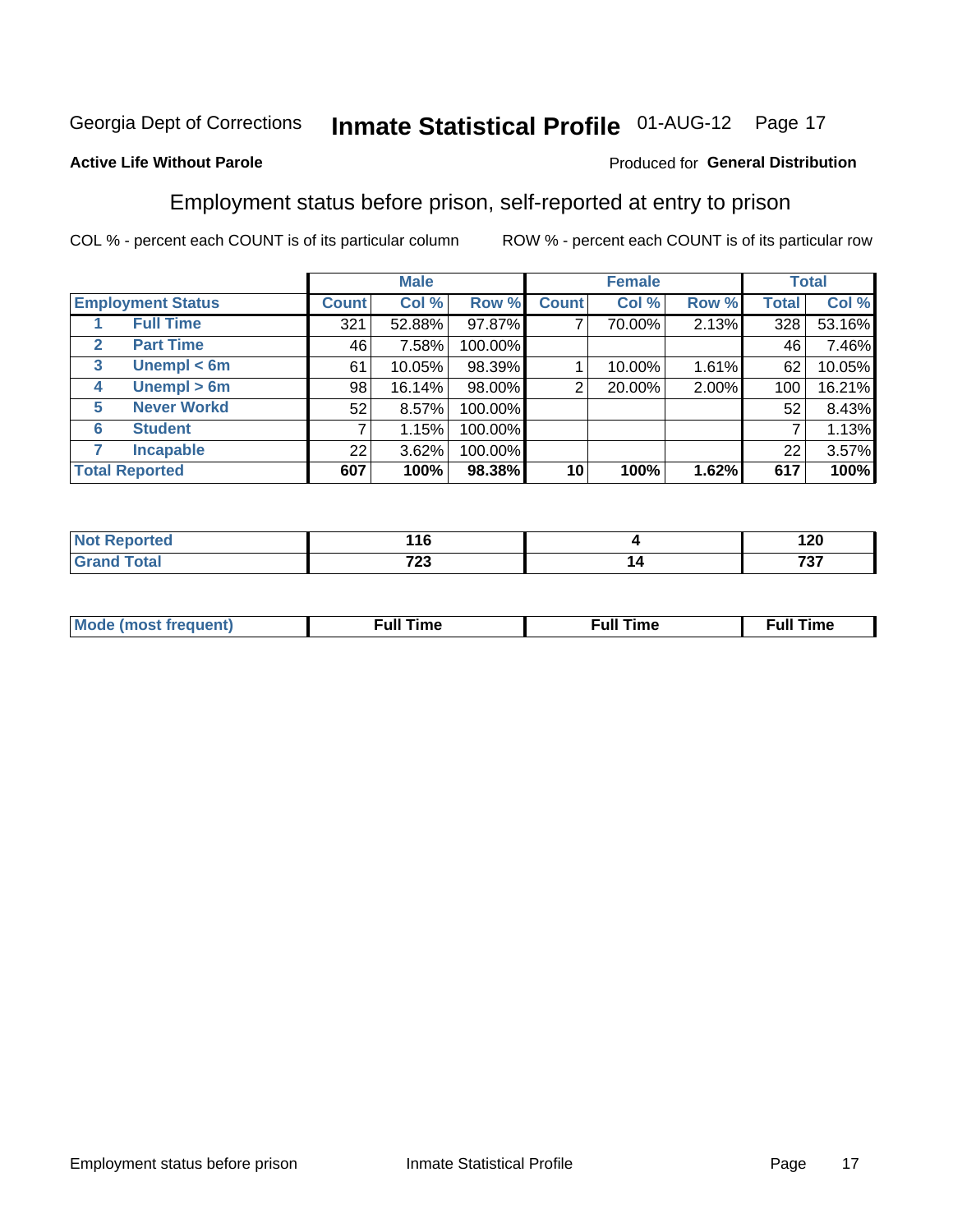#### **Active Life Without Parole**

Produced for General Distribution

### Age at admission

COL % - percent each COUNT is of its particular column

|                         |                 | <b>Male</b> |         |                | <b>Female</b> |        |                         | <b>Total</b> |
|-------------------------|-----------------|-------------|---------|----------------|---------------|--------|-------------------------|--------------|
| <b>Age At Admission</b> | <b>Count</b>    | Col %       | Row %   | <b>Count</b>   | Col %         | Row %  | <b>Total</b>            | Col %        |
| 15                      | 2               | 0.28%       | 100.00% |                |               |        | 2                       | 0.27%        |
| 16                      | 1               | 0.14%       | 100.00% |                |               |        | $\mathbf{1}$            | 0.14%        |
| $\overline{17}$         | 2               | 0.28%       | 100.00% |                |               |        | $\overline{2}$          | 0.27%        |
| 18                      | $6\phantom{1}6$ | 0.83%       | 100.00% |                |               |        | 6                       | 0.81%        |
| 19                      | 13              | 1.80%       | 100.00% |                |               |        | 13                      | 1.76%        |
| $\overline{20}$         | 11              | 1.52%       | 91.67%  | 1              | 7.14%         | 8.33%  | 12                      | 1.63%        |
| 21                      | 20              | 2.77%       | 100.00% |                |               |        | 20                      | 2.71%        |
| 22                      | 34              | 4.70%       | 100.00% |                |               |        | 34                      | 4.61%        |
| 23                      | 22              | 3.04%       | 95.65%  | 1              | 7.14%         | 4.35%  | 23                      | 3.12%        |
| 24                      | 25              | 3.46%       | 100.00% |                |               |        | 25                      | 3.39%        |
| $\overline{25}$         | 24              | 3.32%       | 96.00%  | 1              | 7.14%         | 4.00%  | 25                      | 3.39%        |
| 26                      | 31              | 4.29%       | 100.00% |                |               |        | 31                      | 4.21%        |
| $\overline{27}$         | 26              | 3.60%       | 96.30%  | 1              | 7.14%         | 3.70%  | 27                      | 3.66%        |
| 28                      | 30              | 4.15%       | 100.00% |                |               |        | 30                      | 4.07%        |
| 29                      | 30              | 4.15%       | 100.00% |                |               |        | 30                      | 4.07%        |
| 30                      | 23              | 3.18%       | 100.00% |                |               |        | 23                      | 3.12%        |
| 31                      | 26              | 3.60%       | 100.00% |                |               |        | 26                      | 3.53%        |
| 32                      | 27              | 3.73%       | 93.10%  | $\overline{2}$ | 14.29%        | 6.90%  | 29                      | 3.93%        |
| 33                      | 20              | 2.77%       | 100.00% |                |               |        | 20                      | 2.71%        |
| 34                      | 16              | 2.21%       | 100.00% |                |               |        | 16                      | 2.17%        |
| 35                      | 19              | 2.63%       | 95.00%  | 1              | 7.14%         | 5.00%  | 20                      | 2.71%        |
| 36                      | 32              | 4.43%       | 100.00% |                |               |        | 32                      | 4.34%        |
| $\overline{37}$         | 21              | 2.90%       | 100.00% |                |               |        | 21                      | 2.85%        |
| 38                      | 20              | 2.77%       | 100.00% |                |               |        | 20                      | 2.71%        |
| 39                      | 18              | 2.49%       | 94.74%  | 1              | 7.14%         | 5.26%  | 19                      | 2.58%        |
| 40                      | 14              | 1.94%       | 100.00% |                |               |        | 14                      | 1.90%        |
| 41                      | 29              | 4.01%       | 100.00% |                |               |        | 29                      | 3.93%        |
| 42                      | 24              | 3.32%       | 100.00% |                |               |        | 24                      | 3.26%        |
| 43                      | 15              | 2.07%       | 93.75%  | 1              | 7.14%         | 6.25%  | 16                      | 2.17%        |
| 44                      | 13              | 1.80%       | 86.67%  | $\overline{2}$ | 14.29%        | 13.33% | 15                      | 2.04%        |
| 45                      | 19              | 2.63%       | 100.00% |                |               |        | 19                      | 2.58%        |
| 46                      | 17              | 2.35%       | 89.47%  | $\overline{2}$ | 14.29%        | 10.53% | 19                      | 2.58%        |
| 47                      | 12              | 1.66%       | 100.00% |                |               |        | 12                      | 1.63%        |
| 48                      | 12              | 1.66%       | 92.31%  | 1              | 7.14%         | 7.69%  | 13                      | 1.76%        |
| 49                      | 12              | 1.66%       | 100.00% |                |               |        | 12                      | 1.63%        |
| 50                      | 8               | 1.11%       | 100.00% |                |               |        | 8                       | 1.09%        |
| $\overline{51}$         | $6\phantom{1}6$ | 0.83%       | 100.00% |                |               |        | 6                       | 0.81%        |
| 52                      | 7               | 0.97%       | 100.00% |                |               |        | 7                       | 0.95%        |
| 53                      | 3               | 0.41%       | 100.00% |                |               |        | 3                       | 0.41%        |
| 54                      | $\overline{4}$  | 0.55%       | 100.00% |                |               |        | $\overline{\mathbf{4}}$ | 0.54%        |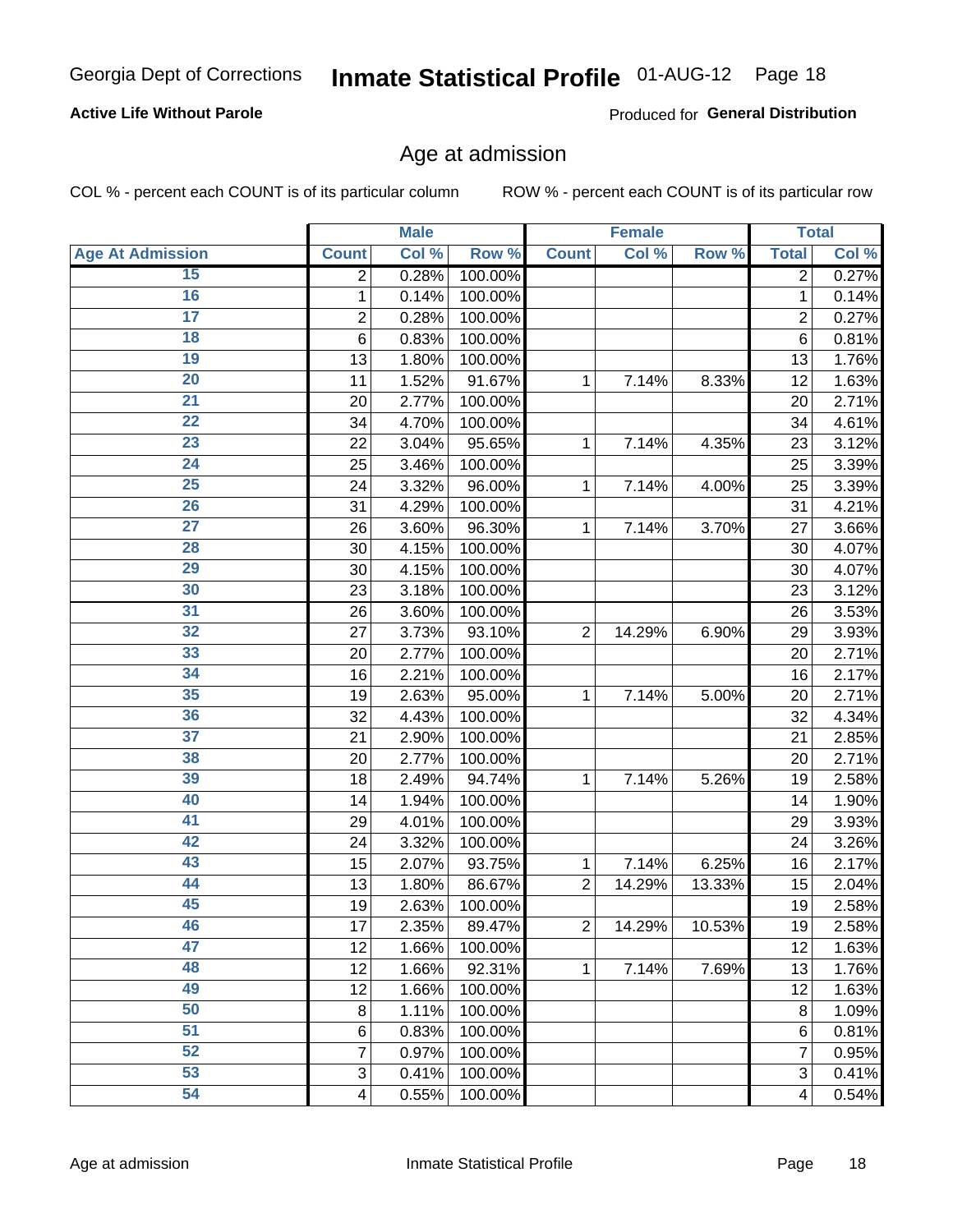#### **Active Life Without Parole**

Produced for General Distribution

### Age at admission

COL % - percent each COUNT is of its particular column

|                         |              | <b>Male</b> |         |              | <b>Female</b> |       |              | <b>Total</b> |
|-------------------------|--------------|-------------|---------|--------------|---------------|-------|--------------|--------------|
| <b>Age At Admission</b> | <b>Count</b> | Col %       | Row %   | <b>Count</b> | Col %         | Row % | <b>Total</b> | Col %        |
| 55                      | 4            | 0.55%       | 100.00% |              |               |       | 4            | 0.54%        |
| 56                      | 6            | 0.83%       | 100.00% |              |               |       | 6            | 0.81%        |
| 57                      | 5            | 0.69%       | 100.00% |              |               |       | 5            | 0.68%        |
| 58                      | 2            | 0.28%       | 100.00% |              |               |       | 2            | 0.27%        |
| 60                      | 2            | 0.28%       | 100.00% |              |               |       | 2            | 0.27%        |
| 61                      |              | 0.14%       | 100.00% |              |               |       |              | 0.14%        |
| 62                      |              | 0.14%       | 100.00% |              |               |       |              | 0.14%        |
| 63                      |              | 0.14%       | 100.00% |              |               |       |              | 0.14%        |
| 64                      | 3            | 0.41%       | 100.00% |              |               |       | 3            | 0.41%        |
| 65                      |              | 0.14%       | 100.00% |              |               |       |              | 0.14%        |
| 66                      |              | 0.14%       | 100.00% |              |               |       |              | 0.14%        |
| 69                      |              | 0.14%       | 100.00% |              |               |       |              | 0.14%        |
| 71                      |              | 0.14%       | 100.00% |              |               |       |              | 0.14%        |
| <b>Total Reported</b>   | 723          | 100%        | 98.10%  | 14           | 100%          | 1.90% | 737          | 100%         |

| <b>Not Reported</b> |              |         |
|---------------------|--------------|---------|
| <b>Total</b>        | 700<br>. د ت | <br>フヘフ |

| Mean<br>(average)       | 34.41 | 36 | 34.44    |
|-------------------------|-------|----|----------|
| <b>Median (middle)</b>  | uu    | ^7 | າາ<br>ುಎ |
| Mode<br>(most frequent) | --    | 44 | n.<br>LL |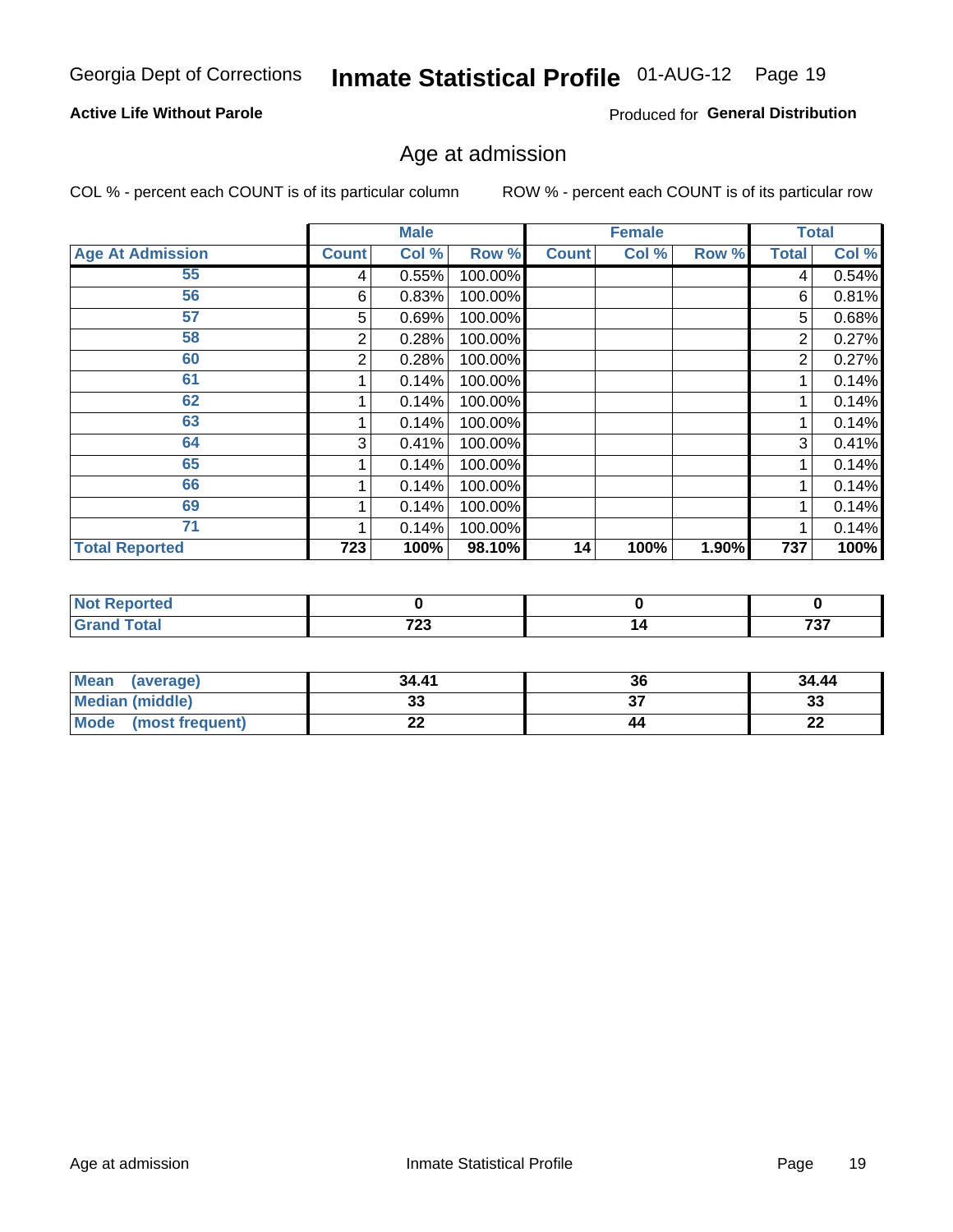#### **Active Life Without Parole**

#### Produced for General Distribution

### Height, measured at entry to prison

COL % - percent each COUNT is of its particular column

|                       |              | <b>Male</b> |         |              | <b>Female</b> |          |              | Total      |
|-----------------------|--------------|-------------|---------|--------------|---------------|----------|--------------|------------|
| <b>Height</b>         | <b>Count</b> | Col %       | Row %   | <b>Count</b> | Col %         | Row %    | <b>Total</b> | Col %      |
| 5'08''                |              | 0.52%       | 100.00% |              |               |          |              | 0.52%      |
| 5'10''                | 100          | 51.55%      | 100.00% |              |               |          |              | 100 51.55% |
| 5'11''                | 93           | 47.94%      | 100.00% |              |               |          |              | 93 47.94%  |
| <b>Total Reported</b> | 194          | 100%        | 100.00% |              |               | $0.00\%$ | 194          | 100%       |

| <b>Not</b><br>rted            | よつの<br>ວ∠ວ<br>- - | <b>P</b> 40<br><b>უ4კ</b> |
|-------------------------------|-------------------|---------------------------|
| <b>c</b> otal<br><b>Grand</b> | フへへ<br>ں ک        | 707                       |

| Mean<br>(average)              | 5'10" |             | 5'10"  |
|--------------------------------|-------|-------------|--------|
| Median (middle)                | 5'10" |             | 5'10'' |
| <b>Mode</b><br>(most frequent) | 5'10" | <b>Null</b> | 5'10"  |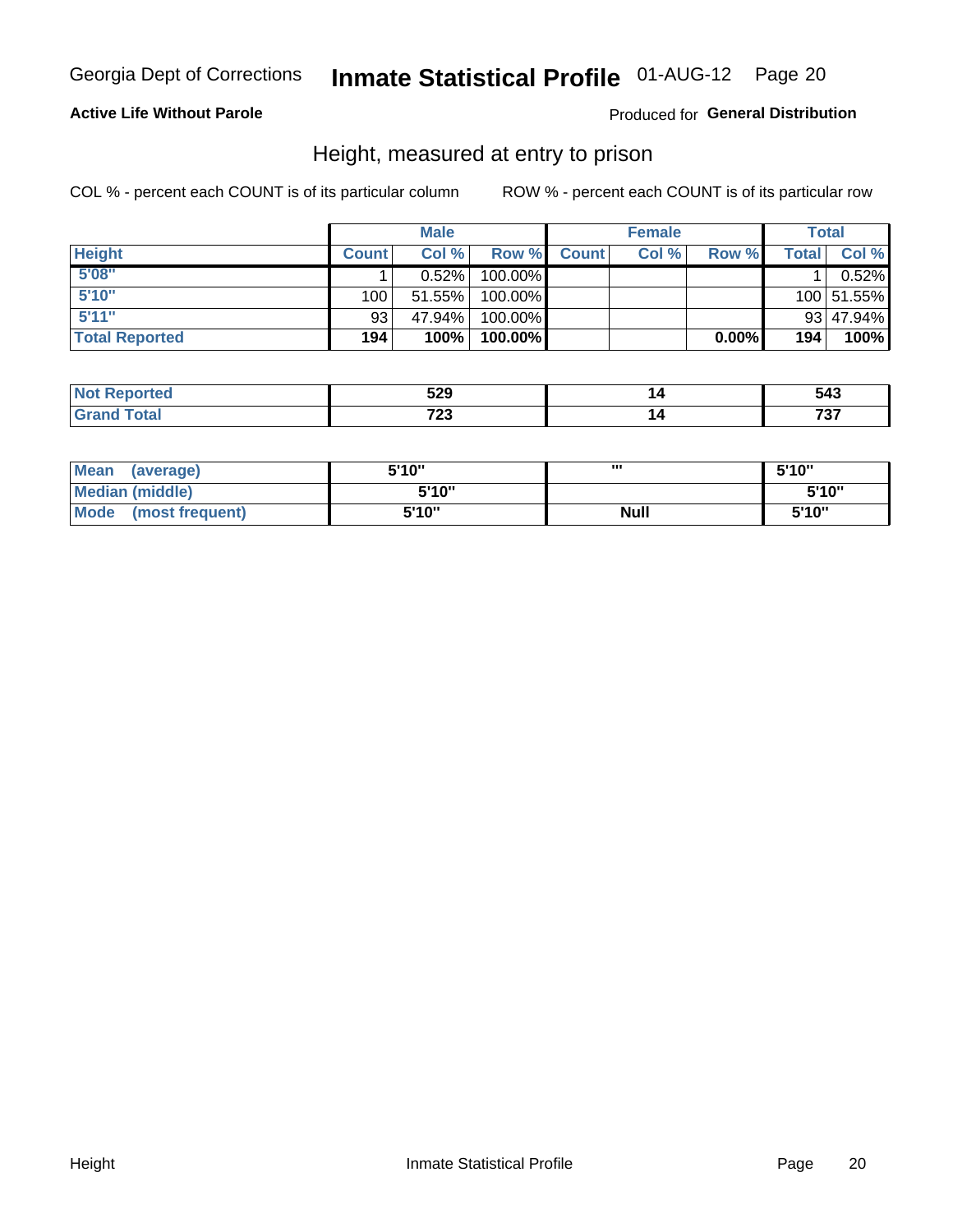#### **Active Life Without Parole**

#### Produced for General Distribution

### Weight, measured at entry to prison

COL % - percent each COUNT is of its particular column

|                       |                | <b>Male</b> |         |                | <b>Female</b> |        | <b>Total</b>   |        |
|-----------------------|----------------|-------------|---------|----------------|---------------|--------|----------------|--------|
| <b>Weight</b>         | <b>Count</b>   | Col %       | Row %   | <b>Count</b>   | Col %         | Row %  | <b>Total</b>   | Col %  |
| 110 - 119 pounds      | 1              | 0.14%       | 33.33%  | $\overline{2}$ | 14.29%        | 66.67% | $\overline{3}$ | 0.41%  |
| 120 - 129 pounds      | $\overline{2}$ | 0.28%       | 100.00% |                |               |        | $\overline{2}$ | 0.27%  |
| 130 - 139 pounds      | 16             | 2.22%       | 94.12%  | 1              | 7.14%         | 5.88%  | 17             | 2.32%  |
| 140 - 149 pounds      | 41             | 5.69%       | 100.00% |                |               |        | 41             | 5.59%  |
| 150 - 159 pounds      | 71             | 9.86%       | 100.00% |                |               |        | 71             | 9.67%  |
| 160 - 169 pounds      | 93             | 12.92%      | 96.88%  | 3              | 21.43%        | 3.13%  | 96             | 13.08% |
| 170 - 179 pounds      | 106            | 14.72%      | 99.07%  | 1              | 7.14%         | 0.93%  | 107            | 14.58% |
| 180 - 189 pounds      | 81             | 11.25%      | 97.59%  | $\overline{2}$ | 14.29%        | 2.41%  | 83             | 11.31% |
| 190 - 199 pounds      | 59             | 8.19%       | 100.00% |                |               |        | 59             | 8.04%  |
| 200 - 209 pounds      | 63             | 8.75%       | 98.44%  | 1              | 7.14%         | 1.56%  | 64             | 8.72%  |
| 210 - 219 pounds      | 47             | 6.53%       | 95.92%  | $\overline{2}$ | 14.29%        | 4.08%  | 49             | 6.68%  |
| 220 - 229 pounds      | 47             | 6.53%       | 100.00% |                |               |        | 47             | 6.40%  |
| 230 - 239 pounds      | 25             | 3.47%       | 100.00% |                |               |        | 25             | 3.41%  |
| 240 - 249 pounds      | 23             | 3.19%       | 100.00% |                |               |        | 23             | 3.13%  |
| 250 - 259 pounds      | 11             | 1.53%       | 84.62%  | $\overline{2}$ | 14.29%        | 15.38% | 13             | 1.77%  |
| 260 - 269 pounds      | 10             | 1.39%       | 100.00% |                |               |        | 10             | 1.36%  |
| 270 - 279 pounds      | 7              | 0.97%       | 100.00% |                |               |        | 7              | 0.95%  |
| 280 - 289 pounds      | 4              | 0.56%       | 100.00% |                |               |        | 4              | 0.54%  |
| 290 - 299 pounds      | 3              | 0.42%       | 100.00% |                |               |        | 3              | 0.41%  |
| 300 - 309 pounds      | $\overline{2}$ | 0.28%       | 100.00% |                |               |        | $\overline{2}$ | 0.27%  |
| 310 - 319 pounds      | 1              | 0.14%       | 100.00% |                |               |        | 1              | 0.14%  |
| 320 - 329 pounds      | 4              | 0.56%       | 100.00% |                |               |        | $\overline{4}$ | 0.54%  |
| 330 - 339 pounds      | $\overline{2}$ | 0.28%       | 100.00% |                |               |        | $\overline{2}$ | 0.27%  |
| 400 pounds and over   | 1              | 0.14%       | 100.00% |                |               |        | $\mathbf 1$    | 0.14%  |
| <b>Total Reported</b> | 720            | 100%        | 98.09%  | 14             | 100%          | 1.91%  | 734            | 100%   |

| <b>eported</b><br>N |     |     |
|---------------------|-----|-----|
| <b>otal</b>         | 700 | 707 |
| ---                 | ں ک |     |

| <b>Mean</b><br>(average) | 189 | 180   | 189 |
|--------------------------|-----|-------|-----|
| Median (middle)          | 180 | 177.5 | 180 |
| Mode<br>(most frequent)  | 170 | 110   | 170 |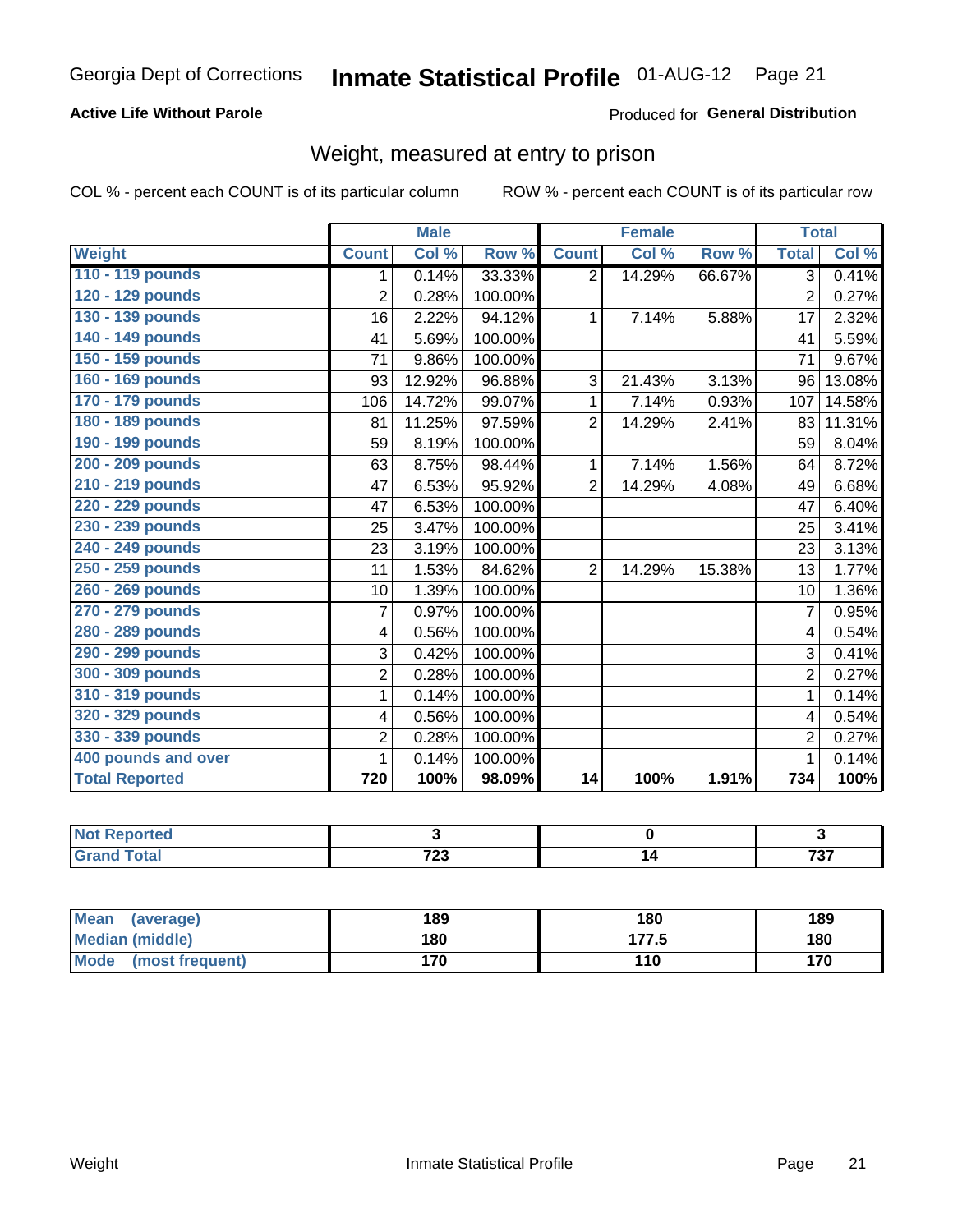# Inmate Statistical Profile 01-AUG-12 Page 22

#### **Active Life Without Parole**

#### Produced for General Distribution

### Military service

COL % - percent each COUNT is of its particular column

|              |                         |              | <b>Male</b> |         |             | <b>Female</b> |       |              | <b>Total</b> |
|--------------|-------------------------|--------------|-------------|---------|-------------|---------------|-------|--------------|--------------|
|              | <b>Military service</b> | <b>Count</b> | Col %       |         | Row % Count | Col %         | Row % | <b>Total</b> | Col %        |
|              | <b>Air Force</b>        | 40           | 9.48%       | 100.00% |             |               |       | 40           | 9.26%        |
| $\mathbf{2}$ | <b>Army</b>             | 6            | 1.42%       | 100.00% |             |               |       | 6            | 1.39%        |
| 3            | <b>Navy</b>             | 3            | .71%        | 100.00% |             |               |       | 3            | .69%         |
| 4            | <b>Marines</b>          |              | .24%        | 100.00% |             |               |       |              | .23%         |
| 5.           | <b>Coast Guard</b>      | 6            | 1.42%       | 100.00% |             |               |       | 6            | 1.39%        |
| 96           | <b>None</b>             | 366          | 86.73%      | 97.34%  | 10          | 100.00%       | 2.66% | 376          | 87.04%       |
|              | <b>Total Reported</b>   | 422          | 100%        | 97.69%  | 10          | 100%          | 2.31% | 432          | 100%         |

| rted        | ∘חכ<br>JU. | 305 |
|-------------|------------|-----|
| <b>otal</b> | 700        | 707 |
| --          | ب ک        | ، ب |

| <b>Null</b><br><b>Force</b> |
|-----------------------------|
|-----------------------------|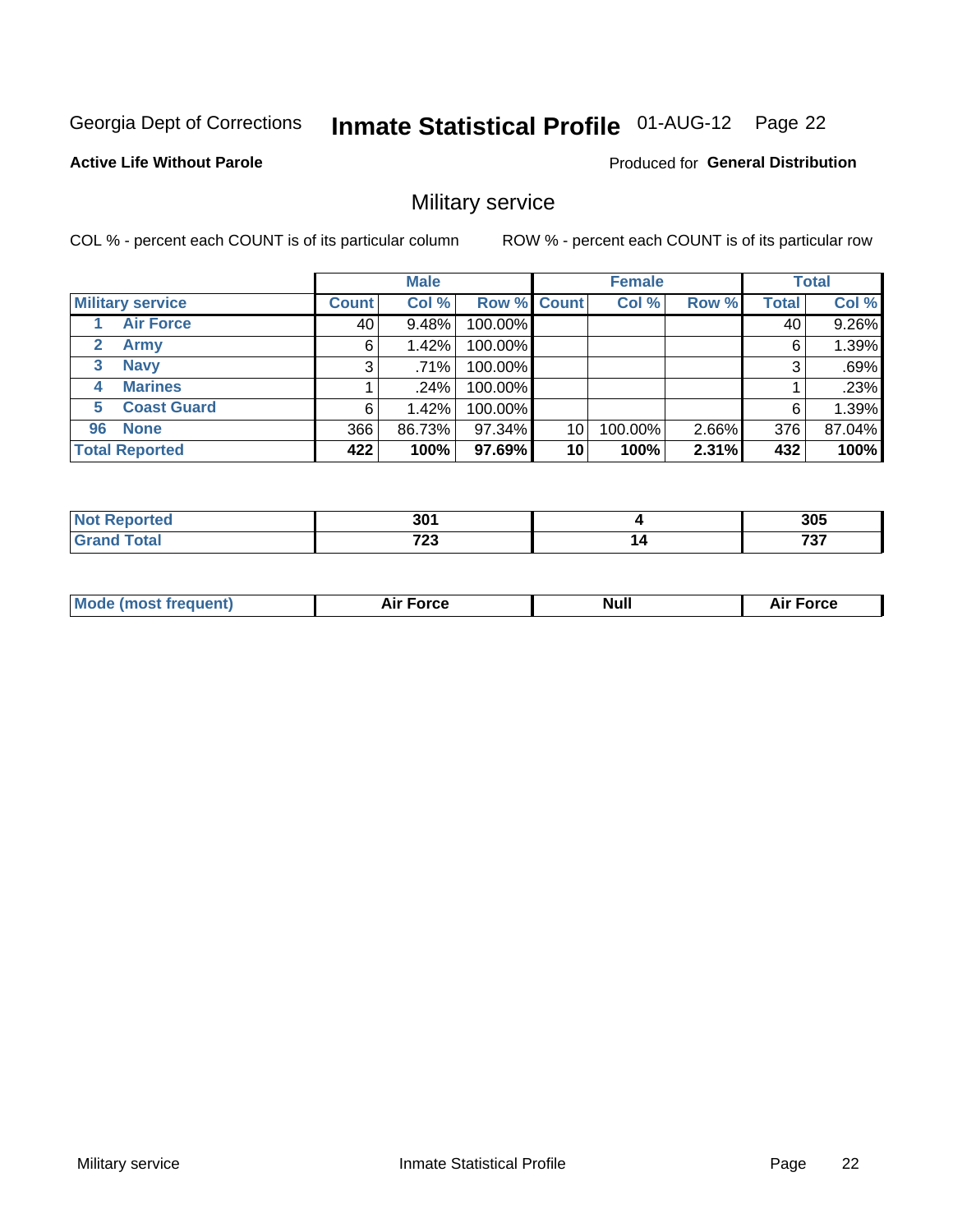# Inmate Statistical Profile 01-AUG-12 Page 23

**Active Life Without Parole** 

Produced for General Distribution

### Type of admission to prison

COL % - percent each COUNT is of its particular column

|                                 |                 | <b>Male</b> |                    |                 | <b>Female</b> |       |              | <b>Total</b> |
|---------------------------------|-----------------|-------------|--------------------|-----------------|---------------|-------|--------------|--------------|
| <b>Type of Admission</b>        | <b>Count</b>    | Col %       | <b>Row % Count</b> |                 | Col %         | Row % | <b>Total</b> | Col %        |
| <b>Committed From Court</b>     | 705             | $97.51\%$   | 98.05%             | 14 <sub>1</sub> | 100.00%       | 1.95% | 719          | 97.56%       |
| <b>Parole Rev/New Sent</b><br>3 | 3               | .41%        | 100.00%            |                 |               |       | 3            | .41%         |
| <b>Prob Viol/Partial</b><br>6.  |                 | .14%        | 100.00%            |                 |               |       |              | .14%         |
| <b>Prob Rev/Remainder</b><br>9  | 2               | .28%        | 100.00%            |                 |               |       | ⌒            | .27%         |
| <b>Life W/O Parole</b><br>11    | 12 <sup>°</sup> | 1.66%       | 100.00%            |                 |               |       | 12           | 1.63%        |
| <b>Total Reported</b>           | 723             | 100%        | 98.1%              | 14              | 100%          | 1.9%  | 737          | 100%         |

| <b>norted</b><br><b>NOT</b> |      |     |
|-----------------------------|------|-----|
| $T0$ tal                    | 700  | ラヘラ |
| <b>C.A.</b>                 | 1 LJ | .   |

| Mod<br>frequent)<br><b>TA IMOST 1.</b> | Court Cmmt<br>$\sim$ $\sim$ | วmmt<br>∴ourt | ∶ Cmmt<br>∴∩⊔rt∴ |
|----------------------------------------|-----------------------------|---------------|------------------|
|                                        |                             |               |                  |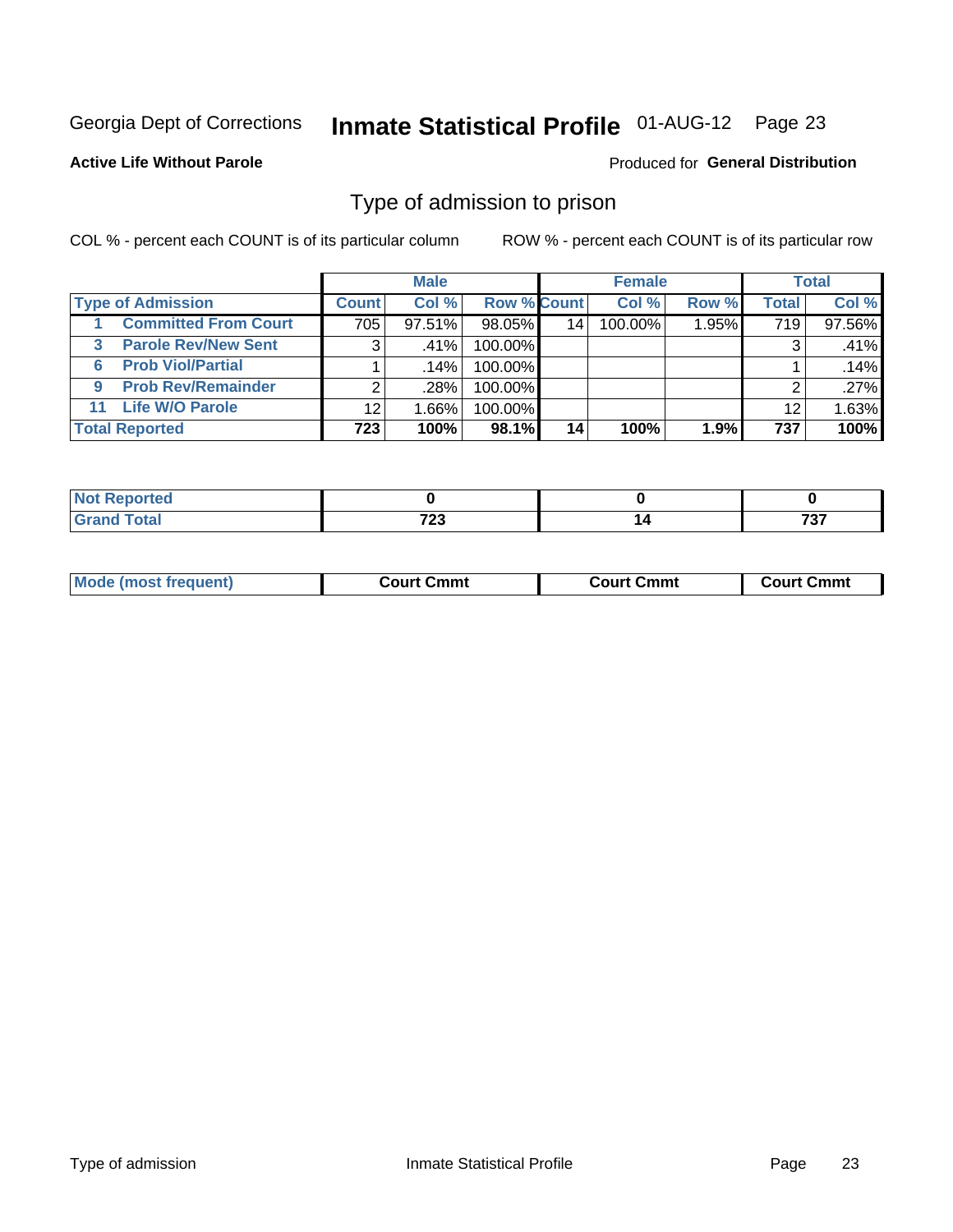# Inmate Statistical Profile 01-AUG-12 Page 24

**Active Life Without Parole** 

#### Produced for General Distribution

### Current / last security status

COL % - percent each COUNT is of its particular column

|                        |              | <b>Male</b> |                    |    | <b>Female</b> |           |       | <b>Total</b> |
|------------------------|--------------|-------------|--------------------|----|---------------|-----------|-------|--------------|
| <b>Security Status</b> | <b>Count</b> | Col %       | <b>Row % Count</b> |    | Col %         | Row %     | Total | Col %        |
| 4 Medium               | 21           | 2.94%       | 87.50%             | 3  | 21.43%        | $12.50\%$ | 24    | 3.29%        |
| 5 Close                | 692          | 96.78%      | $98.44\%$          | 11 | 78.57%        | 1.56%     | 703   | 96.43%       |
| <b>6 Maximum</b>       |              | $.28\%$     | 100.00%            |    | .00%          |           |       | .27%         |
| <b>Total Reported</b>  | 715          | 100%        | 98.08%             | 14 | 100%          | 1.92%     | 729   | 100%         |

| <b>Still being diagnosed</b> |           |            |
|------------------------------|-----------|------------|
| <b>Not Reported</b>          |           |            |
| <b>Grand Total</b>           | フクク<br>د∠ | ラヘラ<br>וטי |

| Mode (most frequent) | Close | Close | <b>Close</b> |
|----------------------|-------|-------|--------------|
|                      |       |       |              |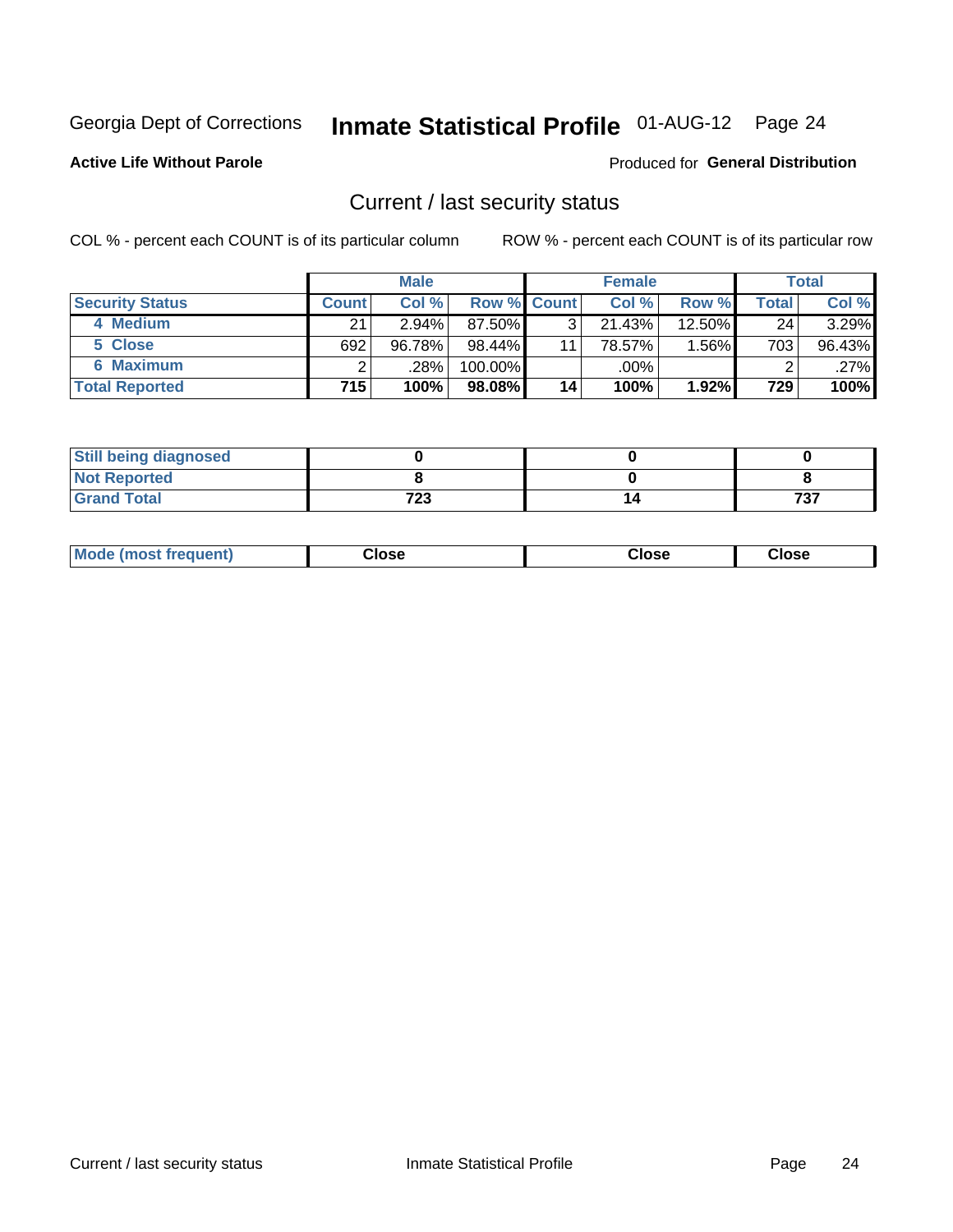# Inmate Statistical Profile 01-AUG-12 Page 25

**Active Life Without Parole** 

#### Produced for General Distribution

### Current / last type of institution

COL % - percent each COUNT is of its particular column

|                            |              | <b>Male</b> |                    |    | <b>Female</b> |          |       | <b>Total</b> |
|----------------------------|--------------|-------------|--------------------|----|---------------|----------|-------|--------------|
| <b>Type of Institution</b> | <b>Count</b> | Col %       | <b>Row % Count</b> |    | Col %         | Row %    | Total | Col %        |
| <b>State Prison</b>        | 716          | 99.58%      | $98.08\%$          | 14 | 100.00%       | 1.92%    | 730   | 99.59%       |
| <b>Private Prison</b>      |              | .42%        | 100.00%            |    |               |          |       | $.41\%$      |
| <b>Total Reported</b>      | 719          | 100%        | $98.09\%$          | 14 | 100%          | $1.91\%$ | 733   | 100%         |

| ortea |      |    |         |
|-------|------|----|---------|
| otal  | 700  | ۰. | $- - -$ |
| ---   | , 29 |    | . J     |

| <b>Mode (most frequent)</b> | <b>State Prison</b> | <b>State Prison</b> | <b>State Prison</b> |
|-----------------------------|---------------------|---------------------|---------------------|
|                             |                     |                     |                     |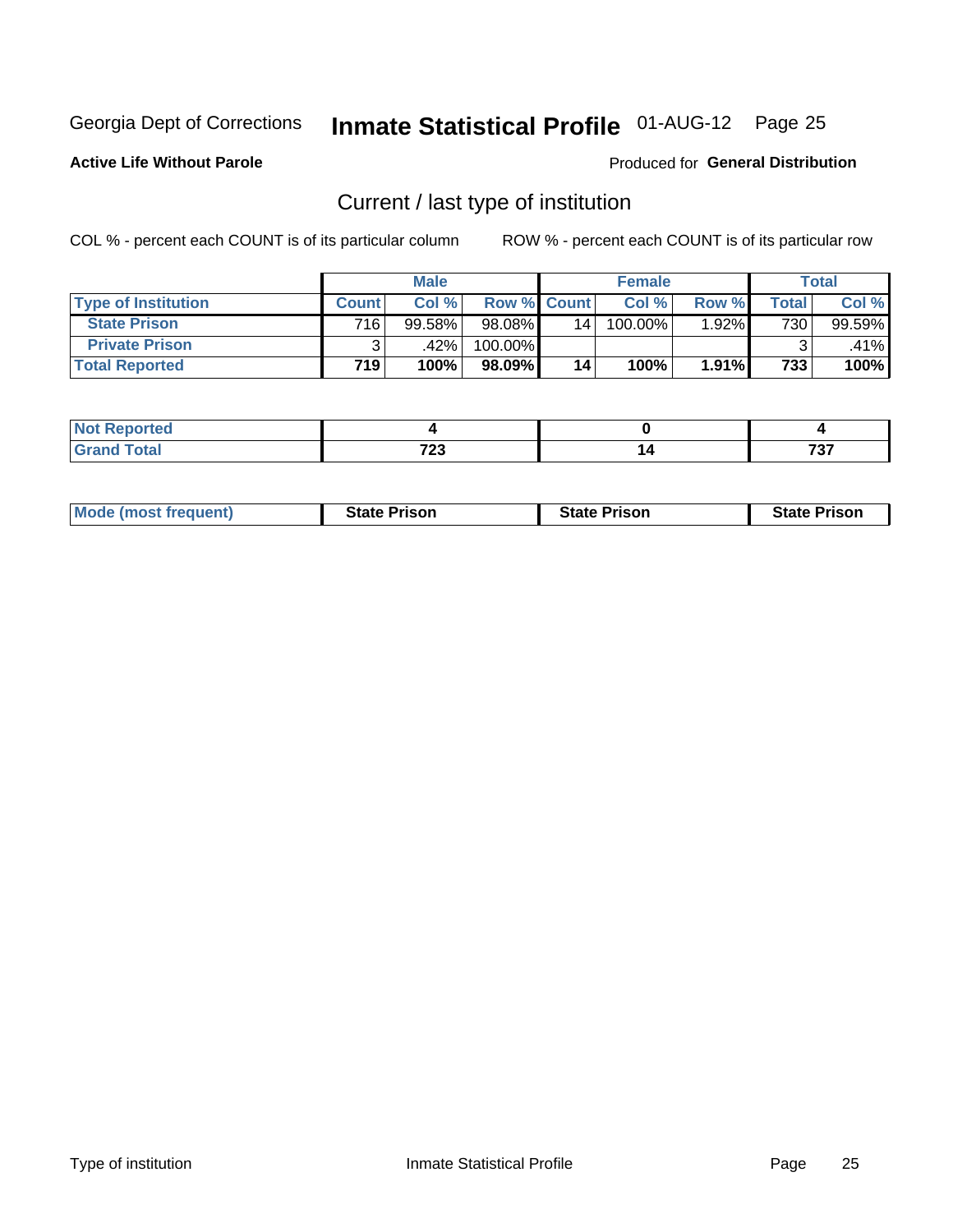# Inmate Statistical Profile 01-AUG-12 Page 26

#### **Active Life Without Parole**

#### Produced for General Distribution

### Institution type - transitional centers

COL % - percent each COUNT is of its particular column

|                                                | Male  |                    | <b>Female</b> |                   | Total |
|------------------------------------------------|-------|--------------------|---------------|-------------------|-------|
| <b>Institution Type - Trans. Centers Count</b> | Col % | <b>Row % Count</b> |               | Col % Row % Total | Col % |
| <b>Total Reported</b>                          |       |                    |               |                   |       |

| <b>Reported</b><br><b>NOT</b><br>$\sim$            |  |  |
|----------------------------------------------------|--|--|
| $f$ $f \circ f \circ f$<br>$C = 1$<br><b>TULAI</b> |  |  |

| Mode (most frequent) | <b>Null</b> | <b>Null</b> | <b>Null</b> |
|----------------------|-------------|-------------|-------------|
|                      |             |             |             |
|                      |             |             |             |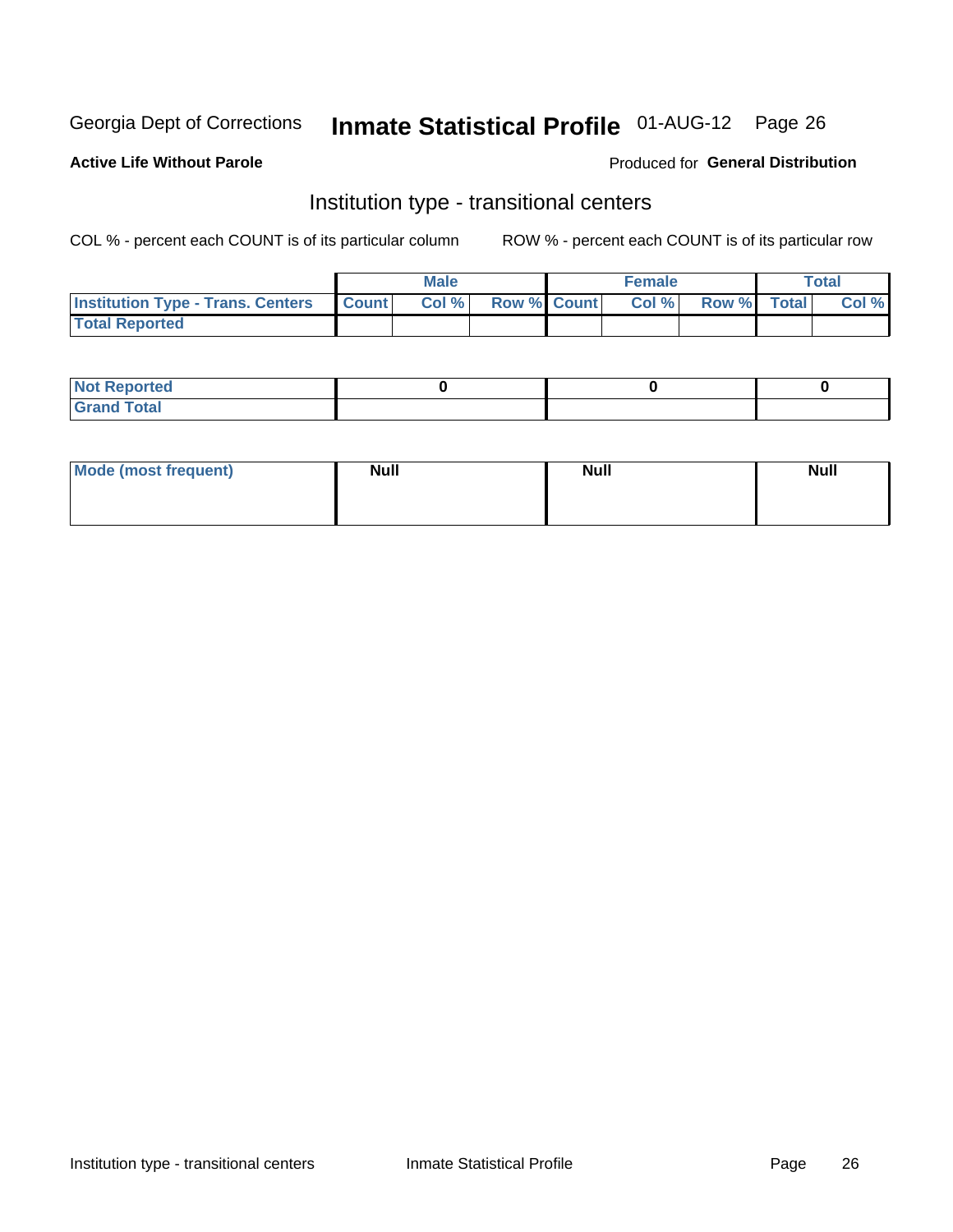# Inmate Statistical Profile 01-AUG-12 Page 27

**Active Life Without Parole** 

**Produced for General Distribution** 

### Institution type - county prisons

COL % - percent each COUNT is of its particular column

|                                                    | <b>Male</b> |                          | <b>Female</b> |             | <b>Total</b> |
|----------------------------------------------------|-------------|--------------------------|---------------|-------------|--------------|
| <b>Institution Type - County Prisons   Count  </b> | Col %       | <b>Row % Count Col %</b> |               | Row % Total | Col %        |
| <b>Total Reported</b>                              |             |                          |               |             |              |

| <b>Not Reported</b>   |  |  |
|-----------------------|--|--|
| <b>Total</b><br>Granc |  |  |

| <b>Mode</b>      | <b>Null</b> | <b>Null</b> | <b>Null</b> |
|------------------|-------------|-------------|-------------|
| (most freauent). |             |             |             |
|                  |             |             |             |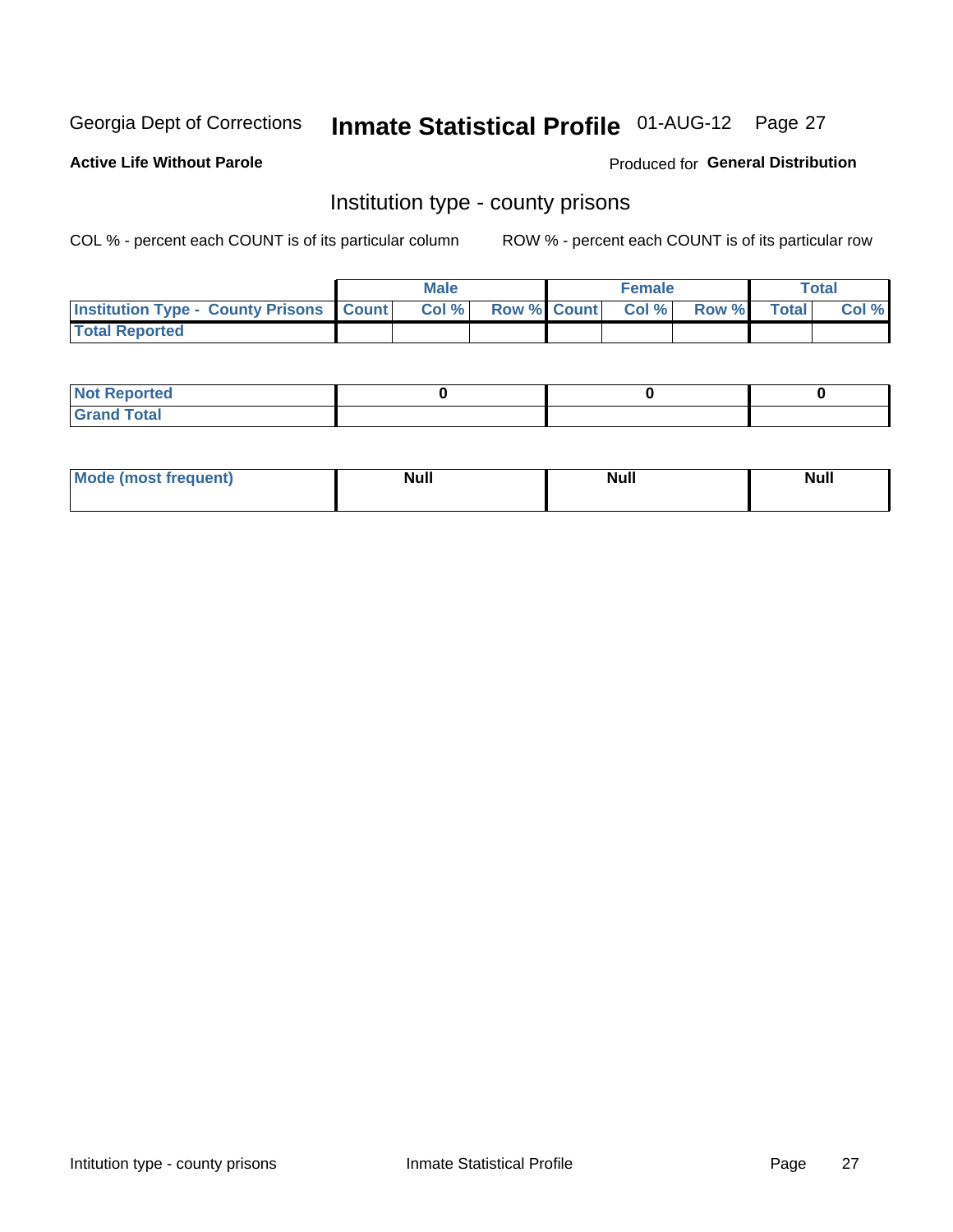# Inmate Statistical Profile 01-AUG-12 Page 28

#### **Active Life Without Parole**

#### Produced for General Distribution

### Institution type - state prisons

COL % - percent each COUNT is of its particular column

|                                         |              | <b>Male</b>               |         |              | <b>Female</b>                 |         | <b>Total</b>                        |        |
|-----------------------------------------|--------------|---------------------------|---------|--------------|-------------------------------|---------|-------------------------------------|--------|
| <b>Institution Type - State Prisons</b> | <b>Count</b> | Col %                     | Row %   | <b>Count</b> | Col %                         | Row %   | <b>Total</b>                        | Col %  |
| <b>Arrendale State Prison</b>           |              |                           |         | 10           | 71.43%                        | 100.00% | 10 <sup>1</sup>                     | 1.37%  |
| <b>Augusta State Med. Prison</b>        | 49           | 6.84%                     | 100.00% |              |                               |         | 49                                  | 6.71%  |
| <b>Baldwin State Prison</b>             | 26           | 3.63%                     | 100.00% |              |                               |         | 26                                  | 3.56%  |
| <b>Burrus Corr Trn Cntr</b>             | 1            | .14%                      | 100.00% |              |                               |         | 1                                   | .14%   |
| <b>Central State Prison</b>             |              | .14%                      | 100.00% |              |                               |         |                                     | .14%   |
| <b>Coastal State Prison</b>             |              | .14%                      | 100.00% |              |                               |         |                                     | .14%   |
| <b>Ga Diag Class Prison</b>             | 35           | 4.89%                     | 100.00% |              |                               |         | 35                                  | 4.79%  |
| <b>Ga State Prison</b>                  | 14           | 1.96%                     | 100.00% |              |                               |         | 14                                  | 1.92%  |
| <b>Hancock State Prison</b>             | 72           | 10.06%                    | 100.00% |              |                               |         | 72                                  | 9.86%  |
| <b>Hays State Prison</b>                | 79           | 11.03%                    | 100.00% |              |                               |         | 79                                  | 10.82% |
| <b>Johnson State Prison</b>             |              | .14%                      | 100.00% |              |                               |         |                                     | .14%   |
| <b>Macon State Prison</b>               | 111          | 15.50%                    | 100.00% |              |                               |         | 111                                 | 15.21% |
| <b>Phillips State Prison</b>            | 12           | 1.68%                     | 100.00% |              |                               |         | 12                                  | 1.64%  |
| <b>Pulaski State Prison</b>             |              |                           |         | 4            | 28.57%                        | 100.00% | 4                                   | .55%   |
| <b>Smith State Prison</b>               | 86           | 12.01%                    | 100.00% |              |                               |         | 86                                  | 11.78% |
| <b>Telfair State Prison</b>             | 81           | 11.31%                    | 100.00% |              |                               |         | 81                                  | 11.10% |
| <b>Valdosta Sp</b>                      | 74           | 10.34%                    | 100.00% |              |                               |         | 74                                  | 10.14% |
| <b>Ware State Prison</b>                | 72           | 10.06%                    | 100.00% |              |                               |         | 72                                  | 9.86%  |
| <b>Washington State Prison</b>          | 1            | .14%                      | 100.00% |              |                               |         | 1                                   | .14%   |
| <b>Total Reported</b>                   | 716          | 100%                      | 98.08%  | 14           | 100%                          | 1.92%   | 730                                 | 100%   |
| <b>Not Reported</b>                     |              | 0                         |         | $\bf{0}$     |                               |         | $\bf{0}$                            |        |
| <b>Grand Total</b>                      |              | $\overline{716}$          |         |              | $\overline{14}$               |         |                                     | 730    |
| <b>Mode (most frequent)</b>             |              | <b>Macon State Prison</b> |         |              | <b>Arrendale State Prison</b> |         | <b>Macon State</b><br><b>Prison</b> |        |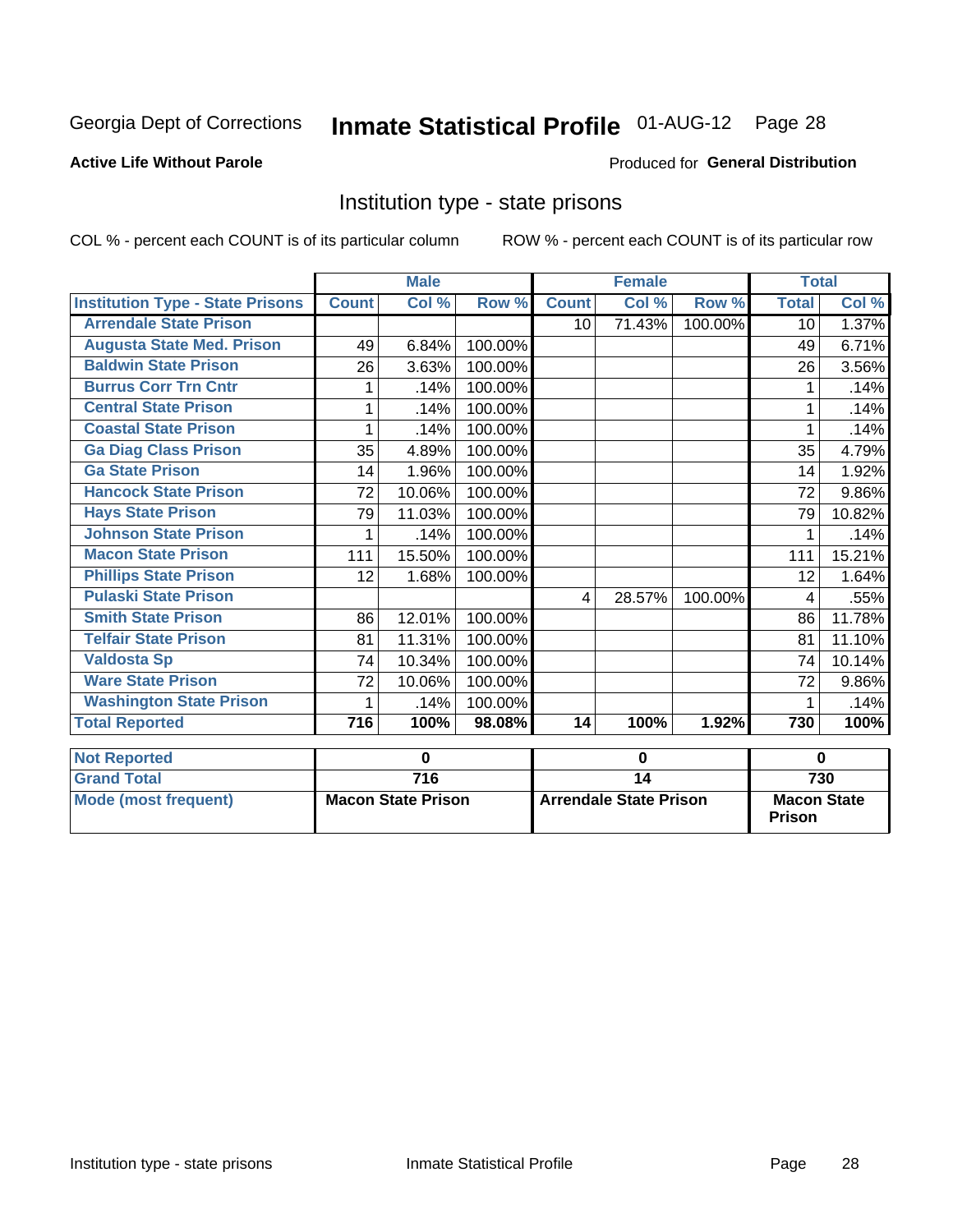# Inmate Statistical Profile 01-AUG-12 Page 29

**Active Life Without Parole** 

#### Produced for General Distribution

### Institution type - private prisons

COL % - percent each COUNT is of its particular column

|                                           |              | <b>Male</b> |                    | <b>Female</b> |       |       | <b>Total</b> |
|-------------------------------------------|--------------|-------------|--------------------|---------------|-------|-------|--------------|
| <b>Institution Type - Private Prisons</b> | <b>Count</b> | Col $%$     | <b>Row % Count</b> | Col%          | Row % | Total | Col %        |
| <b>Coffee Corr Facility</b>               |              | 66.67%      | $100.00\%$         |               |       |       | 66.67%       |
| <b>Wheeler Corr Facility</b>              |              | $33.33\%$   | $100.00\%$         |               |       |       | 33.33%       |
| <b>Total Reported</b>                     |              | 100%        | 100%               |               | %।    |       | 100%         |

| <b>Not Reported</b>     |  |  |
|-------------------------|--|--|
| <u>i Utal</u><br>------ |  |  |

| Mode (most frequent) | <b>Coffee Corr Facility</b> | <b>Null</b> | <b>Coffee Corr</b><br><b>Facility</b> |
|----------------------|-----------------------------|-------------|---------------------------------------|
|----------------------|-----------------------------|-------------|---------------------------------------|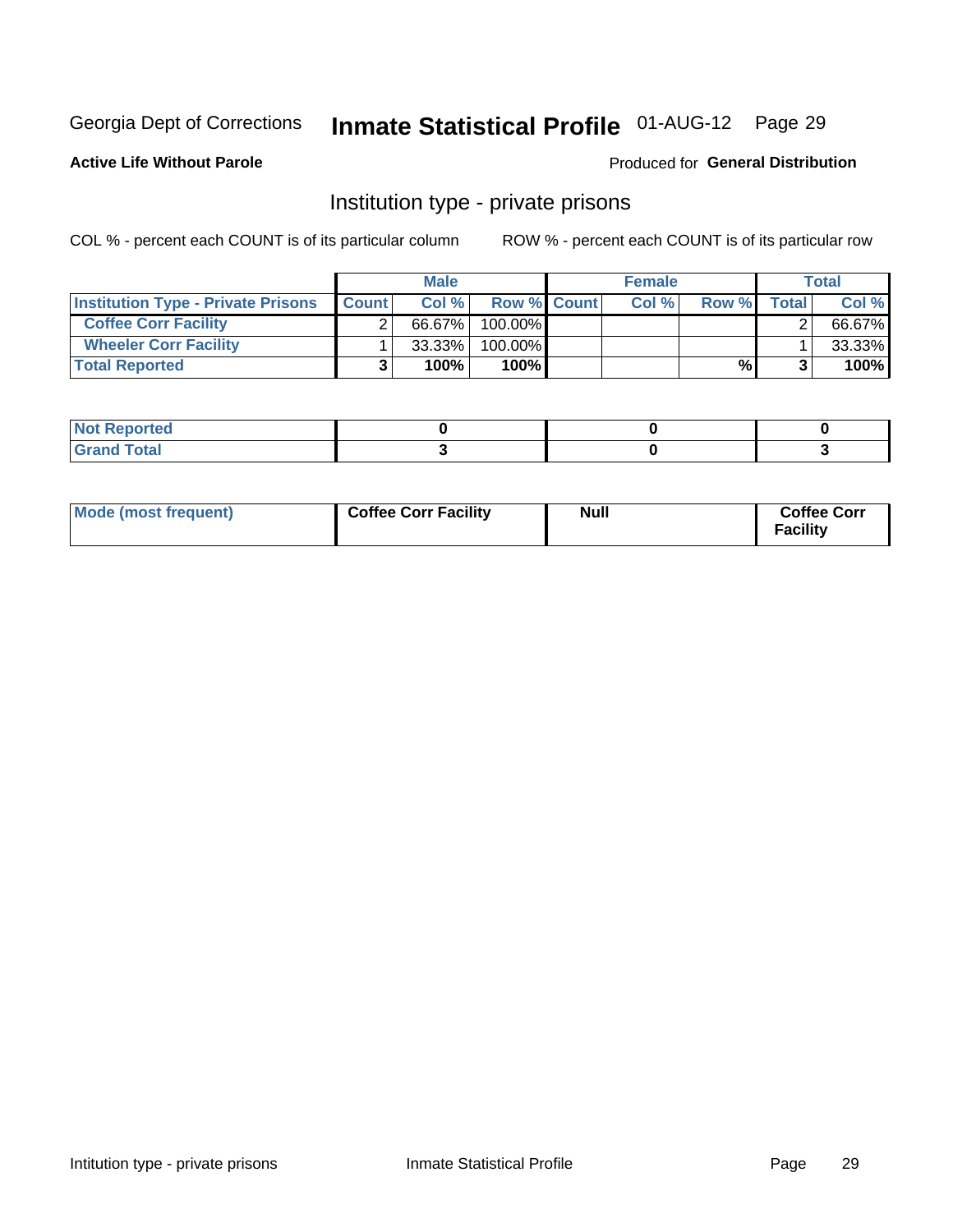# Inmate Statistical Profile 01-AUG-12 Page 30

**Active Life Without Parole** 

Produced for General Distribution

### Institution type - pre-release centers

COL % - percent each COUNT is of its particular column

|                                                    | <b>Male</b> |             | <b>Female</b> |             | <b>Total</b> |
|----------------------------------------------------|-------------|-------------|---------------|-------------|--------------|
| <b>Institution Type - Prison Annexe   Count   </b> | Col %       | Row % Count | Col %         | Row % Total | Col %        |
| <b>Total Reported</b>                              |             |             |               |             |              |

| <b>Reported</b><br>I NOT |  |  |
|--------------------------|--|--|
| <b>Total</b><br>$C$ ren  |  |  |

| $^{\circ}$ Mo<br>frequent)<br>⊥(most | <b>Null</b> | Noll<br><b>vull</b> | <b>Null</b> |
|--------------------------------------|-------------|---------------------|-------------|
|                                      |             |                     |             |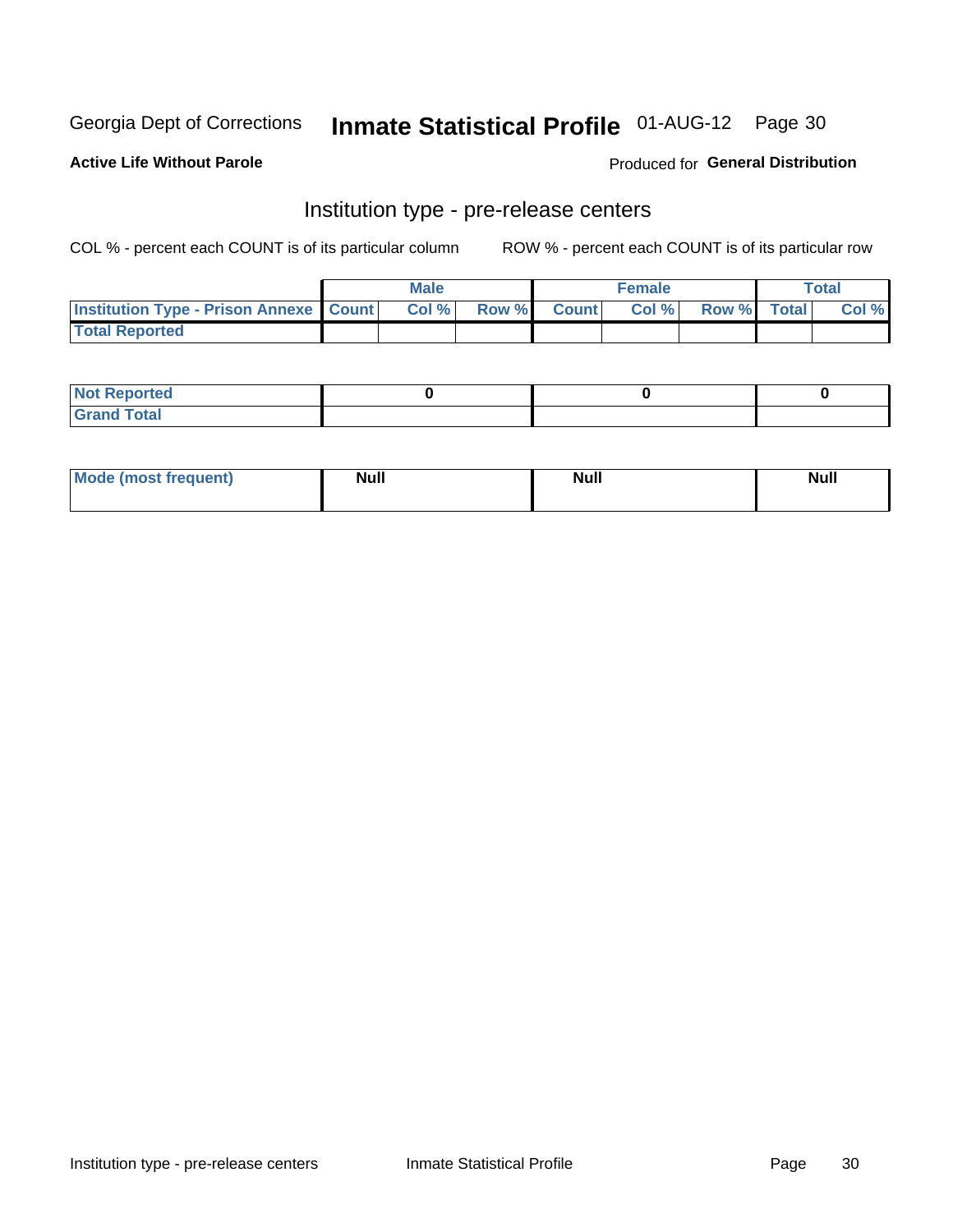# Inmate Statistical Profile 01-AUG-12 Page 31

#### **Active Life Without Parole**

#### **Produced for General Distribution**

### Institution type - inmate boot camp

COL % - percent each COUNT is of its particular column

|                                      |              | <b>Male</b> |               |              | <b>Female</b> |             | <b>Total</b> |
|--------------------------------------|--------------|-------------|---------------|--------------|---------------|-------------|--------------|
| <b>Institution Type - Boot Camps</b> | <b>Count</b> | Col %       | <b>Row %I</b> | <b>Count</b> | Col %         | Row % Total | Col %        |
| <b>Total Rported</b>                 |              |             |               |              |               |             |              |

| <b>Not Reported</b>            |  |  |
|--------------------------------|--|--|
| <b>Total</b><br>C <sub>r</sub> |  |  |

| <b>I Mode (most frequent)</b> | <b>Null</b> | <b>Null</b> | <b>Null</b> |
|-------------------------------|-------------|-------------|-------------|
|                               |             |             |             |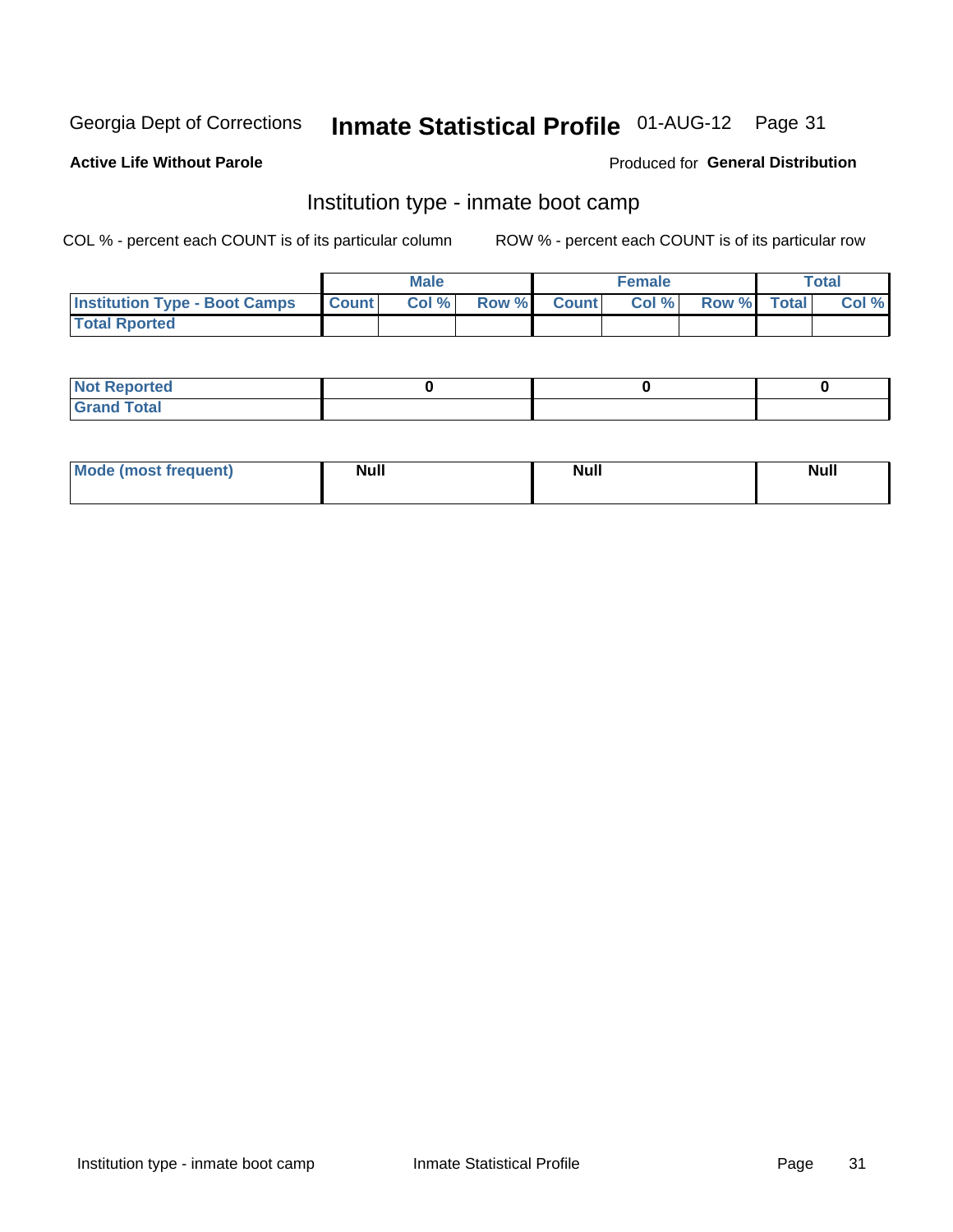# Inmate Statistical Profile 01-AUG-12 Page 32

#### **Active Life Without Parole**

#### Produced for General Distribution

### Number of disciplinary reports

COL % - percent each COUNT is of its particular column

|                                       |              | <b>Male</b> |         |              | <b>Female</b> |          |              | <b>Total</b> |
|---------------------------------------|--------------|-------------|---------|--------------|---------------|----------|--------------|--------------|
| <b>Number of Disciplinary Reports</b> | <b>Count</b> | Col %       | Row %   | <b>Count</b> | Col %         | Row %    | <b>Total</b> | Col %        |
|                                       | 202          | 27.94%      | 98.54%  | 3            | 21.43%        | 1.46%    | 205          | 27.82%       |
|                                       | 88           | 12.17%      | 96.70%  | 3            | 21.43%        | 3.30%    | 91           | 12.35%       |
|                                       | 55           | 7.61%       | 96.49%  | 2            | 14.29%        | 3.51%    | 57           | 7.73%        |
| 3                                     | 36           | 4.98%       | 97.30%  |              | 7.14%         | $2.70\%$ | 37           | 5.02%        |
|                                       | 45           | 6.22%       | 97.83%  |              | 7.14%         | 2.17%    | 46           | 6.24%        |
| 5                                     | 31           | 4.29%       | 100.00% |              |               |          | 31           | 4.21%        |
| <b>More Than 5</b>                    | 266          | 36.79%      | 98.52%  | 4            | 28.57%        | 1.48%    | 270          | 36.64%       |
| <b>Total Reported</b>                 | 723          | 100%        | 98.10%  | 14           | 100%          | 1.90%    | 737          | 100.0%       |

| <b>prted</b><br>NOT |               |             |
|---------------------|---------------|-------------|
| Total               | 700<br>$\sim$ | 707<br>, ., |

| Mean (average)         | 8.24 | 7.29 | റ ററ<br>O.ZZ |
|------------------------|------|------|--------------|
| <b>Median (middle)</b> |      |      |              |
| Mode (most frequent)   |      |      |              |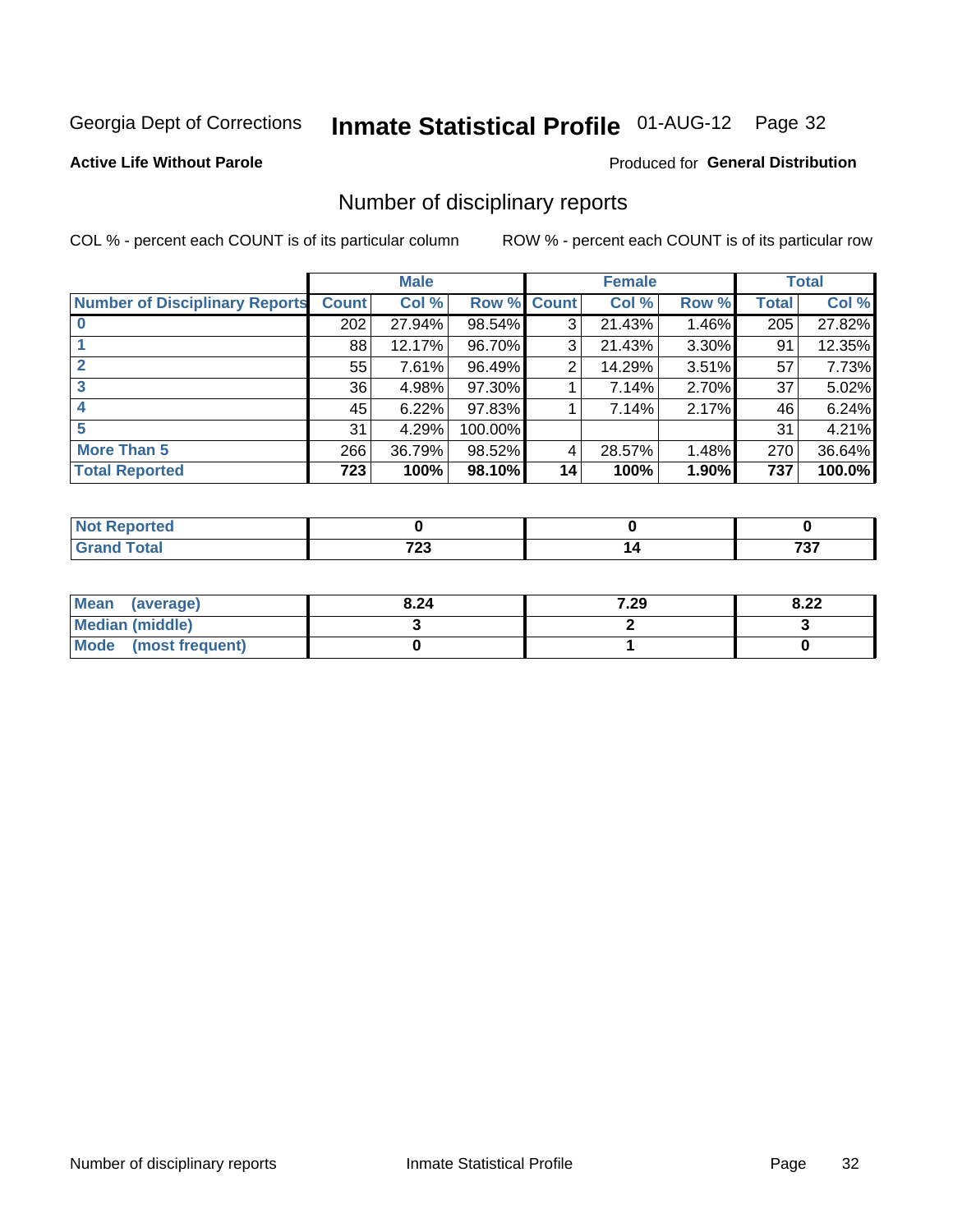# Inmate Statistical Profile 01-AUG-12 Page 33

#### **Active Life Without Parole**

#### **Produced for General Distribution**

### Number of transfers

COL % - percent each COUNT is of its particular column

|                            |         | <b>Male</b> |           |              | <b>Female</b> |        |              | <b>Total</b> |
|----------------------------|---------|-------------|-----------|--------------|---------------|--------|--------------|--------------|
| <b>Number of Transfers</b> | Count l | Col %       | Row %     | <b>Count</b> | Col %         | Row %  | <b>Total</b> | Col %        |
|                            | 27      | 3.73%       | $90.00\%$ | 3            | 21.43%        | 10.00% | 30           | 4.07%        |
|                            | 19      | 2.63%       | 100.00%   |              |               |        | 19           | 2.58%        |
|                            | 113     | 15.63%      | 95.76%    | 5            | 35.71%        | 4.24%  | 118          | 16.01%       |
| 3                          | 66      | 9.13%       | 100.00%   |              |               |        | 66           | 8.96%        |
|                            | 68      | 9.41%       | 100.00%   |              |               |        | 68           | 9.23%        |
| 5                          | 52      | 7.19%       | 98.11%    |              | 7.14%         | 1.89%  | 53           | 7.19%        |
| <b>More Than 5</b>         | 378     | 52.28%      | 98.69%    | 5            | 35.71%        | 1.31%  | 383          | 51.97%       |
| <b>Total Reported</b>      | 723     | 100%        | 98.10%    | 14           | 100%          | 1.90%  | 737          | 100.0%       |

| <b>prted</b><br>NOT |               |             |
|---------------------|---------------|-------------|
| Total               | 700<br>$\sim$ | 707<br>, ., |

| Mean (average)       | 7.73 | 3.93 | 7.66 |
|----------------------|------|------|------|
| Median (middle)      |      |      |      |
| Mode (most frequent) |      |      |      |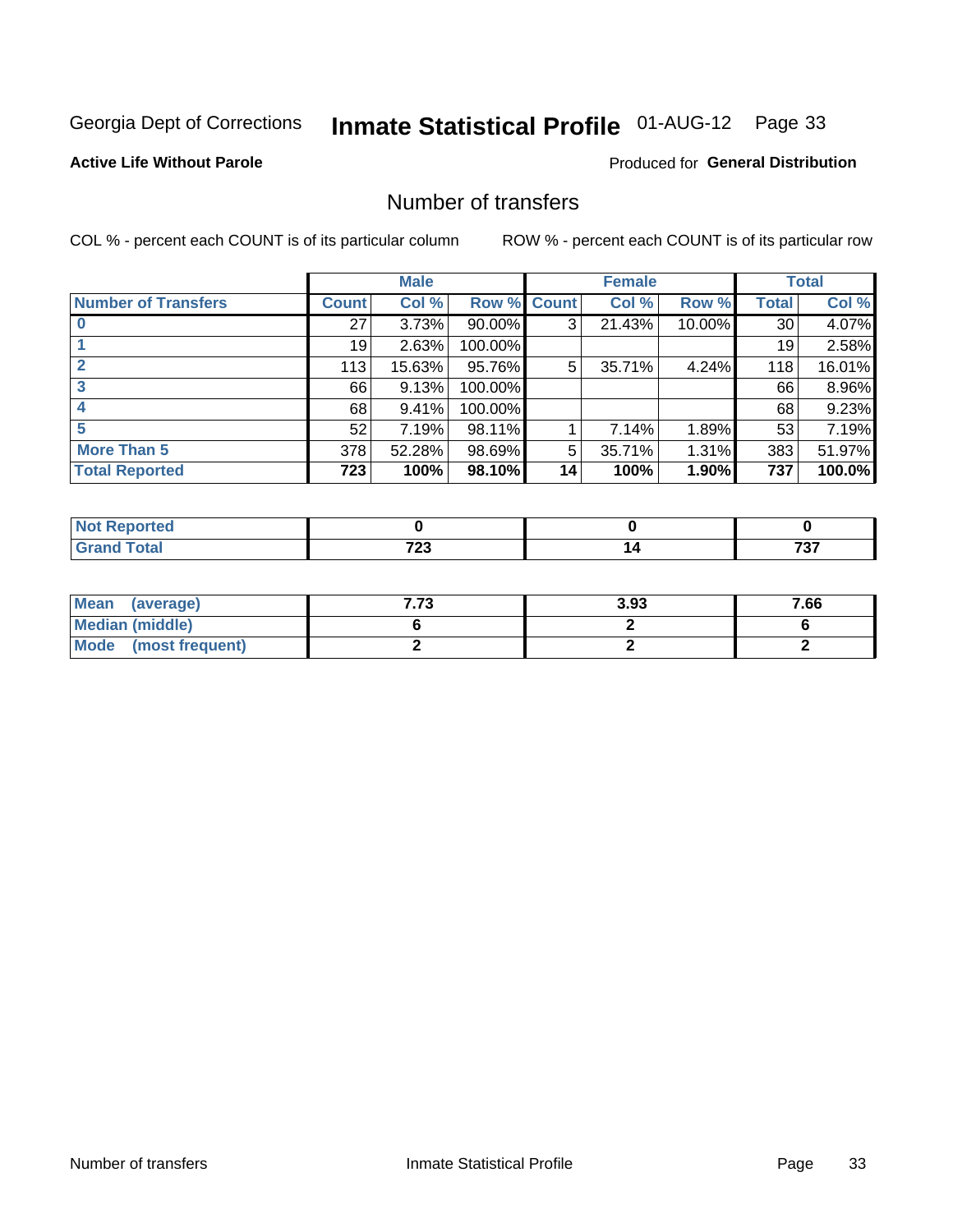# Inmate Statistical Profile 01-AUG-12 Page 34

**Active Life Without Parole** 

**Produced for General Distribution** 

### Number of escapes

COL % - percent each COUNT is of its particular column

|                          |                  | <b>Male</b> |                    |    | <b>Female</b> |       |       | Total  |
|--------------------------|------------------|-------------|--------------------|----|---------------|-------|-------|--------|
| <b>Number of Escapes</b> | <b>Count</b>     | Col%        | <b>Row % Count</b> |    | Col %         | Row % | Total | Col %  |
|                          | 721              | $99.72\%$   | $98.10\%$          | 14 | 100.00%       | 1.90% | 735   | 99.73% |
|                          |                  | $0.14\%$    | 100.00%            |    |               |       |       | 0.14%  |
|                          |                  | $0.14\%$    | 100.00%            |    |               |       |       | 0.14%  |
| <b>Total Reported</b>    | 723 <sub>1</sub> | 100%        | 98.10%             | 14 | 100%          | 1.90% | 737   | 100.0% |

| orted<br><b>AUT Reprint</b> |      |       |
|-----------------------------|------|-------|
| <b>fotal</b>                | 700  | -20-2 |
| Grand                       | , 20 | , , , |

| Mean (average)       |  |  |
|----------------------|--|--|
| Median (middle)      |  |  |
| Mode (most frequent) |  |  |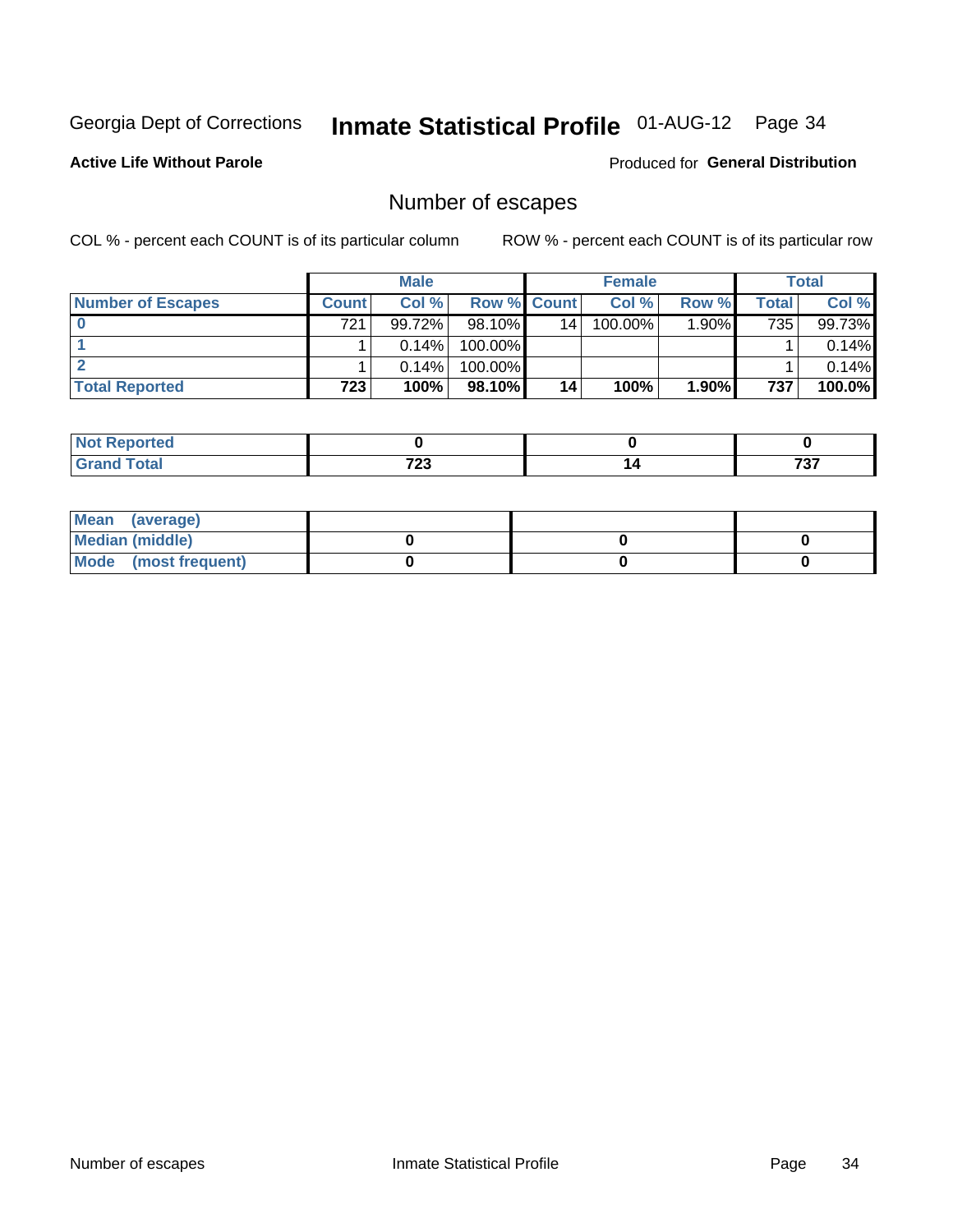#### **Active Life Without Parole**

#### **Produced for General Distribution**

### Time served in current (or last) institution

COL % - percent each COUNT is of its particular column

|                              |              | <b>Male</b> |         |                | <b>Female</b> |        |                  | <b>Total</b> |
|------------------------------|--------------|-------------|---------|----------------|---------------|--------|------------------|--------------|
| <b>Time In Institution</b>   | <b>Count</b> | Col %       | Row %   | <b>Count</b>   | Col %         | Row %  | <b>Total</b>     | Col %        |
| 0 to 3 months                | 101          | 13.97%      | 98.06%  | $\overline{2}$ | 14.29%        | 1.94%  | 103              | 13.98%       |
| 3.01 to 6 months             | 91           | 12.59%      | 100.00% |                |               |        | 91               | 12.35%       |
| 6.01 to 9 months             | 35           | 4.84%       | 100.00% |                |               |        | 35               | 4.75%        |
| 9.01 to 12 months            | 54           | 7.47%       | 98.18%  | 1              | 7.14%         | 1.82%  | 55               | 7.46%        |
| 12.01 to 18 months           | 76           | 10.51%      | 89.41%  | 9              | 64.29%        | 10.59% | 85               | 11.53%       |
| <b>18.01 to 24 months</b>    | 59           | 8.16%       | 100.00% |                |               |        | 59               | 8.01%        |
| $2.01$ to 3 years            | 79           | 10.93%      | 100.00% |                |               |        | 79               | 10.72%       |
| 3.01 to 4 years              | 64           | 8.85%       | 100.00% |                |               |        | 64               | 8.68%        |
| $4.01$ to 5 years            | 41           | 5.67%       | 100.00% |                |               |        | 41               | 5.56%        |
| $\overline{5.01}$ to 6 years | 22           | 3.04%       | 100.00% |                |               |        | 22               | 2.99%        |
| 6.01 to 7 years              | 29           | 4.01%       | 100.00% |                |               |        | 29               | 3.93%        |
| $7.01$ to 8 years            | 19           | 2.63%       | 90.48%  | $\overline{2}$ | 14.29%        | 9.52%  | 21               | 2.85%        |
| $8.01$ to 9 years            | 9            | 1.24%       | 100.00% |                |               |        | 9                | 1.22%        |
| 9.01 to 10 years             | 13           | 1.80%       | 100.00% |                |               |        | 13               | 1.76%        |
| Over 10 years                | 31           | 4.29%       | 100.00% |                |               |        | 31               | 4.21%        |
| <b>Total Reported</b>        | 723          | 100%        | 98.10%  | 14             | 100%          | 1.90%  | $\overline{737}$ | 100%         |

| <b>Reported</b><br><b>Not</b> |              |            |
|-------------------------------|--------------|------------|
| <b>Total</b>                  | フへへ<br>ن ۽ ا | ラヘラ<br>791 |

| <b>Mean</b><br>(average) | 32 months | 24 months | 32 months |  |
|--------------------------|-----------|-----------|-----------|--|
| Median (middle)          | 18 months | 16 months | 18 months |  |
| Mode (most frequent)     | 0 months  | 1 months  | 1 months  |  |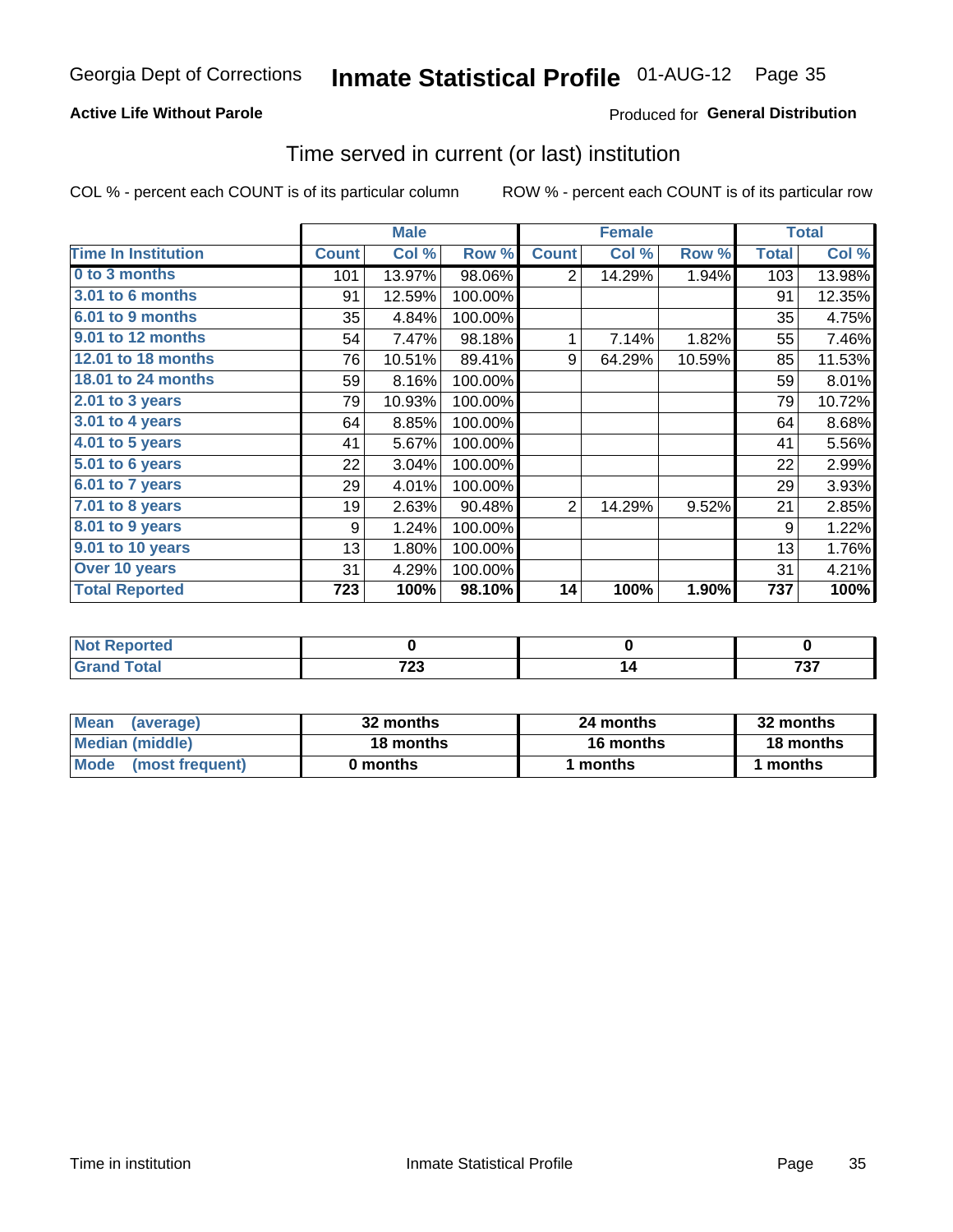# Inmate Statistical Profile 01-AUG-12 Page 36

#### **Active Life Without Parole**

#### Produced for General Distribution

### Highest grade level attained

COL % - percent each COUNT is of its particular column

|                              |                | <b>Male</b> |         |                | <b>Female</b> |        |                | <b>Total</b> |
|------------------------------|----------------|-------------|---------|----------------|---------------|--------|----------------|--------------|
| <b>Grade Level</b>           | <b>Count</b>   | Col %       | Row %   | <b>Count</b>   | Col %         | Row %  | <b>Total</b>   | Col %        |
| No school at all             | 1              | 0.14%       | 100.00% |                |               |        | 1              | 0.14%        |
| <b>Grade 1</b>               | $\overline{c}$ | 0.29%       | 100.00% |                |               |        | $\overline{2}$ | 0.28%        |
| <b>Grade 2</b>               | 1              | 0.14%       | 100.00% |                |               |        | 1              | 0.14%        |
| <b>Grade 4</b>               | 4              | 0.58%       | 100.00% |                |               |        | 4              | 0.56%        |
| Grade 5                      | 3              | 0.43%       | 100.00% |                |               |        | 3              | 0.42%        |
| Grade 6                      | 4              | 0.58%       | 100.00% |                |               |        | 4              | 0.56%        |
| <b>Grade 7</b>               | 21             | 3.03%       | 100.00% |                |               |        | 21             | 2.97%        |
| <b>Grade 8</b>               | 50             | 7.20%       | 100.00% |                |               |        | 50             | 7.06%        |
| <b>Grade 9</b>               | 83             | 11.96%      | 98.81%  | 1              | 7.14%         | 1.19%  | 84             | 11.86%       |
| Grade 10                     | 122            | 17.58%      | 98.39%  | $\overline{c}$ | 14.29%        | 1.61%  | 124            | 17.51%       |
| Grade 11                     | 100            | 14.41%      | 99.01%  | 1              | 7.14%         | 0.99%  | 101            | 14.27%       |
| <b>Grade 12 or GED</b>       | 192            | 27.67%      | 96.48%  | 7              | 50.00%        | 3.52%  | 199            | 28.11%       |
| <b>Some tech school</b>      | 6              | 0.86%       | 85.71%  | 1              | 7.14%         | 14.29% | 7              | 0.99%        |
| <b>Completed tech school</b> | 10             | 1.44%       | 90.91%  | 1              | 7.14%         | 9.09%  | 11             | 1.55%        |
| College, 1 year              | 22             | 3.17%       | 100.00% |                |               |        | 22             | 3.11%        |
| College, 2 year              | 38             | 5.48%       | 97.44%  | 1              | 7.14%         | 2.56%  | 39             | 5.51%        |
| College, 3 year              | 11             | 1.59%       | 100.00% |                |               |        | 11             | 1.55%        |
| <b>Bachelor's degree</b>     | 14             | 2.02%       | 100.00% |                |               |        | 14             | 1.98%        |
| <b>Master's degree</b>       | 7              | 1.01%       | 100.00% |                |               |        | 7              | 0.99%        |
| Ph.D. degree                 | 1              | 0.14%       | 100.00% |                |               |        | 1              | 0.14%        |
| Law degree                   | 2              | 0.29%       | 100.00% |                |               |        | $\overline{2}$ | 0.28%        |
| <b>Total Reported</b>        | 694            | 100%        | 98.02%  | 14             | 100%          | 1.98%  | 708            | 100%         |

| neo | חה           | 20          |
|-----|--------------|-------------|
| N   | 23           | LJ          |
|     | 700<br>1 L J | ラヘラ<br>, ., |

| l Mean<br>(average)            | 10.93           | 11.79           | 10.95                    |
|--------------------------------|-----------------|-----------------|--------------------------|
| Median (middle)                | Grade 11        | Grade 12 or GED | Grade 11                 |
| <b>Mode</b><br>(most frequent) | Grade 12 or GED | Grade 12 or GED | <b>I</b> Grade 12 or GED |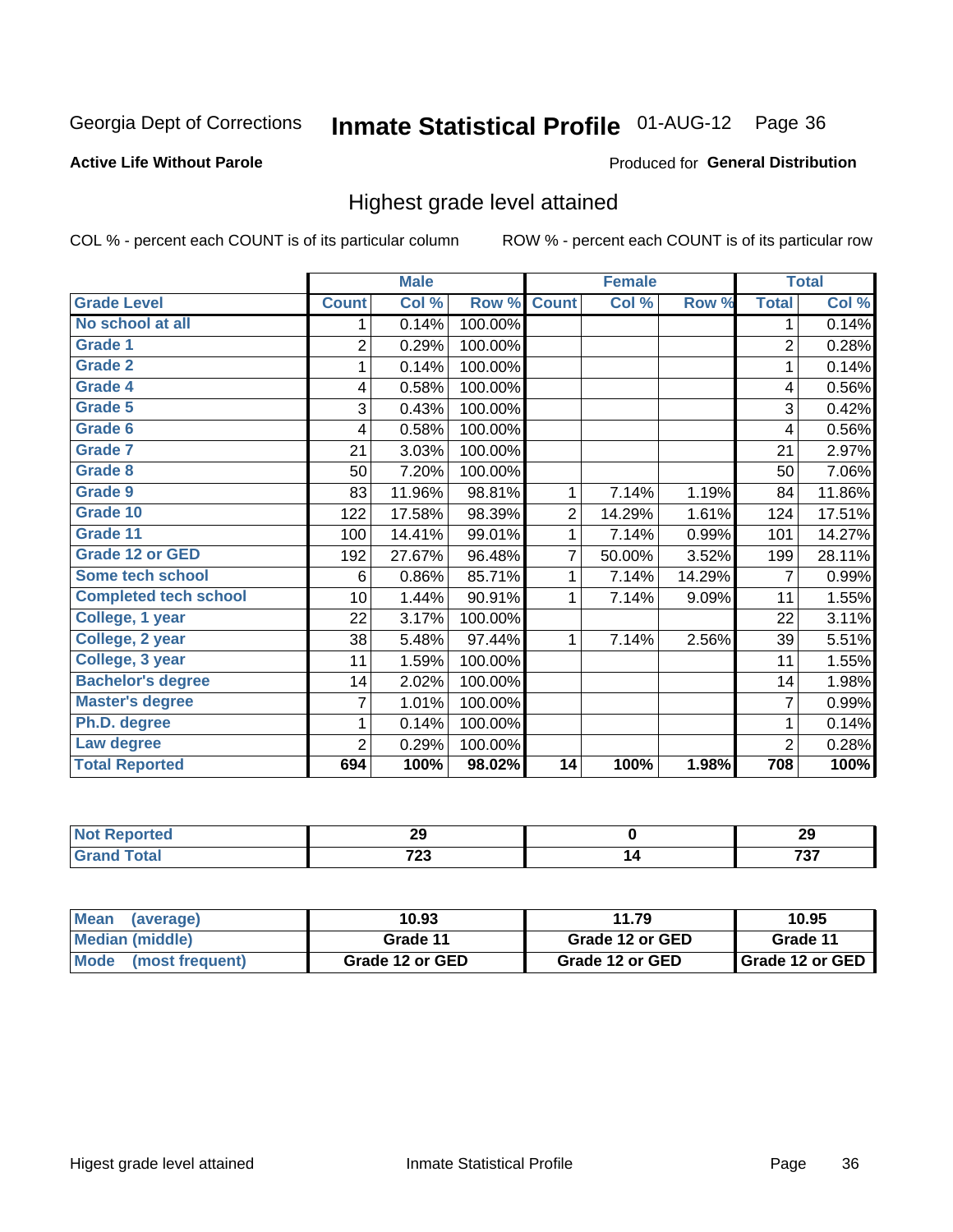## Inmate Statistical Profile 01-AUG-12 Page 37

#### **Active Life Without Parole**

#### **Produced for General Distribution**

## Culture fair IQ scores

COL % - percent each COUNT is of its particular column

|                       |              | <b>Male</b> |                    |                | <b>Female</b> |       |              | <b>Total</b> |
|-----------------------|--------------|-------------|--------------------|----------------|---------------|-------|--------------|--------------|
| <b>IQ Scores</b>      | <b>Count</b> | Col %       | <b>Row % Count</b> |                | Col %         | Row % | <b>Total</b> | Col %        |
| $60 - 69$             | 24           | 4.43%       | 100.00%            |                |               |       | 24           | 4.34%        |
| $70 - 79$             | 42           | 7.75%       | 97.67%             |                | 9.09%         | 2.33% | 43           | 7.78%        |
| $80 - 89$             | 86           | 15.87%      | 97.73%             | 2              | 18.18%        | 2.27% | 88           | 15.91%       |
| $90 - 99$             | 98           | 18.08%      | 97.03%             | 3              | 27.27%        | 2.97% | 101          | 18.26%       |
| $100 - 109$           | 149          | 27.49%      | 98.68%             | $\overline{2}$ | 18.18%        | 1.32% | 151          | 27.31%       |
| $110 - 119$           | 117          | 21.59%      | 98.32%             | 2              | 18.18%        | 1.68% | 119          | 21.52%       |
| $120 - 129$           | 26           | 4.80%       | 96.30%             |                | 9.09%         | 3.70% | 27           | 4.88%        |
| <b>Total Reported</b> | 542          | 100%        | 98.01%             | 11             | 100%          | 1.99% | 553          | 100%         |

| <b>Not Reported</b>         | 178 | 181          |
|-----------------------------|-----|--------------|
| <b>Not Valid (under 60)</b> |     |              |
| <b>Grand Total</b>          | 723 | フクフ<br>، د ، |

| <b>Mean</b><br>(average)       | 98  | 100 | 98  |
|--------------------------------|-----|-----|-----|
| Median (middle)                | 101 | 96  | 101 |
| <b>Mode</b><br>(most frequent) | 110 | 96  | 110 |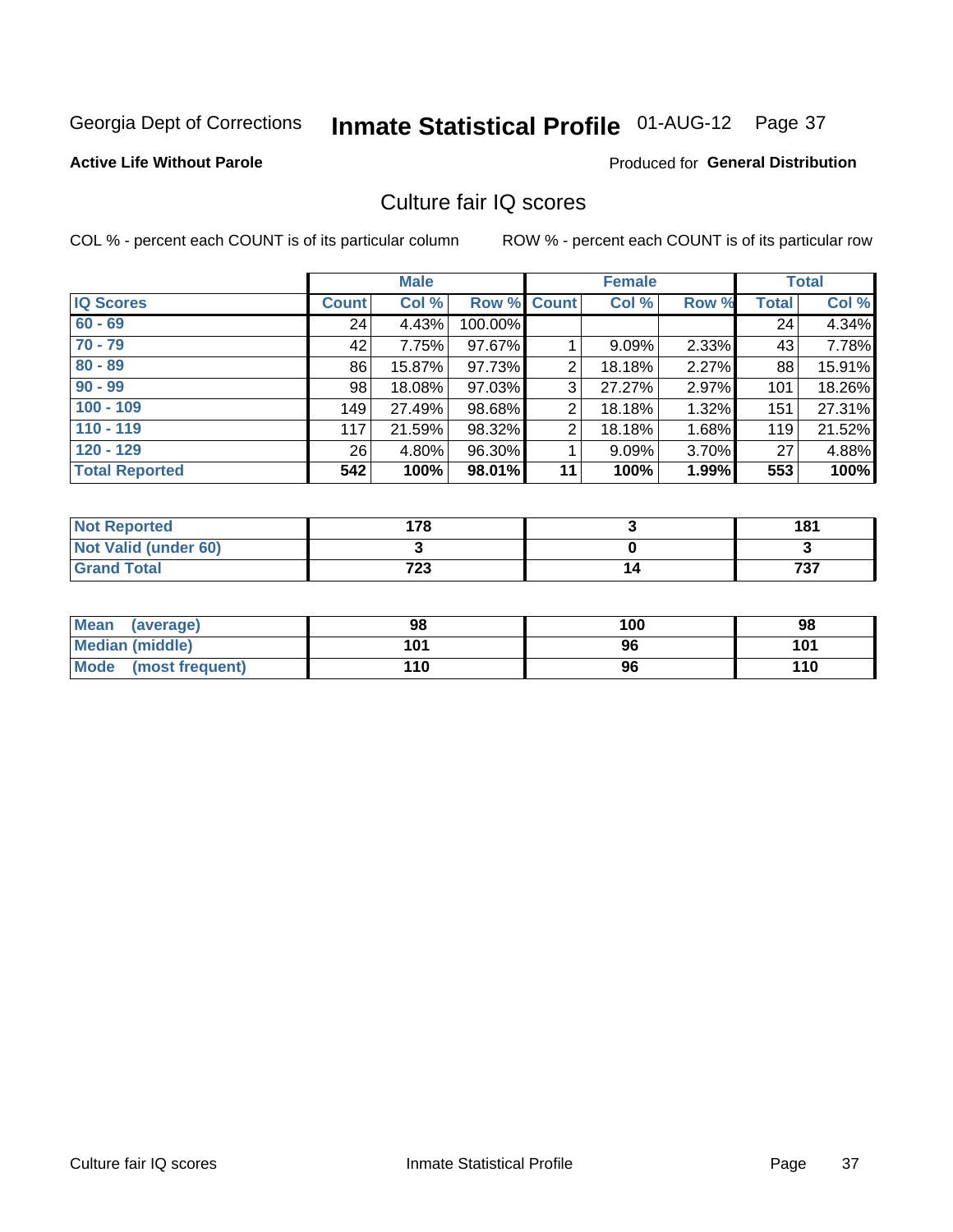## Inmate Statistical Profile 01-AUG-12 Page 38

#### **Active Life Without Parole**

#### **Produced for General Distribution**

## Wide Range Achievement Test (WRAT) reading score

COL % - percent each COUNT is of its particular column

|                           |              | <b>Male</b> |         |                | <b>Female</b> |       |              | <b>Total</b> |
|---------------------------|--------------|-------------|---------|----------------|---------------|-------|--------------|--------------|
| <b>WRAT Reading Score</b> | <b>Count</b> | Col %       | Row %   | <b>Count</b>   | Col %         | Row % | <b>Total</b> | Col %        |
| 0.1 to 0.9                | 13           | 2.36%       | 100.00% |                |               |       | 13           | 2.32%        |
| 1.0 to 1.9                | 16           | 2.91%       | 100.00% |                |               |       | 16           | 2.85%        |
| 2.0 to 2.9                | 29           | 5.27%       | 96.67%  | 1              | 9.09%         | 3.33% | 30           | 5.35%        |
| 3.0 to 3.9                | 32           | 5.82%       | 100.00% |                |               |       | 32           | 5.70%        |
| 4.0 to 4.9                | 41           | 7.45%       | 100.00% |                |               |       | 41           | 7.31%        |
| 5.0 to 5.9                | 50           | 9.09%       | 96.15%  | $\overline{2}$ | 18.18%        | 3.85% | 52           | 9.27%        |
| 6.0 to 6.9                | 48           | 8.73%       | 100.00% |                |               |       | 48           | 8.56%        |
| 7.0 to 7.9                | 21           | 3.82%       | 100.00% |                |               |       | 21           | 3.74%        |
| 8.0 to 8.9                | 40           | 7.27%       | 100.00% |                |               |       | 40           | 7.13%        |
| 9.0 to 9.9                | 43           | 7.82%       | 97.73%  | 1              | 9.09%         | 2.27% | 44           | 7.84%        |
| 10.0 to 10.9              | 12           | 2.18%       | 92.31%  | 1              | 9.09%         | 7.69% | 13           | 2.32%        |
| 11.0 to 11.9              | 33           | 6.00%       | 94.29%  | $\overline{2}$ | 18.18%        | 5.71% | 35           | 6.24%        |
| 12.0 to 12.9              | 115          | 20.91%      | 99.14%  | 1              | 9.09%         | 0.86% | 116          | 20.68%       |
| 13                        | 57           | 10.36%      | 95.00%  | 3              | 27.27%        | 5.00% | 60           | 10.70%       |
| <b>Total Reported</b>     | 550          | 100%        | 98.04%  | 11             | 100%          | 1.96% | 561          | 100.0%       |
| <del>.</del>              |              |             |         |                |               |       |              |              |

| <b>Reported</b><br>' NOT | יי<br>. | .   |
|--------------------------|---------|-----|
| $T0$ tal                 | 700     | 707 |
| $-$ Grs                  | ن ۽ ا   | י ט |

| <b>Mean</b><br>(average) | 8.35 | 9.76      | 8.37 |
|--------------------------|------|-----------|------|
| Median (middle)          | ช.ว  | 11 J<br>Z | 8.5  |
| Mode<br>(most frequent)  | . .  | ' v       | ויי  |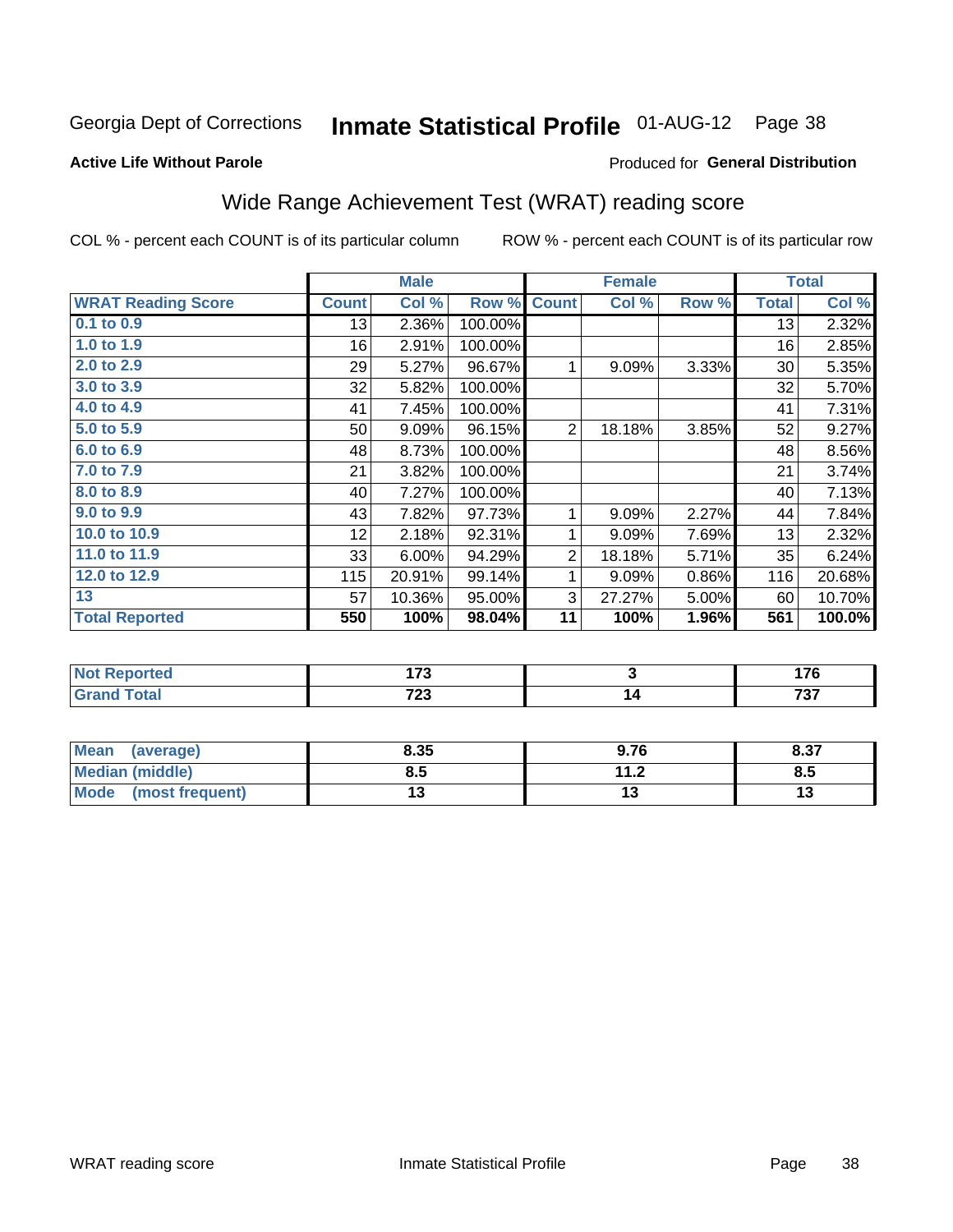## Inmate Statistical Profile 01-AUG-12 Page 39

**Active Life Without Parole** 

#### Produced for General Distribution

## Wide Range Achievement Test (WRAT) math score

COL % - percent each COUNT is of its particular column

|                              |              | <b>Male</b> |         |                | <b>Female</b>             |       |              | <b>Total</b> |
|------------------------------|--------------|-------------|---------|----------------|---------------------------|-------|--------------|--------------|
| <b>WRAT Mathematic Score</b> | <b>Count</b> | Col %       | Row %   | <b>Count</b>   | $\overline{\text{Col}}$ % | Row % | <b>Total</b> | Col %        |
| $0.1$ to $0.9$               | 1            | 0.18%       | 100.00% |                |                           |       | 1            | 0.18%        |
| 1.0 to 1.9                   | 4            | 0.73%       | 100.00% |                |                           |       | 4            | 0.71%        |
| 2.0 to 2.9                   | 16           | 2.91%       | 100.00% |                |                           |       | 16           | 2.85%        |
| 3.0 to 3.9                   | 38           | 6.91%       | 100.00% |                |                           |       | 38           | 6.77%        |
| 4.0 to 4.9                   | 57           | 10.36%      | 96.61%  | $\overline{2}$ | 18.18%                    | 3.39% | 59           | 10.52%       |
| 5.0 to 5.9                   | 72           | 13.09%      | 98.63%  | 1              | 9.09%                     | 1.37% | 73           | 13.01%       |
| 6.0 to 6.9                   | 111          | 20.18%      | 99.11%  | 1              | 9.09%                     | 0.89% | 112          | 19.96%       |
| 7.0 to 7.9                   | 68           | 12.36%      | 98.55%  | 1              | 9.09%                     | 1.45% | 69           | 12.30%       |
| 8.0 to 8.9                   | 42           | 7.64%       | 95.45%  | $\overline{2}$ | 18.18%                    | 4.55% | 44           | 7.84%        |
| 9.0 to 9.9                   | 56           | 10.18%      | 96.55%  | $\overline{2}$ | 18.18%                    | 3.45% | 58           | 10.34%       |
| 10.0 to 10.9                 | 26           | 4.73%       | 100.00% |                |                           |       | 26           | 4.63%        |
| 11.0 to 11.9                 | 15           | 2.73%       | 100.00% |                |                           |       | 15           | 2.67%        |
| 12.0 to 12.9                 | 34           | 6.18%       | 97.14%  | 1              | 9.09%                     | 2.86% | 35           | 6.24%        |
| $\overline{13}$              | 10           | 1.82%       | 90.91%  | 1              | 9.09%                     | 9.09% | 11           | 1.96%        |
| <b>Total Reported</b>        | 550          | 100%        | 98.04%  | 11             | 100%                      | 1.96% | 561          | 100%         |
|                              |              |             |         |                |                           |       |              |              |
| <b>Not Reported</b>          |              | 173         |         |                | 3                         |       |              | 176          |
| <b>Grand Total</b>           |              | 723         |         |                | $\overline{14}$           |       |              | 737          |
|                              |              |             |         |                |                           |       |              |              |

| Mean (average)         | ר ר<br>.22 | о о<br>o.z | 7.24 |
|------------------------|------------|------------|------|
| <b>Median (middle)</b> | 6.9        | o.z        | 6.9  |
| Mode (most frequent)   | 6.9        | 7. O       | 6.9  |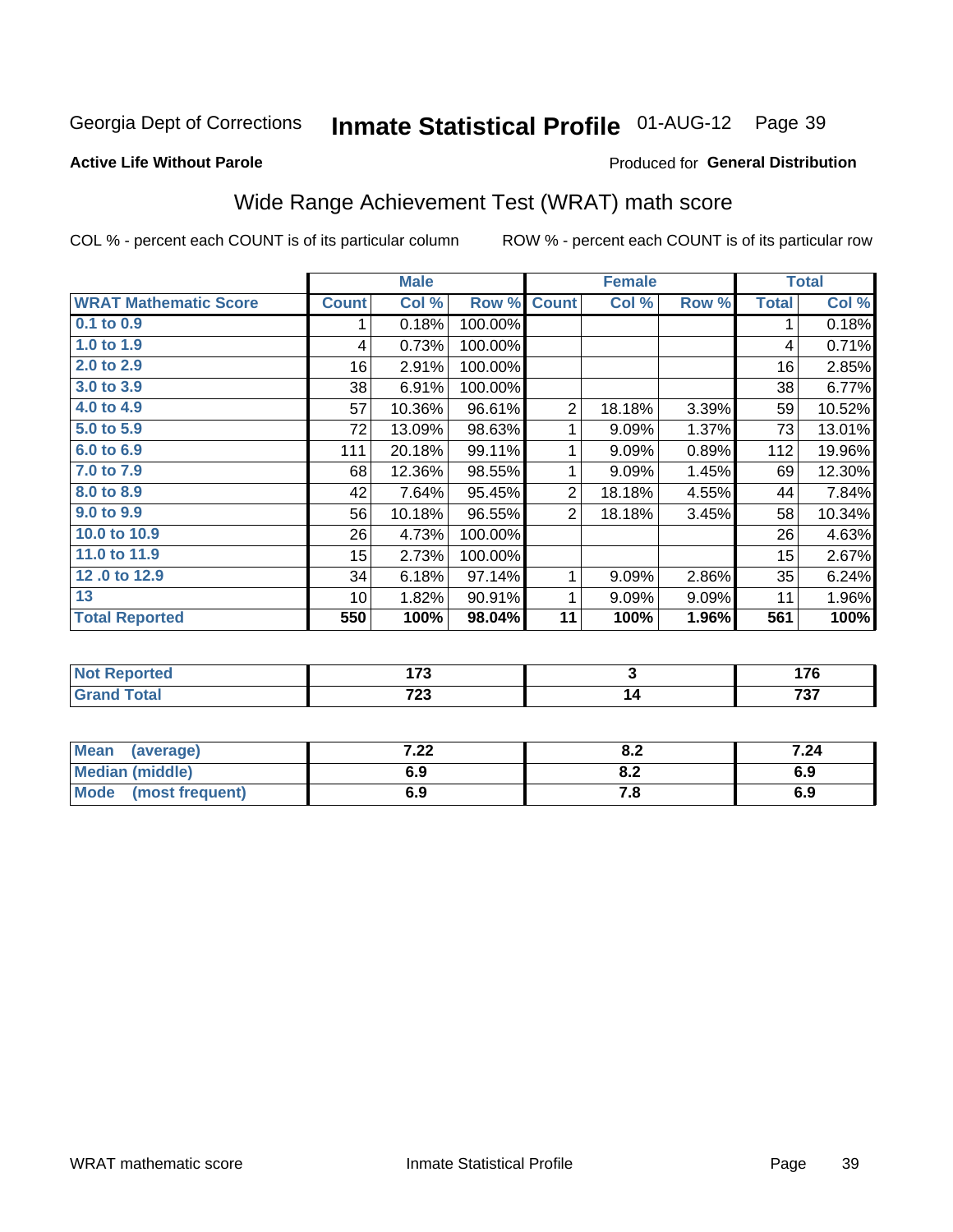#### **Inmate Statistical Profile 01-AUG-12** Page 40

#### **Active Life Without Parole**

#### Produced for General Distribution

## Wide Range Achievement Test (WRAT) spelling score

COL % - percent each COUNT is of its particular column

|                            |              | <b>Male</b> |         |                         | <b>Female</b>             |       |              | <b>Total</b> |
|----------------------------|--------------|-------------|---------|-------------------------|---------------------------|-------|--------------|--------------|
| <b>WRAT Spelling Score</b> | <b>Count</b> | Col %       | Row %   | <b>Count</b>            | $\overline{\text{Col}}$ % | Row % | <b>Total</b> | Col %        |
| $0.1$ to $0.9$             | 6            | 1.09%       | 100.00% |                         |                           |       | 6            | 1.07%        |
| 1.0 to 1.9                 | 25           | 4.55%       | 100.00% |                         |                           |       | 25           | 4.46%        |
| 2.0 to 2.9                 | 39           | 7.10%       | 100.00% |                         |                           |       | 39           | 6.96%        |
| 3.0 to 3.9                 | 31           | 5.65%       | 100.00% |                         |                           |       | 31           | 5.54%        |
| 4.0 to 4.9                 | 44           | 8.01%       | 97.78%  | 1                       | 9.09%                     | 2.22% | 45           | 8.04%        |
| 5.0 to 5.9                 | 54           | 9.84%       | 100.00% |                         |                           |       | 54           | 9.64%        |
| 6.0 to 6.9                 | 63           | 11.48%      | 98.44%  | 1                       | 9.09%                     | 1.56% | 64           | 11.43%       |
| 7.0 to 7.9                 | 46           | 8.38%       | 97.87%  | 1                       | 9.09%                     | 2.13% | 47           | 8.39%        |
| 8.0 to 8.9                 | 43           | 7.83%       | 97.73%  | 1                       | 9.09%                     | 2.27% | 44           | 7.86%        |
| 9.0 to 9.9                 | 39           | 7.10%       | 100.00% |                         |                           |       | 39           | 6.96%        |
| 10.0 to 10.9               | 34           | 6.19%       | 100.00% |                         |                           |       | 34           | 6.07%        |
| 11.0 to 11.9               | 36           | 6.56%       | 92.31%  | 3                       | 27.27%                    | 7.69% | 39           | 6.96%        |
| 12.0 to 12.9               | 61           | 11.11%      | 95.31%  | 3                       | 27.27%                    | 4.69% | 64           | 11.43%       |
| 13                         | 28           | 5.10%       | 96.55%  | 1                       | 9.09%                     | 3.45% | 29           | 5.18%        |
| <b>Total Reported</b>      | 549          | 100%        | 98.04%  | 11                      | 100%                      | 1.96% | 560          | 100%         |
|                            |              |             |         |                         |                           |       |              |              |
| <b>Not Reported</b>        |              | 174         |         | $\overline{\mathbf{3}}$ |                           |       |              | 177          |
| <b>Grand Total</b>         |              | 723         |         |                         | 14                        |       |              | 737          |

| <b>Mean</b><br>(average) | 7.52 | 10.12 | 7.57 |
|--------------------------|------|-------|------|
| Median (middle)          | .    | 11.3  | .    |
| Mode<br>(most frequent)  | ช.ว  | 12.3  | 8.5  |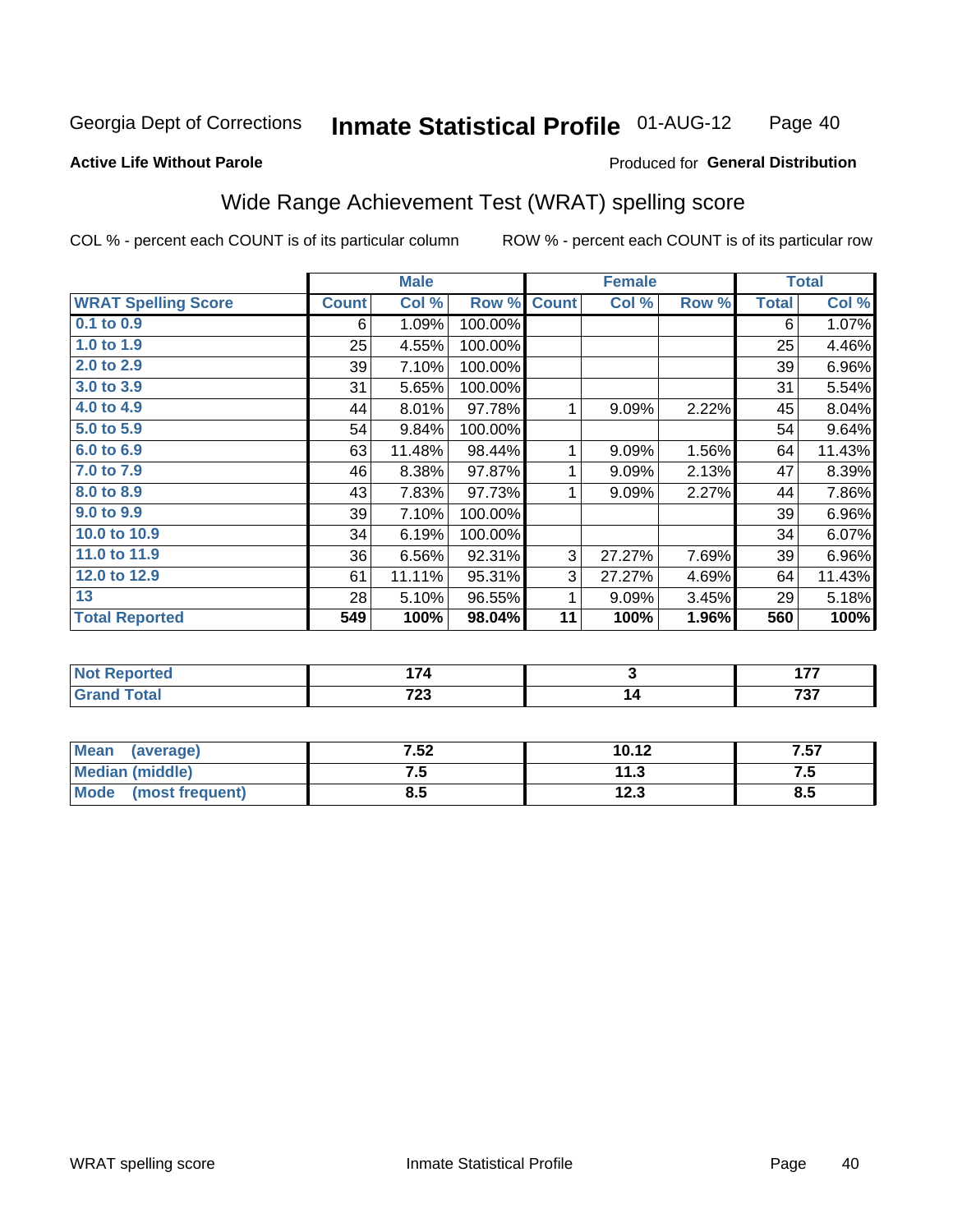#### **Active Life Without Parole**

### **Produced for General Distribution**

### Scope of substance abuse - summary

COL % - percent each COUNT is of its particular column

|                        |              | <b>Male</b> |         |              | <b>Female</b> |          |       | <b>Total</b> |
|------------------------|--------------|-------------|---------|--------------|---------------|----------|-------|--------------|
| <b>Substance Abuse</b> | <b>Count</b> | Col %       | Row %   | <b>Count</b> | Col %         | Row %    | Total | Col %        |
| <b>None</b>            | 358          | 49.52%      | 97.81%  |              | $57.14\%$     | $2.19\%$ | 366   | 49.66%       |
| <b>Drugs only</b>      | 206          | 28.49%      | 98.56%  |              | 21.43%        | 1.44%    | 209   | 28.36%       |
| <b>Alcohol only</b>    | 36           | 4.98%       | 100.00% |              |               |          | 36    | 4.88%        |
| Drugs and alcohol      | 123          | $17.01\%$   | 97.62%  |              | $21.43\%$     | 2.38%    | 126   | 17.10%       |
| <b>Total Reported</b>  | 723          | 100%        | 98.10%  | 14           | 100%          | 1.90%    | 737   | 100%         |

| -NO1<br>rtea<br>(210IO) |              |     |
|-------------------------|--------------|-----|
| <b>Total</b>            | $\mathbf{a}$ | ラヘラ |
| <b>Grand</b>            | $-$          |     |

| Mode<br>None<br>None<br>None<br>quenu |
|---------------------------------------|
|---------------------------------------|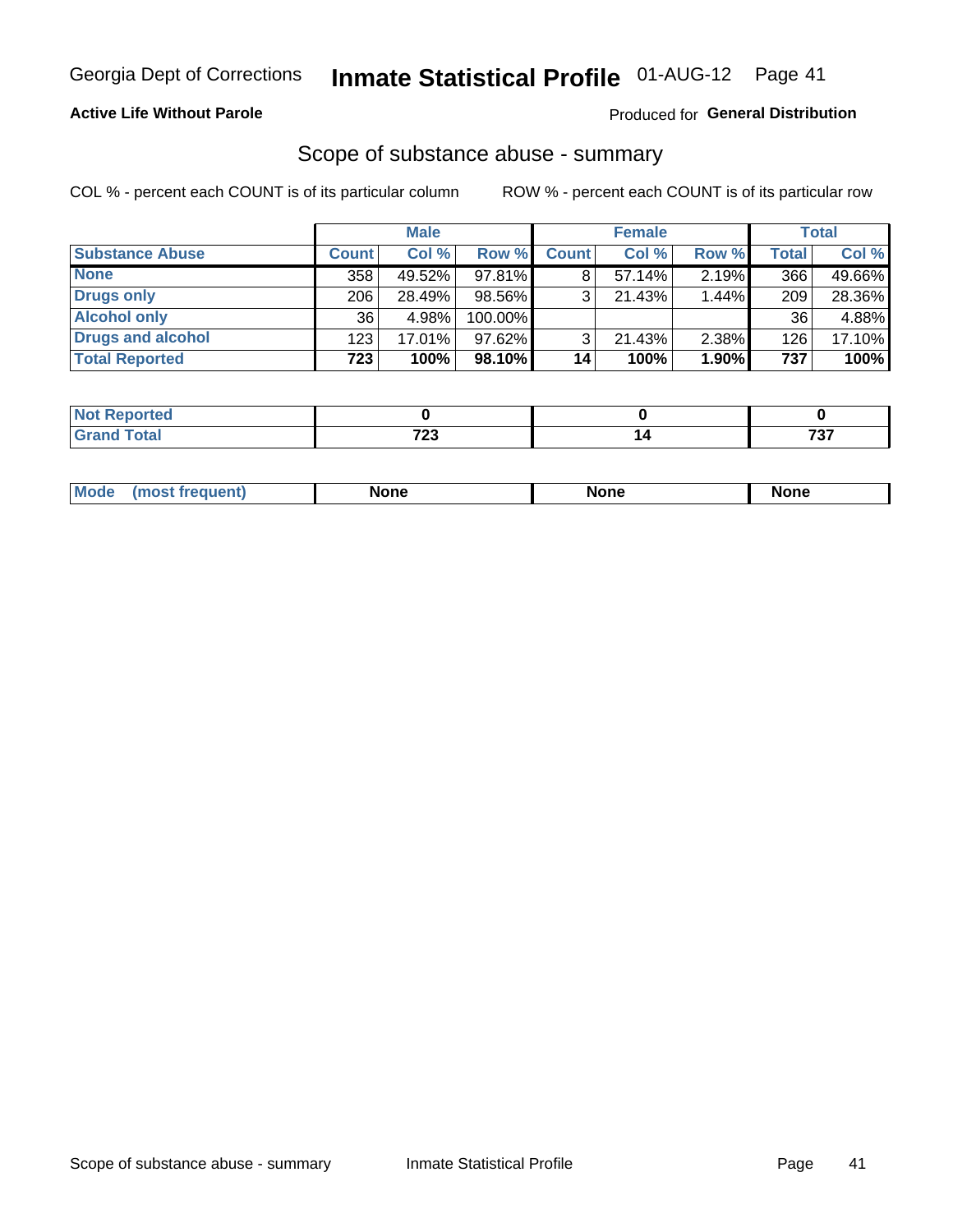#### **Active Life Without Parole**

### **Produced for General Distribution**

### Scope of substance abuse - detail

COL % - percent each COUNT is of its particular column

|                                      |                 | <b>Male</b> |         |              | <b>Female</b> |        |                | <b>Total</b> |
|--------------------------------------|-----------------|-------------|---------|--------------|---------------|--------|----------------|--------------|
| <b>Substance Abuse</b>               | <b>Count</b>    | Col %       | Row %   | <b>Count</b> | Col %         | Row %  | Total          | Col %        |
| No drug or alcohol problems          | 358             | 49.52%      | 97.81%  | 8            | 57.14%        | 2.19%  | 366            | 49.66%       |
| Drug addiction but no alcohol        | 3               | 0.41%       | 100.00% |              |               |        | 3              | 0.41%        |
| <b>Drug addiction and alcohol</b>    | 3               | 0.41%       | 100.00% |              |               |        | 3              | 0.41%        |
| abuse                                |                 |             |         |              |               |        |                |              |
| <b>Drug addiction and alcoholism</b> | 2               | 0.28%       | 100.00% |              |               |        | $\overline{2}$ | 0.27%        |
| No drug problem but alcohol          | 30              | 4.15%       | 100.00% |              |               |        | 30             | 4.07%        |
| abuse                                |                 |             |         |              |               |        |                |              |
| No drug problem but alcoholism       | 6               | 0.83%       | 100.00% |              |               |        | 6              | 0.81%        |
| Drug experiment but no alcohol       | 117             | 16.18%      | 99.15%  |              | 7.14%         | 0.85%  | 118            | 16.01%       |
| <b>Drug experiment &amp; alcohol</b> | 13 <sup>1</sup> | 1.80%       | 100.00% |              |               |        | 13             | 1.76%        |
| abuse                                |                 |             |         |              |               |        |                |              |
| Drug experiment & alcoholism         | 11              | 1.52%       | 100.00% |              |               |        | 11             | 1.49%        |
| Drug abuse but no alcohol            | 86              | 11.89%      | 97.73%  | 2            | 14.29%        | 2.27%  | 88             | 11.94%       |
| Drug abuse and alcohol abuse         | 79              | 10.93%      | 98.75%  |              | 7.14%         | 1.25%  | 80             | 10.85%       |
| <b>Drug abuse and alcoholism</b>     | 15              | 2.07%       | 88.24%  | 2            | 14.29%        | 11.76% | 17             | 2.31%        |
| <b>Total Reported</b>                | 723             | 100%        | 98.10%  | 14           | 100%          | 1.90%  | 737            | 100%         |

| portea        |      |                                     |
|---------------|------|-------------------------------------|
| $\sim$ $\sim$ | 700  | $\overline{\phantom{m}}\phantom{a}$ |
| _____         | 1 LJ | ,,,                                 |

| Mode (most frequent) | No drug or alcohol problems No drug or alcohol problems No drug or alcohol |          |
|----------------------|----------------------------------------------------------------------------|----------|
|                      |                                                                            | problems |
|                      |                                                                            |          |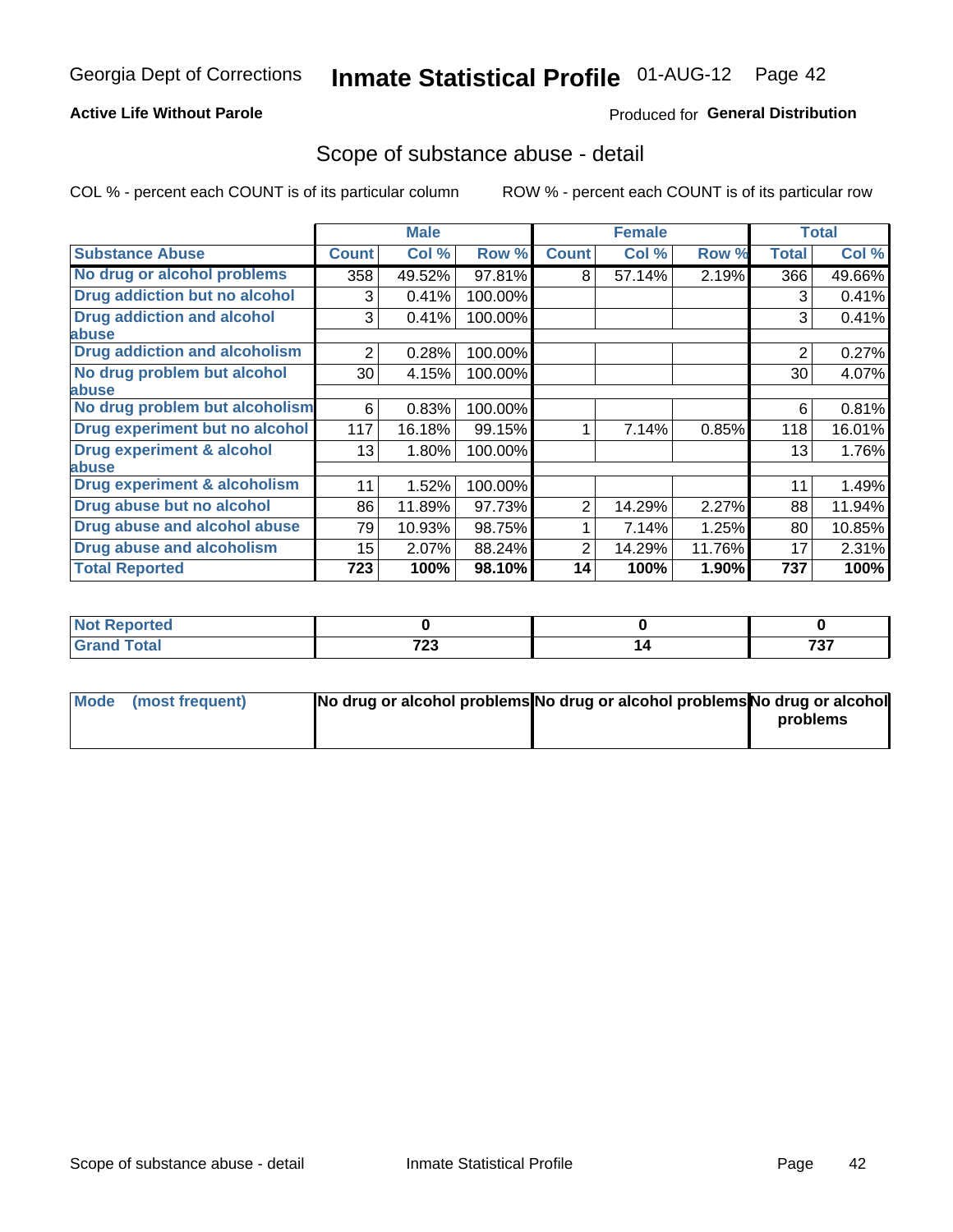## Inmate Statistical Profile 01-AUG-12 Page 43

#### **Active Life Without Parole**

#### **Produced for General Distribution**

## Current / last mental health treatment level

COL % - percent each COUNT is of its particular column

|                                    |              | <b>Male</b> |         |              | <b>Female</b> |       |              | <b>Total</b> |
|------------------------------------|--------------|-------------|---------|--------------|---------------|-------|--------------|--------------|
| <b>Mental Health Treatment Lev</b> | <b>Count</b> | Col%        | Row %   | <b>Count</b> | Col%          | Row % | <b>Total</b> | Col %        |
| 1 No problem at current time       | 136          | 44.59%      | 97.14%  | 4            | 33.33%        | 2.86% | 140          | 44.16%       |
| 2 Receiving outpatient             | 114          | 37.38%      | 93.44%  | 8            | 66.67%        | 6.56% | 122          | 38.49%       |
| <b>Treatment</b>                   |              |             |         |              |               |       |              |              |
| 3 Inpatient, moderate              | 48           | 15.74%      | 100.00% |              |               |       | 48           | 15.14%       |
| <b>Treatment</b>                   |              |             |         |              |               |       |              |              |
| 4 Inpatient, intensive             | 7            | $2.30\%$    | 100.00% |              |               |       |              | 2.21%        |
| <b>Treatment</b>                   |              |             |         |              |               |       |              |              |
| <b>Total Evaluated</b>             | 305          | 100%        | 96.21%  | $12 \,$      | 100%          | 3.79% | 317          | 100%         |

| Never had MH evaluation | 4 Q<br>10 |               |
|-------------------------|-----------|---------------|
|                         | 700<br>د. | -20-2<br>, ., |

| <b>Median (middle)</b> | <b>Receiving outpatient</b><br>treatment | <b>Receiving outpatient</b><br>treatment | <b>Receiving</b><br>outpatient<br>treatment |  |
|------------------------|------------------------------------------|------------------------------------------|---------------------------------------------|--|
| <b>Mode</b>            | No problem at current time               | <b>Receiving outpatient</b>              | No problem at                               |  |
| (most frequent)        |                                          | treatment                                | current time                                |  |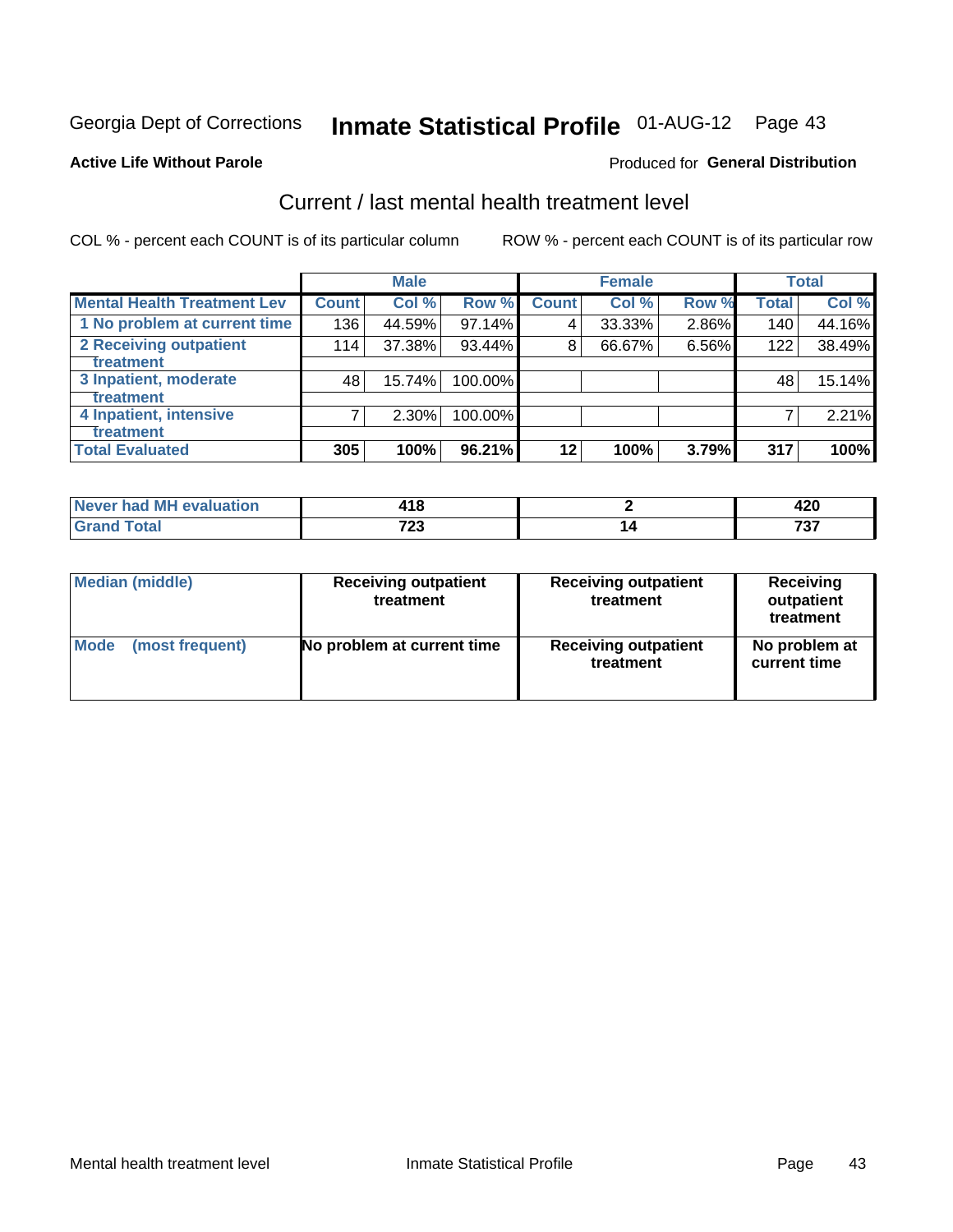#### Inmate Statistical Profile 01-AUG-12 Page 44

#### **Active Life Without Parole**

#### Produced for General Distribution

## PULHESDWIT medical scale - 'P' overall condition ('P'hysical)

COL % - percent each COUNT is of its particular column

|                                  |              | <b>Male</b> |                    |    | <b>Female</b> |       |                 | <b>Total</b> |
|----------------------------------|--------------|-------------|--------------------|----|---------------|-------|-----------------|--------------|
| <b>P' Overall Condition</b>      | <b>Count</b> | Col %       | <b>Row % Count</b> |    | Col %         | Row % | <b>Total</b>    | Col %        |
| 1 No medical illness             | 490          | 72.49%      | 99.19%             |    | 28.57%        | 0.81% | 494             | 71.59%       |
| 2 Well-controlled chronic        | 156          | 23.08%      | 93.98%             | 10 | 71.43%        | 6.02% | 166             | 24.06%       |
| <b>illness</b>                   |              |             |                    |    |               |       |                 |              |
| 3 Poorly-controlled chronic      | 26           | 3.85%       | 100.00%            |    |               |       | 26 <sub>1</sub> | 3.77%        |
| <b>illness</b>                   |              |             |                    |    |               |       |                 |              |
| 4 Significant problems requiring | 3            | 0.44%       | 100.00%            |    |               |       | 3               | 0.43%        |
| special housing                  |              |             |                    |    |               |       |                 |              |
| 5 Terminal illness, $<$ 6 months |              | 0.15%       | 100.00%            |    |               |       |                 | 0.14%        |
| to live                          |              |             |                    |    |               |       |                 |              |
| <b>Total Reported</b>            | 676          | 100%        | 97.97%             | 14 | 100%          | 2.03% | 690             | 100%         |

| rtea<br>                              |              | $\overline{\phantom{0}}$<br>$\epsilon$<br>т. |
|---------------------------------------|--------------|----------------------------------------------|
| $C = 4 - 7$<br><b>TULAI</b><br>------ | フヘク<br>1 L J | 707<br>וט ו                                  |

| Mode (most frequent) | 1 No medical illness | 2 Well-controlled chronic<br>illness | 1 No medical<br>illness |
|----------------------|----------------------|--------------------------------------|-------------------------|
|                      |                      |                                      |                         |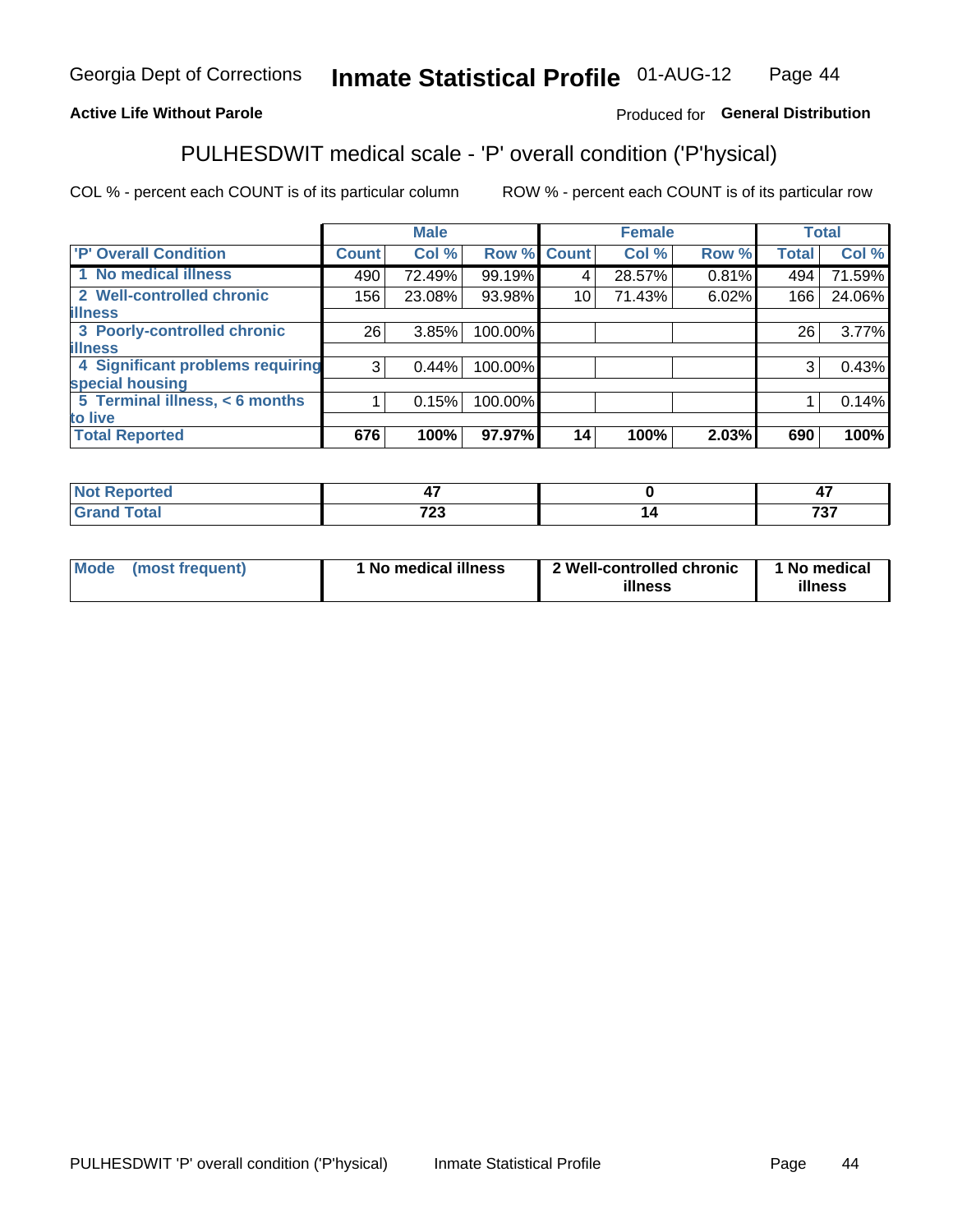#### **Active Life Without Parole**

### Produced for General Distribution

## PULHESDWIT medical scale - 'U' upper body

COL % - percent each COUNT is of its particular column

|                              |              | <b>Male</b> |         |                | <b>Female</b> |       |              | <b>Total</b> |
|------------------------------|--------------|-------------|---------|----------------|---------------|-------|--------------|--------------|
| <b>U' Upper Body</b>         | <b>Count</b> | Col %       | Row %   | <b>Count</b>   | Col %         | Row % | <b>Total</b> | Col %        |
| 1 Upper bones, joints,       | 638          | 94.52%      | 98.15%  | 12             | 85.71%        | 1.85% | 650          | 94.34%       |
| muscles all OK               |              |             |         |                |               |       |              |              |
| 2 One or both arms minimally | 28           | 4.15%       | 93.33%  | $\overline{2}$ | 14.29%        | 6.67% | 30           | 4.35%        |
| limited                      |              |             |         |                |               |       |              |              |
| 3 One or both arms           | 7            | 1.04%       | 100.00% |                |               |       |              | 1.02%        |
| moderately limited           |              |             |         |                |               |       |              |              |
| 4 One arm disabled,          |              | 0.15%       | 100.00% |                |               |       |              | 0.15%        |
| paralyzed, or amputated      |              |             |         |                |               |       |              |              |
| 5 Both arms disabled,        |              | 0.15%       | 100.00% |                |               |       |              | 0.15%        |
| paralyzed, or amputated      |              |             |         |                |               |       |              |              |
| <b>Total Reported</b>        | 675          | 100%        | 97.97%  | 14             | 100%          | 2.03% | 689          | 100.0%       |

| <b>Not Reported</b> |             | 4C        |
|---------------------|-------------|-----------|
| <b>Grand Total</b>  | 700<br>1 LJ | -~<br>, J |

|  | Mode (most frequent) | 1 Upper bones, joints,<br>muscles all OK | 1 Upper bones, joints,<br>muscles all OK | 1 Upper bones,<br>ljoints, muscles all<br>ОK |
|--|----------------------|------------------------------------------|------------------------------------------|----------------------------------------------|
|--|----------------------|------------------------------------------|------------------------------------------|----------------------------------------------|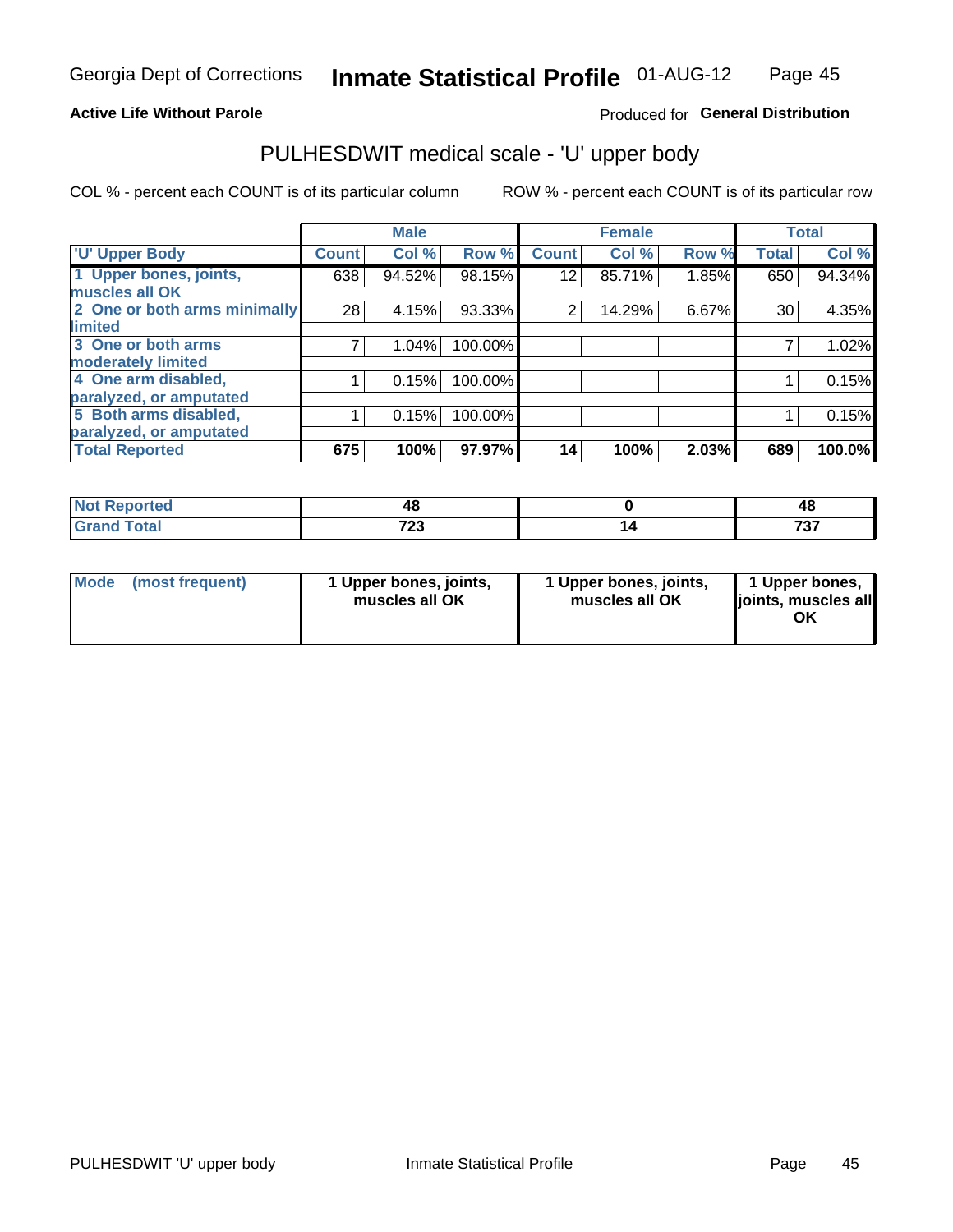#### **Active Life Without Parole**

### Produced for General Distribution

## PULHESDWIT medical scale - 'L' lower body

COL % - percent each COUNT is of its particular column

|                                |                 | <b>Male</b> |         |              | <b>Female</b> |       |                 | <b>Total</b> |
|--------------------------------|-----------------|-------------|---------|--------------|---------------|-------|-----------------|--------------|
| 'L' Lower Body                 | <b>Count</b>    | Col %       | Row %   | <b>Count</b> | Col %         | Row % | <b>Total</b>    | Col %        |
| 1 Lower bones, joints,         | 582             | 86.22%      | 98.15%  | 11           | 78.57%        | 1.85% | 593             | 86.07%       |
| muscles all OK                 |                 |             |         |              |               |       |                 |              |
| 2 One or both legs minimally   | 76              | 11.26%      | 96.20%  | 3            | 21.43%        | 3.80% | 79              | 11.47%       |
| limited                        |                 |             |         |              |               |       |                 |              |
| 3 One or both legs             | 15 <sub>2</sub> | 2.22%       | 100.00% |              |               |       | 15 <sub>1</sub> | 2.18%        |
| moderately limited             |                 |             |         |              |               |       |                 |              |
| 4 One leg disabled, paralyzed, | $\overline{2}$  | 0.30%       | 100.00% |              |               |       | 2               | 0.29%        |
| or amputated                   |                 |             |         |              |               |       |                 |              |
| <b>Total Reported</b>          | 675             | 100%        | 97.97%  | 14           | 100%          | 2.03% | 689             | 100.0%       |

| <b>Not Reported</b> |            | 40        |
|---------------------|------------|-----------|
| <b>Grand Total</b>  | 700<br>ت 1 | ラヘラ<br>ּט |

| Mode | (most frequent) | 1 Lower bones, joints,<br>muscles all OK | 1 Lower bones, joints,<br>muscles all OK | 1 Lower bones,<br>ljoints, muscles all<br>ΟK |
|------|-----------------|------------------------------------------|------------------------------------------|----------------------------------------------|
|------|-----------------|------------------------------------------|------------------------------------------|----------------------------------------------|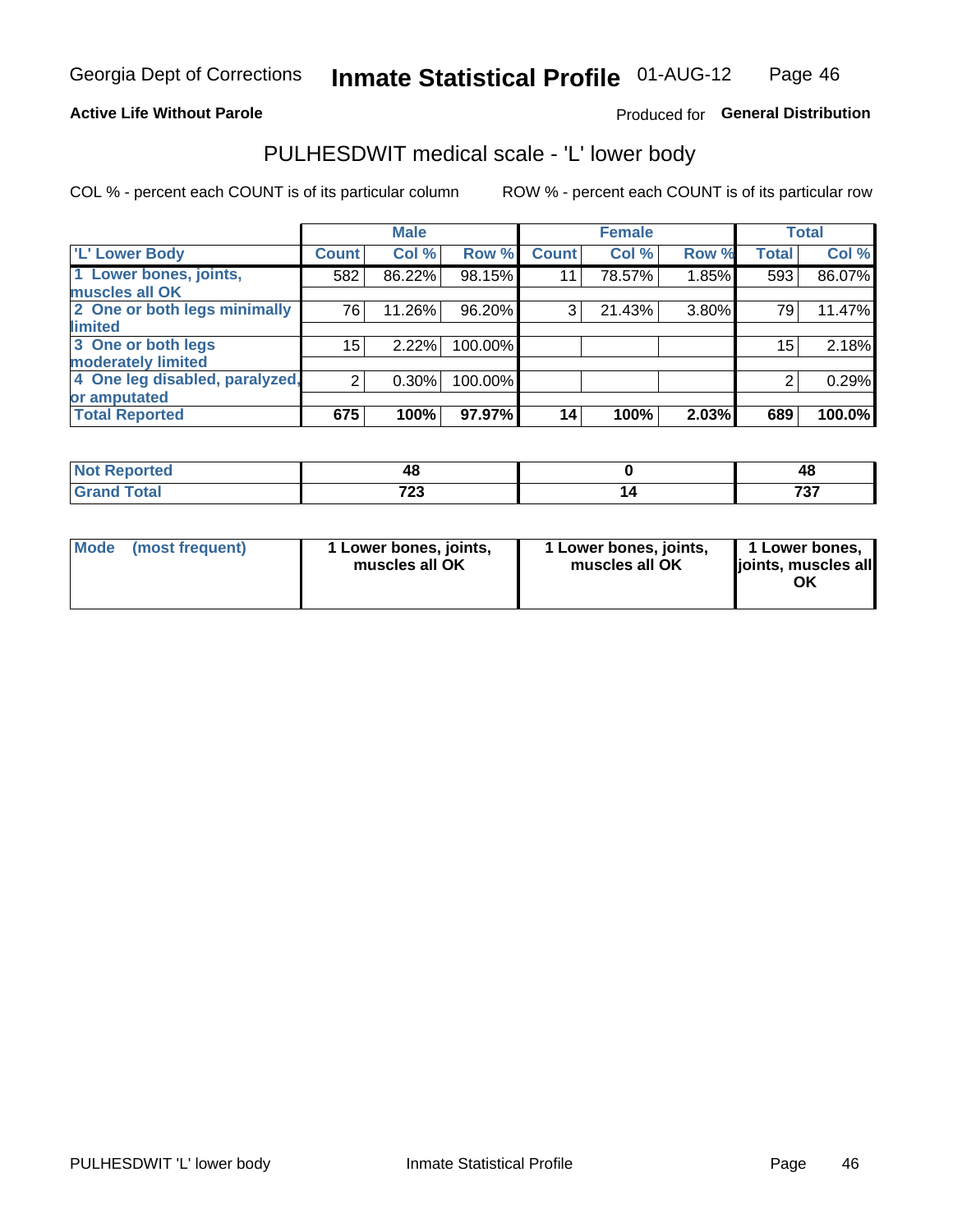**Active Life Without Parole** 

Produced for General Distribution

## PULHESDWIT medical scale - 'H' hearing

COL % - percent each COUNT is of its particular column

|                                | <b>Male</b>  |        | <b>Female</b>      |    |         | <b>Total</b> |       |        |
|--------------------------------|--------------|--------|--------------------|----|---------|--------------|-------|--------|
| <b>'H' Hearing</b>             | <b>Count</b> | Col %  | <b>Row % Count</b> |    | Col %   | Row %        | Total | Col %  |
| 1 Normal hearing both ears     | 666          | 98.81% | 97.94%             | 14 | 100.00% | 2.06%        | 680   | 98.84% |
| 2 Some loss in one ear with    |              | 1.04%  | 100.00%            |    |         |              |       | 1.02%  |
| other OK, or mild loss in both |              |        |                    |    |         |              |       |        |
| 4 Severe loss in both ears     |              | 0.15%  | 100.00%            |    |         |              |       | 0.15%  |
| <b>Total Reported</b>          | 674          | 100%   | 97.97%             | 14 | 100%    | $2.03\%$     | 688   | 100.0% |

| тео           | $\overline{\phantom{a}}$ | 49                     |
|---------------|--------------------------|------------------------|
| $f = 4 \pi f$ | 700<br>∠J<br>$\sim$      | $\sim$ $\sim$<br>1 J I |

| Mode (most frequent) | 1 Normal hearing both ears 11 Normal hearing both ears 1 Normal hearing |           |
|----------------------|-------------------------------------------------------------------------|-----------|
|                      |                                                                         | both ears |
|                      |                                                                         |           |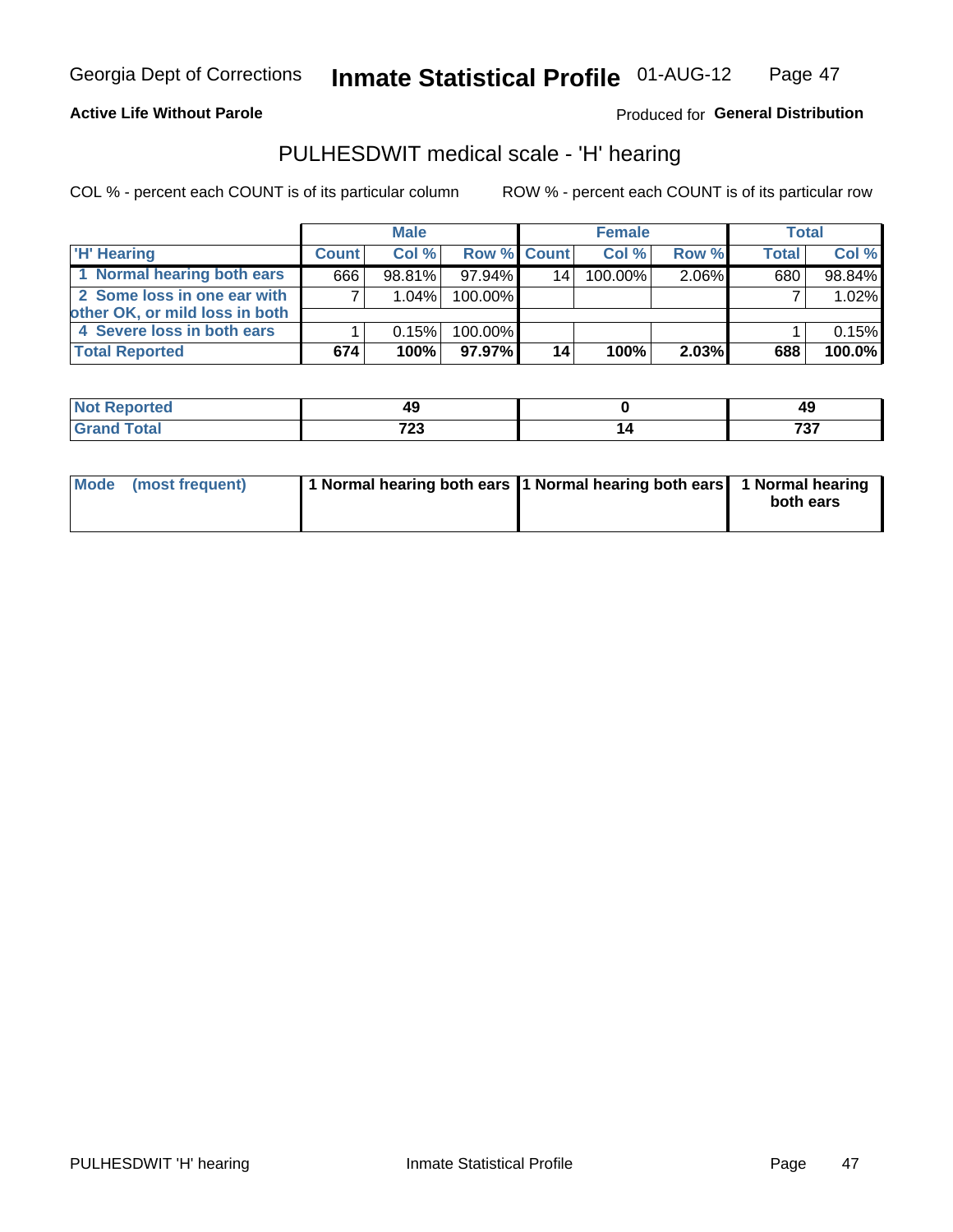#### **Active Life Without Parole**

#### Produced for General Distribution

## PULHESDWIT medical scale - 'E' vision

COL % - percent each COUNT is of its particular column

|                                |              | <b>Male</b> |             |    | <b>Female</b> |       |              | <b>Total</b> |
|--------------------------------|--------------|-------------|-------------|----|---------------|-------|--------------|--------------|
| <b>E' Vision</b>               | <b>Count</b> | Col %       | Row % Count |    | Col %         | Row % | <b>Total</b> | Col %        |
| 1 Correctable to 20/40 in both | 498          | 79.43%      | 98.22%      |    | 64.29%        | 1.78% | 507          | 79.10%       |
| eyes                           |              |             |             |    |               |       |              |              |
| 2 Correctable to 20/70 in one  | 116          | 18.50%      | 95.87%      | 5  | 35.71%        | 4.13% | 121          | 18.88%       |
| eye, may be blind in other     |              |             |             |    |               |       |              |              |
| 3 Correctable to 20/200 in one | 11           | 1.75%       | 100.00%     |    |               |       | 11           | 1.72%        |
| eye, may be blind in other     |              |             |             |    |               |       |              |              |
| 4 One eye not correctable to   | 2            | 0.32%       | 100.00%     |    |               |       | 2            | 0.31%        |
| 20/200, other may be blind     |              |             |             |    |               |       |              |              |
| <b>Total Reported</b>          | 627          | 100%        | 97.82%      | 14 | 100%          | 2.18% | 641          | 100.0%       |

| <b>Not Reported</b><br>. <b>.</b> | ◡                 | সং           |
|-----------------------------------|-------------------|--------------|
| <b>Total</b>                      | フヘク<br>ט בו<br>__ | ラヘラ<br>1 J I |

| Mode (most frequent) | 1 Correctable to 20/40 in both<br>eves | 1 Correctable to 20/40 in   1 Correctable to<br>both eyes | 20/40 in both eyes |
|----------------------|----------------------------------------|-----------------------------------------------------------|--------------------|
|                      |                                        |                                                           |                    |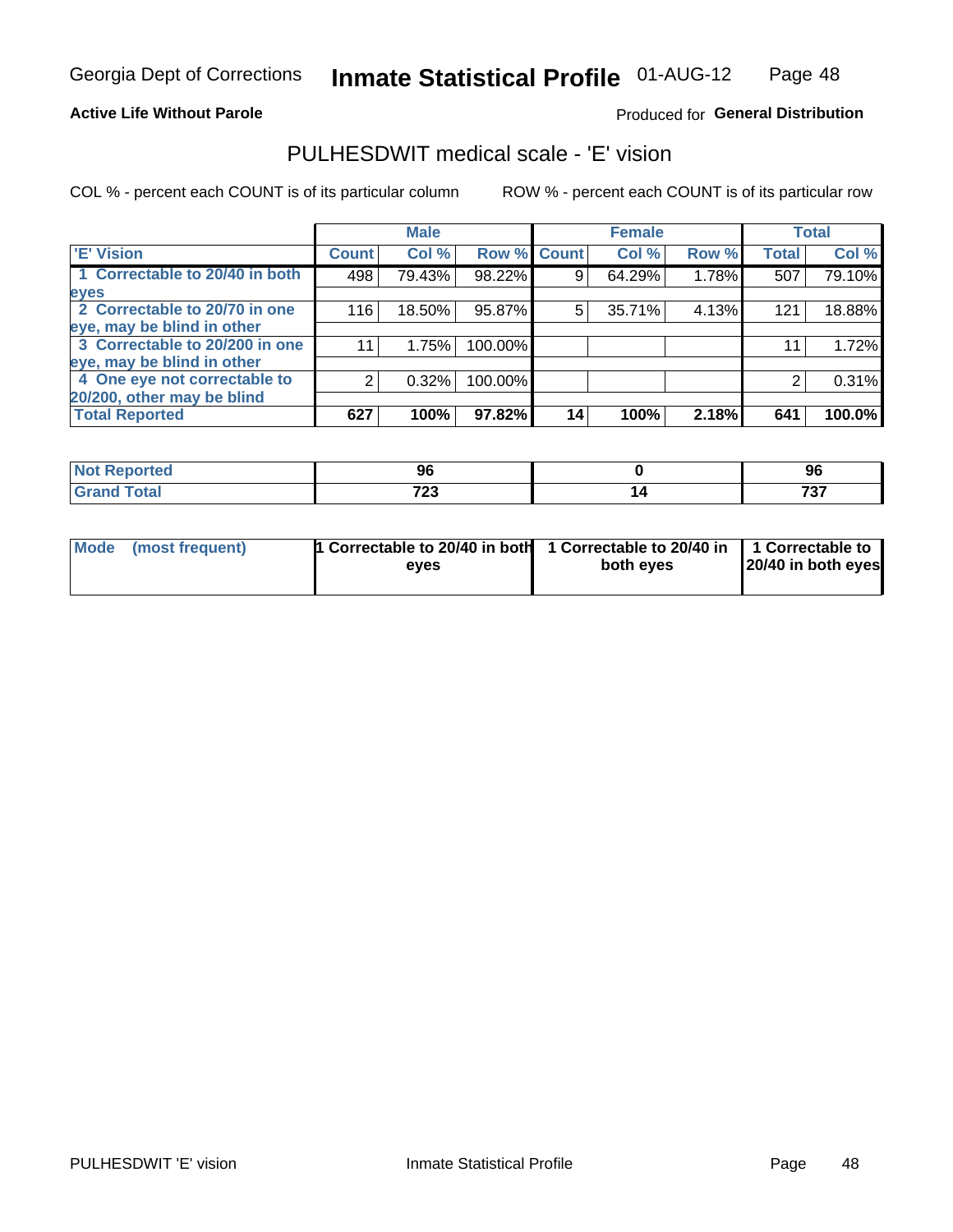#### **Active Life Without Parole**

### Produced for General Distribution

## PULHESDWIT medical scale - 'S' pSychiatric

COL % - percent each COUNT is of its particular column

|                                |              | <b>Male</b> |                    |    | <b>Female</b> |       |              | Total  |
|--------------------------------|--------------|-------------|--------------------|----|---------------|-------|--------------|--------|
| 'S' pSychiatric                | <b>Count</b> | Col %       | <b>Row % Count</b> |    | Col %         | Row % | <b>Total</b> | Col %  |
| 1 No impairment or disorders   | 530          | 80.79%      | 99.07%             | 5  | 41.67%        | 0.93% | 535          | 80.09% |
| 2 Stable, or in remission, or  | 83           | 12.65%      | 92.22%             |    | 58.33%        | 7.78% | 90           | 13.47% |
| mild impairment or retardation |              |             |                    |    |               |       |              |        |
| 3 Requires moderate inpatient  | 38           | 5.79%       | 100.00%            |    |               |       | 38           | 5.69%  |
| treatment                      |              |             |                    |    |               |       |              |        |
| 4 Requires intensive inpatient | 5            | 0.76%       | 100.00%            |    |               |       | 5            | 0.75%  |
| treatment                      |              |             |                    |    |               |       |              |        |
| <b>Total Reported</b>          | 656          | 100%        | 98.20%             | 12 | 100%          | 1.80% | 668          | 100%   |

| 11 – 10 | ~-           | 69                   |
|---------|--------------|----------------------|
|         | フヘク<br>1 L J | 707<br>. J<br>$\sim$ |

| Mode (most frequent) | <sup>1</sup> No impairment or disorders 2 Stable, or in remission, <sup>1</sup> No impairment or |                       |           |
|----------------------|--------------------------------------------------------------------------------------------------|-----------------------|-----------|
|                      |                                                                                                  | or mild impairment or | disorders |
|                      |                                                                                                  | retardation           |           |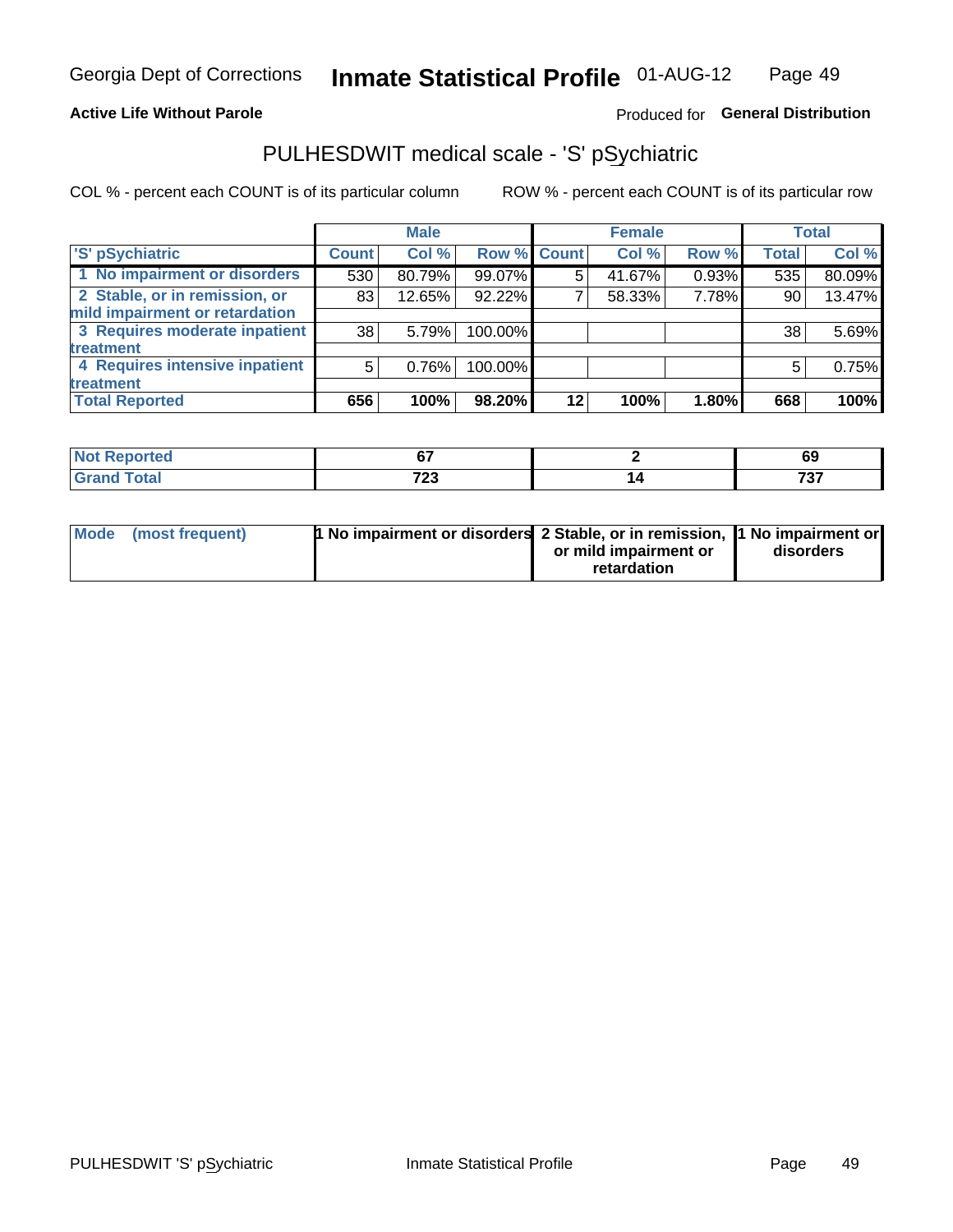#### **Active Life Without Parole**

#### Produced for General Distribution

## PULHESDWIT medical scale - 'D' dental

COL % - percent each COUNT is of its particular column

|                                 |                 | <b>Male</b> |                    |                 | <b>Female</b> |       |              | <b>Total</b> |
|---------------------------------|-----------------|-------------|--------------------|-----------------|---------------|-------|--------------|--------------|
| <b>D'</b> Dental                | <b>Count</b>    | Col %       | <b>Row % Count</b> |                 | Col %         | Row % | <b>Total</b> | Col %        |
| 1 Minimal routine dental health | 459             | 72.40%      | 97.87%             | 10 <sub>1</sub> | 76.92%        | 2.13% | 469          | 72.49%       |
| <b>needs</b>                    |                 |             |                    |                 |               |       |              |              |
| 2 Moderate cavities and/or gum  | 146             | 23.03%      | 97.99%             | 3               | 23.08%        | 2.01% | 149          | 23.03%       |
| disease                         |                 |             |                    |                 |               |       |              |              |
| 3 Extensive gum disease         | 28 <sub>1</sub> | 4.42%       | 100.00%            |                 |               |       | 28           | 4.33%        |
| and/or widespread decay         |                 |             |                    |                 |               |       |              |              |
| 4 Urgent need for dental        |                 | 0.16%       | 100.00%            |                 |               |       |              | 0.15%        |
| <b>services</b>                 |                 |             |                    |                 |               |       |              |              |
| <b>Total Reported</b>           | 634             | 100%        | 97.99%             | 13              | 100%          | 2.01% | 647          | 100%         |

| <b>Not Reported</b> | or.               | ດເ           |
|---------------------|-------------------|--------------|
|                     | ດະ                | っ            |
| <b>Total</b>        | フヘク<br>ט בו<br>__ | ラヘラ<br>1 J I |

| <b>Mode</b> | (most frequent) | Minimal routine dental<br>health needs | 1 Minimal routine dental 11 Minimal routine<br>health needs | dental health<br>needs |
|-------------|-----------------|----------------------------------------|-------------------------------------------------------------|------------------------|
|-------------|-----------------|----------------------------------------|-------------------------------------------------------------|------------------------|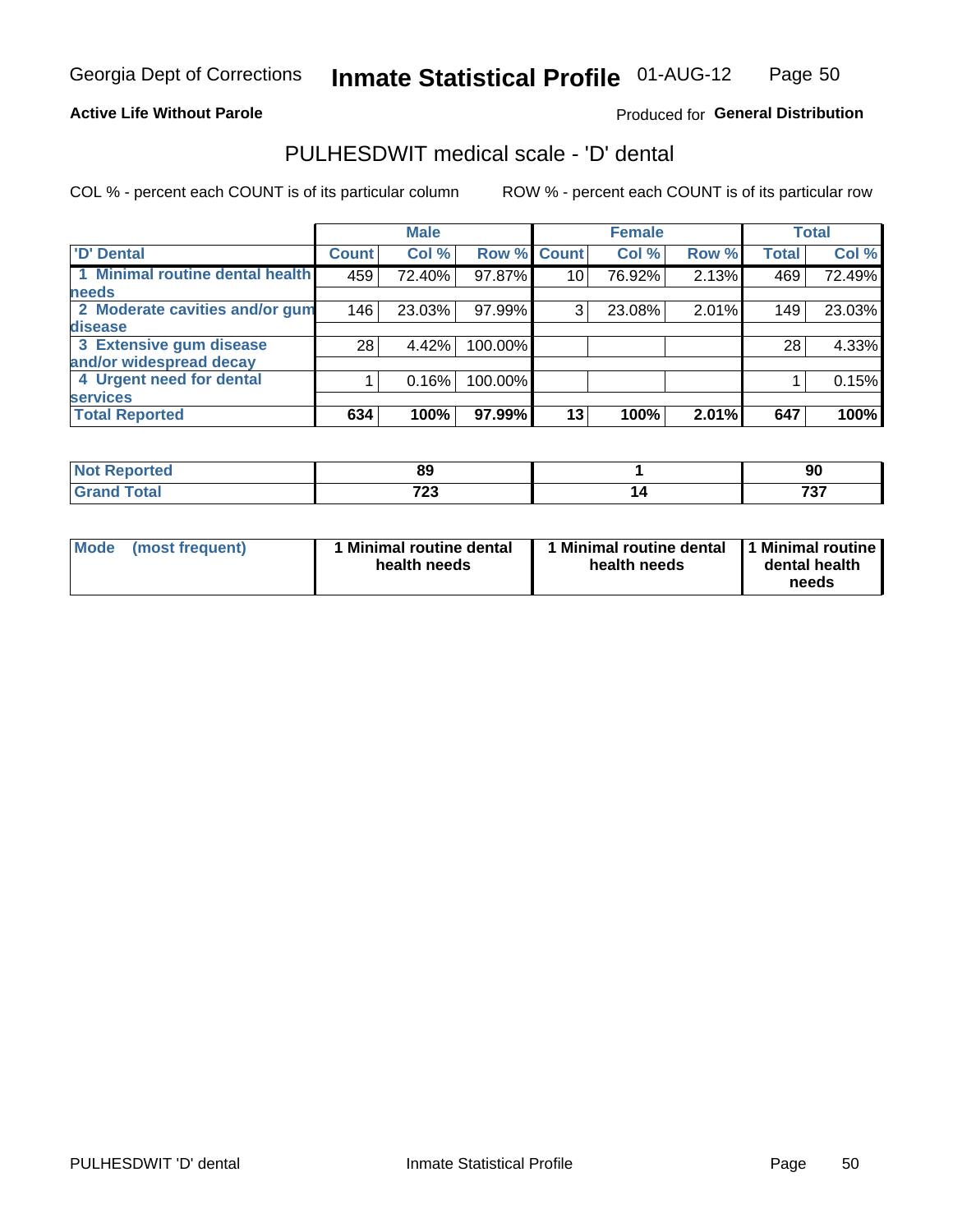#### **Active Life Without Parole**

### Produced for General Distribution

## PULHESDWIT medical scale - 'W' work ability

COL % - percent each COUNT is of its particular column

|                                 |              | <b>Male</b> |         |             | <b>Female</b> |       |              | <b>Total</b> |
|---------------------------------|--------------|-------------|---------|-------------|---------------|-------|--------------|--------------|
| <b>W' work ability</b>          | <b>Count</b> | Col %       |         | Row % Count | Col %         | Row % | <b>Total</b> | Col %        |
| 1 Unrestricted work or activity | 533          | 78.96%      | 98.16%  | 10          | 71.43%        | 1.84% | 543          | 78.81%       |
| 2 Minor restrictions on type of | 109          | 16.15%      | 96.46%  | 4           | 28.57%        | 3.54% | 113          | 16.40%       |
| <b>work</b>                     |              |             |         |             |               |       |              |              |
| 3 Moderate restrictions on type | 16           | 2.37%       | 100.00% |             |               |       | 16           | 2.32%        |
| of work                         |              |             |         |             |               |       |              |              |
| 4 Major restrictions on type of | 11           | 1.63%       | 100.00% |             |               |       | 11           | 1.60%        |
| <b>work</b>                     |              |             |         |             |               |       |              |              |
| 5 Cannot work under any         | 6            | 0.89%       | 100.00% |             |               |       | 6            | 0.87%        |
| <b>circumstances</b>            |              |             |         |             |               |       |              |              |
| <b>Total Reported</b>           | 675          | 100%        | 97.97%  | 14          | 100%          | 2.03% | 689          | 100%         |

| <b>Not Reported</b> | 46          | Δſ<br>᠇៶     |
|---------------------|-------------|--------------|
| <b>Grand Total</b>  | 700<br>ט בו | ラヘラ<br>I J I |

| <b>Mode</b>     | 1 Unrestricted work or | 1 Unrestricted work or | 1 Unrestricted   |
|-----------------|------------------------|------------------------|------------------|
| (most frequent) | activity               | activity               | work or activity |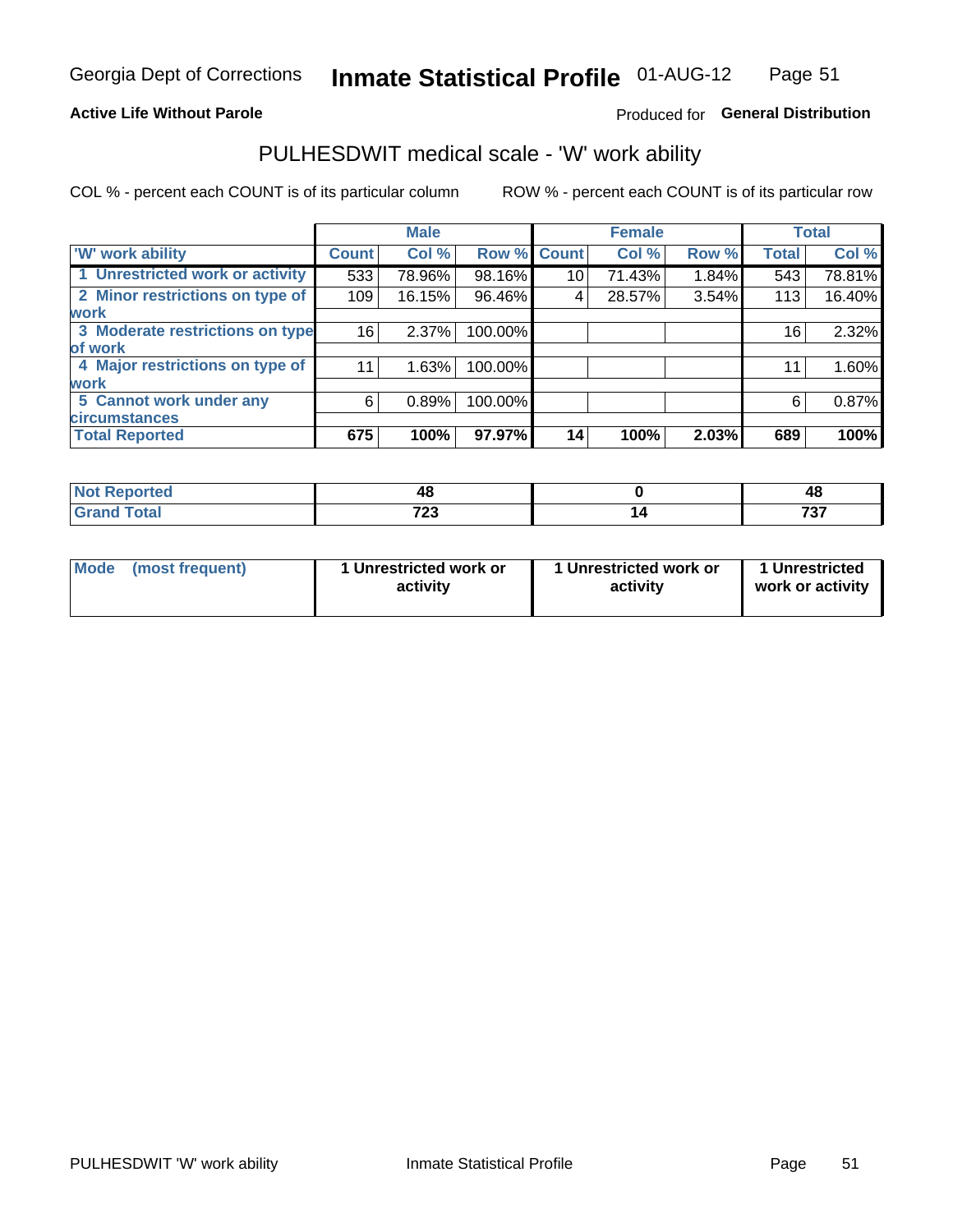#### **Active Life Without Parole**

#### Produced for General Distribution

## PULHESDWIT medical scale - 'I' impairment

|                           |              | <b>Male</b> |             |    | <b>Female</b> |       |              | <b>Total</b> |
|---------------------------|--------------|-------------|-------------|----|---------------|-------|--------------|--------------|
| <b>T' Impairment</b>      | <b>Count</b> | Col %       | Row % Count |    | Col %         | Row % | <b>Total</b> | Col %        |
| 1 No impairments or       | 666          | 98.67%      | 97.94%      | 14 | 100.00%       | 2.06% | 680          | 98.69%       |
| disabilities              |              |             |             |    |               |       |              |              |
| 2 Wheelchair-bound but    |              | 1.04%       | 100.00%     |    |               |       |              | 1.02%        |
| otherwise OK              |              |             |             |    |               |       |              |              |
| 4 Needs moderate Assisted |              | 0.15%       | 100.00%     |    |               |       |              | 0.15%        |
| Living (level II)         |              |             |             |    |               |       |              |              |
| 5 Needs maximal Assisted  |              | 0.15%       | 100.00%     |    |               |       |              | 0.15%        |
| Living (level III)        |              |             |             |    |               |       |              |              |
| <b>Total Reported</b>     | 675          | 100%        | 97.97%      | 14 | 100%          | 2.03% | 689          | 100.0%       |

| orted        | ΔS<br>∼       | 48       |
|--------------|---------------|----------|
| <b>Total</b> | っへへ<br>ں ہے ، | 707<br>ັ |

| Mode | (most frequent) | 1 No impairments or<br>disabilities | 1 No impairments or<br>disabilities | 1 No impairments  <br>or disabilities |
|------|-----------------|-------------------------------------|-------------------------------------|---------------------------------------|
|------|-----------------|-------------------------------------|-------------------------------------|---------------------------------------|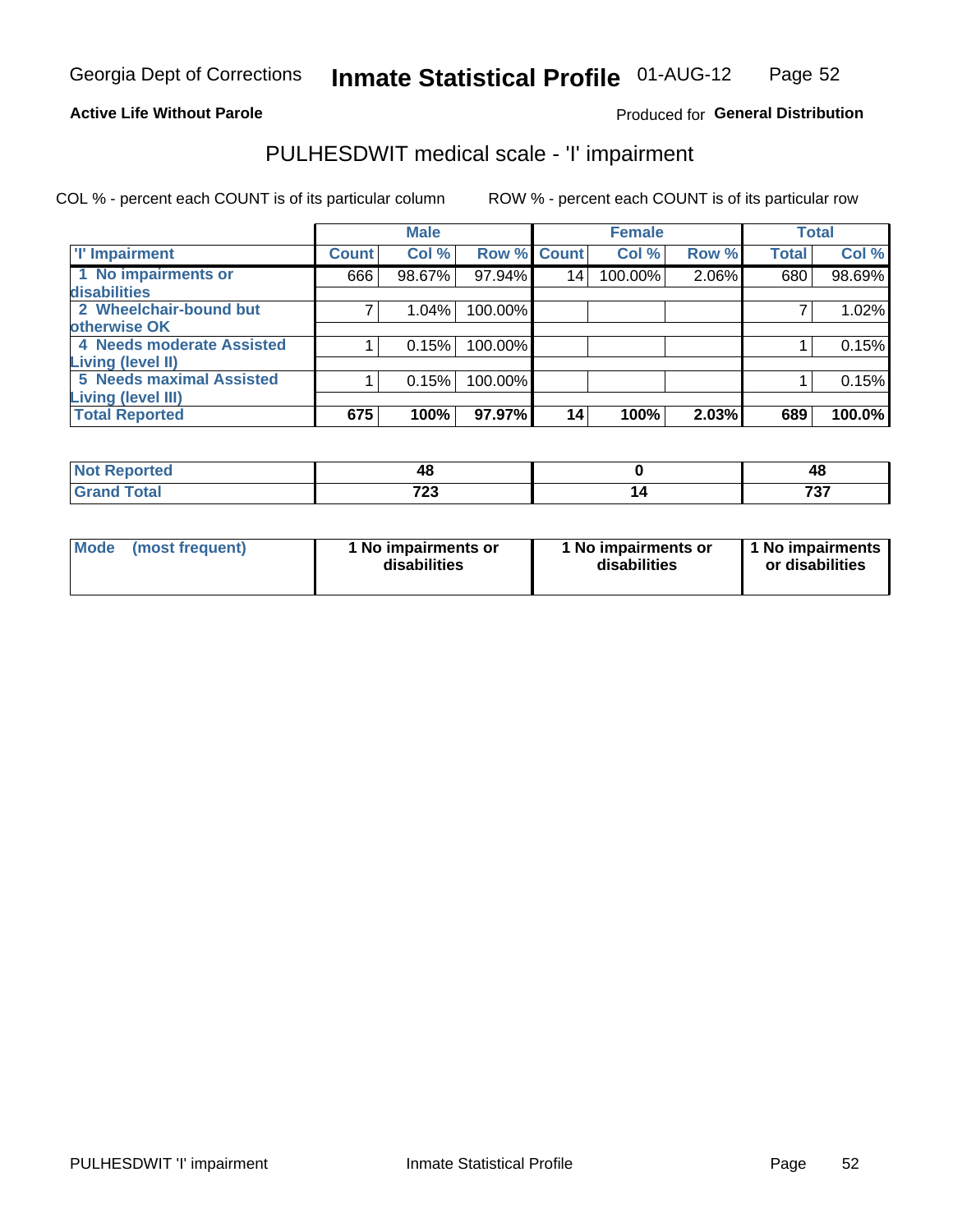#### **Active Life Without Parole**

#### Produced fo General Distribution

## PULHESDWIT medical scale - 'T' transportability

COL % - percent each COUNT is of its particular column

|                                                          |              | <b>Male</b> |         |             | <b>Female</b> |       |              | <b>Total</b> |
|----------------------------------------------------------|--------------|-------------|---------|-------------|---------------|-------|--------------|--------------|
| <b>T' Transportability</b>                               | <b>Count</b> | Col %       |         | Row % Count | Col %         | Row % | <b>Total</b> | Col %        |
| 1 Can be transported in any<br>ordinary approved vehicle | 671          | 99.11%      | 97.96%  | 14          | 100.00%       | 2.04% | 685          | 99.13%       |
| 2 Wheelchair-bound, not                                  |              | 0.15%       | 100.00% |             |               |       |              | 0.14%        |
| needing special vehicle                                  |              |             |         |             |               |       |              |              |
| 3 Wheelchair-bound, requires                             |              | 0.15%       | 100.00% |             |               |       |              | 0.14%        |
| special vehicle                                          |              |             |         |             |               |       |              |              |
| 5 Requires ambulance                                     | 4            | 0.59%       | 100.00% |             |               |       | 4            | 0.58%        |
| transport                                                |              |             |         |             |               |       |              |              |
| <b>Total Reported</b>                                    | 677          | 100%        | 97.97%  | 14          | 100%          | 2.03% | 691          | 100%         |

| тео | 40           | 711<br>TV |
|-----|--------------|-----------|
|     | 700<br>1 L J | 707<br>v  |

| <b>Mode</b> | (most frequent) | 1 Can be transported in any 1 Can be transported in any | ordinary approved vehicle   ordinary approved vehicle   transported in any | 1 Can be<br>  ordinary approved  <br>vehicle |
|-------------|-----------------|---------------------------------------------------------|----------------------------------------------------------------------------|----------------------------------------------|
|-------------|-----------------|---------------------------------------------------------|----------------------------------------------------------------------------|----------------------------------------------|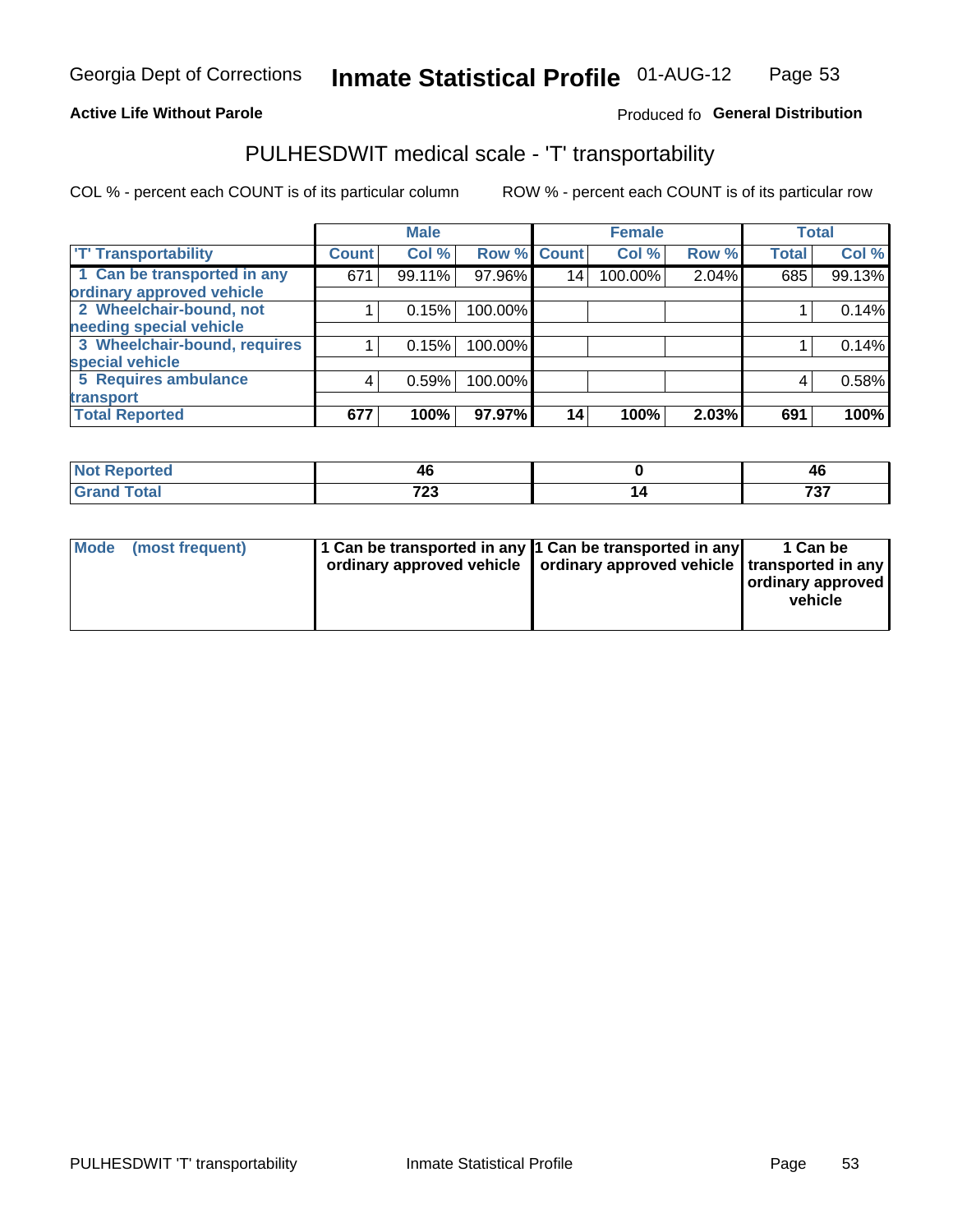#### **Active Life Without Parole**

#### Produced for General Distribution

## Criminality in family, self-reported

COL % - percent each COUNT is of its particular column

|                              |              | <b>Male</b> |        |              | <b>Female</b> |          |       | Total  |
|------------------------------|--------------|-------------|--------|--------------|---------------|----------|-------|--------|
| <b>Criminality In Family</b> | <b>Count</b> | Col %       | Row %  | <b>Count</b> | Col %         | Row %    | Total | Col %  |
| Yes, criminality in family   | 158          | 28.42%      | 96.93% | 5            | 50.00%        | $3.07\%$ | 163   | 28.80% |
| No criminality in family     | 398          | 71.58%      | 98.76% | 5            | 50.00%        | 1.24%    | 403   | 71.20% |
| <b>Total Reported</b>        | 556          | 100%        | 98.23% | 10           | 100%          | 1.77%    | 566   | 100%   |

| <b>Reported</b><br>NO | 1 C 7      | .            |
|-----------------------|------------|--------------|
| <b>otal</b>           | 700<br>ں ک | 707<br>1 J I |

|  | Mode (most frequent) | No criminality in family | Yes, criminality in family | No criminality in<br>family |
|--|----------------------|--------------------------|----------------------------|-----------------------------|
|--|----------------------|--------------------------|----------------------------|-----------------------------|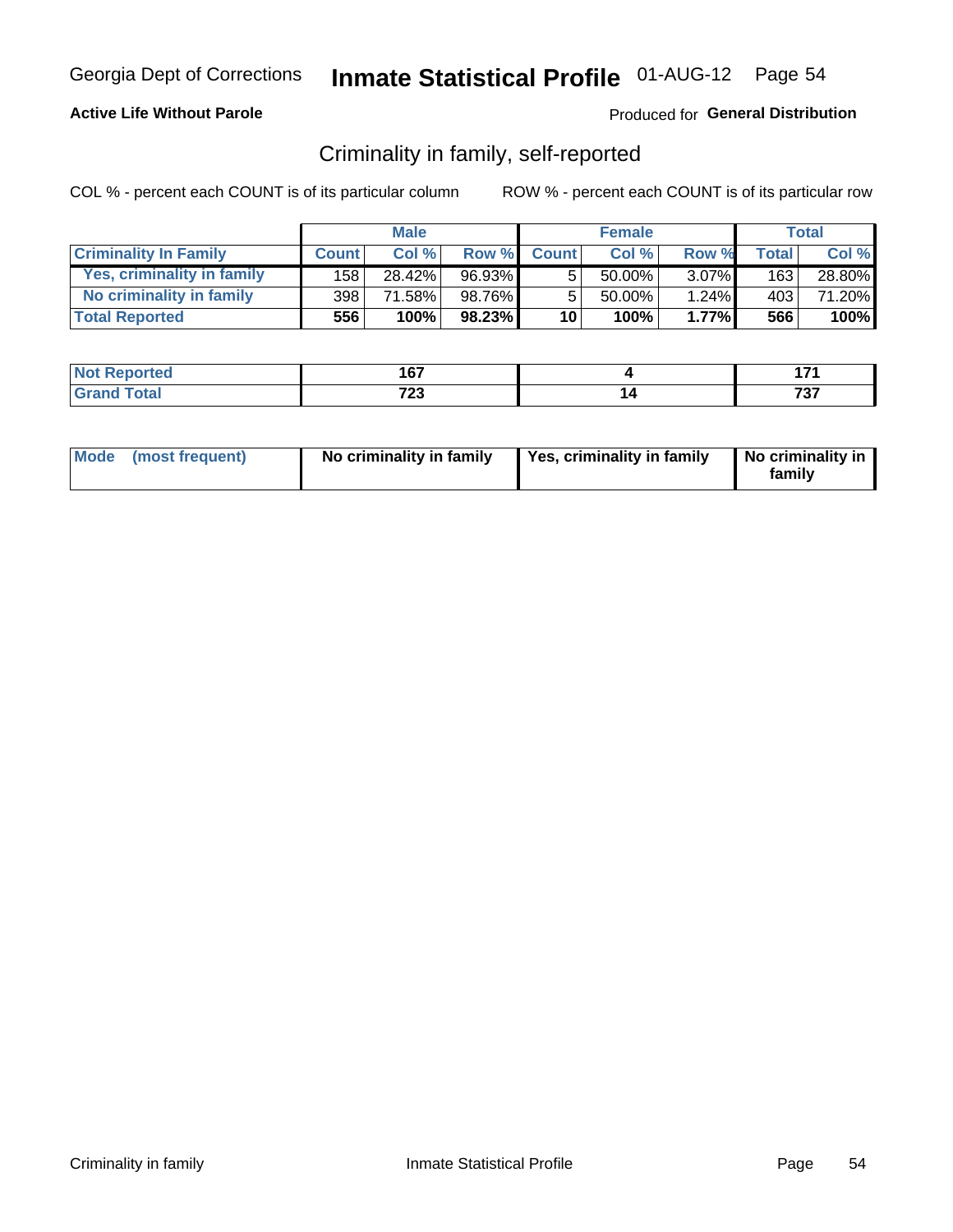#### **Active Life Without Parole**

#### Produced for General Distribution

## Alcoholism in family, self-reported

COL % - percent each COUNT is of its particular column

|                             |              | <b>Male</b> |           |                 | <b>Female</b> |          |              | Total   |
|-----------------------------|--------------|-------------|-----------|-----------------|---------------|----------|--------------|---------|
| <b>Alcoholism In Family</b> | <b>Count</b> | Col%        | Row %     | <b>Count</b>    | Col%          | Row %    | <b>Total</b> | Col %   |
| Yes, alcoholism in family   | 108          | 19.42%      | 97.30%    | 3 <sub>1</sub>  | $30.00\%$     | $2.70\%$ | 111          | 19.61%  |
| No alcoholism in family     | 448          | 80.58%      | 98.46%    |                 | 70.00%        | 1.54%    | 455          | 80.39%  |
| <b>Total Reported</b>       | 556          | 100%        | $98.23\%$ | 10 <sup>1</sup> | 100%          | 1.77%    | 566          | $100\%$ |

| المنتشر بالتعبير<br><b>keporteg</b> | 167                |               |
|-------------------------------------|--------------------|---------------|
| <b>otal</b>                         | 700<br>. د ه<br>__ | ,,,,<br>' J I |

|  | Mode (most frequent) | No alcoholism in family | No alcoholism in family | No alcoholism in<br>family |
|--|----------------------|-------------------------|-------------------------|----------------------------|
|--|----------------------|-------------------------|-------------------------|----------------------------|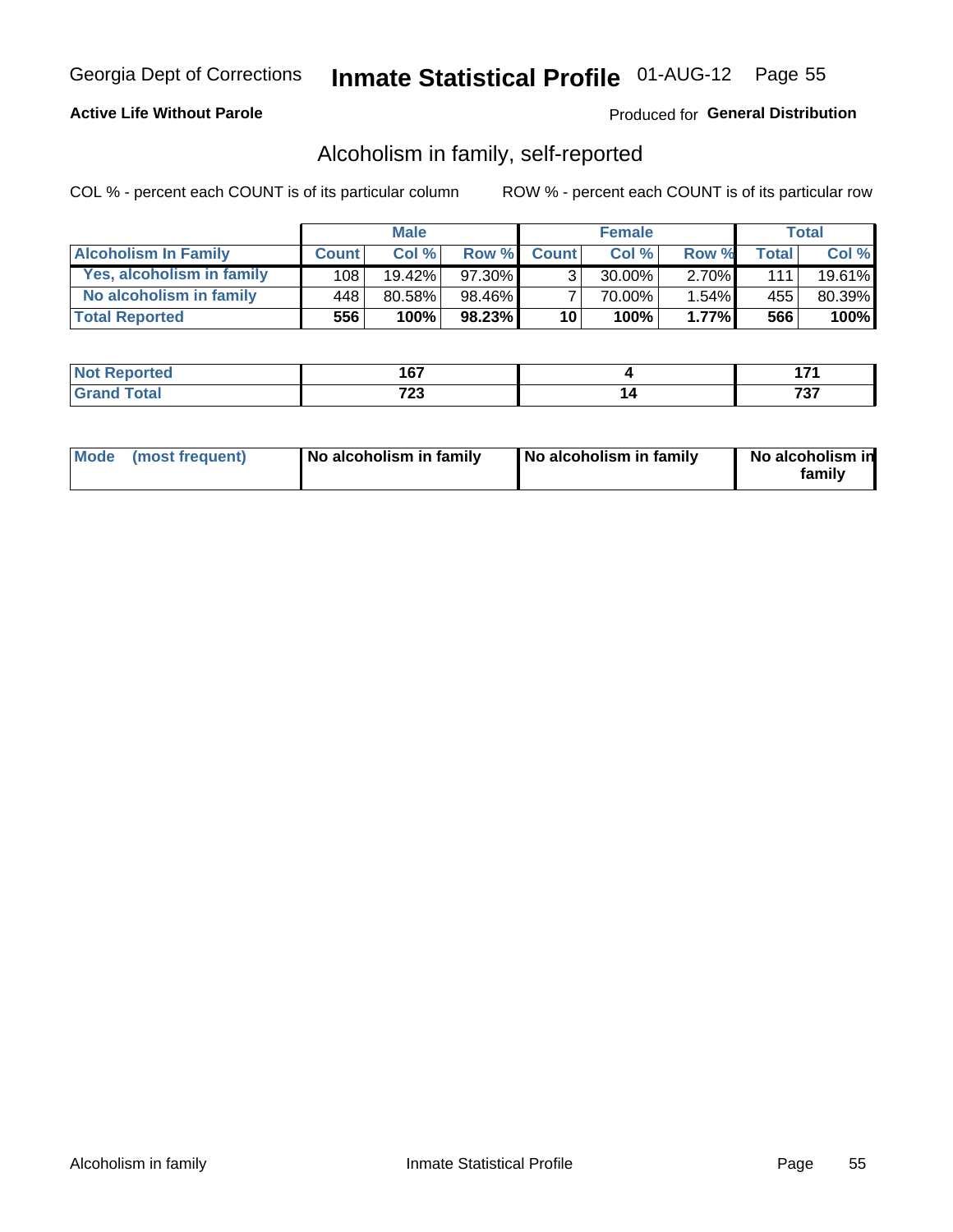#### **Active Life Without Parole**

Produced for General Distribution

## Drug abuse in family, self-reported

COL % - percent each COUNT is of its particular column

|                           |              | <b>Male</b> |           |                 | <b>Female</b> |          |       | Total  |
|---------------------------|--------------|-------------|-----------|-----------------|---------------|----------|-------|--------|
| Drug Abuse In Family      | <b>Count</b> | Col%        | Row %     | <b>Count</b>    | Col%          | Row %    | Total | Col %  |
| Yes, drug abuse in family | 63           | 11.33%      | $95.45\%$ | 3 <sub>1</sub>  | $30.00\%$     | $4.55\%$ | 66    | 11.66% |
| No drug abuse in family   | 493          | 88.67%      | 98.60%    |                 | 70.00%        | 1.40%    | 500   | 88.34% |
| <b>Total Reported</b>     | 556          | 100%        | $98.23\%$ | 10 <sub>1</sub> | 100%          | 1.77%    | 566   | 100%   |

| المنتشر بالتعبير<br><b>keporteg</b> | 167                |               |
|-------------------------------------|--------------------|---------------|
| <b>otal</b>                         | 700<br>. د ه<br>__ | ,,,,<br>' J I |

|  | Mode (most frequent) | No drug abuse in family | No drug abuse in family | No drug abuse in<br>family |
|--|----------------------|-------------------------|-------------------------|----------------------------|
|--|----------------------|-------------------------|-------------------------|----------------------------|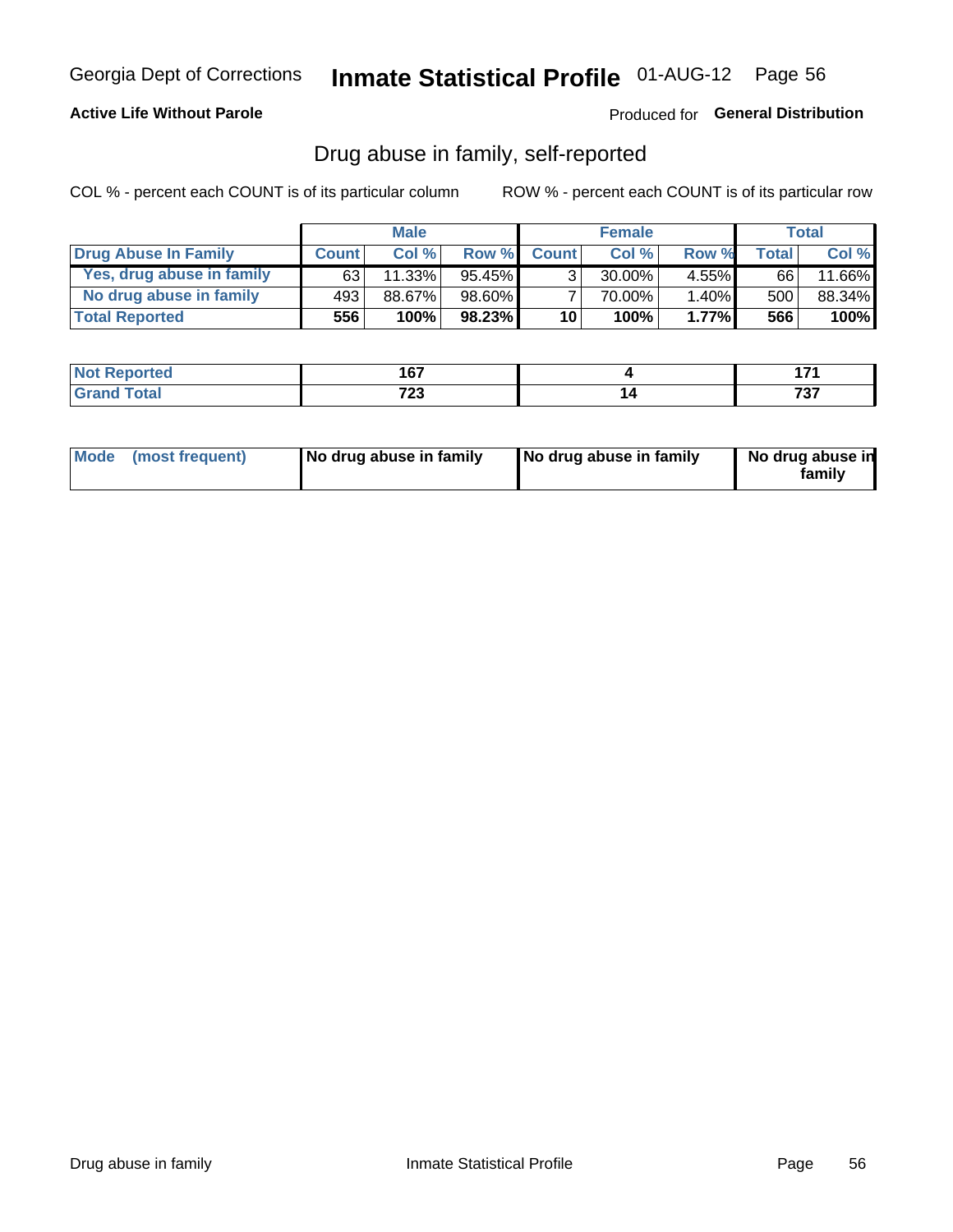#### **Active Life Without Parole**

### **Produced for General Distribution**

## Subjected to frequent beatings, self-reported

COL % - percent each COUNT is of its particular column

|                                   |              | <b>Male</b> |           |              | <b>Female</b> |          |       | Total  |
|-----------------------------------|--------------|-------------|-----------|--------------|---------------|----------|-------|--------|
| <b>Frequent beatings</b>          | <b>Count</b> | Col %       | Row %     | <b>Count</b> | Col %         | Row %    | Total | Col %  |
| <b>Yes, subjected to frequent</b> | 33           | 5.94%       | 97.06%    |              | 10.00%        | $2.94\%$ | 34    | 6.01%  |
| <b>beatings</b>                   |              |             |           |              |               |          |       |        |
| Not subjected to frequent         | 523          | 94.06%      | 98.31%    | 9            | 90.00%        | 1.69%    | 532   | 93.99% |
| <b>beatings</b>                   |              |             |           |              |               |          |       |        |
| <b>Total Reported</b>             | 556          | 100%        | $98.23\%$ | 10           | 100%          | 1.77%    | 566   | 100%   |

| <b>Not Reported</b> | 1 C 7<br>יש  | . .          |
|---------------------|--------------|--------------|
| <b>Total</b>        | フへへ<br>ں ے ا | ラヘラ<br>1 J I |

| Mode (most frequent) | Not subjected to frequent<br>beatings | Not subjected to frequent<br>beatings | Not subjected to<br><b>frequent beatings</b> |
|----------------------|---------------------------------------|---------------------------------------|----------------------------------------------|
|                      |                                       |                                       |                                              |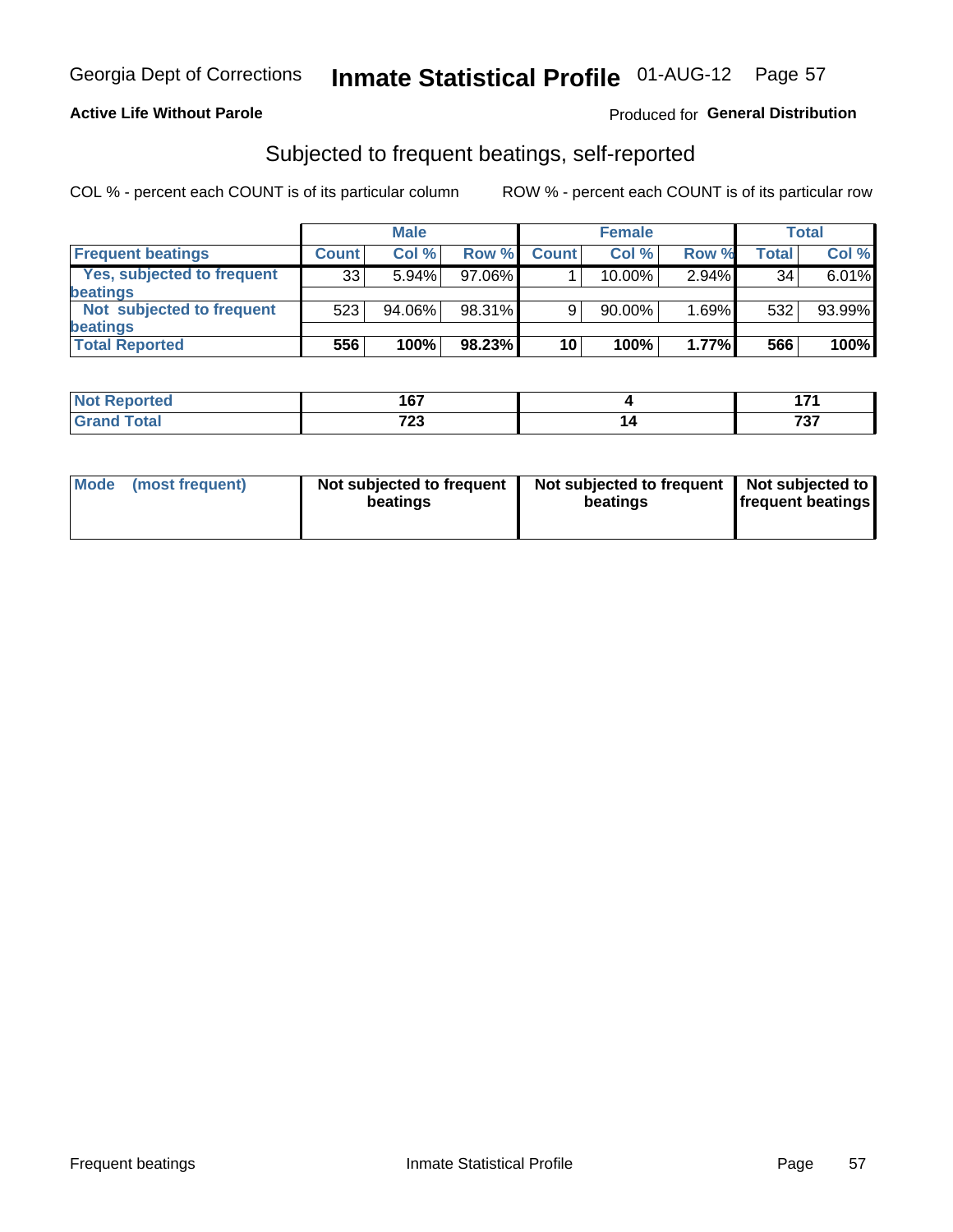#### **Active Life Without Parole**

### Produced for General Distribution

## Father absent during inmate's childhood

COL % - percent each COUNT is of its particular column

|                           |              | <b>Male</b> |           |                 | <b>Female</b> |          |              | Total   |
|---------------------------|--------------|-------------|-----------|-----------------|---------------|----------|--------------|---------|
| <b>Father Absent</b>      | <b>Count</b> | Col%        | Row %     | <b>Count</b>    | Col%          | Row %    | <b>Total</b> | Col %   |
| Yes, father was absent    | 272          | 48.92%      | 98.91%l   | 3 <sub>1</sub>  | $30.00\%$     | $1.09\%$ | 275          | 48.59%  |
| No, father was not absent | 284          | 51.08%      | $97.59\%$ |                 | 70.00%        | $2.41\%$ | 291          | 51.41%  |
| <b>Total Reported</b>     | 556          | 100%        | $98.23\%$ | 10 <sub>1</sub> | 100%          | $1.77\%$ | 566          | $100\%$ |

| <b>Not Reported</b>          | 1 C 7<br>v           |   | .                    |
|------------------------------|----------------------|---|----------------------|
| <b>Total</b><br><b>Grano</b> | 700<br>ں ک<br>$\sim$ | - | -20-2<br>, , ,<br>__ |

|  | Mode (most frequent) | No, father was not absent No, father was not absent |  | No, father was not<br>absent |
|--|----------------------|-----------------------------------------------------|--|------------------------------|
|--|----------------------|-----------------------------------------------------|--|------------------------------|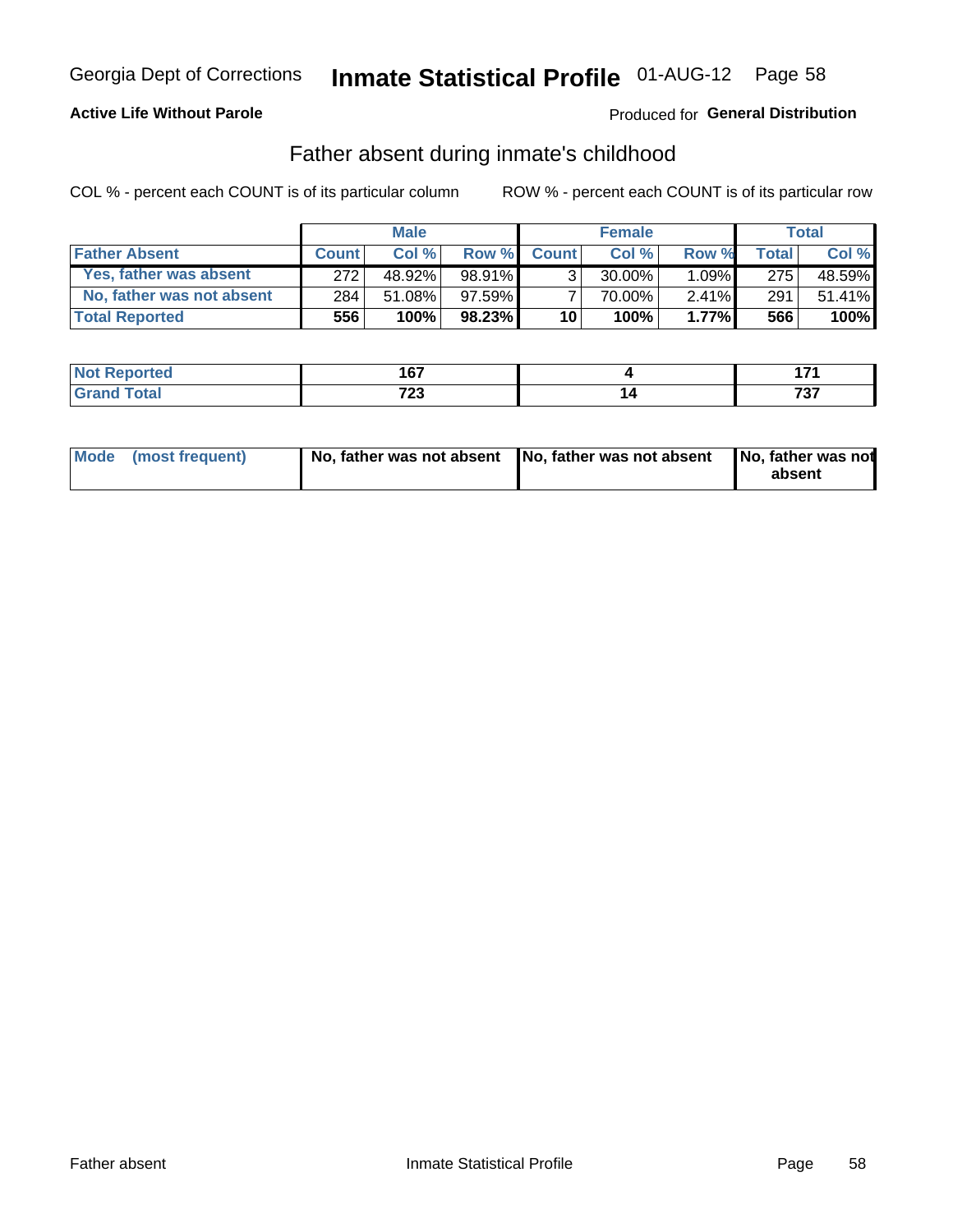#### **Active Life Without Parole**

### Produced for General Distribution

## Mother absent during inmate's childhood

COL % - percent each COUNT is of its particular column

|                           |              | <b>Male</b> |           |                       | <b>Female</b> |          |       | Total  |
|---------------------------|--------------|-------------|-----------|-----------------------|---------------|----------|-------|--------|
| <b>Mother Absent</b>      | <b>Count</b> | Col%        | Row %     | <b>Count</b>          | Col %         | Row %    | Total | Col %  |
| Yes, mother was absent    | 791          | $14.21\%$   | 97.53%I   | $\mathbf{2}^{\prime}$ | 20.00%        | $2.47\%$ | 81    | 14.31% |
| No, mother was not absent | 477          | 85.79%      | 98.35%    | 8                     | $80.00\%$     | $1.65\%$ | 485'  | 85.69% |
| <b>Total Reported</b>     | 556          | 100%        | $98.23\%$ | 10                    | 100%          | 1.77%    | 566   | 100%   |

| المنتشر بالتعبير<br><b>keporteg</b> | 167                |               |
|-------------------------------------|--------------------|---------------|
| <b>otal</b>                         | 700<br>. د ه<br>__ | ,,,,<br>' J I |

| Mode (most frequent) | No, mother was not absent   No, mother was not absent   No, mother was | not absent |
|----------------------|------------------------------------------------------------------------|------------|
|                      |                                                                        |            |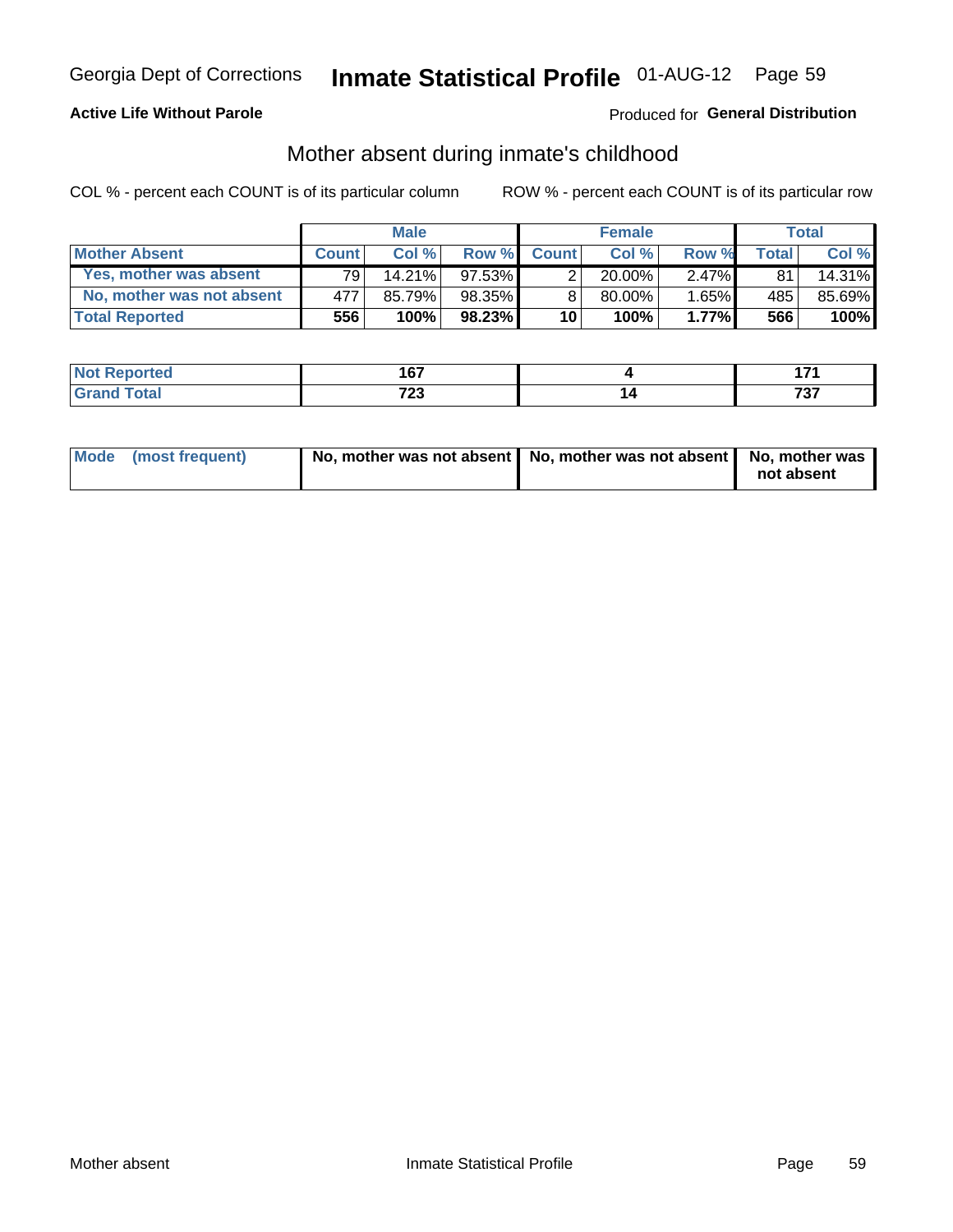#### **Active Life Without Parole**

#### Produced for General Distribution

## Inmate diagnosed as manipulative

COL % - percent each COUNT is of its particular column

|                          |                  | <b>Male</b> |           |              | <b>Female</b> |          |              | <b>Total</b> |
|--------------------------|------------------|-------------|-----------|--------------|---------------|----------|--------------|--------------|
| <b>Manipulative</b>      | <b>Count</b>     | Col%        | Row %     | <b>Count</b> | Col %         | Row %    | <b>Total</b> | Col %        |
| <b>Yes, manipulative</b> | 129              | 23.37%      | $99.23\%$ |              | 10.00%        | $0.77\%$ | 130          | 23.13%       |
| No, not manipulative     | 423 <sup>1</sup> | 76.63%      | 97.92%    | 9            | 90.00%        | 2.08%    | 432          | 76.87%       |
| <b>Total Reported</b>    | 552              | 100%        | $98.22\%$ | 10           | 100%          | 1.78%    | 562          | 100%         |

| ام کی شعب<br>-NO1<br>τeα | .                  | $\overline{\phantom{a}}$<br>$\cdots$ |
|--------------------------|--------------------|--------------------------------------|
| $\sim$                   | 700<br>ں ک<br>$ -$ | ラヘラ<br><u>,,,</u>                    |

| Mode | (most frequent) | No, not manipulative | No, not manipulative | No. not<br><b>I</b> manipulative |
|------|-----------------|----------------------|----------------------|----------------------------------|
|------|-----------------|----------------------|----------------------|----------------------------------|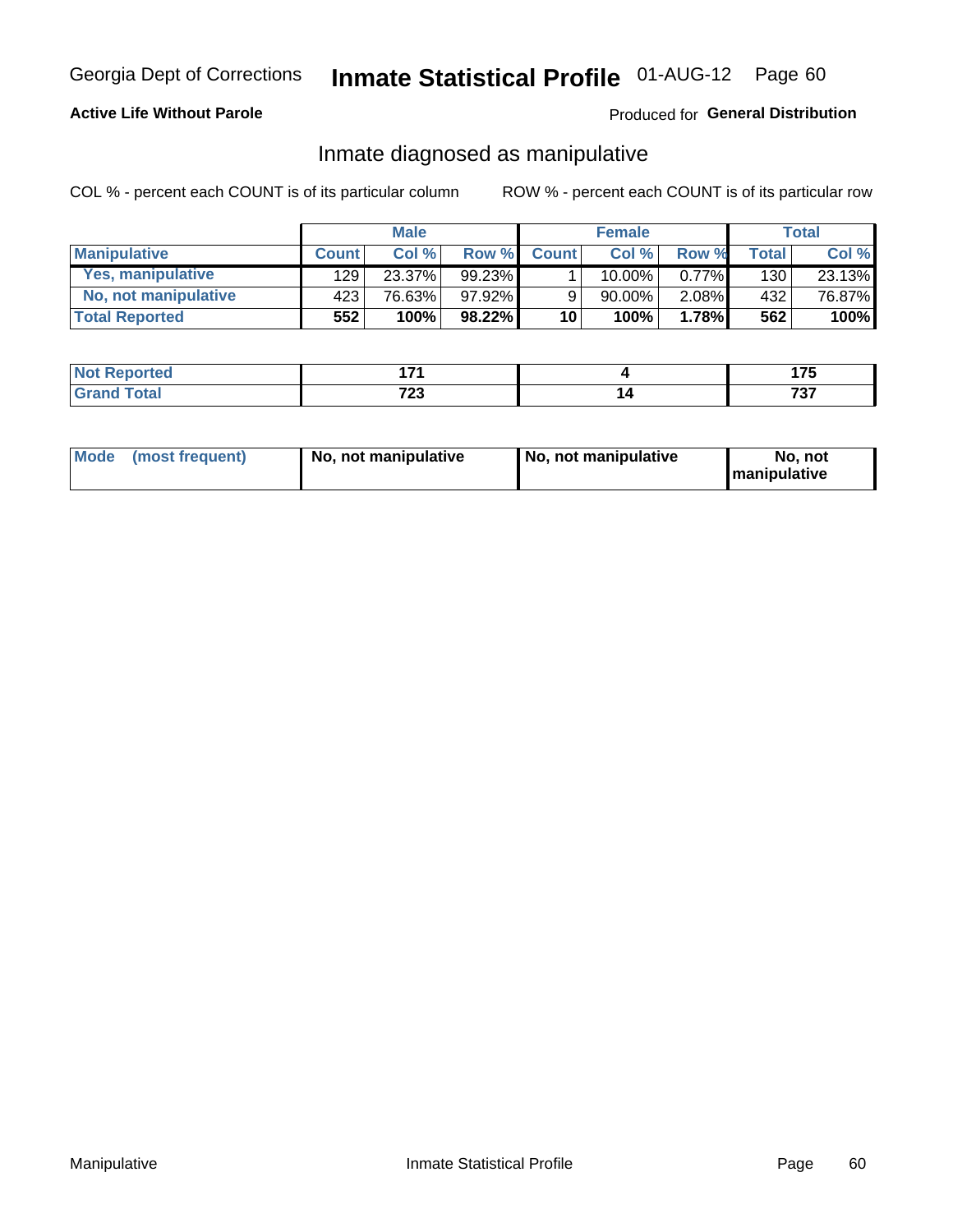# Inmate Statistical Profile 01-AUG-12 Page 61

#### **Active Life Without Parole**

Produced for General Distribution

## Inmate diagnosed as assaultive

COL % - percent each COUNT is of its particular column

|                       |              | <b>Male</b> |          |              | <b>Female</b> |          |       | Total  |
|-----------------------|--------------|-------------|----------|--------------|---------------|----------|-------|--------|
| <b>Assaultive</b>     | <b>Count</b> | Col%        | Row %    | <b>Count</b> | Col %         | Row %    | Total | Col %  |
| Yes, assaultive       | 433          | 78.44%      | 97.96% I | 9            | 90.00%        | $2.04\%$ | 442   | 78.65% |
| No, not assaultive    | 119          | 21.56%      | 99.17%   |              | 10.00%        | $0.83\%$ | 120   | 21.35% |
| <b>Total Reported</b> | 552          | 100%        | 98.22%   | 10           | 100%          | 1.78%    | 562   | 100%   |

| Reported<br><b>NO</b> | 4 7 A       | ---      |
|-----------------------|-------------|----------|
| <b>otal</b>           | 700<br>1 LJ | 707<br>. |

| Mode (most frequent)<br>Yes, assaultive | Yes, assaultive | <b>Yes, assaultive</b> |
|-----------------------------------------|-----------------|------------------------|
|-----------------------------------------|-----------------|------------------------|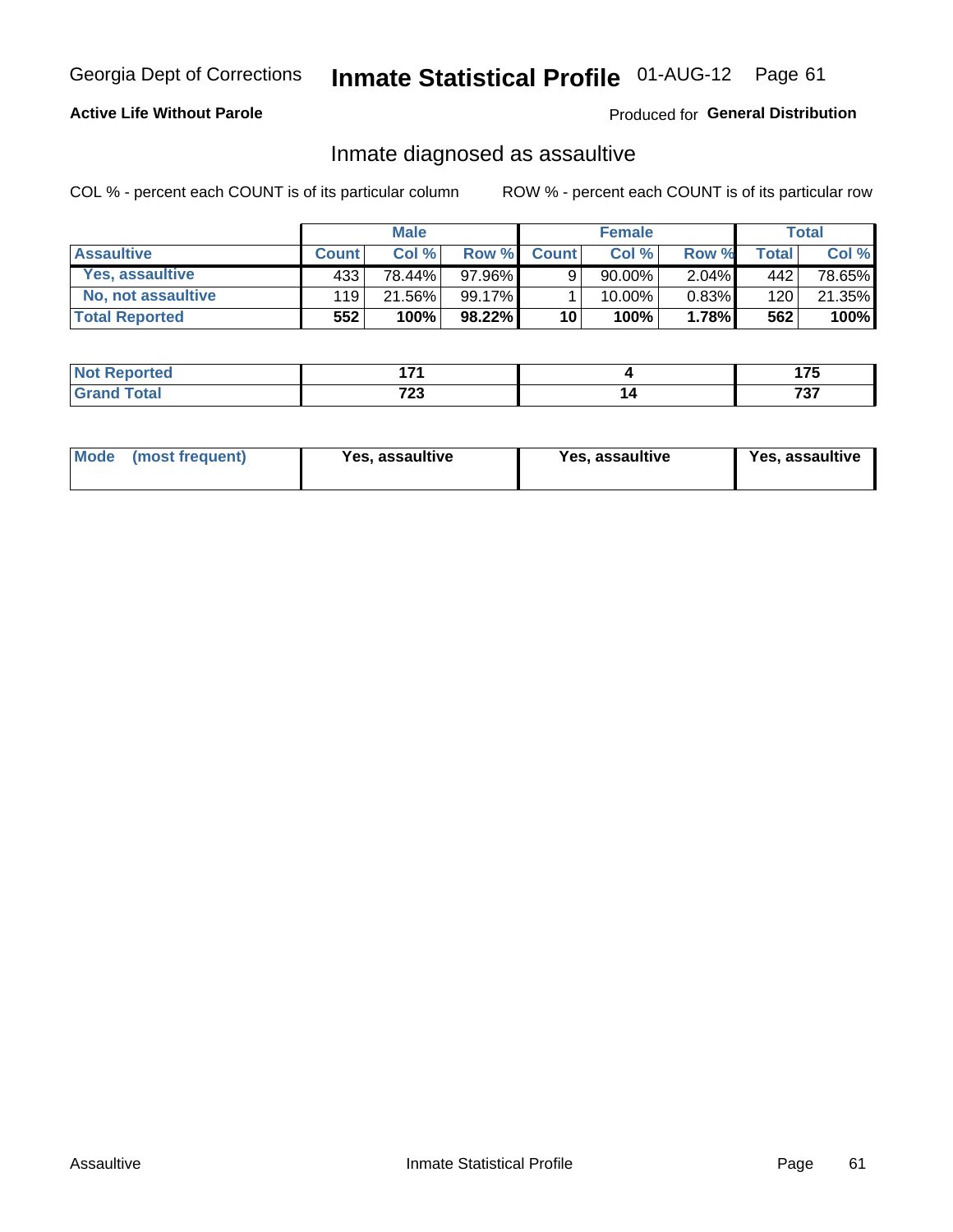# Inmate Statistical Profile 01-AUG-12 Page 62

#### **Active Life Without Parole**

#### Produced for General Distribution

## Number of prior Georgia incarcerations

COL % - percent each COUNT is of its particular column

|                                       | <b>Male</b>     |        |                    |                 | <b>Female</b> | <b>Total</b> |       |        |
|---------------------------------------|-----------------|--------|--------------------|-----------------|---------------|--------------|-------|--------|
| <b>Num of Prior GA Incarcerations</b> | <b>Count</b>    | Col %  | <b>Row % Count</b> |                 | Col %         | Row %        | Total | Col %  |
|                                       | 347             | 47.99% | 96.66%             | 12              | 85.71%        | 3.34%        | 359   | 48.71% |
|                                       | 147             | 20.33% | 100.00%            |                 |               |              | 147   | 19.95% |
|                                       | 89 <sup>1</sup> | 12.31% | 100.00%            |                 |               |              | 89    | 12.08% |
| 3                                     | 62              | 8.58%  | 98.41%             |                 | 7.14%         | 1.59%        | 63    | 8.55%  |
|                                       | 40              | 5.53%  | 100.00%            |                 |               |              | 40    | 5.43%  |
|                                       | 19              | 2.63%  | 100.00%            |                 |               |              | 19    | 2.58%  |
| <b>More Than 5</b>                    | 19              | 2.63%  | 95.00%             |                 | 7.14%         | 5.00%        | 20    | 2.71%  |
| <b>Total Reported</b>                 | 723             | 100%   | 98.10%             | 14 <sub>1</sub> | 100%          | 1.90%        | 737   | 100.0% |

| orted            |     |     |
|------------------|-----|-----|
| <b>otal</b>      | 700 | ラヘラ |
| $\mathbf{v}$ and | LJ  | ו ט |

| Mean (average)         | 1.23 | 1.22 |
|------------------------|------|------|
| <b>Median (middle)</b> |      |      |
| Mode (most frequent)   |      |      |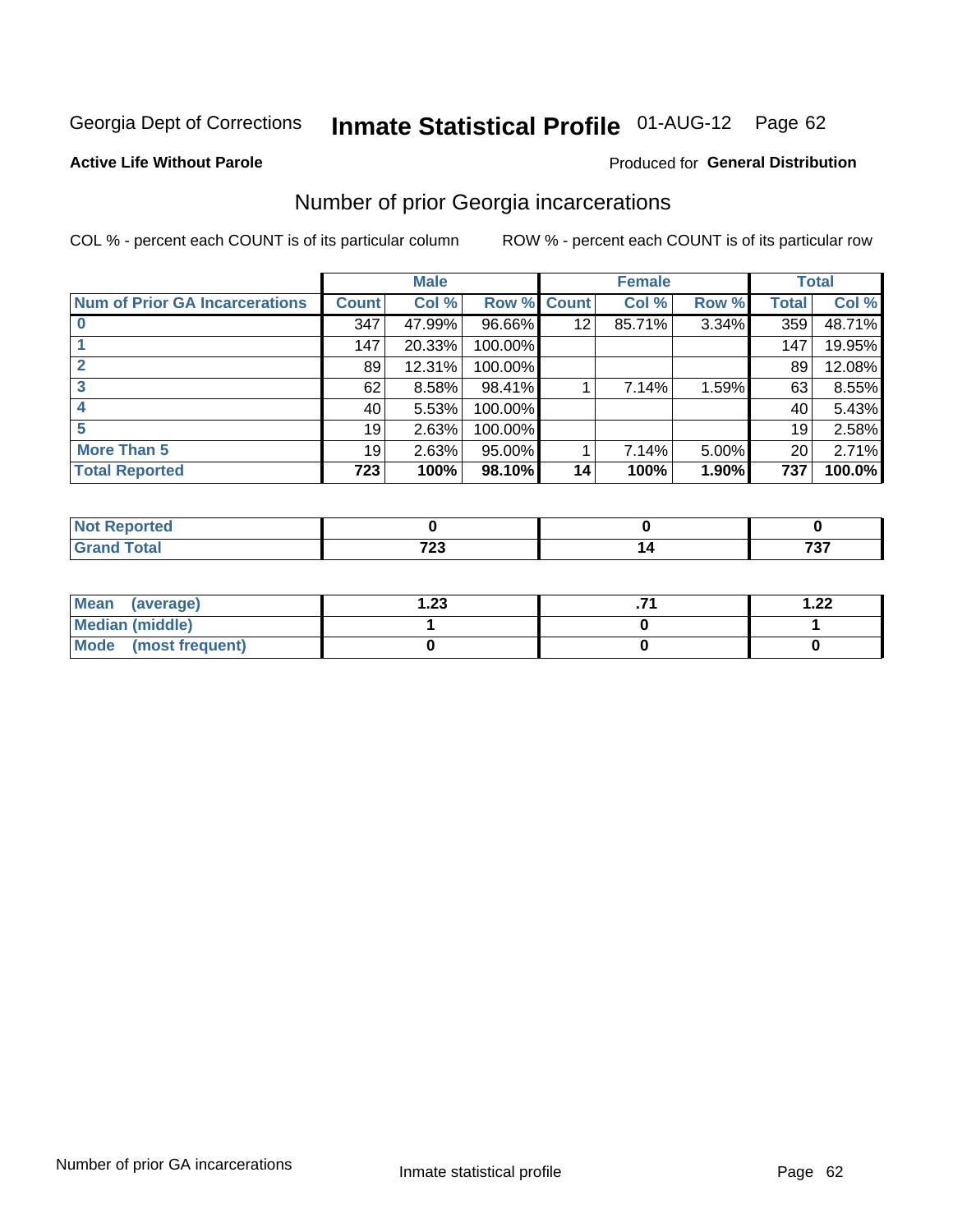## Inmate Statistical Profile 01-AUG-12 Page 63

**Active Life Without Parole** 

Produced for General Distribution

### Prison sentence in years

COL % - percent each COUNT is of its particular column

ROW % - percent each COUNT is of its particular row

|                                 | <b>Male</b> |            |                    |                 | <b>Female</b> | Total |                  |         |
|---------------------------------|-------------|------------|--------------------|-----------------|---------------|-------|------------------|---------|
| <b>Prison Sentence In Years</b> | Count l     | Col %      | <b>Row % Count</b> |                 | Col %         | Row % | $\tau$ otal      | Col %   |
| <b>Life Without Parole</b>      | 723         | $100.00\%$ | 98.10%             | 14 <sub>1</sub> | $100.00\%$    | 1.90% | 737              | 100.00% |
| <b>Total Reported</b>           | 723         | 100%       | 98.10%             | 14              | 100%          | 1.90% | 737 <sub>1</sub> | 100%    |

| Reported<br>1101110 |              |     |
|---------------------|--------------|-----|
| Total               | 700<br>ں ے ا | 707 |

#### **Determinate (numeric) sentences only**

| (average) |             |  |  |
|-----------|-------------|--|--|
|           | <b>Mean</b> |  |  |

All sentences (including determinate), with life, life without parole, and death sentences figured at 45 years

| l Mea<br>апе<br>. | -⊷ |  |
|-------------------|----|--|
|                   |    |  |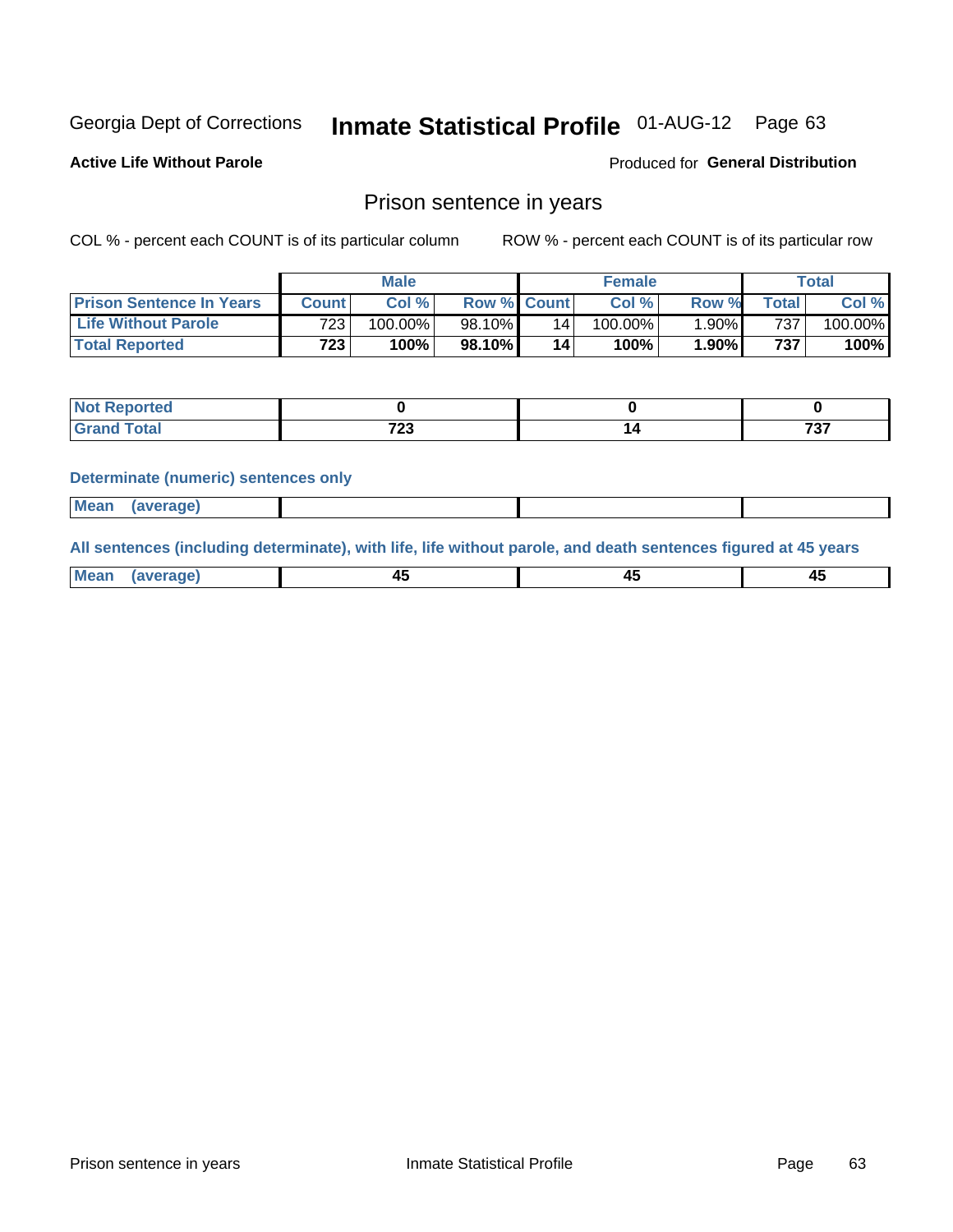#### **Active Life Without Parole**

#### Produced for General Distribution

## Primary offense, broken out into felonies vs misdemeanors

COL % - percent each COUNT is of its particular column

|                                  | <b>Male</b>      |            |                    | <b>Female</b>   |            |          | Total        |            |
|----------------------------------|------------------|------------|--------------------|-----------------|------------|----------|--------------|------------|
| <b>Felonies and Misdemeanors</b> | <b>Count</b>     | Col%       | <b>Row % Count</b> |                 | Col%       | Row %    | <b>Total</b> | Col %      |
| <b>Felonies</b>                  | 723              | $100.00\%$ | 98.10%             | 14 <sub>1</sub> | $100.00\%$ | $1.90\%$ | 737          | $100.00\%$ |
| <b>Total Reported</b>            | 723 <sub>1</sub> | $100\%$ .  | 98.1%              | 14              | 100%       | 1.9%     | 737          | $100\%$    |

| <b>Not Reported</b>                      |             |          |            |
|------------------------------------------|-------------|----------|------------|
| <b>Total</b><br>Gran<br>$\mathbf{v}$ and | 700<br>ט בו | 700<br>∼ | 707<br>ו כ |

| $Mc$<br>equent)<br>нез<br>$\sim$<br>. | onies<br>. | <b>onies</b><br>. |
|---------------------------------------|------------|-------------------|
|---------------------------------------|------------|-------------------|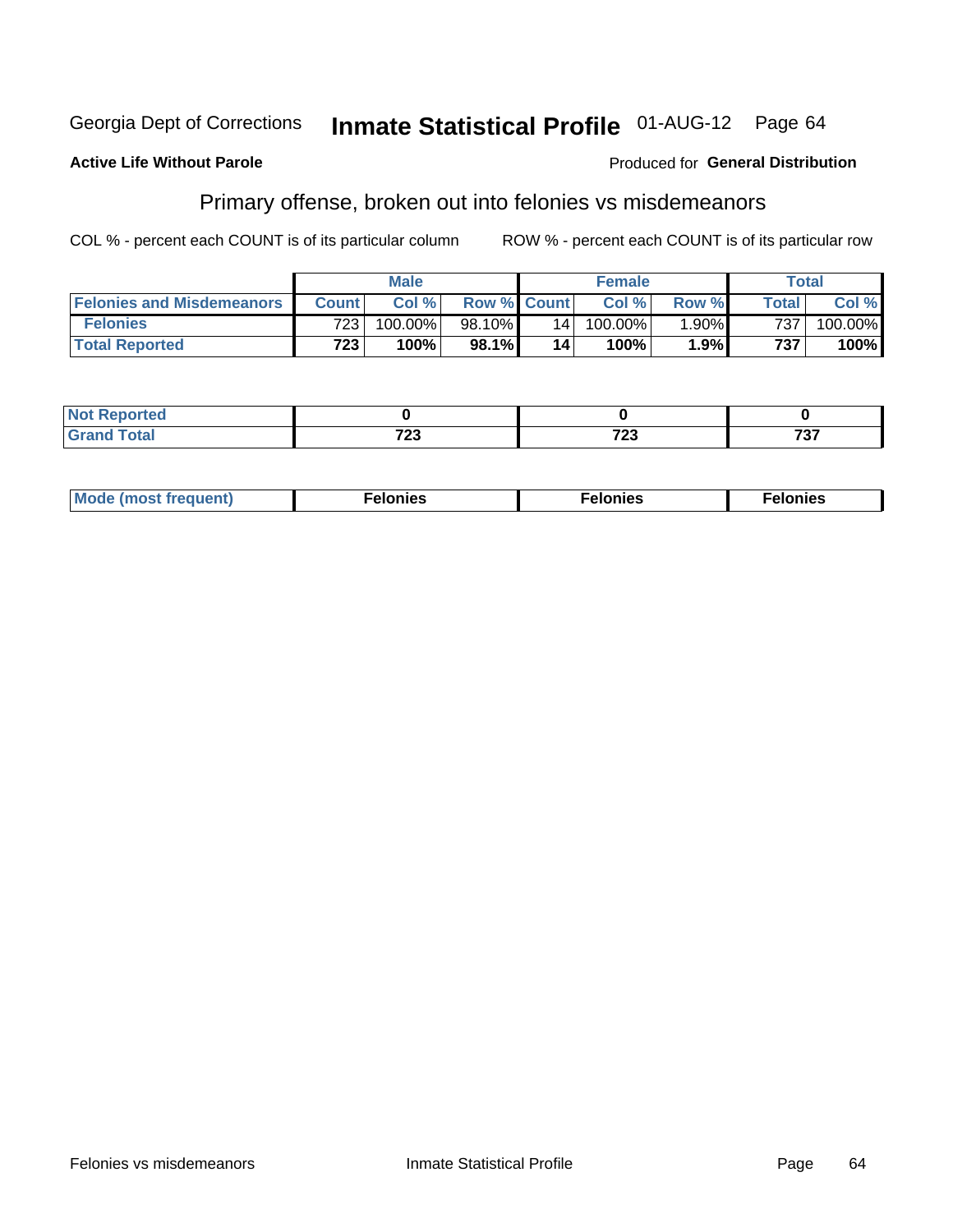#### **Inmate Statistical Profile 01-AUG-12** Page 65

#### **Active Life Without Parole**

#### Produced for General Distribution

## Primary offense, broken out into six broad crime categories

COL % - percent each COUNT is of its particular column

|                                  |                 | <b>Male</b> |             |                 | <b>Female</b> |       |                  | <b>Total</b> |
|----------------------------------|-----------------|-------------|-------------|-----------------|---------------|-------|------------------|--------------|
| <b>Crime Categories</b>          | <b>Count</b>    | Col %       | Row % Count |                 | Col %         | Row % | <b>Total</b>     | Col %        |
| <b>Violent</b>                   | 594             | 82.27%      | 97.70%      | 14 <sub>1</sub> | 100.00%       | 2.30% | 608              | 82.61%       |
| <b>Sex Crime</b><br>$\mathbf{2}$ | 108             | 14.96%      | 100.00%     |                 | .00%          |       | 108 <sub>1</sub> | 14.67%       |
| 3<br><b>Property</b>             | 3               | .42%        | 100.00%     |                 | .00%          |       | 3                | .41%         |
| <b>Drug</b><br>4                 | 15 <sub>2</sub> | 2.08%       | 100.00%     |                 | .00%          |       | 15               | 2.04%        |
| <b>Other</b><br>6                | 2               | .28%        | 100.00%     |                 | .00%          |       | 2                | .27%         |
| <b>Total Reported</b>            | 722             | 100%        | 98.1%       | 14 <sub>1</sub> | 100%          | 1.9%  | 736              | 100%         |

| <b>Not Reported</b> |             |             |
|---------------------|-------------|-------------|
| <b>Total</b>        | 700<br>ט בו | 707<br>וט ו |

| М | ,,, | - -- -<br>וחו | m |
|---|-----|---------------|---|
|   |     |               |   |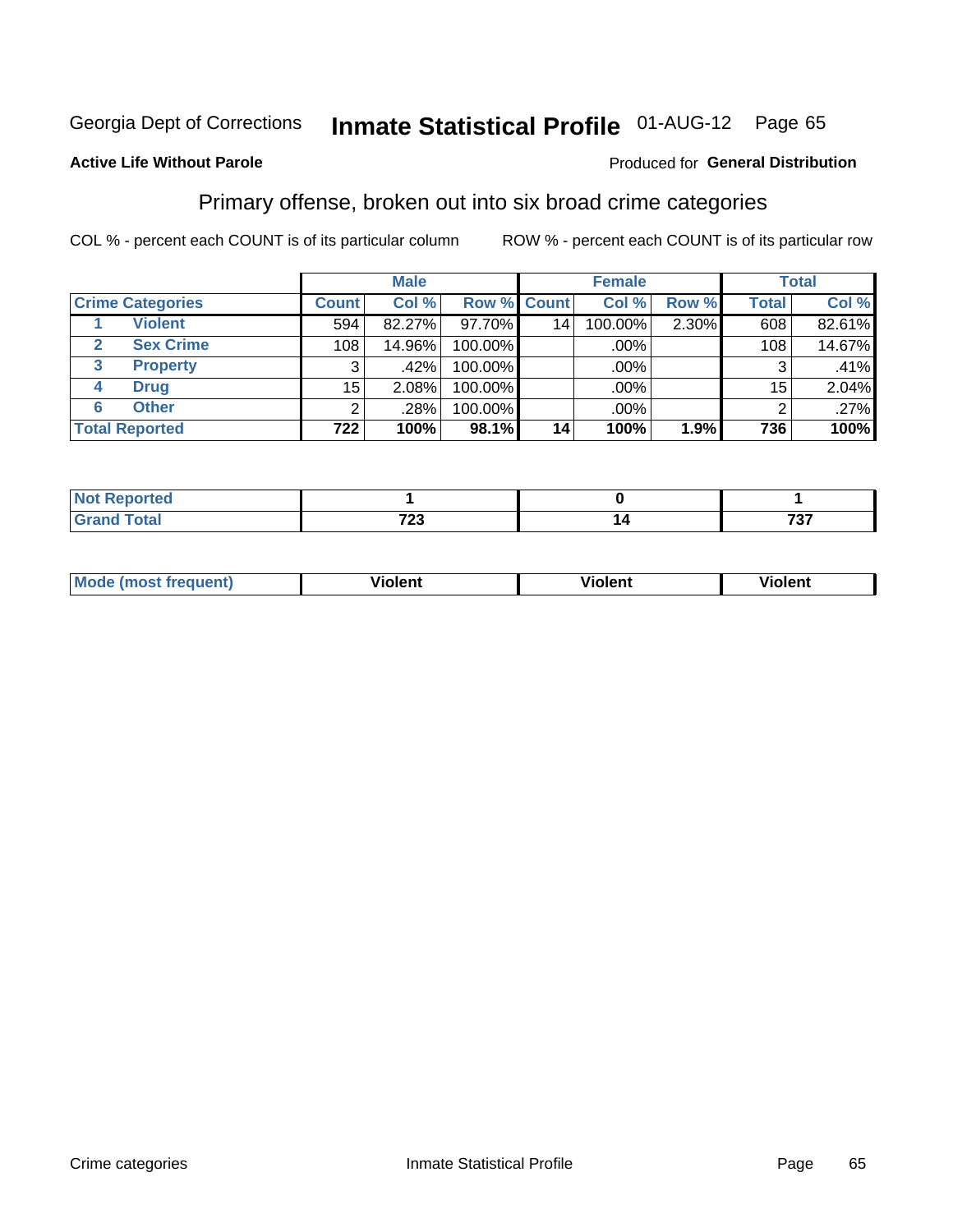## Inmate Statistical Profile 01-AUG-12 Page 66

#### **Active Life Without Parole**

#### Produced for General Distribution

## Primary offense, detailed offense code

COL % - percent each COUNT is of its particular column

|   |                                          |                  | <b>Male</b> |         |              | <b>Female</b> |       |                 | <b>Total</b> |
|---|------------------------------------------|------------------|-------------|---------|--------------|---------------|-------|-----------------|--------------|
|   | <b>Primary Offense</b>                   | <b>Count</b>     | Col %       | Row %   | <b>Count</b> | Col %         | Row % | <b>Total</b>    | Col %        |
| F | <b>Aggrav Child Molestation</b>          | $\overline{13}$  | 1.80%       | 100.00% |              |               |       | $\overline{13}$ | 1.76%        |
| F | <b>Aggrav Sexual Battery</b>             | 4                | .55%        | 100.00% |              |               |       | 4               | .54%         |
| F | <b>Aggrav Sodomy</b>                     | 9                | 1.24%       | 100.00% |              |               |       | 9               | 1.22%        |
| F | <b>Armed Robbery</b>                     | 114              | 15.77%      | 99.13%  | $\mathbf{1}$ | 7.14%         | .87%  | 115             | 15.60%       |
| F | <b>Att/Consprcy Commt</b><br>C/S/Of      | 1.               | .14%        | 100.00% |              |               |       | 1               | .14%         |
| F | <b>Burglary</b>                          | 3                | .41%        | 100.00% |              |               |       | 3               | .41%         |
| F | <b>Child Molestation</b>                 | 4                | .55%        | 100.00% |              |               |       | $\overline{4}$  | .54%         |
| F | <b>Cruelty To Children</b>               | 1                | .14%        | 100.00% |              |               |       | 1               | .14%         |
| F | <b>Hijacking Motor Vehicle</b>           | 1                | .14%        | 100.00% |              |               |       | 1               | .14%         |
| F | <b>Kidnapping</b>                        | 61               | 8.44%       | 100.00% |              |               |       | 61              | 8.28%        |
| F | <b>Murder</b>                            | 417              | 57.68%      | 96.98%  | 13           | 92.86%        | 3.02% | 430             | 58.34%       |
| F | <b>Poss Firearm Convct</b>               | 1                | .14%        | 100.00% |              |               |       | 1               | .14%         |
|   | <b>Felon</b>                             |                  |             |         |              |               |       |                 |              |
| F | <b>Poss Of Certain</b><br><b>Weapons</b> | 1                | .14%        | 100.00% |              |               |       | 1               | .14%         |
| F | <b>Poss Of Cocaine</b>                   | 3                | .41%        | 100.00% |              |               |       | 3               | .41%         |
| F | <b>Poss W Int Dist Cocaine</b>           | 1                | .14%        | 100.00% |              |               |       | 1               | .14%         |
| F | <b>Rape</b>                              | 78               | 10.79%      | 100.00% |              |               |       | 78              | 10.58%       |
| F | <b>Robbery</b>                           | 1                | .14%        | 100.00% |              |               |       | 1               | .14%         |
| F | <b>S/D Cocaine</b>                       | 5                | .69%        | 100.00% |              |               |       | 5               | .68%         |
| F | <b>Traf Cocaine 401+ Gm</b>              | 1                | .14%        | 100.00% |              |               |       | 1               | .14%         |
| F | <b>Traf Cocaine Less 200</b>             | $\overline{2}$   | .28%        | 100.00% |              |               |       | $\overline{2}$  | .27%         |
|   | Gm                                       |                  |             |         |              |               |       |                 |              |
| F | <b>Traf Methamph 28-199</b>              | $\mathbf{1}$     | .14%        | 100.00% |              |               |       | 1               | .14%         |
|   | Gm                                       |                  |             |         |              |               |       |                 |              |
| F | <b>Viol Ga Cntrl Sbst Act</b>            | 1                | .14%        | 100.00% |              |               |       | 1               | .14%         |
|   | <b>Total Rported</b>                     | $\overline{723}$ | 100%        | 98.1%   | 14           | 100%          | 1.9%  | 737             | 100%         |

| rted                   |              |                                                   |
|------------------------|--------------|---------------------------------------------------|
| $\sim$ $\sim$<br>_____ | 700<br>ن ۽ ا | $\overline{\phantom{m}}\phantom{a}$<br>וטו<br>$-$ |

| Mode (most frequent) | 1101 Murder | 1101 Murder | 1101 Murder |
|----------------------|-------------|-------------|-------------|
|                      |             |             |             |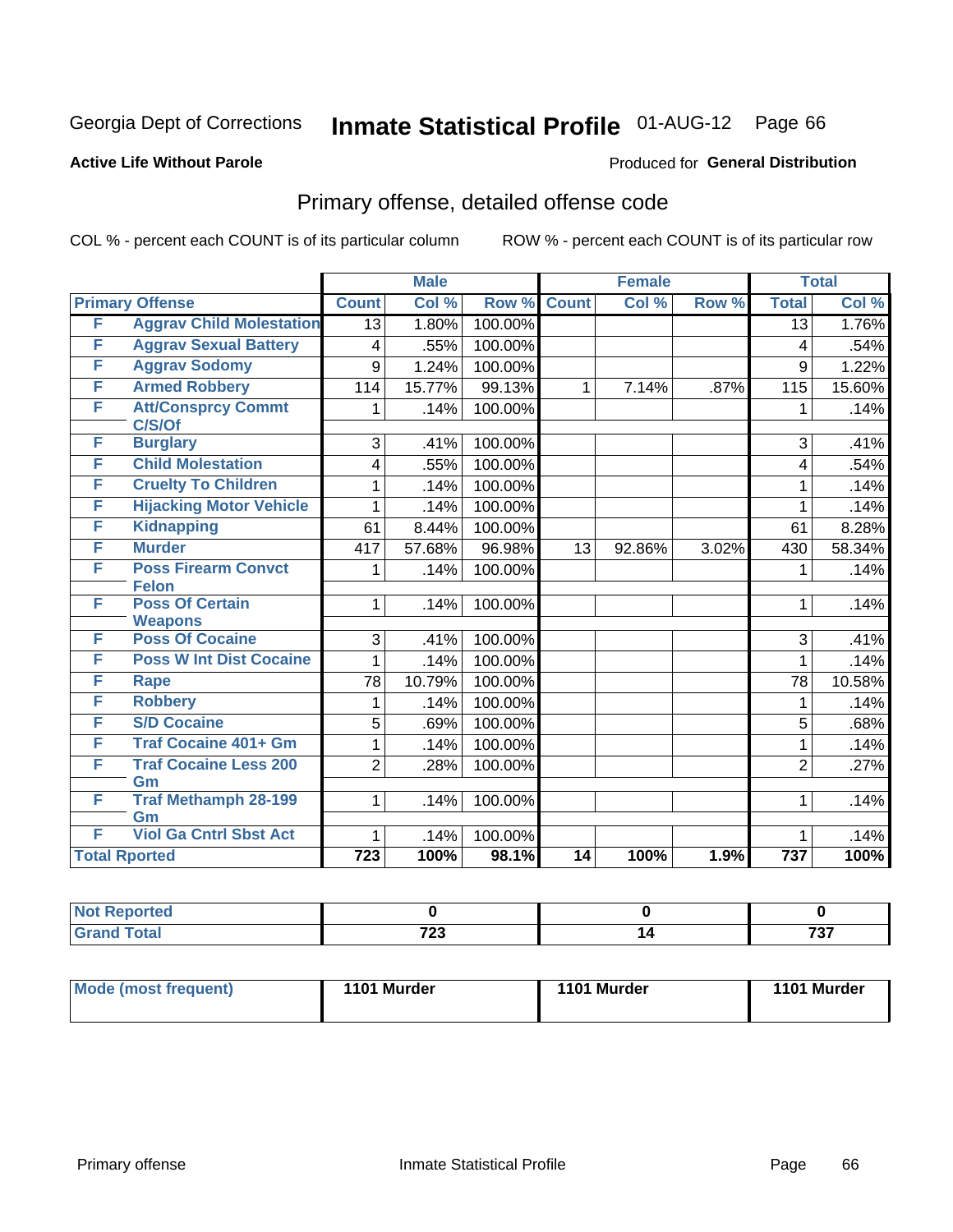#### **Active Life Without Parole**

#### Produced for **General Distribution**

## County of conviction of primary offense

|                                |                         | <b>Male</b> |         |                | <b>Female</b> |        |                | <b>Total</b> |
|--------------------------------|-------------------------|-------------|---------|----------------|---------------|--------|----------------|--------------|
| <b>County of Conviction</b>    | <b>Count</b>            | Col %       | Row %   | <b>Count</b>   | Col %         | Row %  | <b>Total</b>   | Col %        |
| 000<br><b>Unknown</b>          | 1                       | .14%        | 100.00% |                |               |        | 1              | .14%         |
| <b>Appling County</b><br>001   | 3                       | .41%        | 100.00% |                |               |        | 3              | .41%         |
| <b>Atkinson County</b><br>002  | $\overline{2}$          | .28%        | 100.00% |                |               |        | $\overline{2}$ | .27%         |
| <b>Bacon County</b><br>003     | 1                       | .14%        | 100.00% |                |               |        | $\mathbf 1$    | .14%         |
| <b>Baldwin County</b><br>005   | 4                       | .55%        | 100.00% |                |               |        | 4              | .54%         |
| <b>Banks County</b><br>006     | 1                       | .14%        | 100.00% |                |               |        | $\mathbf 1$    | .14%         |
| <b>Barrow County</b><br>007    | 5                       | .69%        | 100.00% |                |               |        | 5              | .68%         |
| <b>Bartow County</b><br>008    | 5                       | .69%        | 100.00% |                |               |        | 5              | .68%         |
| <b>Ben Hill County</b><br>009  | 4                       | .55%        | 100.00% |                |               |        | 4              | .54%         |
| <b>Berrien County</b><br>010   | 1                       | .14%        | 100.00% |                |               |        | 1              | .14%         |
| <b>Bibb County</b><br>011      | 21                      | 2.90%       | 100.00% |                |               |        | 21             | 2.85%        |
| <b>Bleckley County</b><br>012  | 1                       | .14%        | 100.00% |                |               |        | 1              | .14%         |
| <b>Brantley County</b><br>013  | 2                       | .28%        | 100.00% |                |               |        | $\overline{2}$ | .27%         |
| <b>Brooks County</b><br>014    | 1                       | .14%        | 100.00% |                |               |        | $\mathbf 1$    | .14%         |
| <b>Bulloch County</b><br>016   | 4                       | .55%        | 80.00%  | 1              | 7.14%         | 20.00% | 5              | .68%         |
| <b>Burke County</b><br>017     | 6                       | .83%        | 100.00% |                |               |        | 6              | .81%         |
| <b>Butts County</b><br>018     | 4                       | .55%        | 100.00% |                |               |        | 4              | .54%         |
| <b>Camden County</b><br>020    | 4                       | .55%        | 100.00% |                |               |        | 4              | .54%         |
| <b>Candler County</b><br>021   | 1                       | .14%        | 100.00% |                |               |        | 1              | .14%         |
| <b>Carroll County</b><br>022   | 3                       | .41%        | 100.00% |                |               |        | 3              | .41%         |
| <b>Catoosa County</b><br>023   | 3                       | .41%        | 100.00% |                |               |        | 3              | .41%         |
| <b>Charlton County</b><br>024  | 1                       | .14%        | 100.00% |                |               |        | 1              | .14%         |
| <b>Chatham County</b><br>025   | 29                      | 4.01%       | 100.00% |                |               |        | 29             | 3.93%        |
| <b>Chattooga County</b><br>027 | 1                       | .14%        | 100.00% |                |               |        | 1              | .14%         |
| <b>Cherokee County</b><br>028  | 3                       | .41%        | 100.00% |                |               |        | 3              | .41%         |
| <b>Clarke County</b><br>029    | 17                      | 2.35%       | 100.00% |                |               |        | 17             | 2.31%        |
| <b>Clayton County</b><br>031   | 30                      | 4.15%       | 100.00% |                |               |        | 30             | 4.07%        |
| <b>Cobb County</b><br>033      | 26                      | 3.60%       | 96.30%  | 1              | 7.14%         | 3.70%  | 27             | 3.66%        |
| <b>Coffee County</b><br>034    | $\overline{\mathbf{4}}$ | .55%        | 100.00% |                |               |        | $\overline{4}$ | .54%         |
| <b>Colquitt County</b><br>035  | 4                       | .55%        | 100.00% |                |               |        | 4              | .54%         |
| <b>Columbia County</b><br>036  | $\overline{7}$          | .97%        | 77.78%  | $\overline{2}$ | 14.29%        | 22.22% | 9              | 1.22%        |
| 037<br><b>Cook County</b>      | 4                       | .55%        | 100.00% |                |               |        | 4              | .54%         |
| <b>Coweta County</b><br>038    | 5                       | .69%        | 100.00% |                |               |        | 5              | .68%         |
| 040<br><b>Crisp County</b>     | 3                       | .41%        | 100.00% |                |               |        | 3              | .41%         |
| <b>Dade County</b><br>041      | 1                       | .14%        | 100.00% |                |               |        | $\mathbf{1}$   | .14%         |
| <b>Dawson County</b><br>042    | 1                       | .14%        | 100.00% |                |               |        | 1              | .14%         |
| <b>Decatur County</b><br>043   | $\overline{2}$          | .28%        | 100.00% |                |               |        | $\overline{2}$ | .27%         |
| <b>Dekalb County</b><br>044    | 59                      | 8.16%       | 98.33%  | 1              | 7.14%         | 1.67%  | 60             | 8.14%        |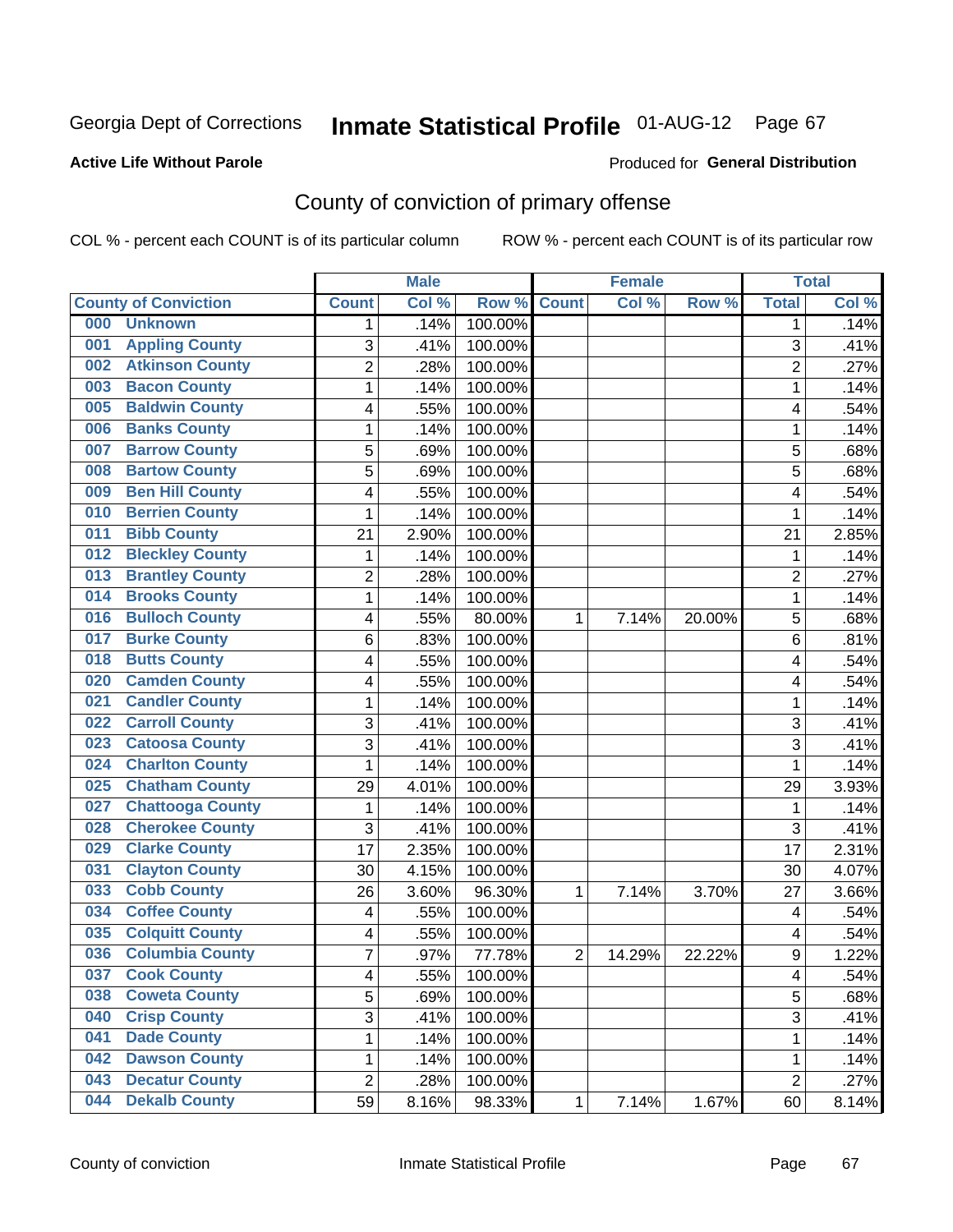#### **Active Life Without Parole**

#### Produced for **General Distribution**

## County of conviction of primary offense

|     |                             |                | <b>Male</b> |         |              | <b>Female</b> |        |                         | <b>Total</b> |
|-----|-----------------------------|----------------|-------------|---------|--------------|---------------|--------|-------------------------|--------------|
|     | <b>County of Conviction</b> | <b>Count</b>   | Col %       | Row %   | <b>Count</b> | Col %         | Row %  | <b>Total</b>            | Col %        |
| 045 | <b>Dodge County</b>         | 1              | .14%        | 100.00% |              |               |        | 1                       | .14%         |
| 046 | <b>Dooly County</b>         | $\overline{2}$ | .28%        | 100.00% |              |               |        | $\overline{2}$          | .27%         |
| 047 | <b>Dougherty County</b>     | 25             | 3.46%       | 96.15%  | 1            | 7.14%         | 3.85%  | 26                      | 3.53%        |
| 048 | <b>Douglas County</b>       | 23             | 3.18%       | 95.83%  | 1            | 7.14%         | 4.17%  | 24                      | 3.26%        |
| 049 | <b>Early County</b>         | 1              | .14%        | 100.00% |              |               |        | 1                       | .14%         |
| 051 | <b>Effingham County</b>     | 4              | .55%        | 100.00% |              |               |        | 4                       | .54%         |
| 052 | <b>Elbert County</b>        | $\overline{2}$ | .28%        | 100.00% |              |               |        | $\overline{2}$          | .27%         |
| 053 | <b>Emanuel County</b>       | 6              | .83%        | 100.00% |              |               |        | 6                       | .81%         |
| 056 | <b>Fayette County</b>       | 4              | .55%        | 100.00% |              |               |        | 4                       | .54%         |
| 057 | <b>Floyd County</b>         | 9              | 1.24%       | 100.00% |              |               |        | 9                       | 1.22%        |
| 058 | <b>Forsyth County</b>       | 4              | .55%        | 100.00% |              |               |        | 4                       | .54%         |
| 059 | <b>Franklin County</b>      | $\overline{2}$ | .28%        | 100.00% |              |               |        | $\overline{2}$          | .27%         |
| 060 | <b>Fulton County</b>        | 76             | 10.51%      | 98.70%  | $\mathbf 1$  | 7.14%         | 1.30%  | 77                      | 10.45%       |
| 061 | <b>Gilmer County</b>        | $\overline{2}$ | .28%        | 100.00% |              |               |        | $\overline{2}$          | .27%         |
| 063 | <b>Glynn County</b>         | 15             | 2.07%       | 100.00% |              |               |        | 15                      | 2.04%        |
| 064 | <b>Gordon County</b>        | 1              | .14%        | 100.00% |              |               |        | 1                       | .14%         |
| 066 | <b>Greene County</b>        | 1              | .14%        | 100.00% |              |               |        | 1                       | .14%         |
| 067 | <b>Gwinnett County</b>      | 9              | 1.24%       | 90.00%  | 1            | 7.14%         | 10.00% | 10                      | 1.36%        |
| 068 | <b>Habersham County</b>     | 4              | .55%        | 100.00% |              |               |        | 4                       | .54%         |
| 069 | <b>Hall County</b>          | 13             | 1.80%       | 100.00% |              |               |        | 13                      | 1.76%        |
| 071 | <b>Haralson County</b>      | $\overline{c}$ | .28%        | 100.00% |              |               |        | $\overline{2}$          | .27%         |
| 072 | <b>Harris County</b>        | $\overline{2}$ | .28%        | 100.00% |              |               |        | $\overline{2}$          | .27%         |
| 073 | <b>Hart County</b>          | $\overline{3}$ | .41%        | 100.00% |              |               |        | 3                       | .41%         |
| 075 | <b>Henry County</b>         | 10             | 1.38%       | 100.00% |              |               |        | 10                      | 1.36%        |
| 076 | <b>Houston County</b>       | 11             | 1.52%       | 100.00% |              |               |        | 11                      | 1.49%        |
| 077 | <b>Irwin County</b>         | 1              | .14%        | 100.00% |              |               |        | 1                       | .14%         |
| 078 | <b>Jackson County</b>       | 10             | 1.38%       | 100.00% |              |               |        | 10                      | 1.36%        |
| 079 | <b>Jasper County</b>        | 1              | .14%        | 100.00% |              |               |        | 1                       | .14%         |
| 080 | <b>Jeff Davis County</b>    | 1              | .14%        | 100.00% |              |               |        | 1                       | .14%         |
| 081 | <b>Jefferson County</b>     | 2              | .28%        | 100.00% |              |               |        | $\overline{2}$          | .27%         |
| 083 | <b>Johnson County</b>       | 1              | .14%        | 100.00% |              |               |        | 1                       | .14%         |
| 084 | <b>Jones County</b>         | 2              | .28%        | 100.00% |              |               |        | $\overline{\mathbf{c}}$ | .27%         |
| 087 | <b>Laurens County</b>       | $\overline{3}$ | .41%        | 100.00% |              |               |        | $\overline{3}$          | .41%         |
| 088 | <b>Lee County</b>           | $\overline{2}$ | .28%        | 100.00% |              |               |        | $\overline{2}$          | .27%         |
| 089 | <b>Liberty County</b>       | 6              | .83%        | 85.71%  | 1            | 7.14%         | 14.29% | $\overline{7}$          | .95%         |
| 091 | <b>Long County</b>          | 3              | .41%        | 100.00% |              |               |        | 3                       | .41%         |
| 092 | <b>Lowndes County</b>       | 5              | .69%        | 100.00% |              |               |        | 5                       | .68%         |
| 095 | <b>Madison County</b>       | 1              | .14%        | 100.00% |              |               |        | 1                       | .14%         |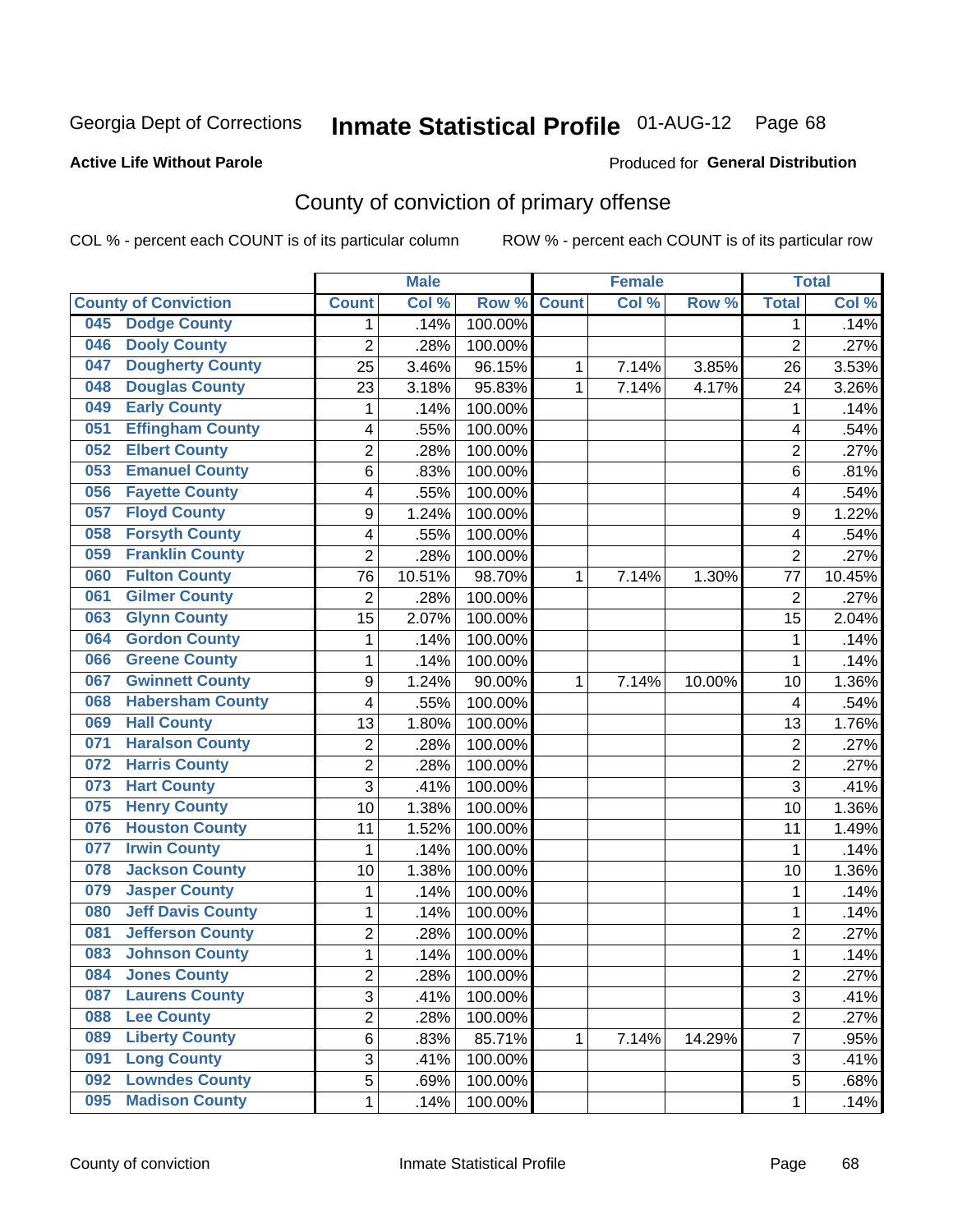#### **Active Life Without Parole**

#### Produced for **General Distribution**

## County of conviction of primary offense

|                                            |                | <b>Male</b> |         |              | <b>Female</b> |        |                | <b>Total</b> |
|--------------------------------------------|----------------|-------------|---------|--------------|---------------|--------|----------------|--------------|
| <b>County of Conviction</b>                | <b>Count</b>   | Col %       | Row %   | <b>Count</b> | Col %         | Row %  | <b>Total</b>   | Col %        |
| <b>Marion County</b><br>096                | 1              | .14%        | 100.00% |              |               |        | 1              | .14%         |
| <b>Mcduffie County</b><br>097              | $\overline{2}$ | .28%        | 100.00% |              |               |        | $\overline{2}$ | .27%         |
| <b>Mcintosh County</b><br>098              | 1              | .14%        | 100.00% |              |               |        | 1              | .14%         |
| <b>Miller County</b><br>100                | 1              | .14%        | 100.00% |              |               |        | 1              | .14%         |
| <b>Monroe County</b><br>102                | 5              | .69%        | 100.00% |              |               |        | 5              | .68%         |
| <b>Morgan County</b><br>104                | 1              | .14%        | 100.00% |              |               |        | 1              | .14%         |
| <b>Muscogee County</b><br>106              | 21             | 2.90%       | 100.00% |              |               |        | 21             | 2.85%        |
| <b>Newton County</b><br>107                | 5              | .69%        | 83.33%  | 1            | 7.14%         | 16.67% | 6              | .81%         |
| <b>Oglethorpe County</b><br>109            | 1              | .14%        | 100.00% |              |               |        | 1              | .14%         |
| <b>Paulding County</b><br>110              | $\overline{2}$ | .28%        | 100.00% |              |               |        | $\overline{2}$ | .27%         |
| <b>Pierce County</b><br>$\overline{113}$   | 1              | .14%        | 100.00% |              |               |        | $\mathbf 1$    | .14%         |
| <b>Pike County</b><br>114                  | 4              | .55%        | 80.00%  | 1            | 7.14%         | 20.00% | 5              | .68%         |
| <b>Polk County</b><br>115                  | $\overline{2}$ | .28%        | 100.00% |              |               |        | $\overline{2}$ | .27%         |
| <b>Pulaski County</b><br>116               | $\mathbf{1}$   | .14%        | 100.00% |              |               |        | $\mathbf{1}$   | .14%         |
| <b>Putnam County</b><br>117                | $\overline{7}$ | .97%        | 100.00% |              |               |        | $\overline{7}$ | .95%         |
| <b>Rabun County</b><br>119                 | 1              | .14%        | 100.00% |              |               |        | 1              | .14%         |
| <b>Randolph County</b><br>120              | $\overline{2}$ | .28%        | 100.00% |              |               |        | $\overline{2}$ | .27%         |
| <b>Richmond County</b><br>$\overline{121}$ | 32             | 4.43%       | 96.97%  | 1            | 7.14%         | 3.03%  | 33             | 4.48%        |
| <b>Rockdale County</b><br>122              | 8              | 1.11%       | 100.00% |              |               |        | 8              | 1.09%        |
| <b>Seminole County</b><br>125              | 1              | .14%        | 100.00% |              |               |        | 1              | .14%         |
| <b>Spalding County</b><br>126              | 7              | .97%        | 100.00% |              |               |        | 7              | .95%         |
| <b>Stephens County</b><br>127              | 3              | .41%        | 100.00% |              |               |        | 3              | .41%         |
| <b>Sumter County</b><br>129                | 1              | .14%        | 100.00% |              |               |        | 1              | .14%         |
| <b>Taliaferro County</b><br>131            | 1              | .14%        | 100.00% |              |               |        | 1              | .14%         |
| <b>Tattnall County</b><br>132              | 1              | .14%        | 100.00% |              |               |        | 1              | .14%         |
| <b>Terrell County</b><br>135               | 1              | .14%        | 100.00% |              |               |        | 1              | .14%         |
| <b>Thomas County</b><br>136                | 4              | .55%        | 100.00% |              |               |        | 4              | .54%         |
| <b>Tift County</b><br>137                  | 6              | .83%        | 100.00% |              |               |        | 6              | .81%         |
| <b>Toombs County</b><br>138                | 8              | 1.11%       | 100.00% |              |               |        | 8              | 1.09%        |
| <b>Towns County</b><br>139                 | 1              | .14%        | 100.00% |              |               |        | 1              | .14%         |
| <b>Treutlen County</b><br>140              | 1              | .14%        | 100.00% |              |               |        | 1              | .14%         |
| 141<br><b>Troup County</b>                 | 1              | .14%        | 100.00% |              |               |        | 1              | .14%         |
| <b>Turner County</b><br>142                | $\mathbf{1}$   | .14%        | 100.00% |              |               |        | $\mathbf{1}$   | .14%         |
| <b>Twiggs County</b><br>$\overline{143}$   | 1              | .14%        | 100.00% |              |               |        | $\mathbf{1}$   | .14%         |
| <b>Union County</b><br>144                 | 1              | .14%        | 100.00% |              |               |        | 1              | .14%         |
| <b>Upson County</b><br>145                 | 3              | .41%        | 100.00% |              |               |        | 3              | .41%         |
| <b>Walker County</b><br>146                | 4              | .55%        | 80.00%  | 1            | 7.14%         | 20.00% | 5              | .68%         |
| <b>Walton County</b><br>147                | 8              | 1.11%       | 100.00% |              |               |        | 8              | 1.09%        |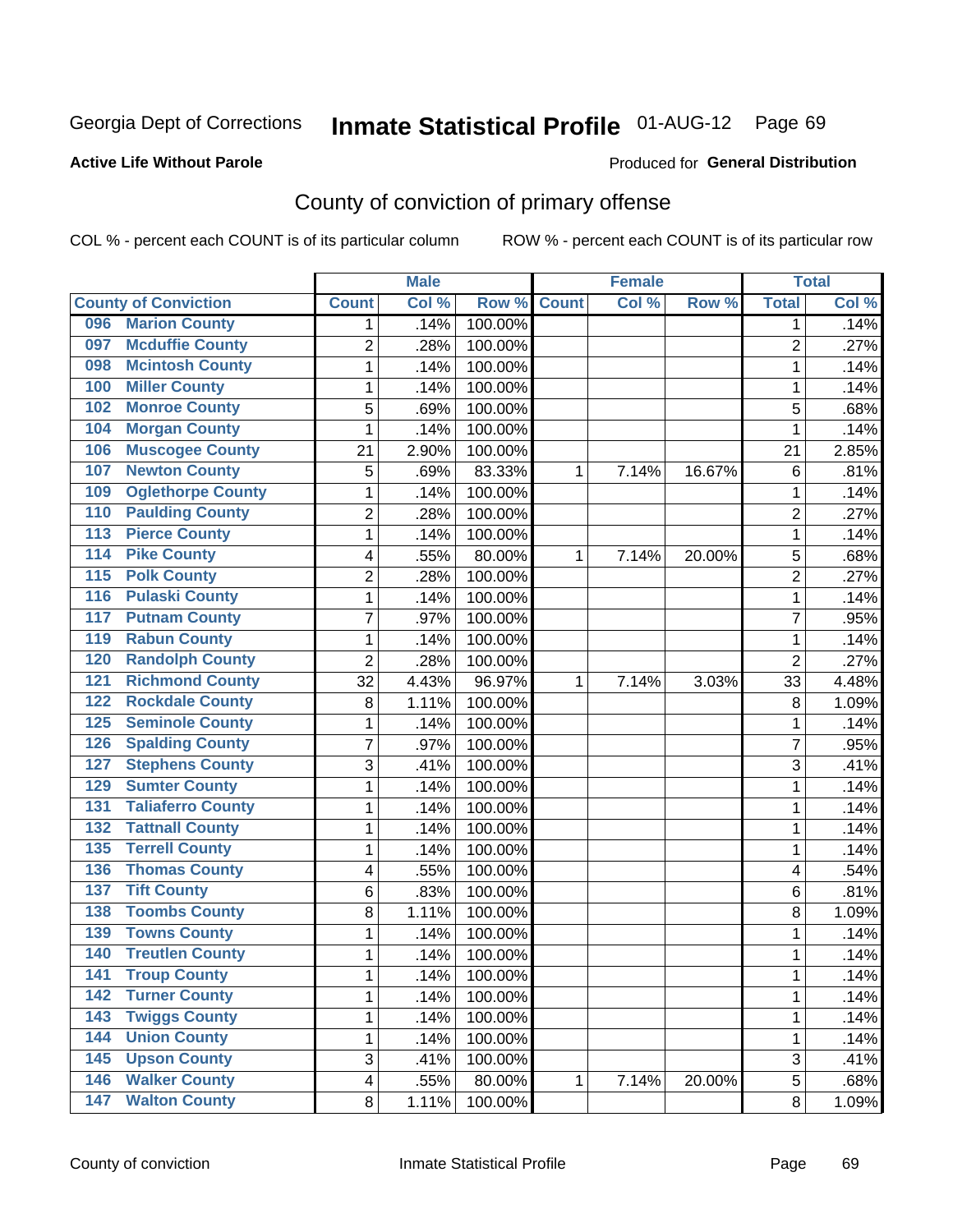#### **Active Life Without Parole**

#### Produced for **General Distribution**

## County of conviction of primary offense

|                                 |              | <b>Male</b> |             |    | <b>Female</b> |       |              | <b>Total</b> |
|---------------------------------|--------------|-------------|-------------|----|---------------|-------|--------------|--------------|
| <b>County of Conviction</b>     | <b>Count</b> | Col %       | Row % Count |    | Col %         | Row % | <b>Total</b> | Col %        |
| <b>Ware County</b><br>148       |              | 1.52%       | 100.00%     |    |               |       | 11           | 1.49%        |
| <b>Washington County</b><br>150 | 4            | $.55\%$     | 100.00%     |    |               |       | 4            | .54%         |
| <b>Wayne County</b><br>151      | 4            | .55%        | 100.00%     |    |               |       | 4            | .54%         |
| <b>Whitfield County</b><br>155  | 6            | $.83\%$     | 100.00%     |    |               |       | 6            | .81%         |
| <b>Wilkes County</b><br>157     |              | .14%        | 100.00%     |    |               |       |              | .14%         |
| <b>Worth County</b><br>159      |              | .14%        | 100.00%     |    |               |       |              | .14%         |
| <b>Total Rported</b>            | 723          | 100%        | 98.1%       | 14 | 100%          | 1.9%  | 737          | 100%         |

| ™tea<br>. |              |            |
|-----------|--------------|------------|
|           | フへへ<br>1 L J | ---<br>,,, |

|  | Mode (most frequent) | <b>Fulton County</b> | <b>Columbia County</b> | <b>Fulton County</b> |
|--|----------------------|----------------------|------------------------|----------------------|
|--|----------------------|----------------------|------------------------|----------------------|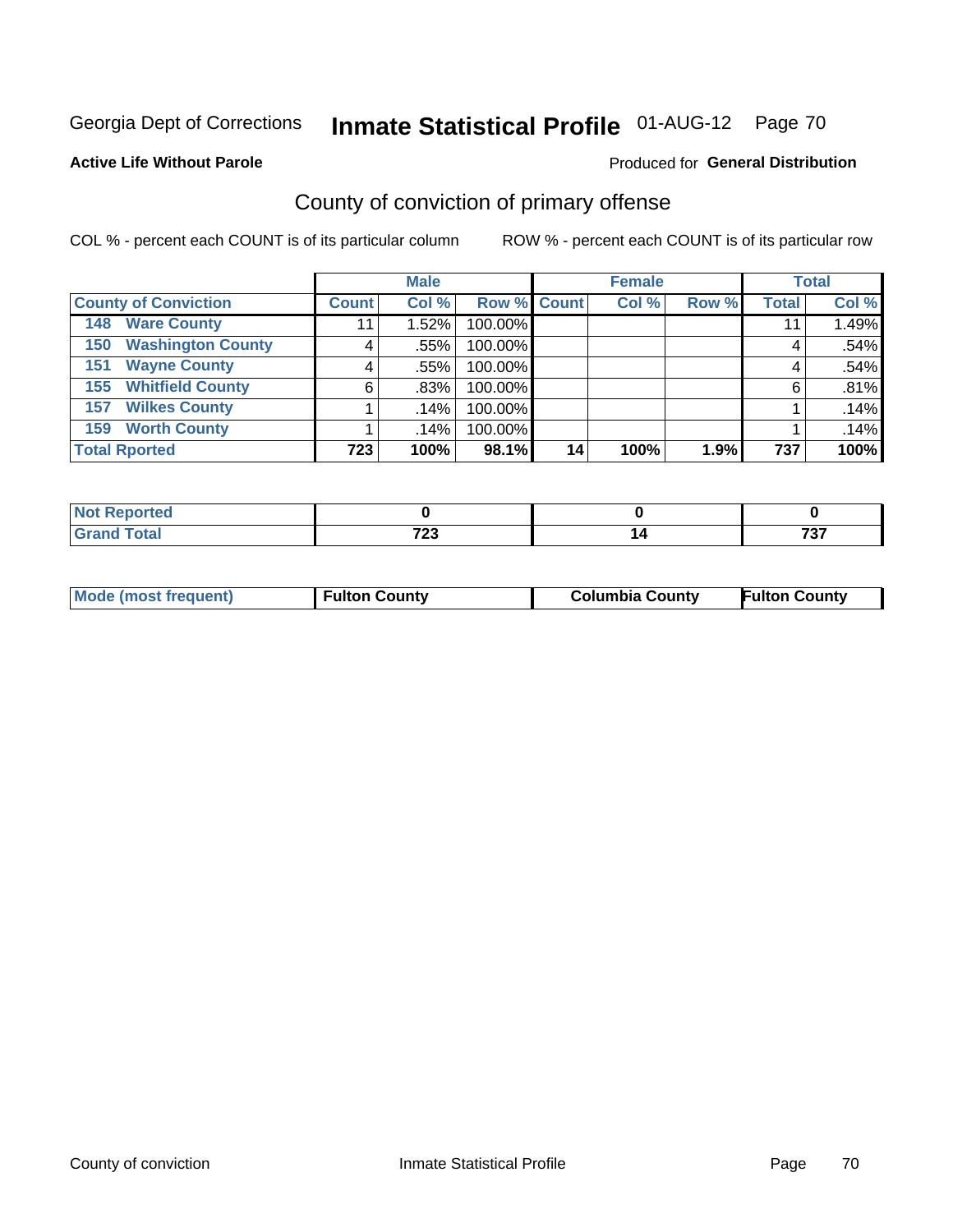#### **Active Life Without Parole**

#### Produced for **General Distribution**

## Circuit of conviction of primary offense

|                         |                                 |                         | <b>Male</b> |         |              | <b>Female</b> |        |                  | <b>Total</b> |
|-------------------------|---------------------------------|-------------------------|-------------|---------|--------------|---------------|--------|------------------|--------------|
|                         | <b>Circuit of Conviction</b>    | <b>Count</b>            | Col %       | Row %   | <b>Count</b> | Col %         | Row %  | <b>Total</b>     | Col %        |
| 1                       | <b>Alapaha Circuit</b>          | 7                       | .97%        | 100.00% |              |               |        | 7                | .95%         |
| $\overline{2}$          | <b>Alcovy Circuit</b>           | 13                      | 1.80%       | 92.86%  | 1            | 7.14%         | 7.14%  | 14               | 1.90%        |
| $\overline{\mathbf{3}}$ | <b>Atlanta Circuit</b>          | 76                      | 10.53%      | 98.70%  | $\mathbf{1}$ | 7.14%         | 1.30%  | 77               | 10.46%       |
| 4                       | <b>Atlantic Circuit</b>         | 11                      | 1.52%       | 91.67%  | 1            | 7.14%         | 8.33%  | 12               | 1.63%        |
| $\overline{5}$          | <b>Augusta Circuit</b>          | 45                      | 6.23%       | 93.75%  | 3            | 21.43%        | 6.25%  | 48               | 6.52%        |
| $\overline{6}$          | <b>Blue Ridge Circuit</b>       | $\sqrt{3}$              | .42%        | 100.00% |              |               |        | $\mathfrak{S}$   | .41%         |
| 7                       | <b>Brunswick Circuit</b>        | 27                      | 3.74%       | 100.00% |              |               |        | 27               | 3.67%        |
| 8                       | <b>Chattahoochee Circuit</b>    | 24                      | 3.32%       | 100.00% |              |               |        | 24               | 3.26%        |
| $\overline{9}$          | <b>Cherokee Circuit</b>         | $6\phantom{1}6$         | .83%        | 100.00% |              |               |        | 6                | .82%         |
| 10                      | <b>Clayton Circuit</b>          | 30                      | 4.16%       | 100.00% |              |               |        | 30               | 4.08%        |
| $\overline{11}$         | <b>Cobb Circuit</b>             | 26                      | 3.60%       | 96.30%  | 1            | 7.14%         | 3.70%  | 27               | 3.67%        |
| 12                      | <b>Conasauga Circuit</b>        | 6                       | .83%        | 100.00% |              |               |        | $\,6$            | .82%         |
| $\overline{13}$         | <b>Cordele Circuit</b>          | 9                       | 1.25%       | 100.00% |              |               |        | $\boldsymbol{9}$ | 1.22%        |
| $\overline{14}$         | <b>Coweta Circuit</b>           | 9                       | 1.25%       | 100.00% |              |               |        | $\boldsymbol{9}$ | 1.22%        |
| $\overline{15}$         | <b>Dougherty Circuit</b>        | 25                      | 3.46%       | 96.15%  | 1            | 7.14%         | 3.85%  | 26               | 3.53%        |
| 16                      | <b>Dublin Circuit</b>           | $6\phantom{1}6$         | .83%        | 100.00% |              |               |        | 6                | .82%         |
| $\overline{17}$         | <b>Eastern Circuit</b>          | 29                      | 4.02%       | 100.00% |              |               |        | 29               | 3.94%        |
| 18                      | <b>Flint Circuit</b>            | 10                      | 1.39%       | 100.00% |              |               |        | 10               | 1.36%        |
| 19                      | <b>Griffin Circuit</b>          | 18                      | 2.49%       | 94.74%  | 1            | 7.14%         | 5.26%  | 19               | 2.58%        |
| 20                      | <b>Gwinnett Circuit</b>         | 9                       | 1.25%       | 90.00%  | 1            | 7.14%         | 10.00% | 10               | 1.36%        |
| $\overline{21}$         | <b>Houston Circuit</b>          | 11                      | 1.52%       | 100.00% |              |               |        | 11               | 1.49%        |
| $\overline{22}$         | <b>Lookout Mountain Circuit</b> | 9                       | 1.25%       | 90.00%  | $\mathbf{1}$ | 7.14%         | 10.00% | 10               | 1.36%        |
| 23                      | <b>Macon Circuit</b>            | 21                      | 2.91%       | 100.00% |              |               |        | 21               | 2.85%        |
| $\overline{24}$         | <b>Middle Circuit</b>           | 21                      | 2.91%       | 100.00% |              |               |        | 21               | 2.85%        |
| $\overline{25}$         | <b>Mountain Circuit</b>         | 8                       | 1.11%       | 100.00% |              |               |        | 8                | 1.09%        |
| 26                      | <b>Northeastern Circuit</b>     | 14                      | 1.94%       | 100.00% |              |               |        | 14               | 1.90%        |
| $\overline{27}$         | <b>Northern Circuit</b>         | 9                       | 1.25%       | 100.00% |              |               |        | $\boldsymbol{9}$ | 1.22%        |
| 28                      | <b>Ocmulgee Circuit</b>         | 16                      | 2.22%       | 100.00% |              |               |        | 16               | 2.17%        |
| 29                      | <b>Oconee Circuit</b>           | 3                       | .42%        | 100.00% |              |               |        | 3                | .41%         |
| 30                      | <b>Ogeechee Circuit</b>         | 8                       | 1.11%       | 88.89%  | 1            | 7.14%         | 11.11% | $\boldsymbol{9}$ | 1.22%        |
| $\overline{31}$         | <b>Pataula Circuit</b>          | 6                       | .83%        | 100.00% |              |               |        | $\,6$            | .82%         |
| 32                      | <b>Piedmont Circuit</b>         | 16                      | 2.22%       | 100.00% |              |               |        | 16               | 2.17%        |
| 33                      | <b>Rome Circuit</b>             | 9                       | 1.25%       | 100.00% |              |               |        | 9                | 1.22%        |
| 34                      | <b>South Georgia Circuit</b>    | $\overline{2}$          | .28%        | 100.00% |              |               |        | $\overline{2}$   | .27%         |
| 35                      | <b>Southern Circuit</b>         | 14                      | 1.94%       | 100.00% |              |               |        | 14               | 1.90%        |
| 36                      | <b>Southwestern Circuit</b>     | $\sqrt{3}$              | .42%        | 100.00% |              |               |        | 3                | .41%         |
| 37                      | <b>Stone Mountain Circuit</b>   | 59                      | 8.17%       | 98.33%  | 1            | 7.14%         | 1.67%  | 60               | 8.15%        |
| 38                      | <b>Tallapoosa Circuit</b>       | $\overline{\mathbf{4}}$ | .55%        | 100.00% |              |               |        | $\overline{4}$   | .54%         |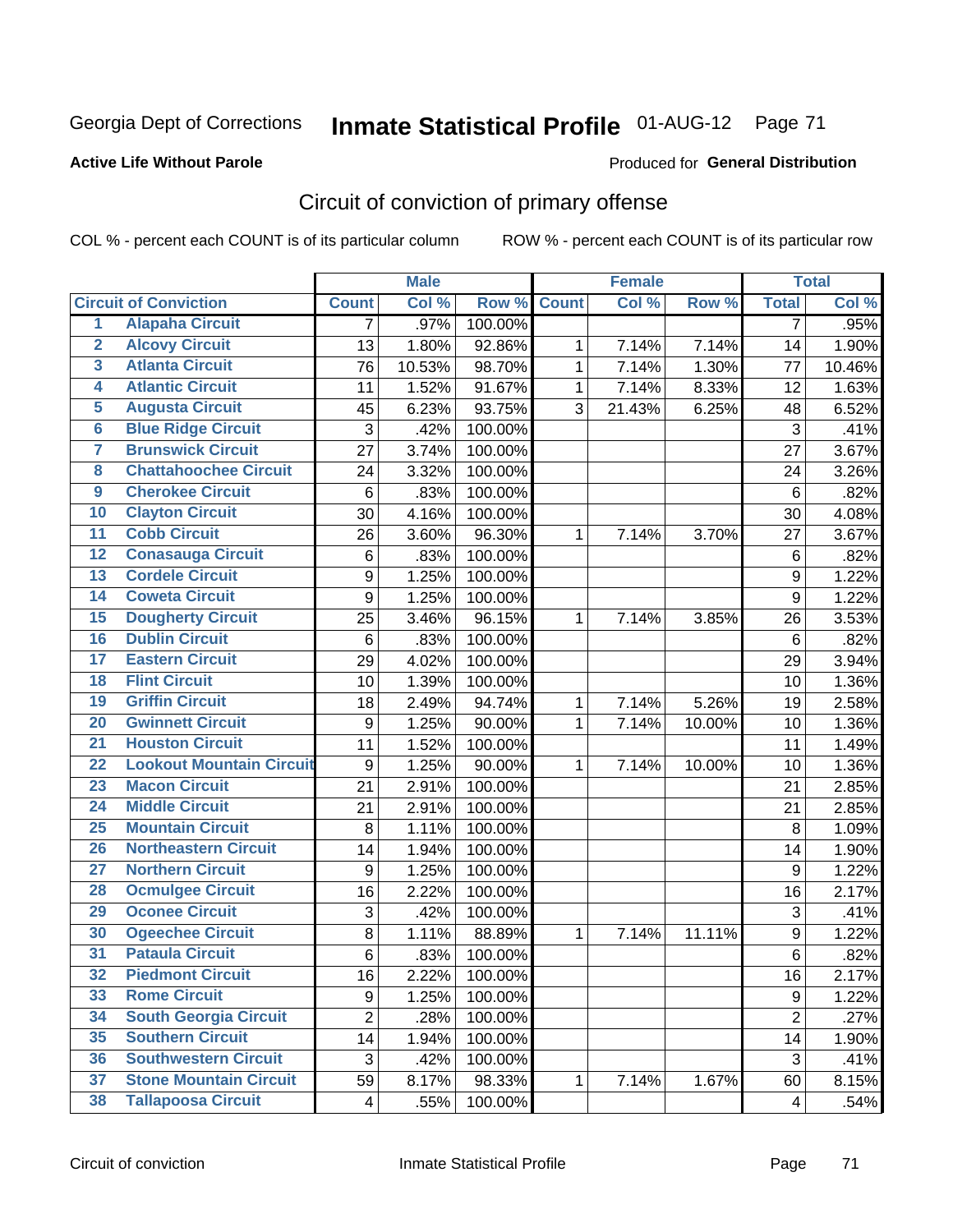#### **Active Life Without Parole**

#### Produced for **General Distribution**

## Circuit of conviction of primary offense

|    |                              |              | <b>Male</b> |         |              | <b>Female</b> |       |              | <b>Total</b> |
|----|------------------------------|--------------|-------------|---------|--------------|---------------|-------|--------------|--------------|
|    | <b>Circuit of Conviction</b> | <b>Count</b> | Col %       | Row %   | <b>Count</b> | Col %         | Row % | <b>Total</b> | Col %        |
| 39 | <b>Tifton Circuit</b>        | 9            | 1.25%       | 100.00% |              |               |       | 9            | 1.22%        |
| 40 | <b>Toombs Circuit</b>        | 4            | .55%        | 100.00% |              |               |       | 4            | .54%         |
| 41 | <b>Waycross Circuit</b>      | 20           | 2.77%       | 100.00% |              |               |       | 20           | 2.72%        |
| 42 | <b>Western Circuit</b>       | 17           | 2.35%       | 100.00% |              |               |       | 17           | 2.31%        |
| 43 | <b>Rockdale Circuit</b>      | 8            | 1.11%       | 100.00% |              |               |       | 8            | 1.09%        |
| 44 | <b>Douglas Circuit</b>       | 23           | 3.19%       | 95.83%  |              | 7.14%         | 4.17% | 24           | 3.26%        |
| 45 | <b>Appalachian Circuit</b>   | 2            | .28%        | 100.00% |              |               |       | 2            | .27%         |
| 46 | <b>Enotah Circuit</b>        | 2            | .28%        | 100.00% |              |               |       | 2            | .27%         |
| 47 | <b>Bell-Forsyth Circuit</b>  | 4            | .55%        | 100.00% |              |               |       | 4            | .54%         |
| 48 | <b>Towaliga Circuit</b>      | 9            | 1.25%       | 100.00% |              |               |       | 9            | 1.22%        |
| 49 | <b>Paulding Circuit</b>      | 2            | .28%        | 100.00% |              |               |       | 2            | .27%         |
|    | <b>Total Rported</b>         | 722          | 100%        | 98.1%   | 14           | 100%          | 1.9%  | 736          | 100%         |

| eported<br>TV.   |      |                                     |
|------------------|------|-------------------------------------|
| `otal            | フへへ  | $\overline{\phantom{m}}\phantom{a}$ |
| $\mathbf{v}$ and | 1 LJ | ו ש                                 |

| М<br>. In n tr<br>.<br>.<br>wanta<br>Πū<br>31.<br>$\sim$ $\sim$ $\sim$ |
|------------------------------------------------------------------------|
|------------------------------------------------------------------------|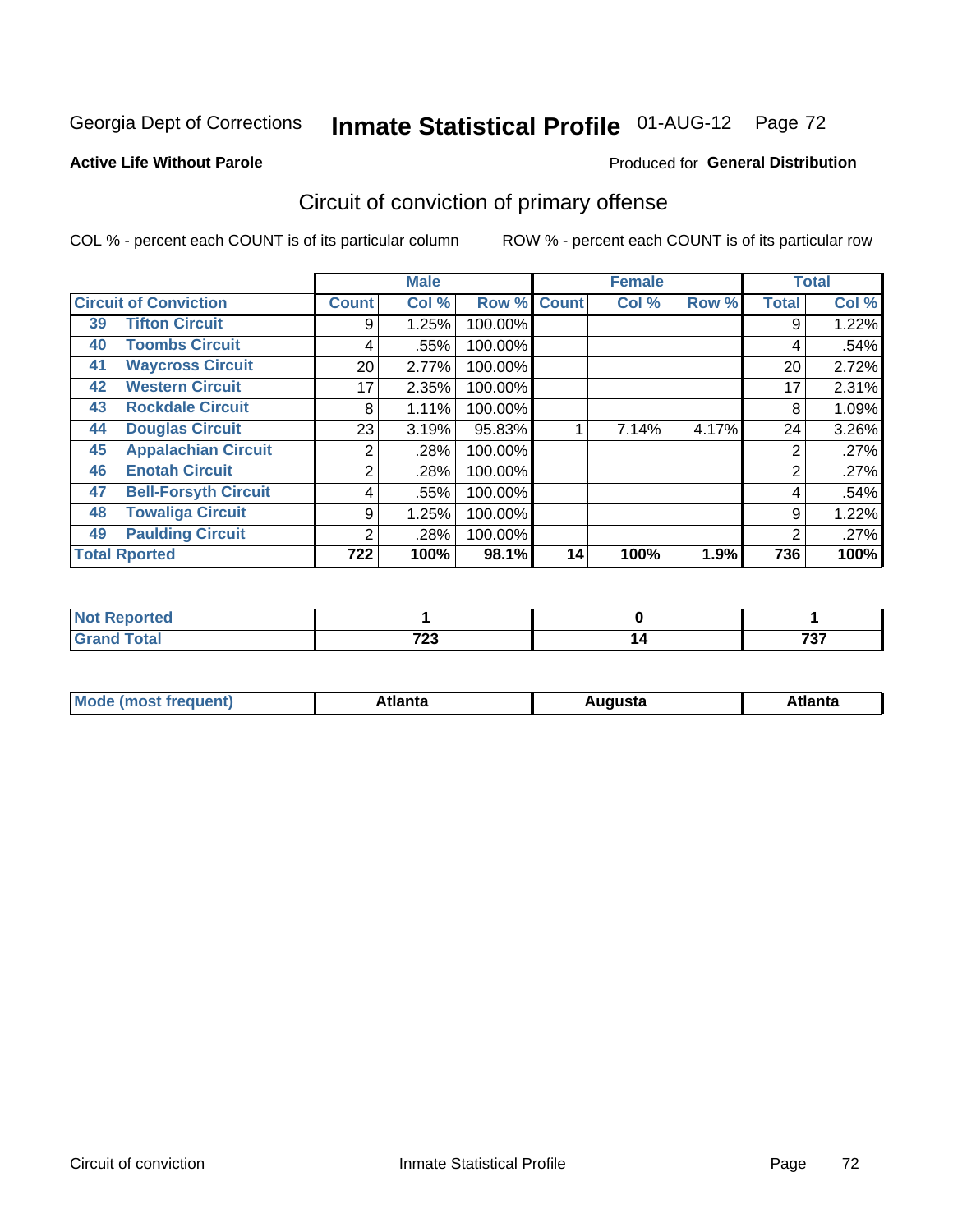### **Active Life Without Parole**

### Produced for **General Distribution**

## Years served (jail + prison) in this incarceration

|                       |                  | <b>Male</b> |         |                | <b>Female</b> |        |                 | <b>Total</b> |
|-----------------------|------------------|-------------|---------|----------------|---------------|--------|-----------------|--------------|
| <b>Years Served</b>   | <b>Count</b>     | Col %       | Row %   | <b>Count</b>   | Col %         | Row %  | <b>Total</b>    | Col %        |
| Less than one year    | 23               | 3.19%       | 100.00% |                |               |        | $\overline{23}$ | 3.13%        |
| 1 to 1.99 years       | 39               | 5.40%       | 97.50%  | 1              | 7.14%         | 2.50%  | 40              | 5.43%        |
| 2 to 2.99 years       | 43               | 5.96%       | 100.00% |                |               |        | 43              | 5.84%        |
| 3 to 3.99 years       | 40               | 5.54%       | 95.24%  | $\overline{2}$ | 14.29%        | 4.76%  | 42              | 5.71%        |
| 4 to 4.99 years       | 43               | 5.96%       | 100.00% |                |               |        | 43              | 5.84%        |
| 5 to 5.99 years       | 37               | 5.12%       | 94.87%  | $\overline{c}$ | 14.29%        | 5.13%  | 39              | 5.30%        |
| 6 to 6.99 years       | 25               | 3.46%       | 92.59%  | $\overline{2}$ | 14.29%        | 7.41%  | 27              | 3.67%        |
| 7 to 7.99 years       | 31               | 4.29%       | 100.00% |                |               |        | 31              | 4.21%        |
| 8 to 8.99 years       | 34               | 4.71%       | 100.00% |                |               |        | 34              | 4.62%        |
| 9 to 9.99 years       | 36               | 4.99%       | 90.00%  | 4              | 28.57%        | 10.00% | 40              | 5.43%        |
| 10 to 10.99 years     | 40               | 5.54%       | 97.56%  | 1              | 7.14%         | 2.44%  | 41              | 5.57%        |
| 11 to 11.99 years     | 43               | 5.96%       | 100.00% |                |               |        | 43              | 5.84%        |
| 12 to 12.99 years     | 46               | 6.37%       | 100.00% |                |               |        | 46              | 6.25%        |
| 13 to 13.99 years     | 26               | 3.60%       | 96.30%  | 1              | 7.14%         | 3.70%  | 27              | 3.67%        |
| 14 to 14.99 years     | 47               | 6.51%       | 100.00% |                |               |        | 47              | 6.39%        |
| 15 to 15.99 years     | 47               | 6.51%       | 97.92%  | 1              | 7.14%         | 2.08%  | 48              | 6.52%        |
| 16 to 16.99 years     | 36               | 4.99%       | 100.00% |                |               |        | 36              | 4.89%        |
| 17 to 17.99 years     | 24               | 3.32%       | 100.00% |                |               |        | 24              | 3.26%        |
| 18 to 18.99 years     | 22               | 3.05%       | 100.00% |                |               |        | 22              | 2.99%        |
| 19 to 19.99 years     | 11               | 1.52%       | 100.00% |                |               |        | 11              | 1.49%        |
| 20 to 20.99 years     | 4                | 0.55%       | 100.00% |                |               |        | 4               | 0.54%        |
| 21 to 21.99 years     | 6                | 0.83%       | 100.00% |                |               |        | 6               | 0.82%        |
| 22 to 22.99 years     | 2                | 0.28%       | 100.00% |                |               |        | $\overline{2}$  | 0.27%        |
| 23 to 23.99 years     | 4                | 0.55%       | 100.00% |                |               |        | 4               | 0.54%        |
| 24 to 24.99 years     | 2                | 0.28%       | 100.00% |                |               |        | $\overline{2}$  | 0.27%        |
| 25 to 25.99 years     | 3                | 0.42%       | 100.00% |                |               |        | 3               | 0.41%        |
| 28 to 28.99 years     | 3                | 0.42%       | 100.00% |                |               |        | 3               | 0.41%        |
| Thirty + years        | 5                | 0.69%       | 100.00% |                |               |        | $\overline{5}$  | 0.68%        |
| <b>Total Reported</b> | $\overline{722}$ | 100%        | 98.10%  | 14             | 100%          | 1.90%  | 736             | 100%         |

| ____ | 700<br>ن ۽ ا | ---<br>$\cdot$ |
|------|--------------|----------------|

| <b>Mean</b><br>(average) | 10.18             | 7.85            | 10.13                    |
|--------------------------|-------------------|-----------------|--------------------------|
| Median (middle)          | 10.21             | 7.94            | 10.135                   |
| Mode (most frequent)     | 16 to 16.99 years | 5 to 5.99 years | <b>16 to 16.99 years</b> |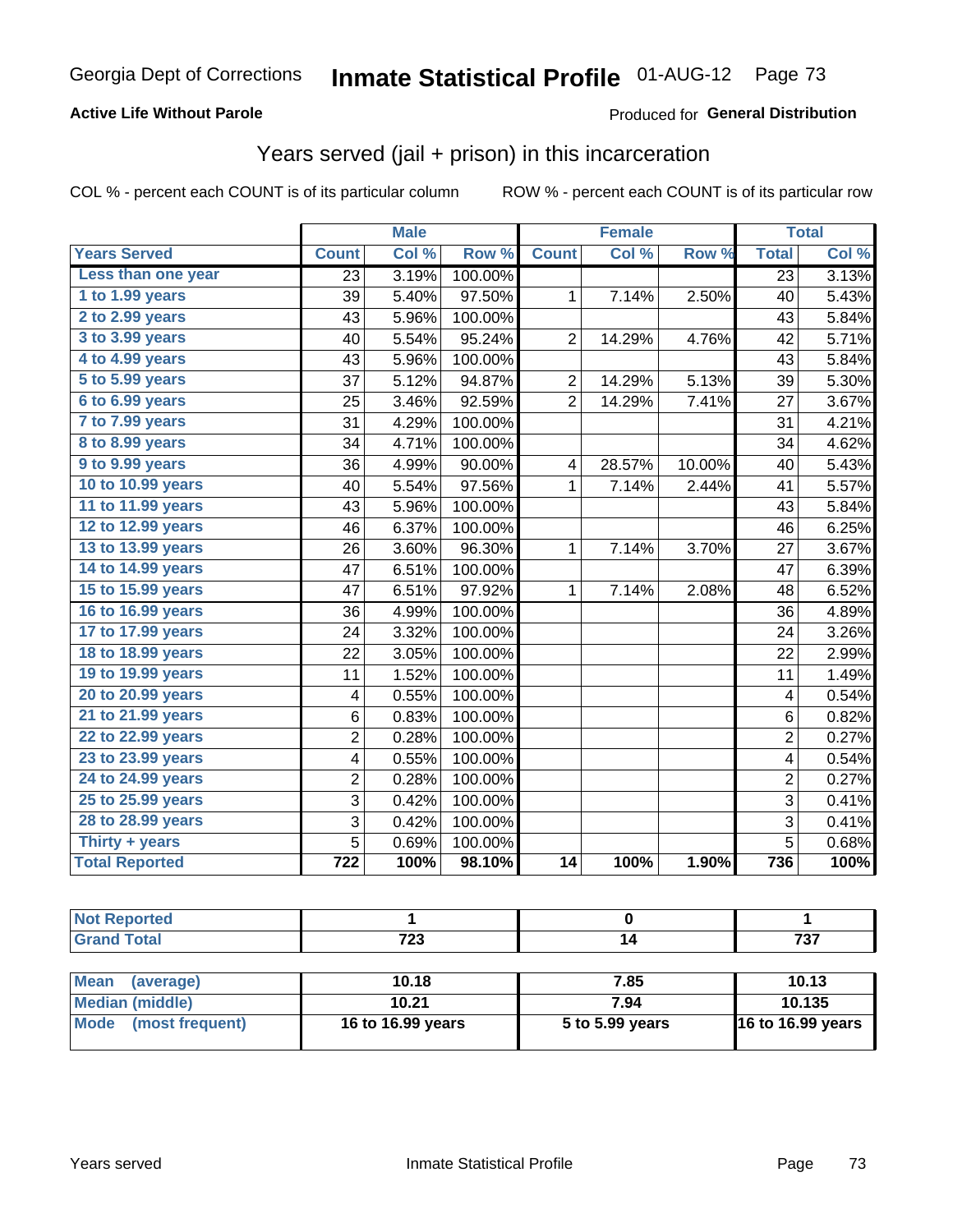#### **Active Life Without Parole**

Produced for **General Distribution**

## Results of most recent HIV tests

|                         |                  | <b>Male</b> |           |              | <b>Female</b> |          |             | Total     |
|-------------------------|------------------|-------------|-----------|--------------|---------------|----------|-------------|-----------|
| <b>HIV Test Results</b> | <b>Count</b>     | Col%        | Row %I    | <b>Count</b> | Col%          | Row %    | $\tau$ otal | Col %     |
| <b>Positive</b>         | 5                | 0.70%       | 83.33%    |              | $7.14\%$      | 16.67%   | 6           | $0.82\%$  |
| <b>Negative</b>         | 710 <sub>1</sub> | 99.30%      | 98.20%    | 13           | 92.86%        | $1.80\%$ | 723         | $99.18\%$ |
| <b>Total Reported</b>   | 715              | 100%        | $98.08\%$ | 14           | 100%          | 1.92%    | 729         | 100%      |

| oorted<br>. NOT |       |                             |
|-----------------|-------|-----------------------------|
| $int^{\bullet}$ | 700   | $\rightarrow$ $\rightarrow$ |
| $\sim$          | ט ביו | ,,,                         |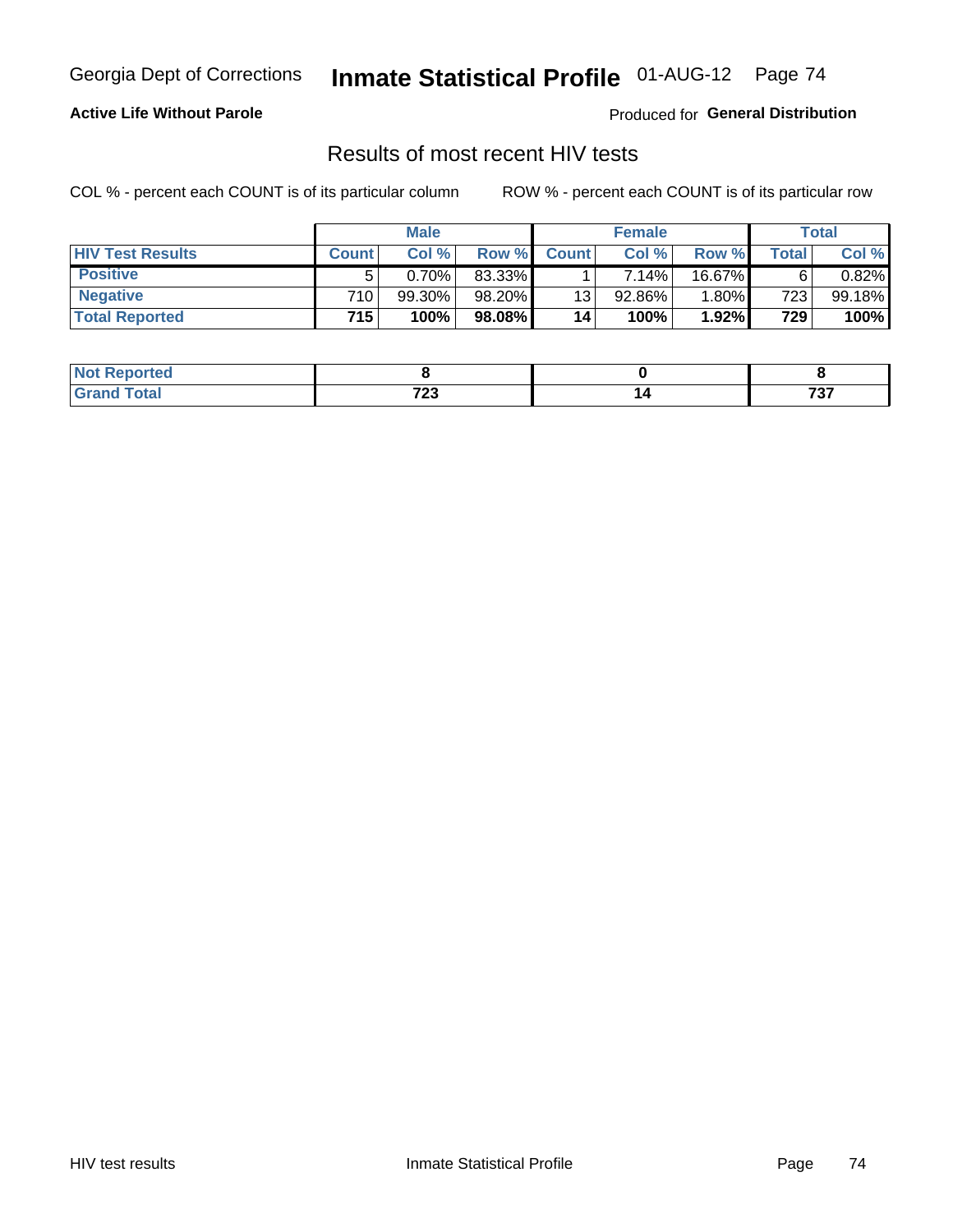### **Active Life Without Parole**

Produced for **General Distribution**

## Results of most recent tuberculosis test

|                                  |              | <b>Male</b> |           |              | <b>Female</b> |          |         | Total  |
|----------------------------------|--------------|-------------|-----------|--------------|---------------|----------|---------|--------|
| <b>Tuberculosis Test Results</b> | <b>Count</b> | Col%        | Row %I    | <b>Count</b> | Col%          | Row %    | Total i | Col %  |
| <b>Positive on current test</b>  | 189          | 26.40%      | $99.47\%$ |              | 7.14%         | 0.53%    | 190     | 26.03% |
| <b>Negative</b>                  | 527          | 73.60%」     | 97.59%    | 13           | 92.86%        | $2.41\%$ | 540     | 73.97% |
| <b>Total Reported</b>            | 716          | 100%        | 98.08%    | 14           | <b>100%</b>   | 1.92%    | 730     | 100%   |

| <b>Not Reported</b>   |              |                                 |
|-----------------------|--------------|---------------------------------|
| $f \wedge f \wedge f$ | 700<br>1 L J | $\overline{\phantom{a}}$<br>,,, |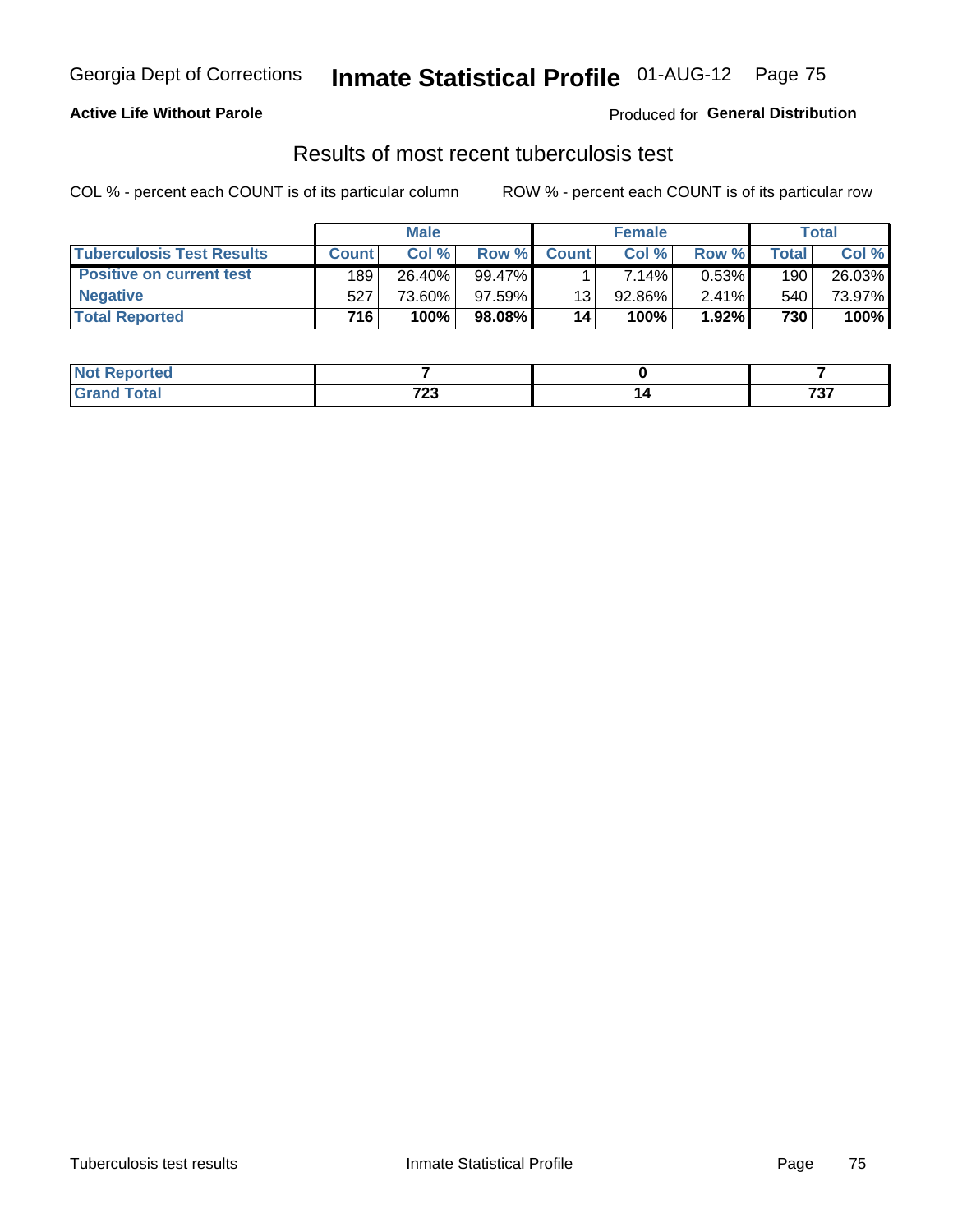#### **Active Life Without Parole**

Produced for **General Distribution**

### Results of most recent syphilis test

|                                 | <b>Male</b>  |        |         | <b>Female</b> |           |          | Total |        |
|---------------------------------|--------------|--------|---------|---------------|-----------|----------|-------|--------|
| <b>Syphilis Test Results</b>    | <b>Count</b> | Col %  | Row %   | <b>Count</b>  | Col %     | Row %I   | Total | Col %  |
| <b>Positive on current test</b> |              | 2.87%  | 94.44%  |               | 9.09%     | 5.56%    | 18    | 2.98%  |
| <b>Negative</b>                 | 576          | 97.13% | 98.29%  | 10            | $90.91\%$ | $1.71\%$ | 586   | 97.02% |
| <b>Total Reported</b>           | 593          | 100%   | 98.18%I | 11            | 100%      | 1.82%    | 604   | 100%   |

| <b>Not Reported</b> | 130                    | ,<br>נים     |
|---------------------|------------------------|--------------|
| <b>Total</b>        | 700<br>ن ۽ ا<br>$\sim$ | 707<br>1 J I |